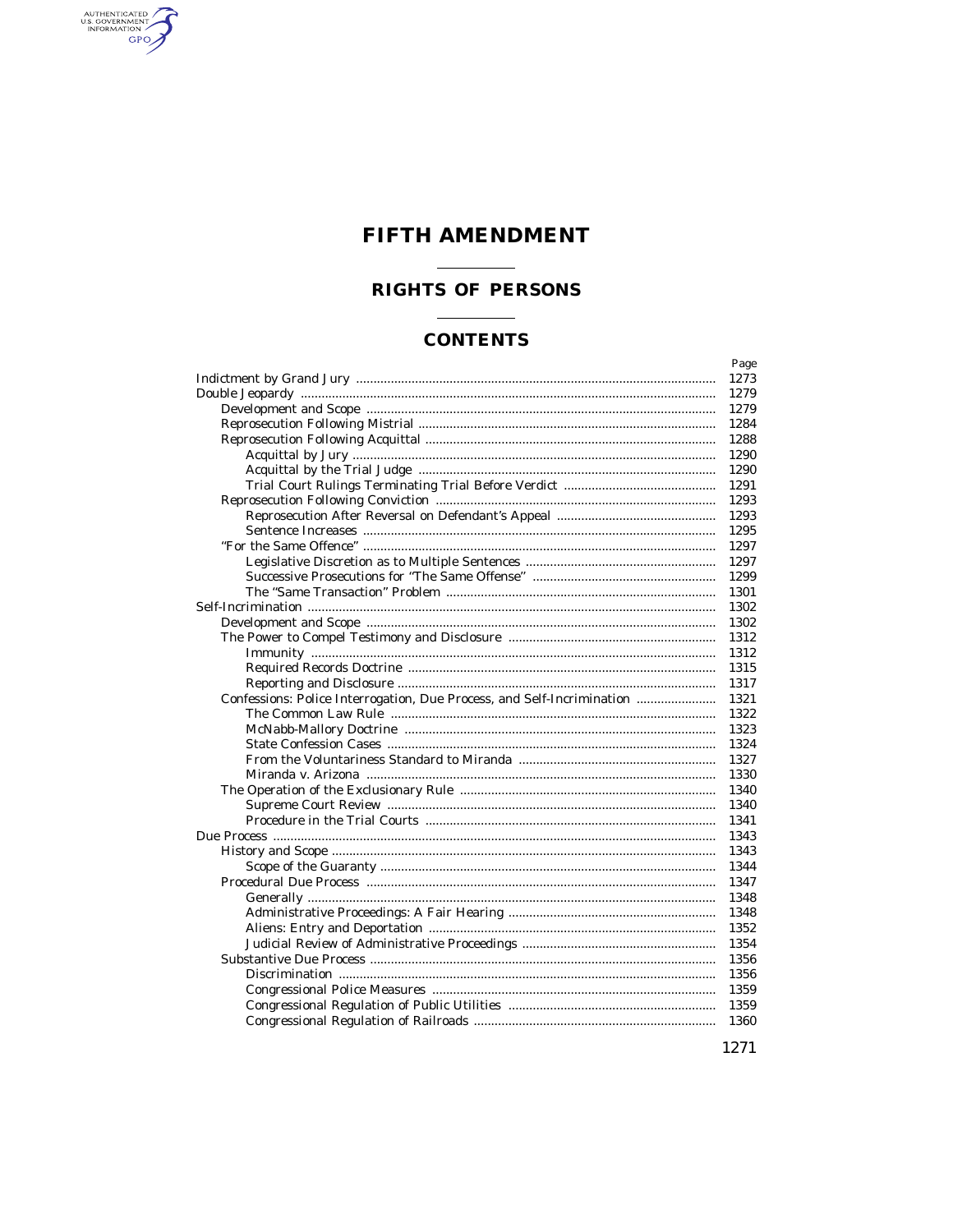# 1272 AMENDMENT 5-RIGHTS OF PERSONS

| Due Process-Continued             |      |
|-----------------------------------|------|
| Substantive Due Process—Continued |      |
| 1361                              |      |
| 1363                              |      |
| 1364                              |      |
| 1366                              |      |
| 1367                              |      |
| 1368                              |      |
| 1368                              |      |
| 1369                              |      |
| 1369                              |      |
| 1371                              |      |
| 1374                              |      |
| 1376                              |      |
| 1377                              |      |
| 1378                              |      |
| 1379                              |      |
| 1380                              |      |
| 1380                              |      |
| 1382                              |      |
|                                   | 1382 |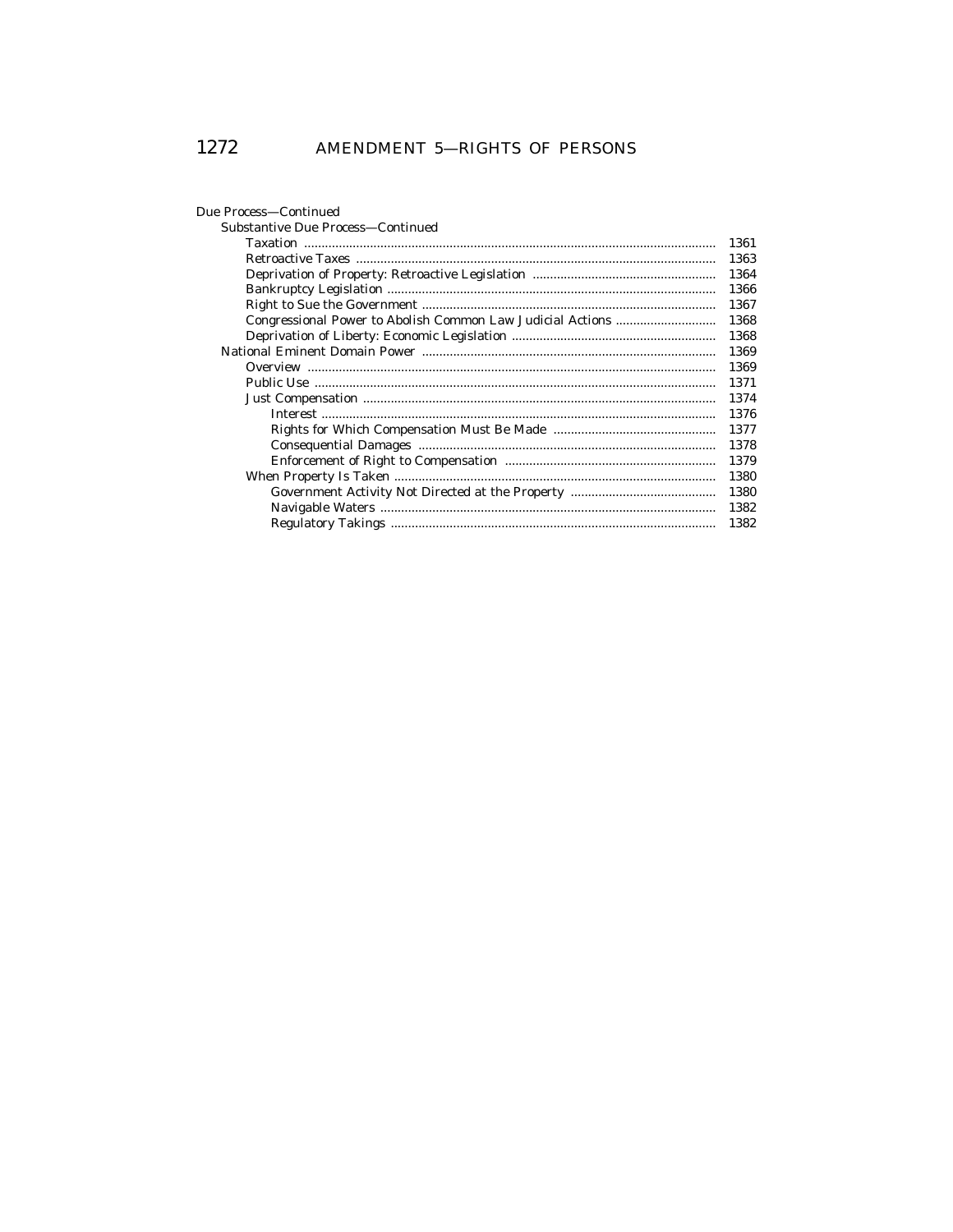## **RIGHTS OF PERSONS**

## **FIFTH AMENDMENT**

No person shall be held to answer for a capital, or otherwise infamous crime, unless on a presentment or indictment of a Grand Jury, except in cases arising in the land or naval forces, or in the Militia, when in actual service in time of War or public danger; nor shall any person be subject for the same offence to be twice put in jeopardy of life or limb; nor shall be compelled in any criminal case to be a witness against himself, nor be deprived of life, liberty, or property, without due process of law; nor shall private property be taken for public use, without just compensation.

### **INDICTMENT BY GRAND JURY**

The history of the grand jury is rooted in the common and civil law, extending back to Athens, pre-Norman England, and the Assize of Clarendon promulgated by Henry II.<sup>1</sup> The right seems to have been first mentioned in the colonies in the Charter of Liberties and Privileges of 1683, which was passed by the first assembly permitted to be elected in the colony of New York. 2 Included from the first in Madison's introduced draft of the Bill of Rights, the provision elicited no recorded debate and no opposition. ''The grand jury is an English institution, brought to this country by the early colonists and incorporated in the Constitution by the Founders. There is every reason to believe that our constitutional grand jury was intended to operate substantially like its English progenitor. The basic purpose of the English grand jury was to provide a fair method for instituting criminal proceedings against persons believed to have committed crimes. Grand jurors were selected from the body of the people and their work was not hampered by rigid procedural or evidential rules. In fact, grand jurors could act on their own knowledge and were free to make their presentments

<sup>1</sup>Morse, *A Survey of the Grand Jury System*, 10 ORE. L. REV. 101 (1931).

<sup>2</sup> 1 BERNARD SCHWARTZ, THE BILL OF RIGHTS: A DOCUMENTARY HISTORY 162, 166 (1971). The provision read: ''That in all Cases Capitall or Criminall there shall be a grand Inquest who shall first present the offence. . . .''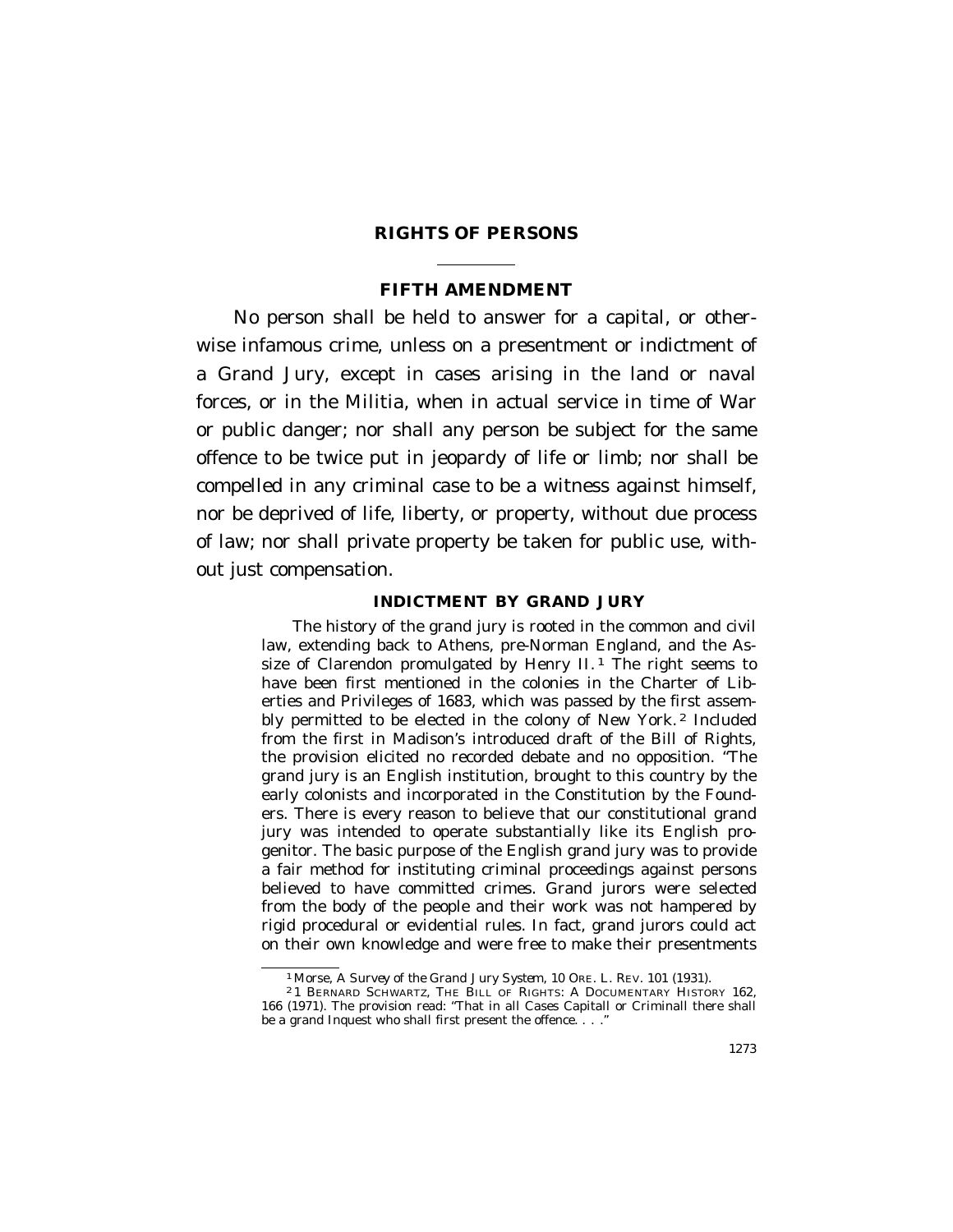or indictments on such information as they deemed satisfactory. Despite its broad power to institute criminal proceedings the grand jury grew in popular favor with the years. It acquired an independence in England free from control by the Crown or judges. Its adoption in our Constitution as the sole method for preferring charges in serious criminal cases shows the high place it held as an instrument of justice. And in this country as in England of old the grand jury has convened as a body of laymen, free from technical rules, acting in secret, pledged to indict no one because of prejudice and to free no one because of special favor."<sup>3</sup>

The prescribed constitutional function of grand juries in federal courts 4 is to return criminal indictments, but the juries serve a considerably broader series of purposes as well. Principal among these is the investigative function, which is served through the fact that grand juries may summon witnesses by process and compel testimony and the production of evidence generally. Operating in secret, under the direction but not control of a prosecutor, not bound by many evidentiary and constitutional restrictions, such juries may examine witnesses in the absence of their counsel and without informing them of the object of the investigation or the place of the witnesses in it. 5 The exclusionary rule is inapplicable

<sup>4</sup>This provision applies only in federal courts and is not applicable to the States, either as an element of due process or as a direct command of the Fourteenth Amendment. Hurtado v. California, 110 U.S. 516 (1884); Palko v. Connecticut, 302 U.S. 319, 323 (1937); Alexander v. Louisiana, 405 U.S. 625, 633 (1972). 5Witnesses are not entitled to have counsel present in the room. FED. R. CIV.

P. 6(d). The validity of this restriction was asserted in dictum in In re Groban, 352 U.S. 330, 333 (1957), and inferentially accepted by the dissent in that case. Id. at 346–47 (Justice Black, distinguishing grand juries from the investigative entity before the Court). The decision in Coleman v. Alabama, 399 U.S. 1 (1970), deeming the preliminary hearing a ''critical stage of the prosecution'' at which counsel must be provided, called this rule in question, inasmuch as the preliminary hearing and the grand jury both determine whether there is probable cause with regard to a suspect. See id. at 25 (Chief Justice Burger dissenting). In United States v. Mandujano, 425 U.S. 564, 581 (1976) (plurality opinion), Chief Justice Burger wrote: ''Respondent was also informed that if he desired he could have the assistance of counsel, but that counsel could not be inside the grand jury room. That statement was plainly a correct recital of the law. No criminal proceedings had been instituted against respondent, hence the Sixth Amendment right to counsel had not come into play.'' By emphasizing the point of institution of criminal proceedings, relevant to the right

<sup>3</sup> Costello v. United States, 350 U.S. 359, 362 (1956). ''The grand jury is an integral part of our constitutional heritage which was brought to this country with the common law. The Framers, most of them trained in the English law and traditions, accepted the grand jury as a basic guarantee of individual liberty; notwithstanding periodic criticism, much of which is superficial, overlooking relevant history, the grand jury continues to function as a barrier to reckless or unfounded charges . . . . Its historic office has been to provide a shield against arbitrary or oppressive action, by insuring that serious criminal accusations will be brought only upon the considered judgment of a representative body of citizens acting under oath and under judicial instruction and guidance." United States v. Mandujano, 425 U.S. 564, 571 (1976) (plurality opinion). See id. at 589-91 (Justice Brennan concurring).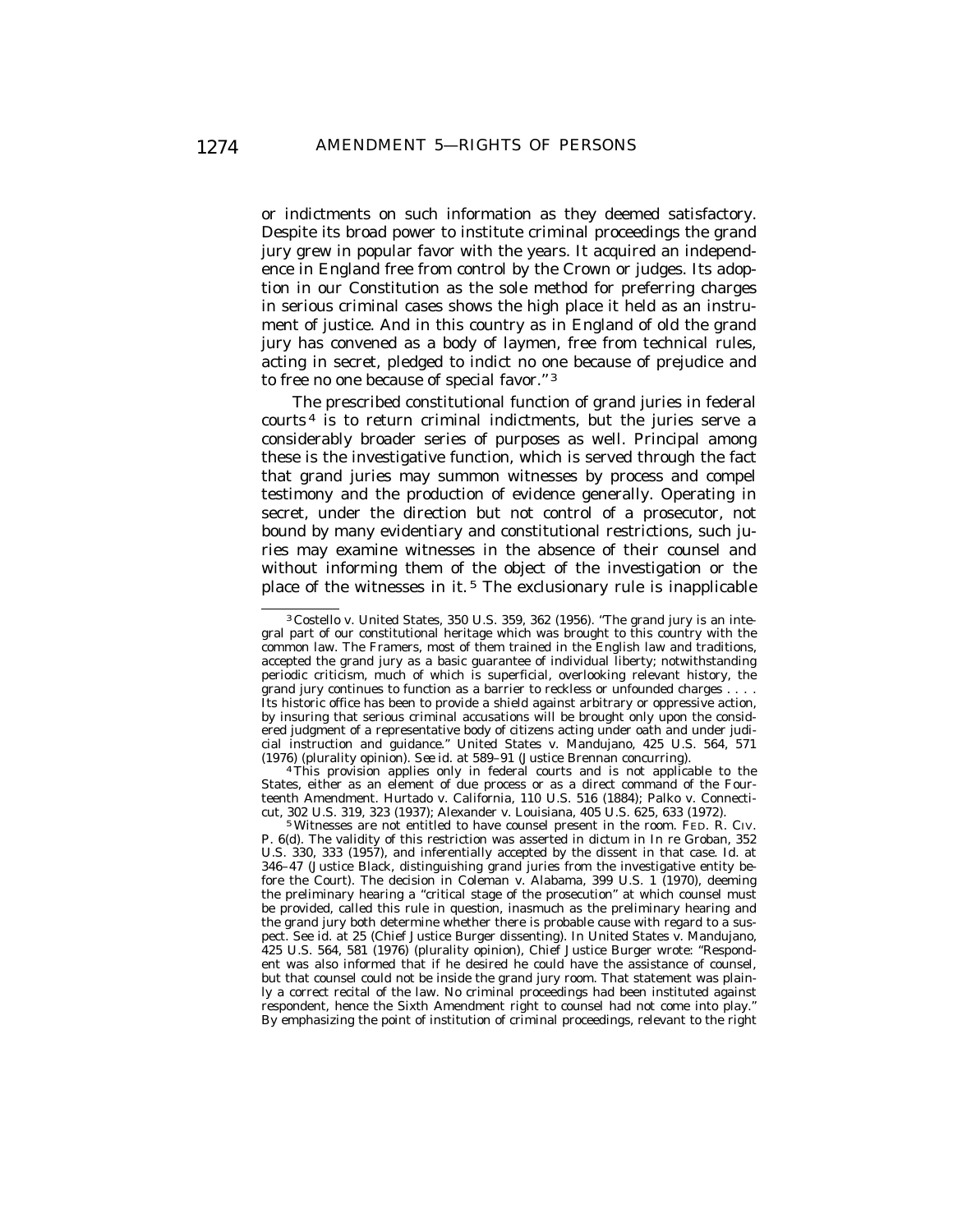in grand jury proceedings, with the result that a witness called before a grand jury may be questioned on the basis of knowledge obtained through the use of illegally-seized evidence. 6 In thus allowing the use of evidence obtained in violation of the Fourth Amendment, the Court nonetheless restated the principle that, while free of many rules of evidence that bind trial courts, grand juries are not unrestrained by constitutional consideration. 7 A witness called before a grand jury is not entitled to be informed that he may be indicted for the offense under inquiry 8 and the commission of per-

ing. <sup>6</sup> United States v. Calandra, 414 U.S. 338 (1974). The Court has interpreted a provision of federal wiretap law, 18 U.S.C. § 2515, to prohibit utilization of unlawful wiretap information as a basis for questioning witnesses before grand juries.<br>Gelbard v. United States, 408 U.S. 41 (1972).

 $7$  "Of course, the grand jury's subpoena is not unlimited. It may consider incompetent evidence, but it may not itself violate a valid privilege, whether established by the Constitution, statutes, or the common law . . . . Although, for example, an indictment based on evidence obtained in violation of a defendant's Fifth Amendment privilege is nevertheless valid . . . , the grand jury may not force a witness to answer questions in violation of that constitutional guarantee. . . . Similarly, a grand jury may not compel a person to produce books and papers that would incriminate him. . . . The grand jury is also without power to invade a legitimate privacy interest protected by the Fourth Amendment. A grand jury's subpoena *duces tecum* will be disallowed if it is 'far too sweeping in its terms to be regarded as reasonable under the Fourth Amendment.' Hale v. Henkel, 201 U.S. 43, 76 (1906). Judicial supervision is properly exercised in such cases to prevent the wrong before it occurs.'' United States v. Calandra, 414 U.S. 338, 346 (1974). *See also* United States v. Dionisio, 410 U.S. 1, 11–12 (1973). Grand juries must operate within the limits of the First Amendment and may not harass the exercise of speech and press rights. Branzburg v. Hayes, 408 U.S. 665, 707–08 (1972). Protection of Fourth Amendment interests is as extensive before the grand jury as before any investigative officers, Silverthorne Lumber Co. v. United States, 251 U.S. 385 (1920) (now highly qualified as to its scope, supra, p. 1265); Hale v. Henkel, 201 U.S. 43, 76–77 (1920), but not more so either. United States v. Dionisio, 410 U.S. 1 (1973) (subpoena to give voice exemplars); United States v. Mara, 410 U.S. 19 (1973) (handwriting exemplars). The Fifth Amendment's self-incrimination clause must be respected. Blau v. United States, 340 U.S. 159 (1950); Hoffman v. United States, 341 U.S. 479 (1951). On common-law privileges, *see* Blau v. United States, 340 U.S. 332 (1951) (husband-wife privilege); Alexander v. United States, 138 U.S. 353 (1891) (attorney-client privilege). The traditional secrecy of grand jury proceedings has been relaxed a degree to permit a limited discovery of testimony. *Compare* Pittsburgh Plate Glass Co. v. United States, 360 U.S. 395 (1959), *with* Dennis v. United States, 384 U.S. 855 (1966). *See* FED. R. CRIM. P. 6(e) (secrecy requirements and exceptions). <sup>8</sup> United States v. Washington, 431 U.S. 181 (1977). Because defendant when

he appeared before the grand jury was warned of his rights to decline to answer

of counsel at line-ups and the like, the Chief Justice not only reasserted the absence of a right to counsel in the room but also, despite his having referred to it, cast doubt upon the existence of any constitutional requirement that a grand jury witness be permitted to consult with counsel out of the room, and, further, raised the implication that a witness or putative defendant unable to afford counsel would have no right to appointed counsel. Concurring, Justice Brennan argued that it was essential and constitutionally required for the protection of one's constitutional rights that he have access to counsel, appointed if necessary, accepting the likelihood, without agreeing, that consultation outside the room would be adequate to preserve a witness' rights, Id. at 602–09 (with Justice Marshall). Justices Stewart and Blackmun reserved judgment. Id. at 609. The dispute appears ripe for revisit-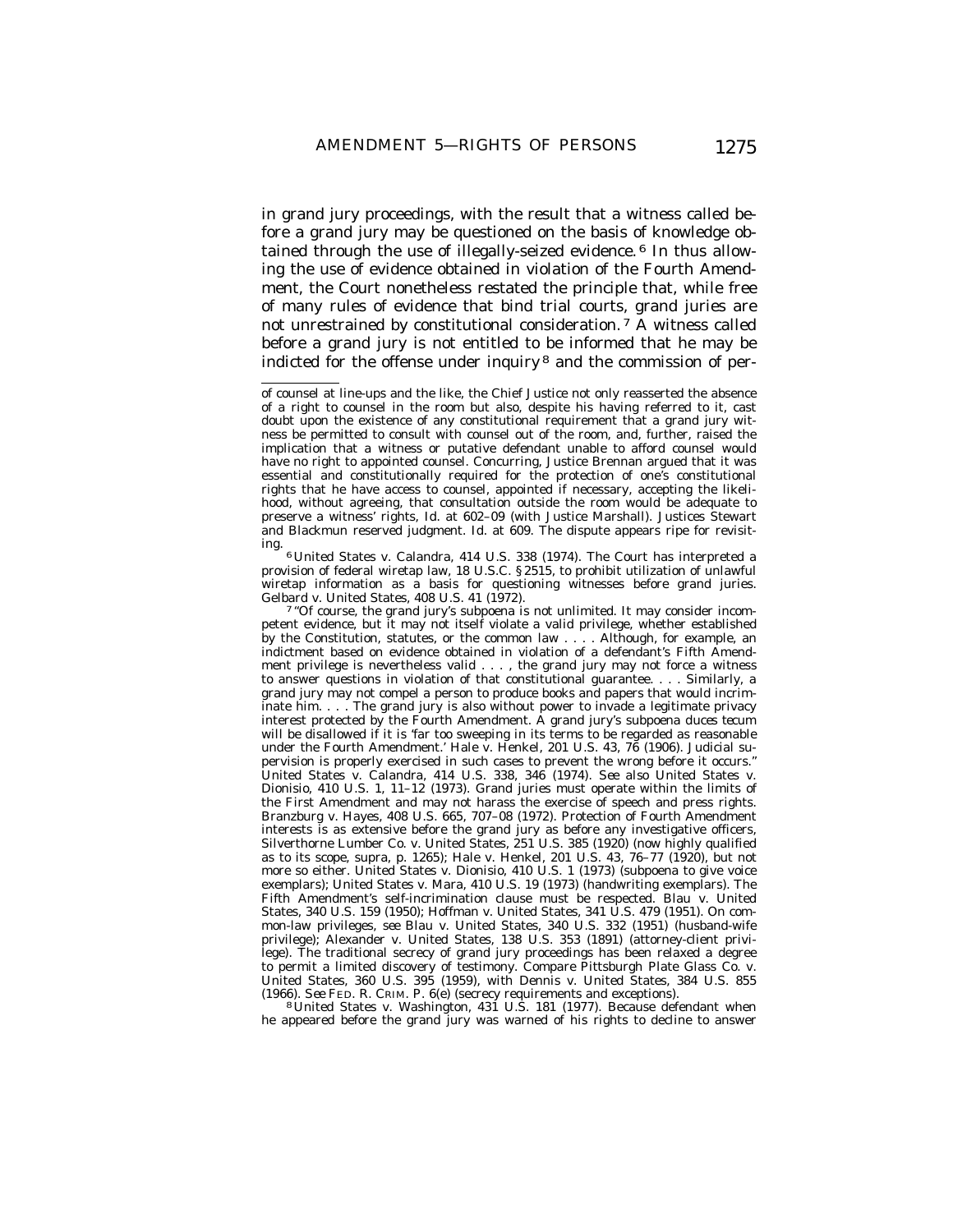jury by a witness before the grand jury is punishable, irrespective of the nature of the warning given him when he appears and regardless of the fact that he may already be a putative defendant when he is called. 9

Of greater significance were two cases in which the Court held the Fourth Amendment to be inapplicable to grand jury subpoenas requiring named parties to give voice exemplars and handwriting samples to the grand jury for identification purposes.<sup>10</sup> According to the Court, the issue turned upon a two-tiered analysis—''whether either the initial compulsion of the person to appear before the grand jury, or the subsequent directive to make a voice recording is an unreasonable 'seizure' within the meaning of the Fourth Amendment."<sup>11</sup> First, a subpoena to appear was held not to be a seizure, because it entailed significantly less social and personal affront than did an arrest or an investigative stop, and because every citizen has an obligation, which may be onerous at times, to appear and give whatever aid he may to a grand jury. 12 Second, the directive to make a voice recording or to produce handwriting samples did not bring the Fourth Amendment into play because no one has any expectation of privacy in the characteristics of either his voice or his handwriting. 13 Inasmuch as the Fourth Amendment was inapplicable, there was no necessity for the government to make a preliminary showing of the reasonableness of the grand jury requests.

Besides indictments, grand juries may also issue reports which may indicate nonindictable misbehavior, mis- or malfeasance of

questions on the basis of self-incrimination, the decision was framed in terms of those warnings, but the Court twice noted that it had not decided, and was not deciding, ''whether any Fifth Amendment warnings whatever are constitutionally required for grand jury witnesses. . . ." Id. at 186, 190.

<sup>9</sup> United States v. Mandujano, 425 U.S. 564 (1976); United States v. Wong, 431 U.S. 174 (1977). Mandujano had been told of his right to assert the privilege against self-incrimination, of the consequences of perjury, and of his right to counsel, but not to have counsel with him in the jury room. Chief Justice Burger and Justices White, Powell, and Rehnquist took the position that no *Miranda* warning was required because there was no police custodial interrogation and that in any event commission of perjury was not excusable on the basis of lack of any warning. Justices Brennan, Marshall, Stewart, and Blackmun agreed that whatever rights a grand jury witness had, perjury was punishable and not to be excused. Id. at 584, 609. Wong was assumed on appeal not to have understood the warnings given her and the opinion proceeds on the premise that absence of warnings altogether does not preclude a perjury prosecution.

<sup>10</sup> United States v. Dionisio, 410 U.S. 1 (1973); United States v. Mara, 410 U.S. 19 (1973).

<sup>11</sup> Id. at 9.

<sup>12</sup> Id. at 9–13.

<sup>13</sup> Id. at 13–15. The privacy rationale proceeds from Katz v. United States, 389 U.S. 347 (1967).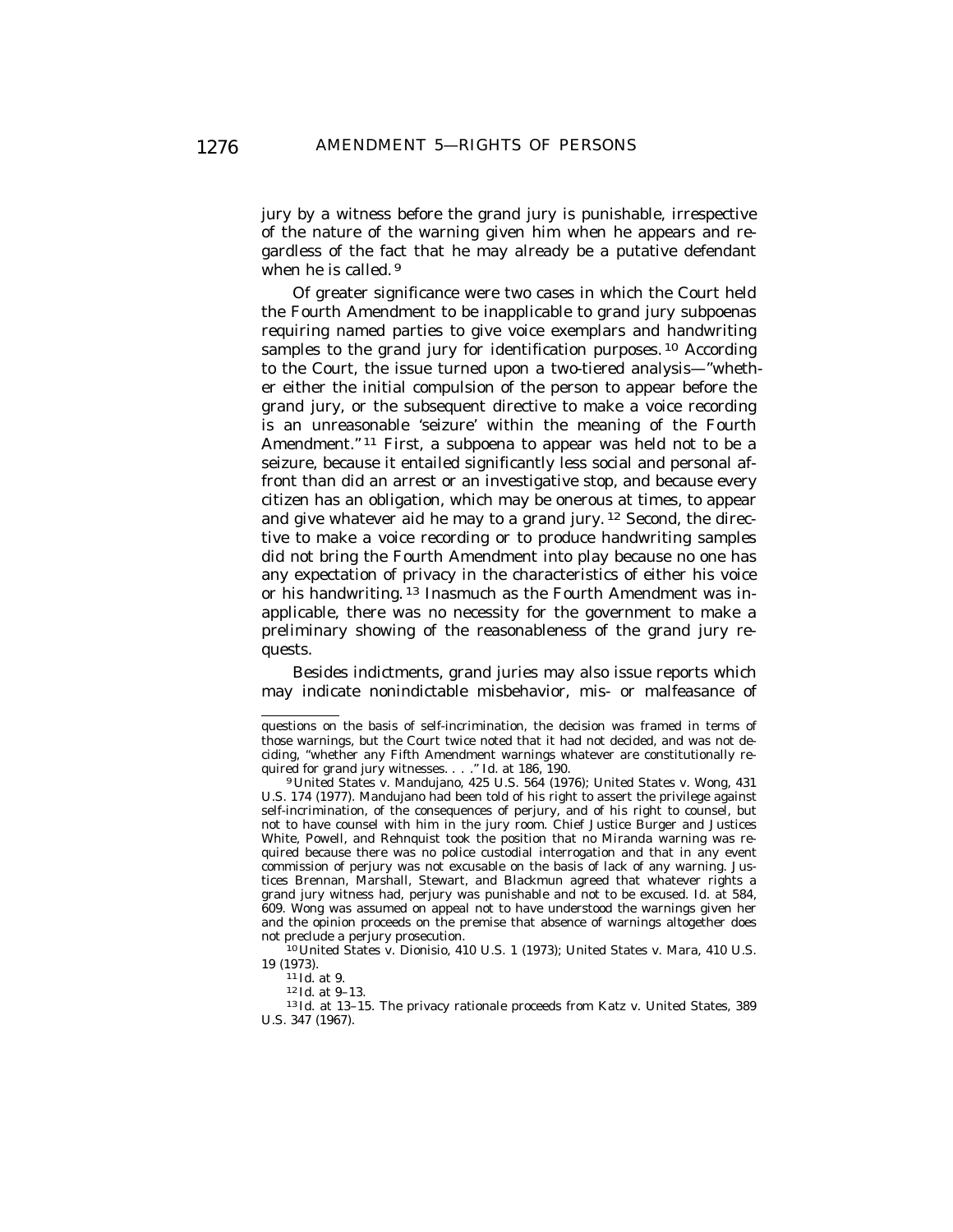public officers, or other objectionable conduct.<sup>14</sup> Despite the vast power of grand juries, there is little in the way of judicial or legislative response designed to impose some supervisory restrictions on them. 15

Within the meaning of this article a crime is made ''infamous'' by the quality of the punishment which may be imposed. 16 ''What punishments shall be considered as infamous may be affected by the changes of public opinion from one age to another.'' 17 Imprisonment in a state prison or penitentiary, with or without hard labor, 18 or imprisonment at hard labor in the workhouse of the District of Columbia, 19 falls within this category. The pivotal question is whether the offense is one for which the court is authorized to award such punishment; the sentence actually imposed is immaterial. When an accused is in danger of being subjected to an infamous punishment if convicted, he has the right to insist that he shall not be put upon his trial, except on the accusation of a grand jury. 20 Thus, an act which authorized imprisonment at hard labor for one year, as well as deportation, of Chinese aliens found to be unlawfully within the United States, created an offense which could be tried only upon indictment. 21 Counterfeiting, 22 fraudulent alteration of poll books, 23 fraudulent voting, 24 and embezzlement, 25 have been declared to be infamous crimes. It is immaterial how Congress has classified the offense. 26 An act punishable by a fine of not more than \$1,000 or imprisonment for not more than six

<sup>&</sup>lt;sup>14</sup>The grand jury "is a grand inquest, a body with powers of investigation and inquisition, the scope of whose inquiries is not to be limited narrowly by questions of propriety or forecasts of whether any particular individual will be found properly subject to an accusation of crime." Blair v. United States, 250 U.S. 273, 281 (1919). On the reports function of the grand jury, *see* In re Grand Jury January, 1969, 315 F. Supp. 662 (D. Md. 1970), and Report of the January 1970 Grand Jury (Black Panther Shooting) (N.D. Ill., released May 15, 1970). Congress has now specifically authorized issuance of reports in cases concerning public officers and organized crime. 18 U.S.C. § 333.

<sup>15</sup> Congress has required that in the selection of federal grand juries, as well as petit juries, random selection of a fair cross section of the community is to take place, and has provided a procedure for challenging discriminatory selection by moving to dismiss the indictment. 28 U.S.C. §§ 1861–68. Racial discrimination in selection of juries is constitutionally proscribed in both state and federal courts. Infra, pp. 1854–57.

<sup>16</sup> Ex parte Wilson, 114 U.S. 417 (1885).

<sup>17</sup> Id. at 427.

<sup>18</sup>Mackin v. United States, 117 U.S. 348, 352 (1886).

<sup>19</sup> United States v. Moreland, 258 U.S. 433 (1922).

<sup>20</sup> Ex parte Wilson, 114 U.S. 417, 426 (1885).

<sup>21</sup>Wong Wing v. United States, 163 U.S. 228, 237 (1896).

<sup>22</sup> Ex parte Wilson, 114 U.S. 417 (1885).

<sup>23</sup>Mackin v. United States, 117 U.S. 348 (1886).

<sup>24</sup>Parkinson v. United States, 121 U.S. 281 (1887).

<sup>25</sup> United States v. DeWalt, 128 U.S. 393 (1888).

<sup>26</sup> Ex parte Wilson, 114 U.S. 417, 426 (1885).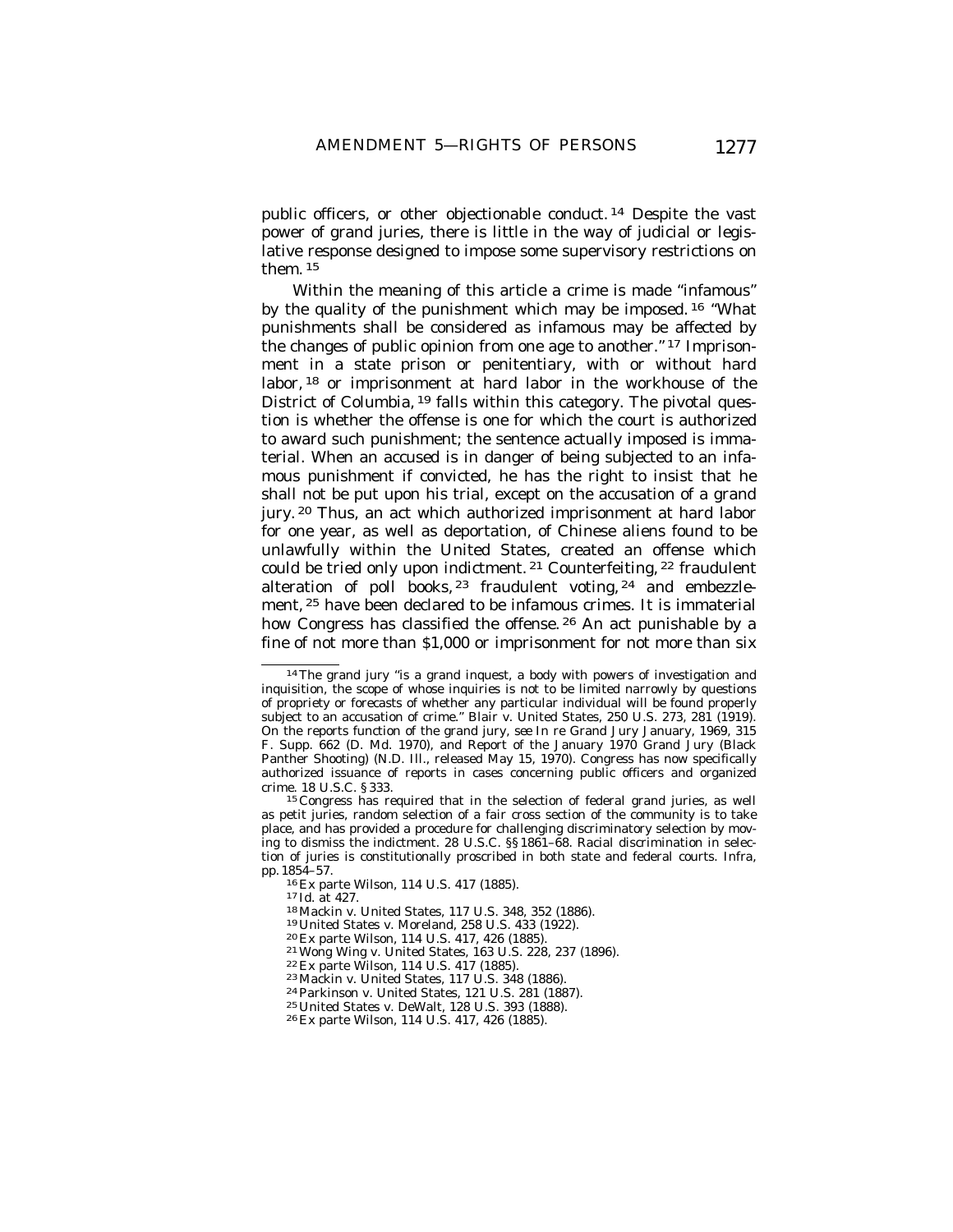months is a misdemeanor, which can be tried without indictment, even though the punishment exceeds that specified in the statutory definition of "petty offenses." 27

A person can be tried only upon the indictment as found by the grand jury, and especially upon its language found in the charging part of the instrument.<sup>28</sup> A change in the indictment that does not narrow its scope deprives the court of the power to try the accused. 29 While additions to offenses alleged in an indictment are prohibited, the Court has now ruled that it is permissible ''to drop from an indictment those allegations that are unnecessary to an offense that is clearly contained within it," as, e.g., a lesser included offense. 30 There being no constitutional requirement that an indictment be presented by a grand jury in a body, an indictment delivered by the foreman in the absence of other grand jurors is valid. 31 If valid on its face, an indictment returned by a legally constituted, non-biased grand jury satisfies the requirement of the Fifth Amendment and is enough to call for a trial on the merits; it is not open to challenge on the ground that there was inadequate or incompetent evidence before the grand jury. 32

The protection of indictment by grand jury extends to all persons except those serving in the armed forces. All persons in the regular armed forces are subject to court martial rather than grand jury indictment or trial by jury. 33 The exception's limiting words "when in actual service in time of war or public danger" apply only to members of the militia, not to members of the regular armed forces. In *O'Callahan v. Parker*, the Court in 1969 held that offenses that are not ''service connected'' may not be punished under military law, but instead must be tried in the civil courts in the jurisdiction where the acts took place.<sup>34</sup> This decision was overruled, however, in 1987, the Court emphasizing the "plain lan-

<sup>&</sup>lt;sup>27</sup> Duke v. United States, 301 U.S. 492 (1937).<br><sup>28</sup> See Stirone v. United States, 361 U.S. 212 (1960), wherein a variation between pleading and proof was held to deprive petitioner of his right to be tried only upon charges presented in the indictment.

<sup>&</sup>lt;sup>29</sup> Ex parte Bain, 121 U.S. 1, 12 (1887). Ex parte Bain was overruled in United States v. Miller, 471 U.S. 130 (1985), to the extent that it held that a narrowing

<sup>&</sup>lt;sup>30</sup> United States v. Miller, 471 U.S. 130, 144 (1985). <sup>31</sup> Breese v. United States, 226 U.S. 1 (1912). <sup>32</sup> Costello v. United States, 350 U.S. 359 (1956); Lawn v. United States, 355

U.S. 339 (1958); United States v. Blue, 384 U.S. 251 (1966). *Cf.* Gelbard v. United

States, 408 U.S. 41 (1972). <sup>33</sup> Johnson v. Sayre, 158 U.S. 109, 114 (1895). *See also* Lee v. Madigan, 358 U.S.

<sup>228, 232–35, 241 (1959).</sup> <sup>34</sup> 395 U.S. 258 (1969); *see also* Relford v. Commandant, 401 U.S. 355 (1971) (offense committed on military base against persons lawfully on base was service connected). But courts-martial of civilian dependents and discharged servicemen have been barred. Id. *See* supra, pp. 316–19.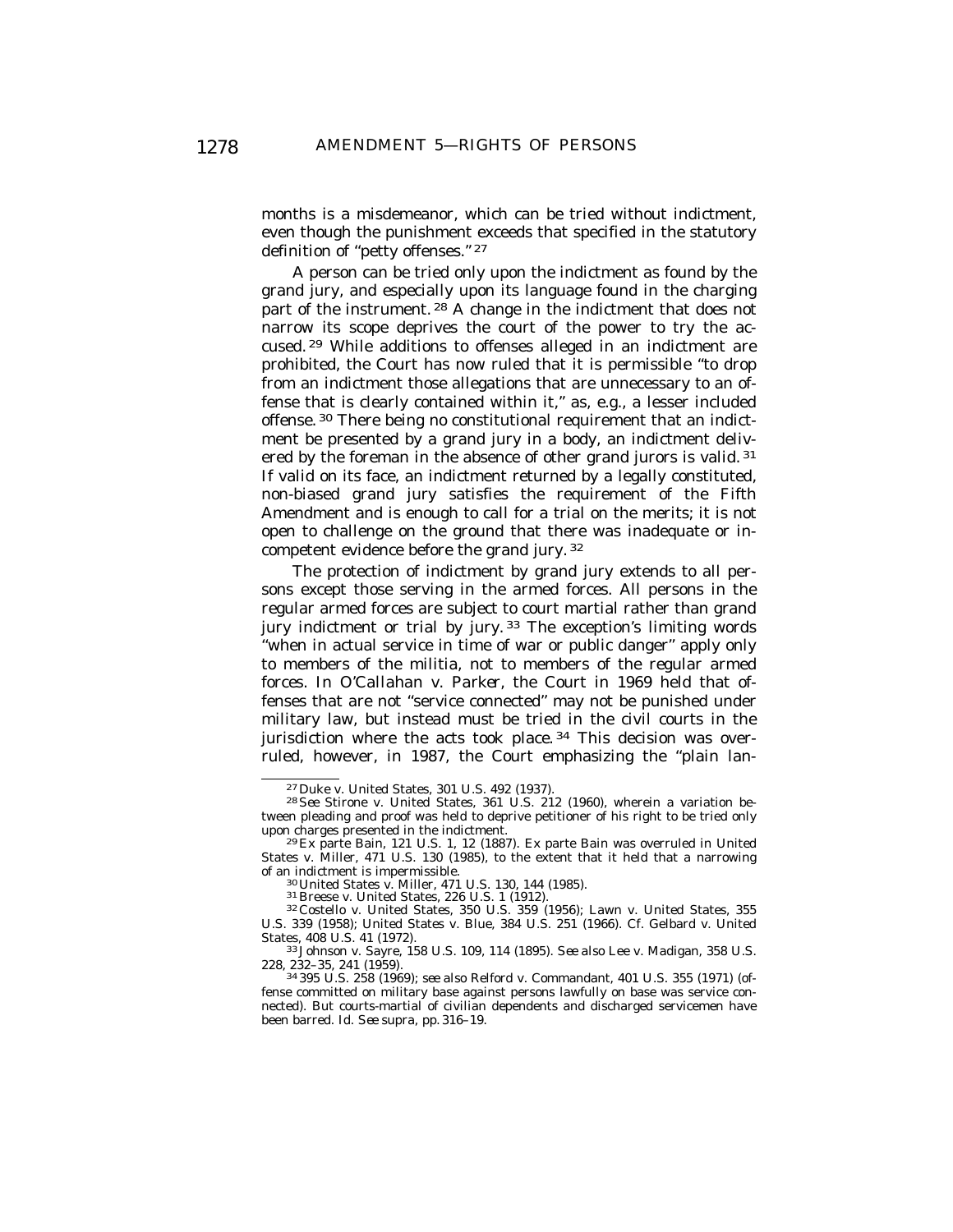guage'' of Art. I, § 8, cl. 14, 35 and not directly addressing any possible limitation stemming from the language of the Fifth Amendment. 36 ''The requirements of the Constitution are not violated where . . . a court-martial is convened to try a serviceman who was a member of the armed services at the time of the offense charged."<sup>37</sup> Even under the service connection rule, it was held that offenses against the laws of war, whether committed by citizens or by alien enemy belligerents, could be tried by a military commission. 38

#### **DOUBLE JEOPARDY**

#### **Development and Scope**

''The constitutional prohibition against 'double jeopardy' was designed to protect an individual from being subjected to the hazards of trial and possible conviction more than once for an alleged offense. . . . The underlying idea, one that is deeply ingrained in at least the Anglo-American system of jurisprudence, is that the State with all its resources and power should not be allowed to make repeated attempts to convict an individual for an alleged offense, thereby subjecting him to embarrassment, expense and ordeal and compelling him to live in a continuing state of anxiety and insecurity, as well as enhancing the possibility that even though innocent he may be found guilty."<sup>39</sup> The concept of double jeopardy goes far back in history, but its development was uneven and its meaning has varied. The English development, under the influence of Coke and Blackstone, came gradually to mean that a defendant at trial could plead former conviction or former acquittal as a special plea in bar to defeat the prosecution. 40 In this country, the

<sup>35</sup>This clause confers power on Congress to ''make rules for the government and regulation of the land and naval forces.

<sup>36</sup>Solorio v. United States, 483 U.S. 435 (1987). A 5–4 majority favored overruling *O'Callahan*: Chief Justice Rehnquist's opinion for the Court was joined by Justices White, Powell, O'Connor, and Scalia. Justice Stevens concurred in the judgment but thought it unnecessary to reexamine *O'Callahan*. Dissenting Justice Marshall, joined by Justices Brennan and Blackmun, thought the service connection rule justified by the language of the Fifth Amendment's exception, based on the nature of cases (those ''*arising in* the land or naval forces'') rather than the status of defendants.

<sup>37</sup> Id. at 450–51.

<sup>38</sup> Ex parte Quirin, 317 U.S. 1, 43, 44 (1942).

<sup>39</sup>Green v. United States, 355 U.S. 184, 187–88 (1957). The passage is often approvingly quoted by the Court. E.g., Crist v. Bretz, 437 U.S. 28, 35 (1978); United States v. DiFrancesco, 449 U.S. 117, 127–28 (1980). For a comprehensive effort to assess the purposes of application of the clause, see Westen & Drubel, *Toward a General Theory of Double Jeopardy*, 1978 SUP. CT. REV. 81.

<sup>40</sup>M. FRIEDLAND, DOUBLE JEOPARDY (1969), part 1; Crist v. Bretz, 437 U.S. 28, 32–36 (1978), and id. at 40 (Justice Powell dissenting); United States v. Wilson, 420 U.S. 332, 340 (1975).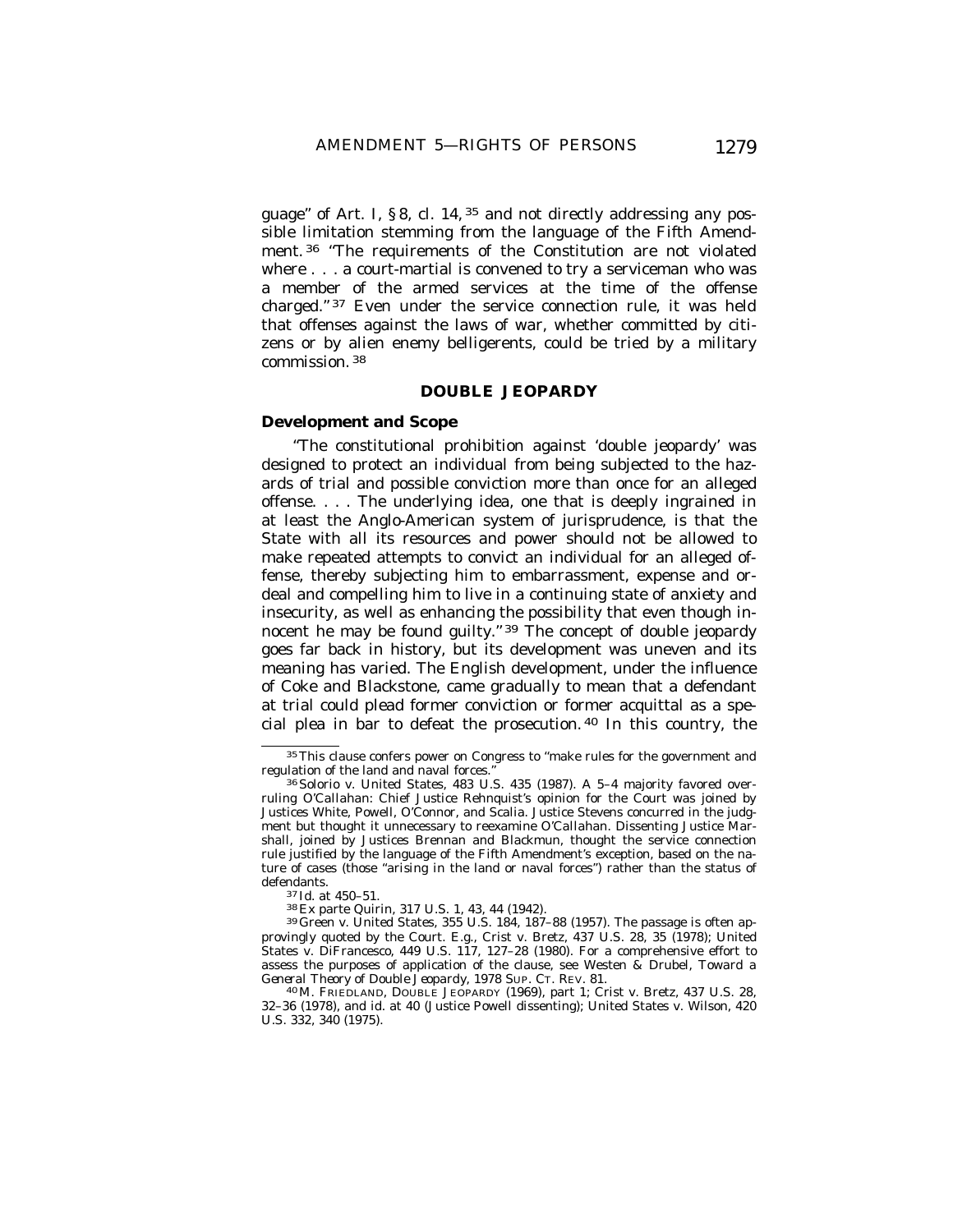common-law rule was in some cases limited to this rule and in other cases extended to bar a new trial even though the former trial had not concluded in either an acquittal or a conviction. The rule's elevation to fundamental status by its inclusion in several state bills of rights following the Revolution continued the differing approaches. 41 Madison's version of the guarantee as introduced in the House of Representatives read: ''No person shall be subject, except in cases of impeachment, to more than one punishment or trial for the same offense.'' 42 Opposition in the House proceeded on the proposition that the language could be construed to prohibit a second trial after a successful appeal by a defendant and would therefore either constitute a hazard to the public by freeing the guilty or, more likely, result in a detriment to defendants because appellate courts would be loath to reverse convictions if no new trial could follow, but a motion to strike "or trial" from the clause failed. 43 As approved by the Senate, however, and accepted by the House for referral to the States, the present language of the clause was inserted. 44

Throughout most of its history, this clause was binding only against the Federal Government. In *Palko v. Connecticut*, 45 the Court rejected an argument that the Fourteenth Amendment incorporated all the provisions of the first eight Amendments as limitations on the States and enunciated the due process theory under which most of those Amendments do now apply to the States. Some guarantees in the Bill of Rights, Justice Cardozo wrote, were so fundamental that they are ''of the very essence of the scheme of ordered liberty'' and ''neither liberty nor justice would exist if they were sacrificed.'' 46 But the double jeopardy clause, like many other procedural rights of defendants, was not so fundamental; it could be absent and fair trials could still be had. Of course, a defendant's due process rights, absent double jeopardy consideration per se,

<sup>41</sup> J. SIGLER, DOUBLE JEOPARDY—THE DEVELOPMENT OF A LEGAL AND SOCIAL POLICY 21-27 (1969). The first bill of rights which expressly adopted a double jeopardy clause was the New Hampshire Constitution of 1784. ''No subject shall be liable to be tried, after an acquittal, for the same crime or offence." Art. I, Sec. XCI, 4 F. THORPE, THE FEDERAL AND STATE CONSTITUTION, *reprinted in* H.R. Doc. No. 357, 59th Congress, 2d Sess. 2455 (1909). A more comprehensive protection was included in the Pennsylvania Declaration of Rights of 1790, which had language almost identical to the present Fifth Amendment provision. Id. at 3100.<br>
<sup>42</sup> 1 ANNALS OF CONGRESS 434 (June 8, 1789).<br>
<sup>43</sup> Id. at 753.<br>
<sup>44</sup> 2 BERNARD SCHWARTZ, THE BILL OF RIGHTS: A DOCUMENTARY HISTORY 1149,

<sup>1165 (1971).</sup> In Crist v. Bretz, 437 U.S. 28, 40 (1978) (dissenting), Justice Powell attributed to inadvertence the broadening of the ''rubric'' of double jeopardy to incorporate the common law rule against dismissal of the jury prior to verdict, a question the majority passed over as being "of academic interest only." Id. at 34 n.10. 45 302 U.S. 319 (1937).<br>
<sup>45</sup> 302 U.S. 319 (1937).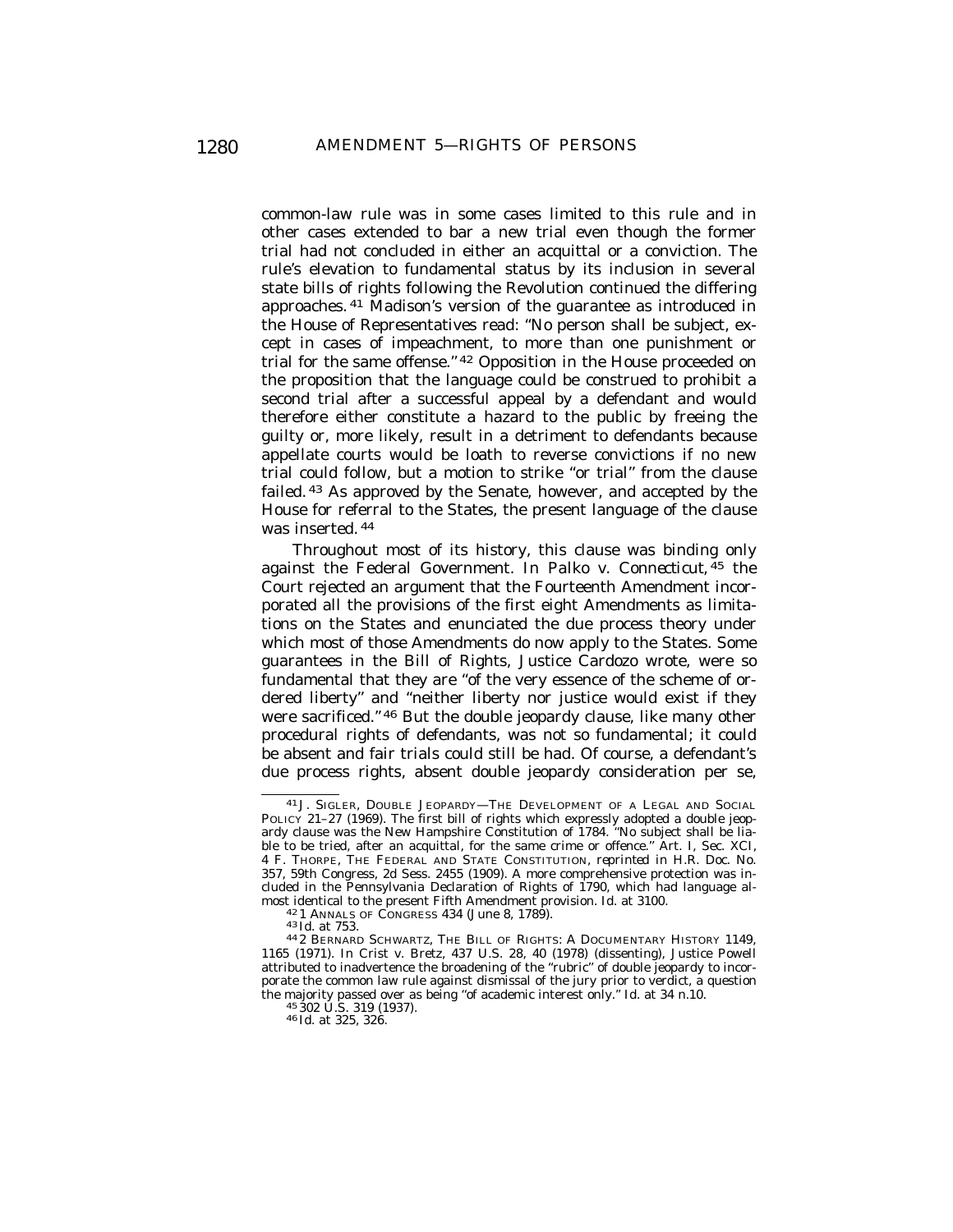might be violated if the State ''creat[ed] a hardship so acute and shocking as to be unendurable,'' but that was not the case in *Palko*. 47 In *Benton v. Maryland*, 48 however, the Court concluded ''that the double jeopardy prohibition . . . represents a fundamental ideal in our constitutional heritage. . . . Once it is decided that a particular Bill of Rights guarantee is 'fundamental to the American scheme of justice,' . . . the same constitutional standards apply against both the State and Federal Governments.'' Therefore, the double jeopardy limitation now applies to both federal and state governments and state rules on double jeopardy, with regard to such matters as when jeopardy attaches, must be considered in the light of federal standards. 49

In a federal system, different units of government may have different interests to serve in the definition of crimes and the enforcement of their laws, and where the different units have overlapping jurisdictions a person may engage in conduct that will violate the laws of more than one unit. 50 Although the Court had long accepted in dictum the principle that prosecution by two governments of the same defendant for the same conduct would not constitute double jeopardy, 51 it was not until *United States v. Lanza* 52 that the conviction in federal court of a person previously convicted in a state court for performing the same acts was sustained. ''We have here two sovereignties, deriving power from different sources, capable of dealing with the same subject-matter within the same territory . . . Each government in determining what shall be an offense against its peace and dignity is exercising its own sovereignty, not that of the other."<sup>53</sup> The "dual sovereignty" doctrine is not only tied into the existence of two sets of laws often serving different federal-state purposes and the now overruled principle that the double jeopardy clause restricts only the national government and not the States, 54 but it also reflects practical considerations that undesirable consequences could follow an overruling of

<sup>47</sup> Id. at 328.

<sup>48</sup> 395 U.S. 784, 794–95 (1969).

<sup>49</sup> Crist v. Bretz, 437 U.S. 28, 37–38 (1978). But see id. at 40 (Justices Powell and Rehnquist and Chief Justice Burger dissenting) (standard governing States should be more relaxed).

<sup>50</sup>The problem was recognized as early as Houston v. Moore, 18 U.S. (5 Wheat.) 1 (1820), and the rationale of the doctrine was confirmed within thirty years. Fox v. Ohio, 46 U.S. (5 How.) 410 (1847); United States v. Marigold, 50 U.S. (9 How.) 560 (1850); Moore v. Illinois, 55 U.S. (14 How.) 13 (1852).

<sup>51</sup> Id. *And see* cases cited in Bartkus v. Illinois, 359 U.S. 121, 132 n.19 (1959), and Abbate v. United States, 359 U.S. 187, 192–93 (1959).

<sup>52</sup> 260 U.S. 377 (1922).

<sup>53</sup> Id. at 382. *See also* Hebert v. Louisiana, 272 U.S. 312 (1924); Screws v. United States, 325 U.S. 91, 108 (1945); Jerome v. United States, 318 U.S. 101 (1943). 54 Benton v. Maryland, 395 U.S. 784 (1969), extended the clause to the States.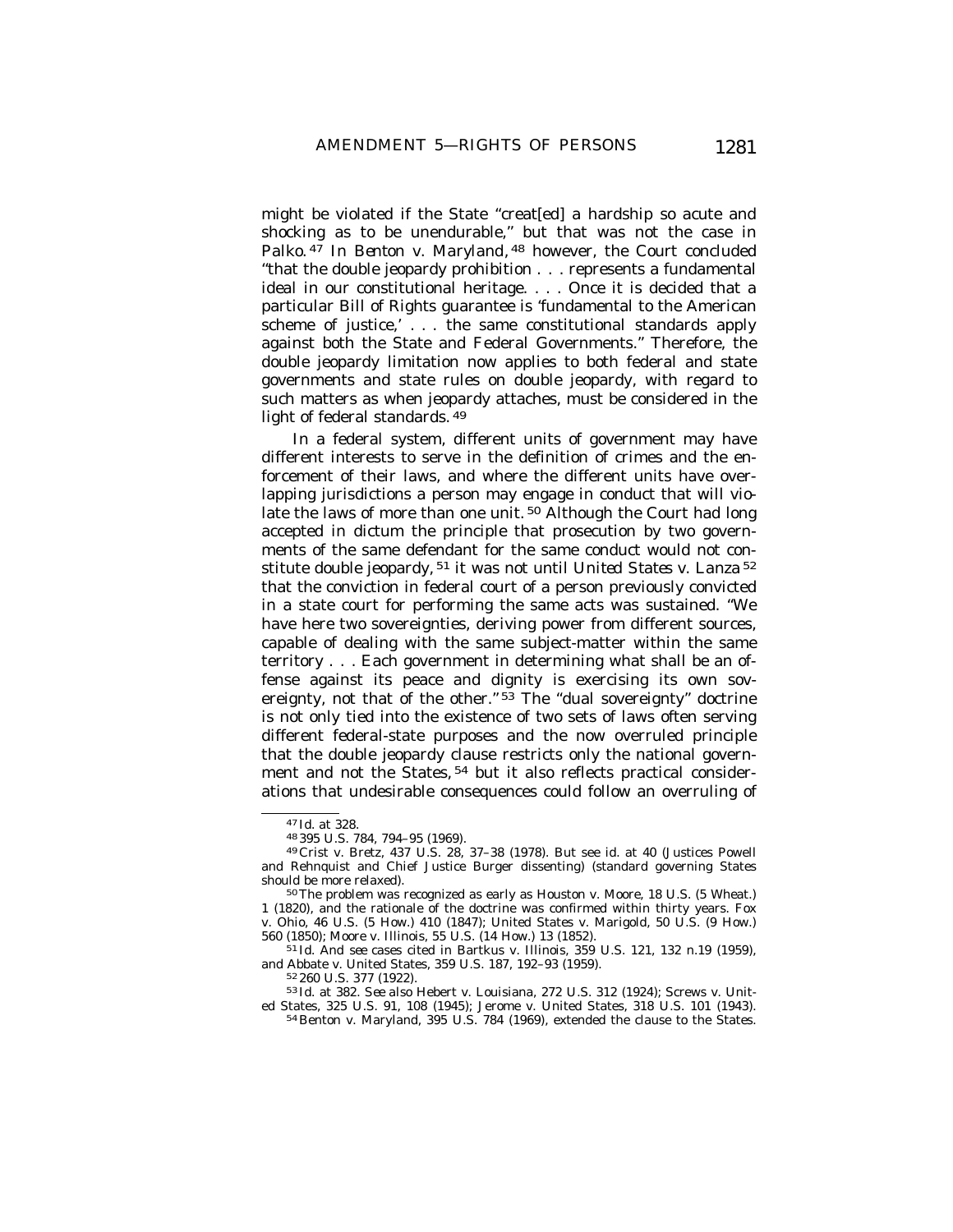the doctrine. Thus, a State might preempt federal authority by first prosecuting and providing for a lenient sentence (as compared to the possible federal sentence) or acquitting defendants who had the sympathy of state authorities as against federal law enforcement. 55 The application of the clause to the States has therefore worked no change in the ''dual sovereign'' doctrine. 56 Of course, when in fact two different units of the government are subject to the same sovereign, the double jeopardy clause does bar separate prosecutions by them for the same offense. 57 The dual sovereignty doctrine has also been applied to permit successive prosecutions by two states for the same conduct. 58

The clause speaks of being put in ''jeopardy of life or limb,'' which as derived from the common law, generally referred to the possibility of capital punishment upon conviction, but it is now settled that the clause protects with regard ''to every indictment or information charging a party with a known and defined crime or misdemeanor, whether at the common law or by statute."<sup>59</sup> Despite the Clause's literal language, it can apply as well to sanctions that

56 United States v. Wheeler, 435 U.S. 313 (1978) (dual sovereignty doctrine permits federal prosecution of an Indian for statutory rape following his plea of guilty in a tribal court to contributing to the delinquency of a minor, both charges involving the same conduct; tribal law stemmed from the retained sovereignty of the tribe and did not flow from the Federal Government).

<sup>55</sup> Reaffirmation of the doctrine against double jeopardy claims as to the Federal Government and against due process claims as to the States occurred in Abbate v. United States, 359 U.S. 187 (1959), and Bartkus v. Illinois, 359 U.S. 121 (1959), both cases containing extensive discussion and policy analyses. The Justice Department follows a policy of generally not duplicating a state prosecution brought and carried out in good faith, *see* Petite v. United States, 361 U.S. 529, 531 (1960); Rinaldi v. United States, 434 U.S. 22 (1977), and several provisions of federal law forbid a federal prosecution following a state prosecution. E.g., 18 U.S.C. §§ 659, 660, 1992, 2117. The Brown Commission recommended a general statute to this effect, preserving discretion in federal authorities to proceed upon certification by the Attorney General that a United States interest would be unduly harmed if there were no federal prosecution. NATIONAL COMMISSION ON REFORM OF FEDERAL CRIMINAL LAWS, FINAL REPORT 707 (1971).

<sup>57</sup>Grafton v. United States, 206 U.S. 333 (1907) (trial by military court-martial precluded subsequent trial in territorial court); Waller v. Florida, 397 U.S. 387 (1970) (trial by municipal court precluded trial for same offense by state court). It was assumed in an early case that refusal to answer questions before one House of Congress could be punished as a contempt by that body and by prosecution by the United States under a misdemeanor statute, In re Chapman, 166 U.S. 661, 672 (1897), but there had been no dual proceedings in that case and it seems highly unlikely that the case would now be followed. Cf. Colombo v. New York, 405 U.S. 9 (1972).

<sup>58</sup> Heath v. Alabama, 474 U.S. 82 (1985) (defendant crossed state line in course of kidnap murder, was prosecuted for murder in both states).

<sup>59</sup> Ex parte Lange, 85 U.S. (18 Wall.) 163, 169 (1874). The clause generally has no application in noncriminal proceedings. Helvering v. Mitchell, 303 U.S. 391 (1938); One Lot Emerald Cut Stones v. United States, 409 U.S. 232 (1972) (forfeiture proceedings; one must ask whether the proceedings are remedial or punitive).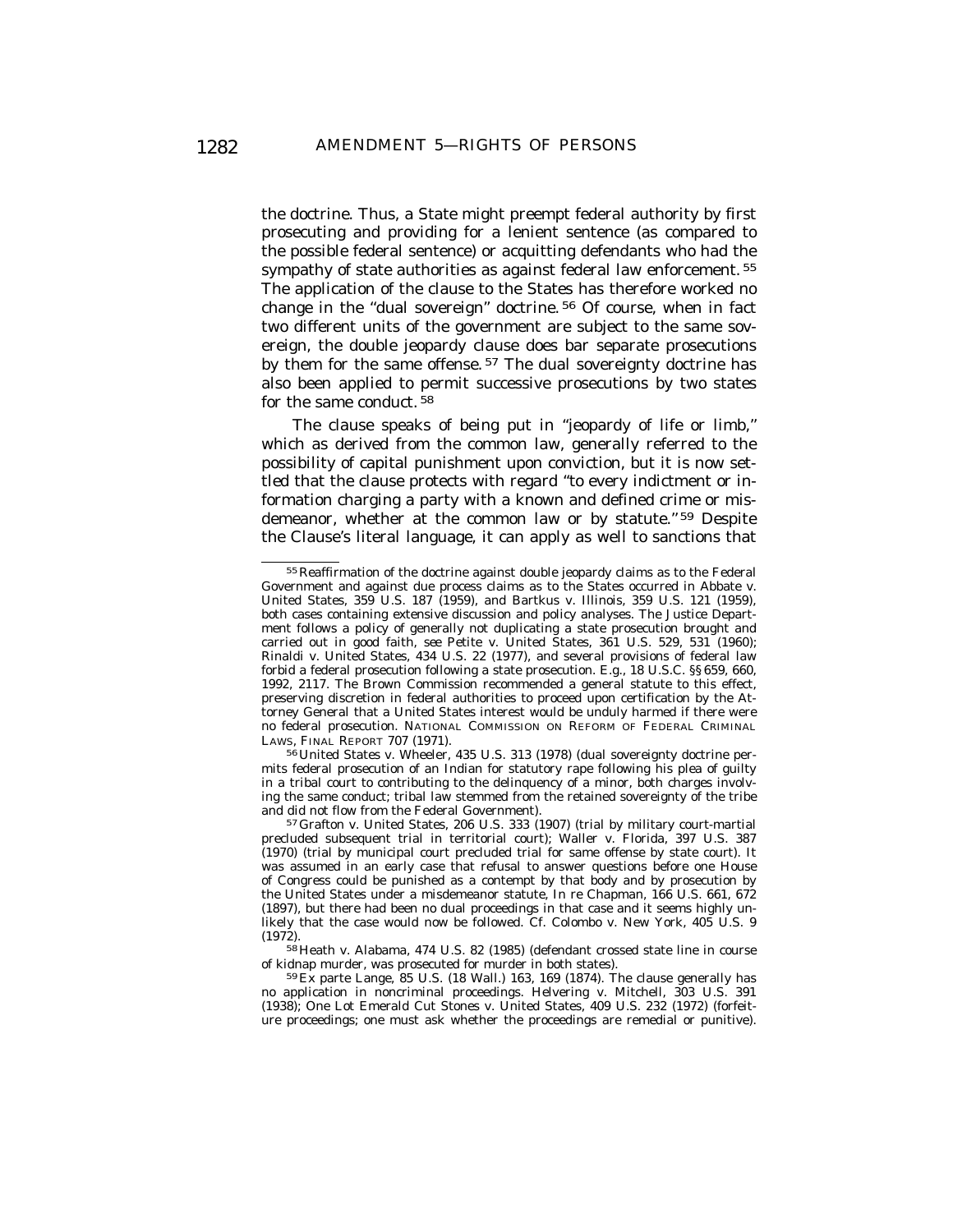are civil in form if they clearly are applied in a manner that constitutes "punishment." 60

Because one prime purpose of the clause is the protection against the burden of multiple trials, a defendant who raises and loses a double jeopardy claim during pretrial or trial may immediately appeal the ruling, a rare exception to the general rule prohibiting appeals from nonfinal orders.<sup>61</sup>

During the 1970s especially, the Court decided an uncommonly large number of cases raising double jeopardy claims. 62 Instead of the clarity that often emerges from intense consideration of a particular issue, however, double jeopardy doctrine has descended into a state of ''confusion,'' with the Court acknowledging that its decisions ''can hardly be characterized as models of consistency and clarity.'' 63 In large part, the re-evaluation of doctrine and principle has not resulted in the development of clear and consistent guidelines because of the differing emphases of the Justices upon the purposes of the clause and the consequent shifting coalition of majorities based on highly technical distinctions and individualistic fact patterns. Thus, some Justices have expressed the belief that the purpose of the clause is only to protect final judgments relating to culpability, either of acquittal or conviction, and that English common law rules designed to protect the defendant's right to go to the first jury picked had early in our jurisprudence become confused with the double jeopardy clause. While they accept the present understanding, they do so as part of the Court's superintending of the federal courts and not because the understanding is part and parcel of the clause; in so doing, of course, they are likely to find more prosecutorial discretion in the trial process. 64 Oth-

<sup>60</sup>The clause applies in juvenile court proceedings which are formally civil. Breed v. Jones, 421 U.S. 519 (1975). *See also* United States v. Halper, 490 U.S. 435 (1989) (civil penalty under the False Claims Act constitutes punishment if it is overwhelmingly disproportionate to compensating the government for its loss, and if it can be explained only as serving retributive or deterrent purposes); United States v. One Assortment of 89 Firearms, 465 U.S. 354 (1984) (in determining whether a forfeiture proceeding is remedial or punitive, congressional preference for a civil sanction will be overridden only by ''the clearest proof'' to the contrary).

<sup>61</sup> Abney v. United States, 431 U.S. 651 (1977).

<sup>62</sup>*See* United States v. DiFrancesco, 449 U.S. 117, 126–27 (1980) (citing cases). 63 Burks v. United States, 437 U.S. 1, 9, 15 (1978). One result is instability in the law. Thus, *Burks* overruled, to the extent inconsistent, four cases decided between 1950 and 1960, and United States v. Scott, 437 U.S. 82 (1978), overruled a case decided just three years earlier, United States v. Jenkins, 420 U.S. 358 (1975).

<sup>64</sup>*See* Crist v. Bretz, 437 U.S. 28, 40 (1978) (dissenting opinion). Justice Powell, joined by Chief Justice Burger and Justice Rehnquist, argued that with the double jeopardy clause so interpreted the due process clause could be relied on to prevent prosecutorial abuse during the trial designed to abort the trial and obtain a second one. Id. at 50. All three have joined, indeed, in some instances, have authored, opinions adverting to the role of the double jeopardy clause in protecting against such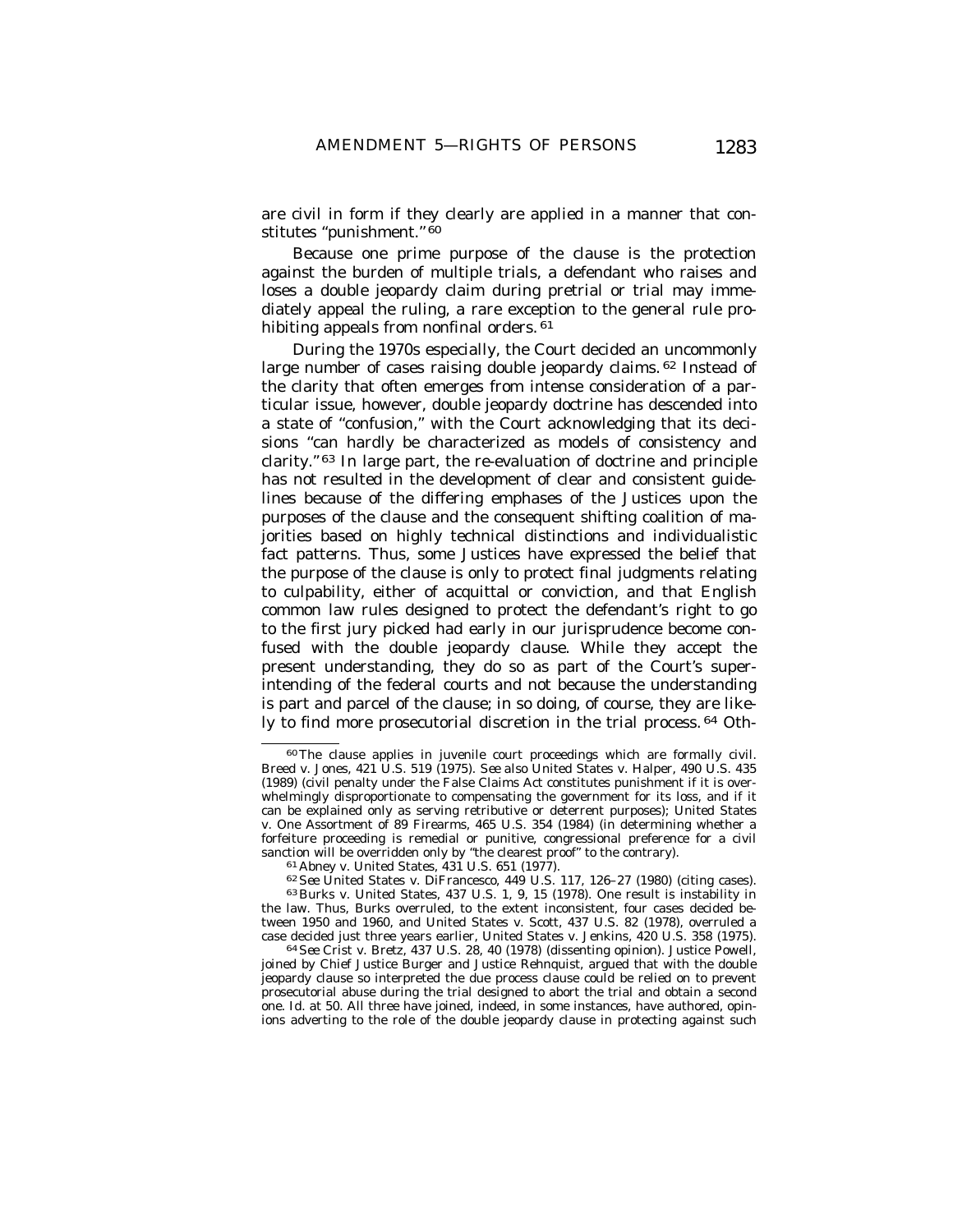ers have expressed the view that the clause not only protects the integrity of final judgments but, more important, that it protects the accused against the strain and burden of multiple trials, which would also enhance the ability of government to convict. 65 Still other Justices have engaged in a form of balancing of defendants' rights with society's rights to determine when reprosecution should be permitted when a trial ends prior to a final judgment not hinged on the defendant's culpability. 66 Thus, the basic area of disagreement, though far from the only one, centers on the trial from the attachment of jeopardy to the final judgment.

#### **Reprosecution Following Mistrial**

The common law generally required that the previous trial must have ended in a judgment, of conviction or acquittal, but the constitutional rule is that jeopardy attaches much earlier, in jury trials when the jury is sworn, and in trials before a judge without a jury, when the first evidence is presented. 67 Therefore, if after jeopardy attaches the trial is terminated for some reason, it may be that a second trial, even if the termination was erroneous, is barred. 68 The reasons the Court has given for fixing the attach-

67The rule traces back to United States v. Perez, 22 U.S. (9 Wheat.) 579 (1824). *See also* Kepner v. United States, 195 U.S. 100 (1904); Downum v. United States, 372 U.S. 734 (1963) (trial terminated just after jury sworn but before any testimony taken). In Crist v. Bretz, 437 U.S. 28 (1978), the Court held this standard of the attachment of jeopardy was ''at the core'' of the clause and it therefore binds the States. *But see* id. at 40 (Justice Powell dissenting). An accused is not put in jeopardy by preliminary examination and discharge by the examining magistrate, Collins v. Loisel, 262 U.S. 426 (1923), by an indictment which is quashed, Taylor v. United States, 207 U.S. 120, 127 (1907), or by arraignment and pleading to the indictment. Bassing v. Cady, 208 U.S. 386, 391–92 (1908). A defendant may be tried after preliminary proceedings that present no risk of final conviction. E.g., Ludwig v. Massachusetts, 427 U.S. 618, 630–32 (1976) (conviction in prior summary proceeding does not foreclose trial in a court of general jurisdiction, where defendant has absolute right to demand a trial *de novo* and thus set aside the first conviction); Swisher v. Brady, 438 U.S. 204 (1978) (double jeopardy not violated by procedure under which masters hear evidence and make preliminary recommendations to juvenile court judge, who may confirm, modify, or remand).

68 *Cf.* United States v. Jorn, 400 U.S. 470 (1971); Downum v. United States, 372 U.S. 734 (1963). "Even if the first trial is not completed, a second prosecution may be grossly unfair. It increases the financial and emotional burden on the accused, prolongs the period in which he is stigmatized by an unresolved accusation of

prosecutorial abuse. E.g., United States v. Scott, 437 U.S 82, 92–94 (1978); Oregon v. Kennedy, 456 U.S. 667 (1982) (but narrowing scope of concept).

<sup>65</sup> United States v. Scott, 437 U.S. 82, 101 (1978) (dissenting opinion) (Justices Brennan, White, Marshall, and Stevens).

<sup>66</sup>Thus, Justice Blackmun has enunciated positions recognizing a broad right of defendants much like the position of the latter three Justices, Crist v. Bretz, 437 U.S. 28, 38 (1978) (concurring), and he joined Justice Stevens' concurrence in Oregon v. Kennedy, 456 U.S. 667, 681 (1982), but he also joined the opinions in United States v. Scott, 437 U.S. 82 (1978), and Arizona v. Washington, 434 U.S. 497 (1978) (Justice Blackmun concurring only in the result).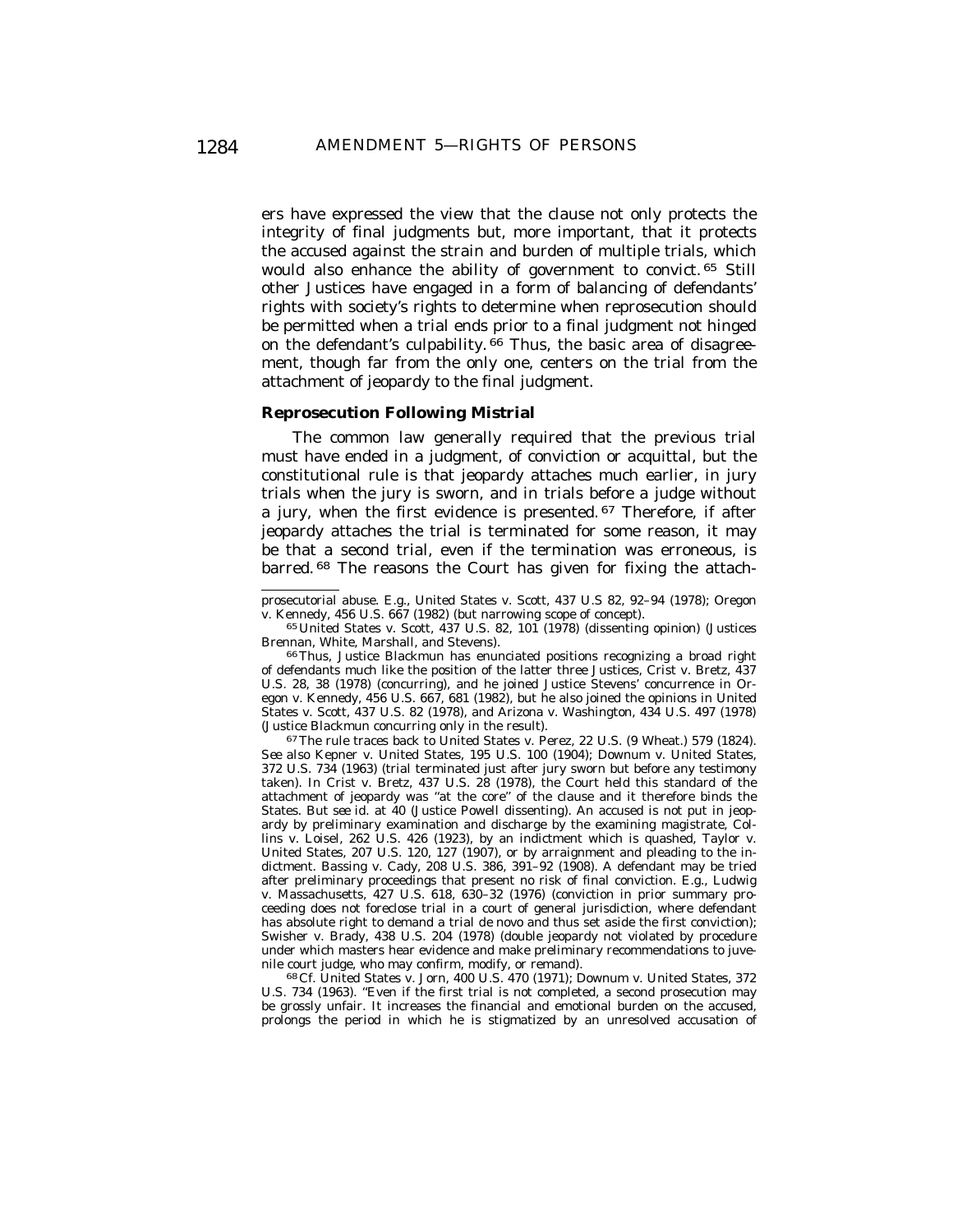ment of jeopardy at a point prior to judgment and thus making some terminations of trials before judgment final insofar as the defendant is concerned is that a defendant has a ''valued right to have his trial completed by a particular tribunal." <sup>69</sup> The reason the defendant's right is so ''valued'' is that he has a legitimate interest in completing the trial "once and for all" and "conclud[ing] his confrontation with society,"70 so as to be spared the expense and ordeal of repeated trials, the anxiety and insecurity of having to live with the possibility of conviction, and the possibility that the prosecution may strengthen its case with each try as it learns more of the evidence and of the nature of the defense. 71 These reasons both inform the determination when jeopardy attaches and the evaluation of the permissibility of retrial depending upon the reason for a trial's premature termination.

A mistrial may be the result of ''manifest necessity,'' 72 such as where, for example, the jury cannot reach a verdict<sup>73</sup> or circumstances plainly prevent the continuation of the trial. 74 Difficult has been the answer, however, when the doctrine of ''manifest necessity'' has been called upon to justify a second trial following a mistrial granted by the trial judge because of some event within the prosecutor's control or because of prosecutorial misconduct or because of error or abuse of discretion by the judge himself. There must ordinarily be a balancing of the defendant's right in having the trial completed against the public interest in fair trials designed to end in just judgments.<sup>75</sup> Thus, when, after jeopardy attached, a mistrial was granted because of a defective indictment, the Court held that retrial was not barred; a trial judge ''properly exercises his discretion'' in cases in which an impartial verdict cannot be reached or in which a verdict on conviction would have to be reversed on appeal because of an obvious error. ''If an error

wrongdoing, and may even enhance the risk that an innocent defendant may be convicted. The danger of such unfairness to the defendant exists whenever a trial is aborted before it is completed. Consequently, as a general rule, the prosecutor is entitled to one, and only one, opportunity to require an accused to stand trial.'' Arizona

<sup>&</sup>lt;sup>69</sup> Wade v. Hunter, 336 U.S. 684, 689 (1949).<br><sup>70</sup> United States v. Jorn, 400 U.S. 470, 486 (1971) (plurality opinion).<br><sup>71</sup> Arizona v. Washington, 434 U.S. 497, 503–05 (1978); Crist v. Bretz, 437 U.S. 28, 35–36 (1978). *See* Westen & Drubel, *Toward a General Theory of Double Jeop-*

*ardy*, 1978 SUP. CT. REV. 81, 86–97. <sup>72</sup> United States v. Perez, 22 U.S. (9 Wheat.) 579, 580 (1824).

<sup>73</sup> Id.; Logan v. United States, 144 U.S. 263 (1892).

<sup>74</sup>Simmons v. United States, 142 U.S. 148 (1891) (juror's impartiality became questionable during trial); Thompson v. United States, 155 U.S. 271 (1884) (discovery during trial that one of the jurors had served on the grand jury which indicted defendant and was therefore disqualified); Wade v. Hunter, 336 U.S. 684 (1949) (court-martial discharged because enemy advancing on site).

<sup>75</sup> Illinois v. Somerville, 410 U.S. 458, 463 (1973).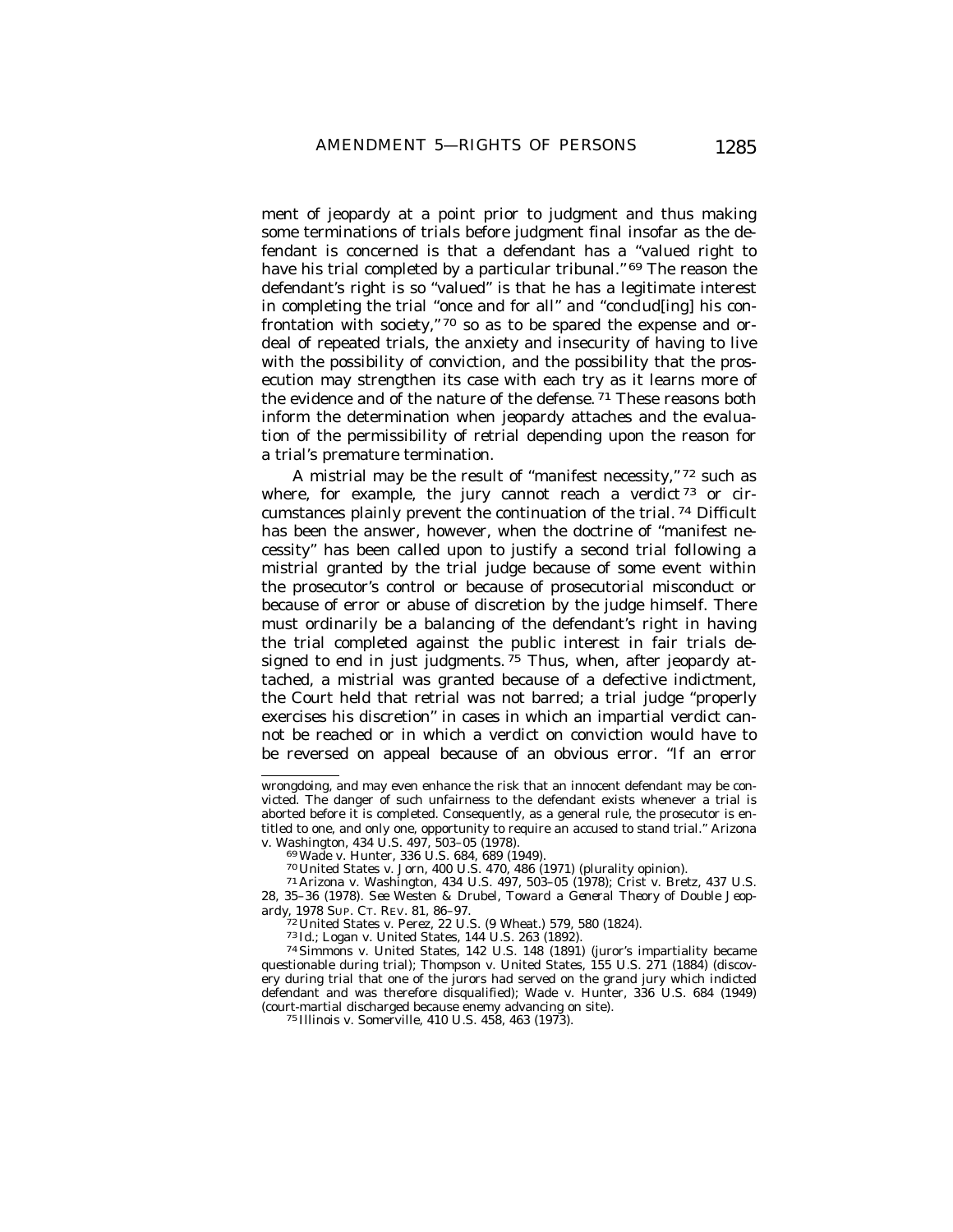could make reversal on appeal a certainty, it would not serve 'the ends of public justice' to require that the Government proceed with its proof when, if it succeeded before the jury, it would automatically be stripped of that success by an appellate court."<sup>76</sup> On the other hand, when, after jeopardy attached, a prosecutor successfully moved for a mistrial because a key witness had inadvertently not been served and could not be found, the Court held a retrial barred, because the prosecutor knew prior to the selection and swearing of the jury that the witness was unavailable. 77 Although this case appeared to establish the principle that an error of the prosecutor or of the judge leading to a mistrial could not constitute a ''manifest necessity'' for terminating the trial, *Somerville* distinguished and limited *Downum* to situations in which the error lends itself to prosecutorial manipulation, in being the sort of instance which the prosecutor could use to abort a trial that was not proceeding successfully and to obtain a new trial in which his advantage would be increased. 78

Another kind of case arises when the prosecutor moves for mistrial because of prejudicial misconduct by the defense. In *Arizona v. Washington*, 79 defense counsel in his opening statement made prejudicial comments about the prosecutor's past conduct, and the prosecutor's motion for a mistrial was granted over defendant's objections. The Court ruled that retrial was not barred by double jeopardy. Granting that in a strict, literal sense, mistrial was not ''necessary'' because the trial judge could have given limiting instructions to the jury, the Court held that the highest degree of respect should be given to the trial judge's evaluation of the likelihood of the impairment of the impartiality of one or more jurors. As long as support for a mistrial order can be found in the trial record, no specific statement of ''manifest necessity'' need be made by the trial judge. 80

Emphasis upon the trial judge's discretion has an impact upon the cases in which it is the judge's error, in granting *sua sponte* a

<sup>&</sup>lt;sup>76</sup> Id. at 464.<br><sup>77</sup> Downum v. United States, 372 U.S. 734 (1963).<br><sup>78</sup> Illinois v. Somerville, 410 U.S. 458, 464–65, 468–69 (1973).<br><sup>79</sup> 434 U.S. 497 (1978).<br><sup>80</sup> "Manifest necessity" characterizes the burden the prosecu in justifying retrial. Id. at 505–06. But ''necessity'' cannot be interpreted literally; it means rather a ''high degree'' of necessity, and some instances, such as hung juries, easily meet that standard. Id. at 506–07. In a situation like that presented in this case, great deference must be paid to the trial judge's decision because he was in the best position to determine the extent of the possible bias, having observed the jury's response, and to respond by the course he deems best suited to deal with it. Id. at 510–14. Here, ''the trial judge acted responsibly and deliberately, and accorded careful consideration to respondent's interest in having the trial concluded in a single proceeding. [H]e exercised 'sound discretion'. . . .'' Id. at 516.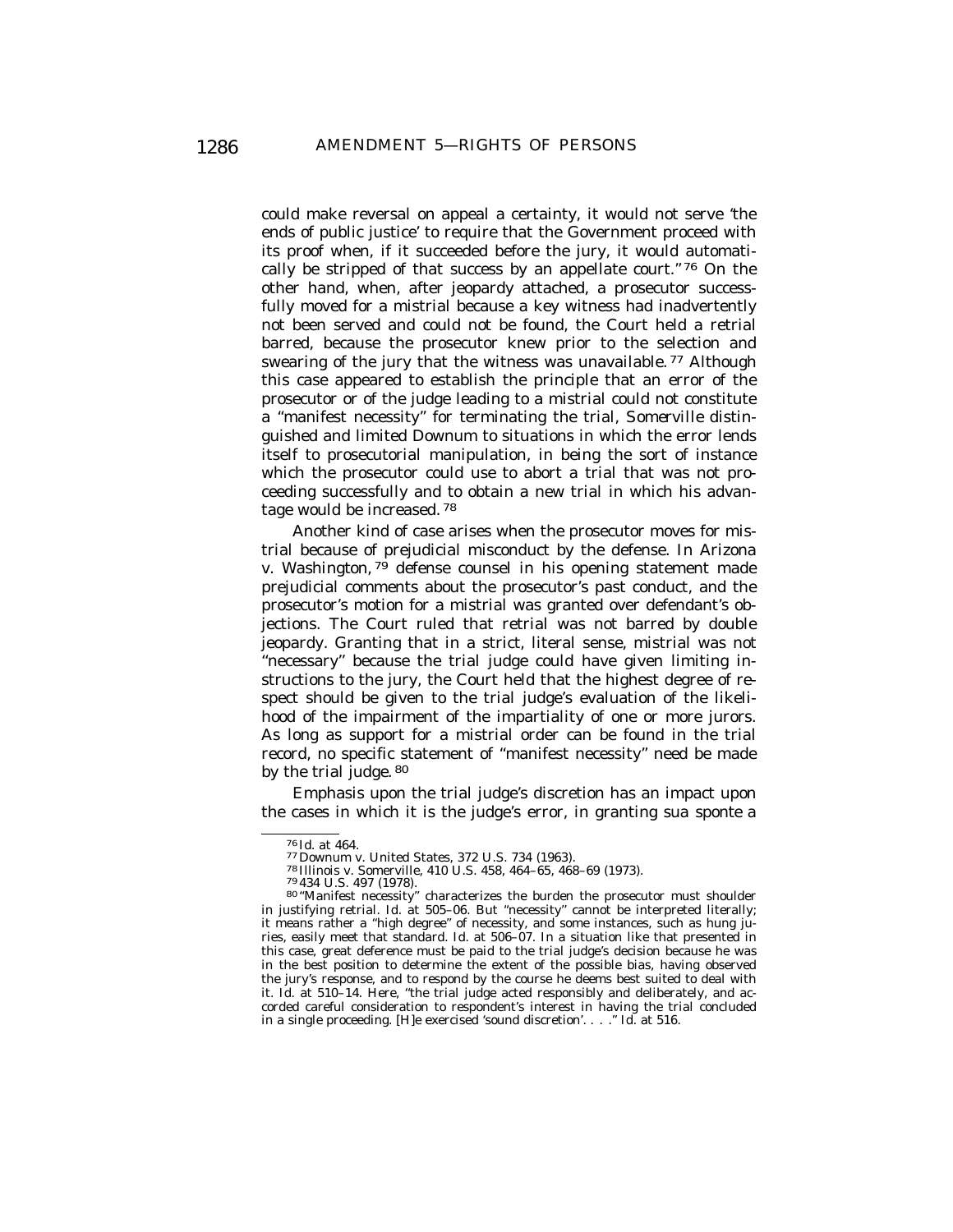mistrial or granting the prosecutor's motion. The cases are in doctrinal disarray. Thus, in *Gori v. United States*, 81 the Court permitted retrial of the defendant when the trial judge had, on his own motion and with no indication of the wishes of defense counsel, declared a mistrial because he thought the prosecutor's line of questioning was intended to expose the defendant's criminal record, which would have constituted prejudicial error. Although the Court thought the judge's action was an abuse of discretion, it approved retrial on the conclusion that the judge's decision had been taken for defendant's benefit. This rationale was disapproved in the next case, in which the trial judge discharged the jury erroneously and in abuse of his discretion, because he disbelieved the prosecutor's assurance that certain witnesses had been properly apprised of their constitutional rights. 82 Refusing to permit retrial, the Court observed that the ''doctrine of manifest necessity stands as a command to trial judges not to foreclose the defendant's option [to go to the first jury and perhaps obtain an acquittal] until a scrupulous exercise of judicial discretion leads to the conclusion that the ends of public justice would not be served by a continuation of the proceedings.'' 83 The later cases appear to accept *Jorn* as an example of a case where the trial judge ''acts irrationally or irresponsibly.'' But if the trial judge acts deliberately, giving prosecution and defense the opportunity to explain their positions, and according respect to defendant's interest in concluding the matter before the one jury, then he is entitled to deference. This approach perhaps rehabilitates the result if not the reasoning in *Gori* and maintains the result and much of the reasoning of *Jorn*. 84

Of course, ''a motion by the defendant for mistrial is ordinarily assumed to remove any barrier to reprosecution, even if the defendant's motion is necessitated by a prosecutorial or judicial error."85 ''Such a motion by the defendant is deemed to be a deliberate election on his part to forgo his valued right to have his guilt or innocence determined before the first trier of fact.'' 86 In *United States v. Dinitz*, 87 the trial judge had excluded defendant's principal at-

<sup>81</sup> 367 U.S. 364 (1961). *See also* United States v. Tateo, 377 U.S. 463 (1964) (reprosecution permitted after the setting aside of a guilty plea found to be involuntary because of coercion by the trial judge).<br>
<sup>82</sup> United States v. Jorn, 400 U.S. 470, 483 (1971).<br>
<sup>83</sup> Id. at 485. The opinion of the Court was by a plurality of four, but two other

Justices joined it after first arguing that jurisdiction was lacking to hear the Gov-

ernment's appeal. <sup>84</sup> Arizona v. Washington, 434 U.S. 497, 514, 515–16 (1978). *See also* Illinois v.

<sup>&</sup>lt;sup>85</sup> United States v. Jorn, 400 U.S. 470, 485 (1971) (plurality opinion).<br><sup>86</sup> United States v. Scott, 437 U.S. 82, 93 (1978).<br><sup>87</sup> 424 U.S. 600 (1976). *See also* Lee v. United States, 432 U.S. 23 (1977) (defendant's motion to dismiss because the information was improperly drawn made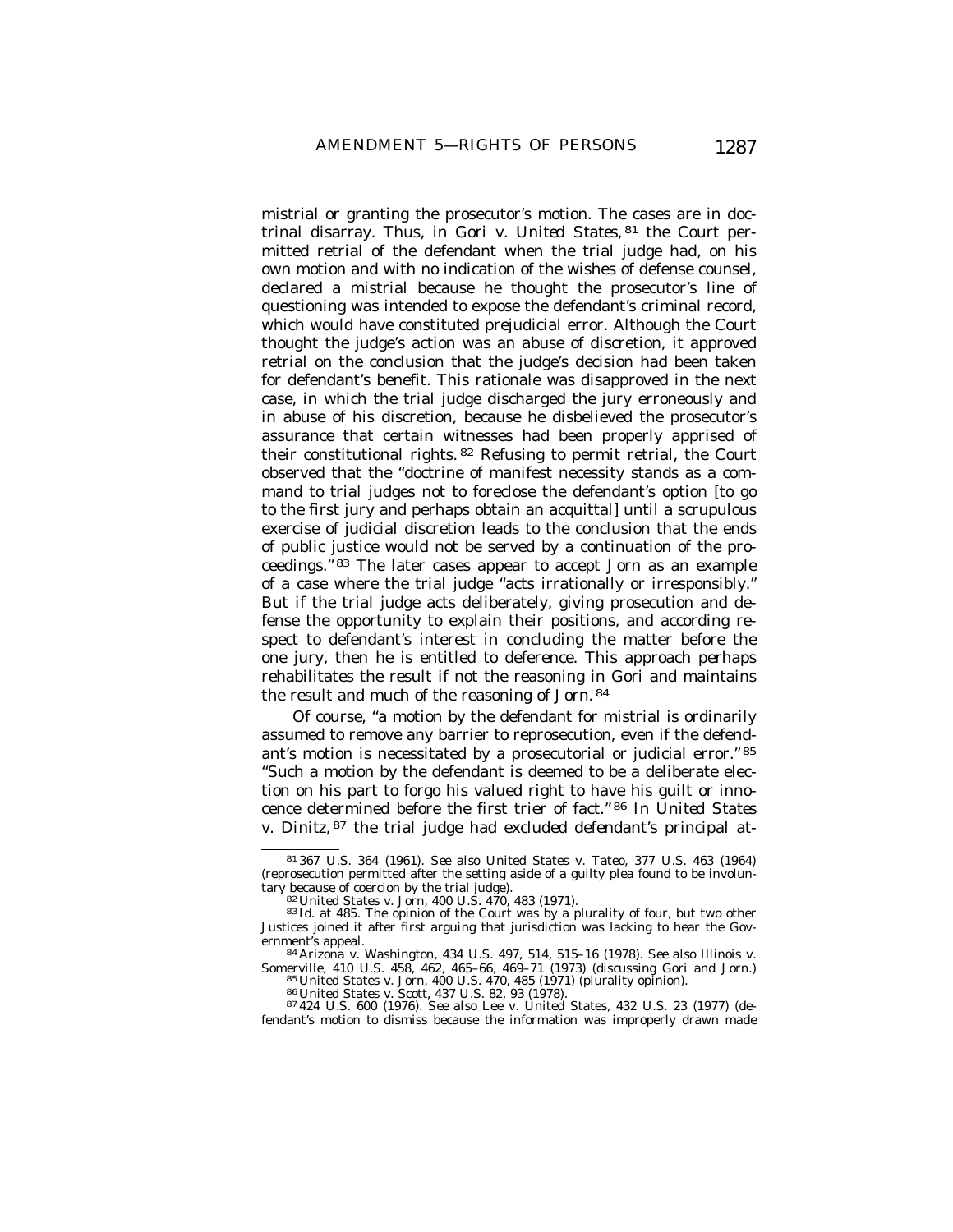torney for misbehavior and had then given defendant the option of recess while he appealed the exclusion, a mistrial, or continuation with an assistant defense counsel. Holding that the defendant could be retried after he chose a mistrial, the Court reasoned that, while the exclusion might have been in error, it was not done in bad faith to goad the defendant into requesting a mistrial or to prejudice his prospects for acquittal. The defendant's choice, even though difficult, to terminate the trial and go on to a new trial should be respected and a new trial not barred. To hold otherwise would necessitate requiring the defendant to shoulder the burden and anxiety of proceeding to a probable conviction followed by an appeal, which if successful would lead to a new trial, and neither the public interest nor defendant's interests would thereby be served.

But the Court has also reserved the possibility that the defendant's motion might be necessitated by prosecutorial or judicial overreaching motivated by bad faith or undertaken to harass or prejudice, and in those cases retrial would be barred. It was unclear what prosecutorial or judicial misconduct would constitute such overreaching, 88 but in *Oregon v. Kennedy*, 89 the Court adopted a narrow "intent" test, so that "[o]nly where the governmental conduct in question is intended to 'goad' the defendant into moving for a mistrial may a defendant raise the bar of double jeopardy to a second trial after having succeeded in aborting the first on his own motion.'' Therefore, ordinarily, a defendant who moves for or acquiesces in a mistrial is bound by his decision and may be required to stand for retrial.

*Reprosecution Following Acquittal.—*That a defendant may not be retried following an acquittal is ''the most fundamental rule in the history of double jeopardy jurisprudence." 90 "[T]he law attaches particular significance to an acquittal. To permit a second trial after an acquittal, however mistaken the acquittal may have been, would present an unacceptably high risk that the Govern-

after opening statement and renewed at close of evidence was functional equivalent of mistrial and when granted did not bar retrial, Court emphasizing that defendant by his timing brought about foreclosure of opportunity to stay before the same trial). <sup>88</sup> *Compare* United States v. Dinitz, 424 U.S. 600, 611 (1976), *with* United

 $89456$  U.S. 667, 676 (1982). The Court thought a broader standard requiring an evaluation of whether acts of the prosecutor or the judge prejudiced the defendant would be unmanageable and would be counterproductive because courts would be loath to grant motions for mistrials knowing that reprosecution would be barred. Id. at 676–77. The defendant had moved for mistrial after the prosecutor had asked a key witness a prejudicial question. Four Justices concurred, noting that the question did not constitute overreaching or harassment and objecting both to the Court's reaching the broader issue and to its narrowing the exception. Id. at 681. <sup>90</sup> United States v. Martin Linen Supply Co., 430 U.S. 564, 571 (1977).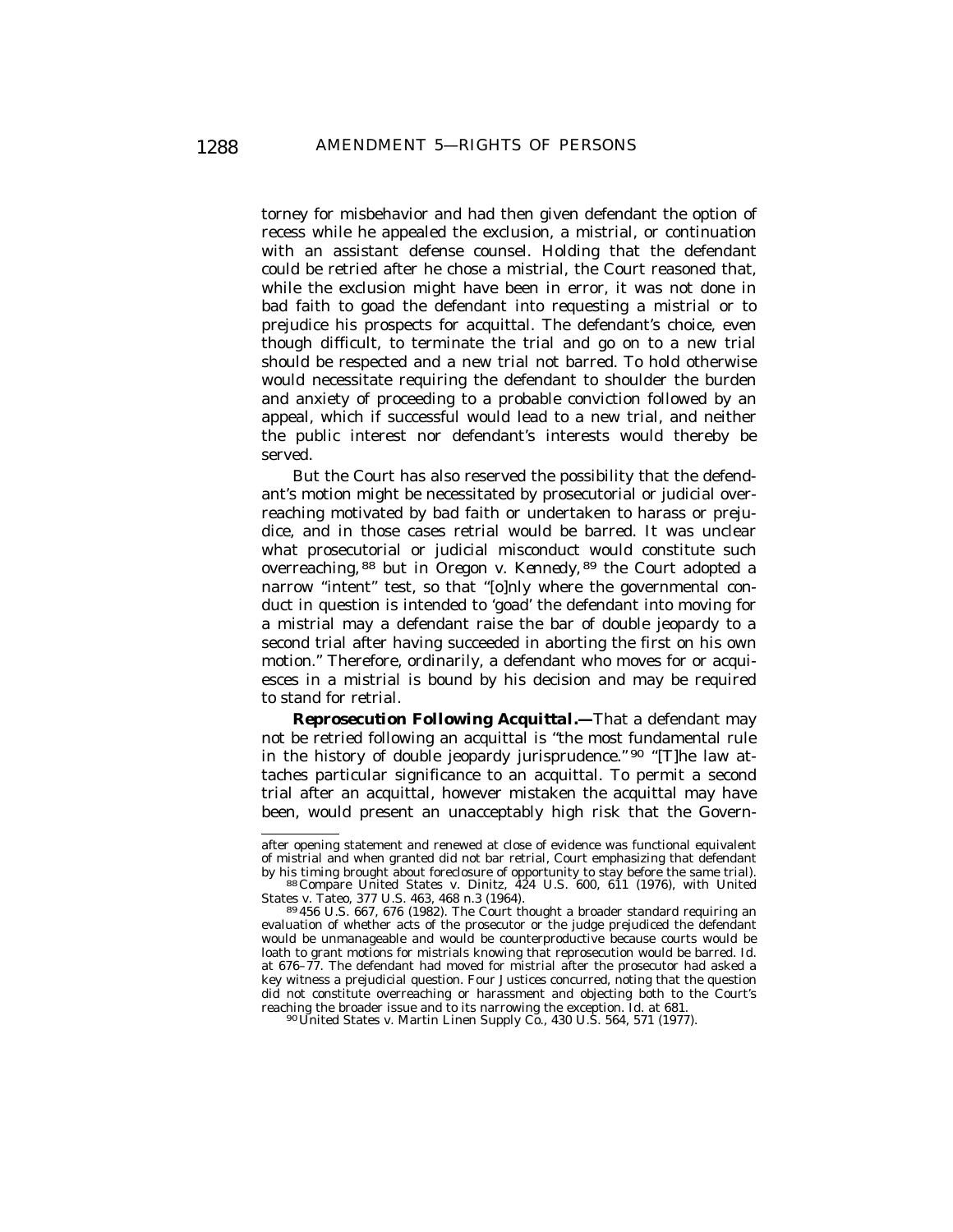ment, with its vastly superior resources, might wear down the defendant so that 'even though innocent he may be found guilty.'"91 While in other areas of double jeopardy doctrine consideration is given to the public-safety interest in having a criminal trial proceed to an error-free conclusion, no such balancing of interests is permitted with respect to acquittals, ''no matter how erroneous,'' no matter even if they were "egregiously erroneous." 92

The acquittal being final, there is no governmental appeal constitutionally possible from such a judgment. This was firmly established in *Kepner v. United States*, 93 which arose under a Philippines appeals system in which the appellate court could make an independent review of the record, set aside the trial judge's decision, and enter a judgment of conviction. 94 Previously, under the due process clause, there was no barrier to state provision for prosecutorial appeals from acquittals. 95 But there are instances in which the trial judge will dismiss the indictment or information without intending to acquit or in circumstances in which retrial would not be barred, and the prosecution, of course, has an interest in seeking on appeal to have errors corrected. Until 1971, however, the law providing for federal appeals was extremely difficult to apply and insulated from review many purportedly erroneous legal rulings, 96 but in that year Congress enacted a new statute permitting appeals in all criminal cases in which indictments are dis-

 $93\overline{1}95$  U.S. 100 (1904). The case interpreted not the constitutional provision but a statutory provision extending double jeopardy protection to the Philippines. The Court has described the case, however, as correctly stating constitutional principles. *See, e.g.*, United States v. Wilson, 420 U.S. 332, 346 n.15 (1975); United States v. DiFrancesco, 449 U.S. 117, 113 n.13 (1980).

94 In dissent, Justice Holmes, joined by three other Justices, propounded a theory of ''continuing jeopardy,'' so that until the case was finally concluded one way or another, through judgment of conviction or acquittal, and final appeal, there was no second jeopardy no matter how many times a defendant was tried. Id. at 134. The Court has numerous times rejected any concept of ''continuing jeopardy.'' E.g., Green v. United States, 355 U.S. 184, 192 (1957); United States v. Wilson, 420 U.S. 332, 351–53 (1975); Breed v. Jones, 421 U.S. 519, 533–35 (1975).

95Palko v. Connecticut, 302 U.S. 319 (1937). *Palko* is no longer viable. *Cf.* Greene v. Massey, 437 U.S. 19 (1978).

96 The Criminal Appeals Act of 1907, 34 Stat. 1246, was "a failure . . . , a most unruly child that has not improved with age.'' United States v. Sisson, 399 U.S. 267, 307 (1970). *See also* United States v. Oppenheimer, 242 U.S. 85 (1916); Fong Foo v. United States, 369 U.S. 141 (1962).

<sup>91</sup> United States v. Scott, 437 U.S. 82, 91 (1978) (quoting Green v. United States, 355 U.S. 184, 188 (1957)). For the conceptually related problem of trial for a ''separate'' offense arising out of the same ''transaction,'' *see* infra, pp. 1299–1302.

<sup>92</sup> Burks v. United States, 437 U.S. 1, 16 (1978); Fong Foo v. United States, 369 U.S. 141, 143 (1962). For evaluation of those interests of the defendant that might support the absolute rule of finality, and rejection of all such interests save the right of the jury to acquit against the evidence and the trial judge's ability to temper legislative rules with leniency, *see* Westen & Drubel, *Toward a General Theory of Double Jeopardy*, 1978 SUP. CT. REV. 81, 122–37.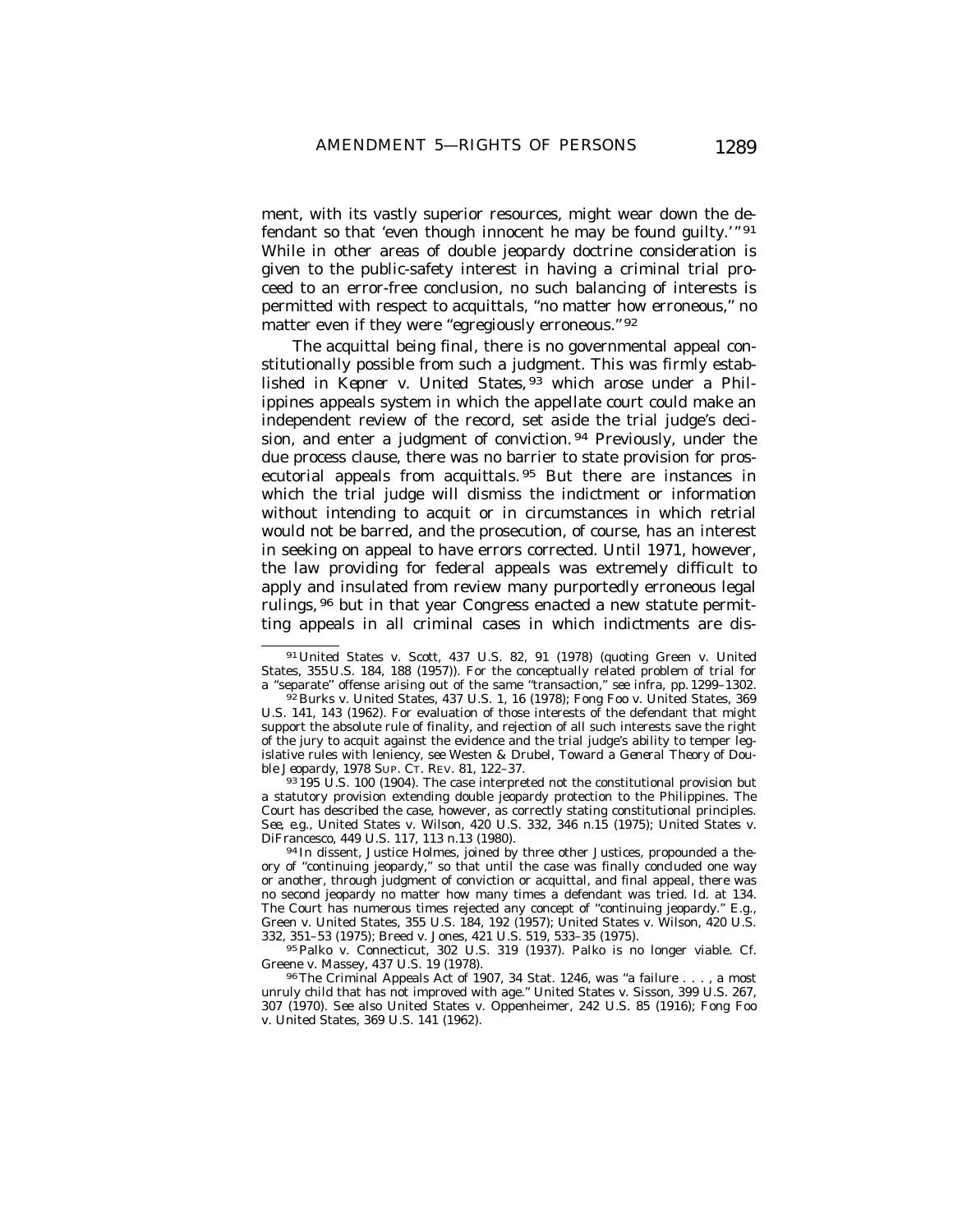missed, except in those cases in which the double jeopardy clause prohibits further prosecution. 97 In part because of the new law, the Court has dealt in recent years with a large number of problems in this area.

*Acquittal by Jury.*—Little or no controversy accompanies the rule that once a jury has acquitted a defendant, government may not, through appeal of the verdict or institution of a new prosecution, place the defendant on trial again. Thus, the Court early held that, when the results of a trial are set aside because the first indictment was invalid or for some reason the trial's results were voidable, a judgment of acquittal must nevertheless remain undisturbed. 98

*Acquittal by the Trial Judge.*—Similarly, when a trial judge acquits a defendant, that action concludes the matter. 99 There is no possibility of retrial for the same offense. 100 But it may be difficult at times to determine whether the trial judge's action was in fact an acquittal or was a dismissal or some other action which the prosecution may be able to appeal. The question is ''whether the ruling of the judge, whatever its label, actually represents a resolution, correct or not, of some or all of the factual elements of the offense charged.'' 101 Thus, an appeal by the Government was held barred in a case in which the deadlocked jury had been discharged, and the trial judge had granted the defendant's motion for a judgment of acquittal under the appropriate federal rule, explicitly based on the judgment that the Government had not proved facts

Sanabria v. United States 437 U.S. 54, 63–65 (1978); Finch v. United States, 433

<sup>100</sup> In Fong Foo v. United States, 369 U.S. 141 (1962), the Court acknowledged that the trial judge's action in acquitting was ''based upon an egregiously erroneous foundation,'' but it was nonetheless final and could not be reviewed. Id. at 143. <sup>101</sup> United States v. Martin Linen Supply Co., 430 U.S. 564, 571 (1977).

<sup>97</sup>Title III of the Omnibus Crime Control Act, Pub. L. No. 91-644, 84 Stat. 1890, 18 U.S.C. § 3731. Congress intended to remove all statutory barriers to governmental appeal and to allow appeals whenever the Constitution would permit, so that interpretation of the statute requires constitutional interpretation as well. United States v. Wilson, 420 U.S. 332, 337 (1974). *See* Sanabria v. United States, 437 U.S. 54, 69 n.23 (1978), and id. at 78 (Justice Stevens concurring).

<sup>98</sup> In United States v. Ball, 163 U.S. 662 (1896), three defendants were placed on trial, Ball was acquitted and the other two were convicted, the two appealed and obtained a reversal on the ground that the indictment had been defective, and all three were again tried and all three were convicted. Ball's conviction was set aside as violating the clause; the trial court's action was not void but only voidable, and Ball had taken no steps to void it while the Government could not take such action. Similarly, in Benton v. Maryland, 395 U.S. 784 (1969), the defendant was convicted of burglary but acquitted of larceny; the conviction was set aside on his appeal because the jury had been unconstitutionally chosen. He was again tried and convicted of both burglary and larceny, but the larceny conviction was held to violate the double jeopardy clause. On the doctrine of ''constructive acquittals'' by conviction of a lesser included offense, *see* infra, p. 1294.<br><sup>99</sup> United States v. Martin Linen Supply Co., 430 U.S. 564, 570–72 (1977);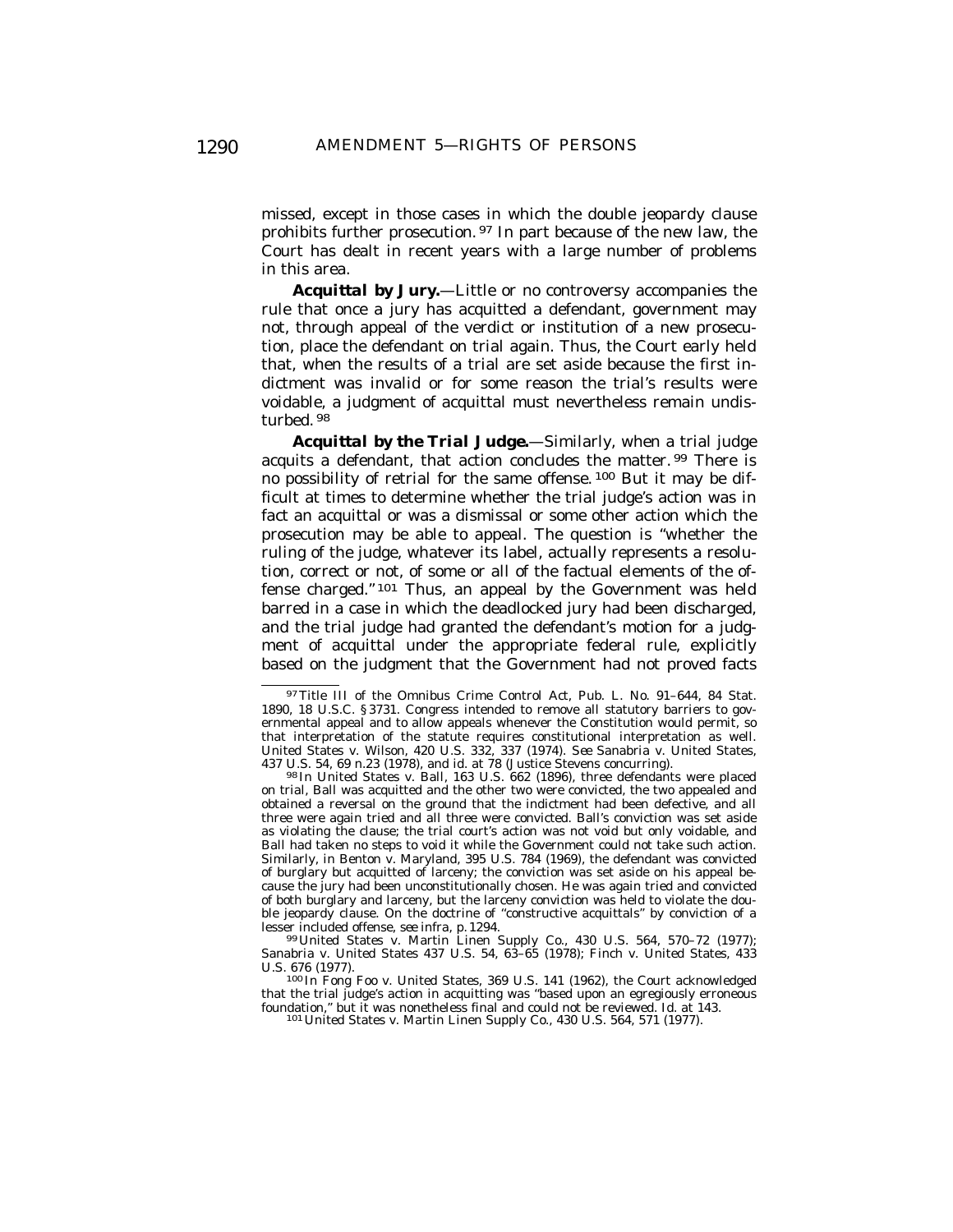constituting the offense. 102 Even if, as happened in *Sanabria v. United States*, 103 the trial judge erroneously excludes evidence and then acquits on the basis that the remaining evidence is insufficient to convict, the judgment of acquittal produced thereby is final and unreviewable.

Some limited exceptions do exist with respect to the finality of trial judge acquittal. First, because a primary purpose of the due process clause is the prevention of successive trials and not of prosecution appeals *per se*, it is apparently the case that if the trial judge permits the case to go to the jury, which convicts, and the judge thereafter enters a judgment of acquittal, even one founded upon his belief that the evidence does not establish guilt, the prosecution may appeal, because the effect of a reversal would be not a new trial but reinstatement of the jury's verdict and judgment thereon. 104 Second, if the trial judge enters or grants a motion of acquittal, even one based on the conclusion that the evidence is insufficient to convict, the prosecution may appeal if jeopardy had not yet attached in accordance with the federal standard. 105

*Trial Court Rulings Terminating Trial Before Verdict.*— If, after jeopardy attaches, a trial judge grants a motion for mistrial, ordinarily the defendant is subject to retrial; 106 if, after jeopardy attaches, but before a jury conviction occurs, the trial judge acquits, perhaps on the basis that the prosecution has presented insufficient evidence or that the defendant has proved a requisite defense such as insanity or entrapment, the defendant is not sub-

105Serfass v. United States, 420 U.S. 377 (1975) (after request for jury trial but before attachment of jeopardy judge dismissed indictment because of evidentiary insufficiency; appeal allowed); United States v. Sanford, 429 U.S. 14 (1976) (judge granted mistrial after jury deadlock, then four months later dismissed indictment for insufficient evidence; appeal allowed, because granting mistrial had returned case to pretrial status).

<sup>102</sup> Id. at 570–76. *See also* United States v. Scott, 437 U.S. 82, 87–92 (1978); Smalis v. Pennsylvania, 476 U.S. 140 (1986) (demurrer sustained on basis of insufficiency of evidence is acquittal).

<sup>103</sup> 437 U.S. 54 (1978). The double jeopardy applications of an appellate court's reversal for insufficient evidence are discussed infra, pp. 1294–95.

<sup>104</sup> In United States v. Wilson, 420 U.S. 332 (1975), following a jury verdict to convict, the trial judge granted defendant's motion to dismiss on the ground of prejudicial delay, not a judgment of acquittal; the Court permitted a government appeal because reversal would have resulted in reinstatement of the jury's verdict, not in a retrial. In United States v. Jenkins, 420 U.S. 358, 365 (1975), the Court assumed, on the basis of *Wilson*, that a trial judge's acquittal of a defendant following a jury conviction could be appealed by the government because, again, if the judge's decision were set aside there would be no further proceedings at trial. In overruling *Jenkins* in United States v. Scott, 437 U.S. 82 (1978), the Court noted the assumption and itself assumed that a judgment of acquittal bars appeal only when a second trial would be necessitated by reversal. Id. at 91 n.7.

<sup>106</sup> Supra, pp. 1284-88.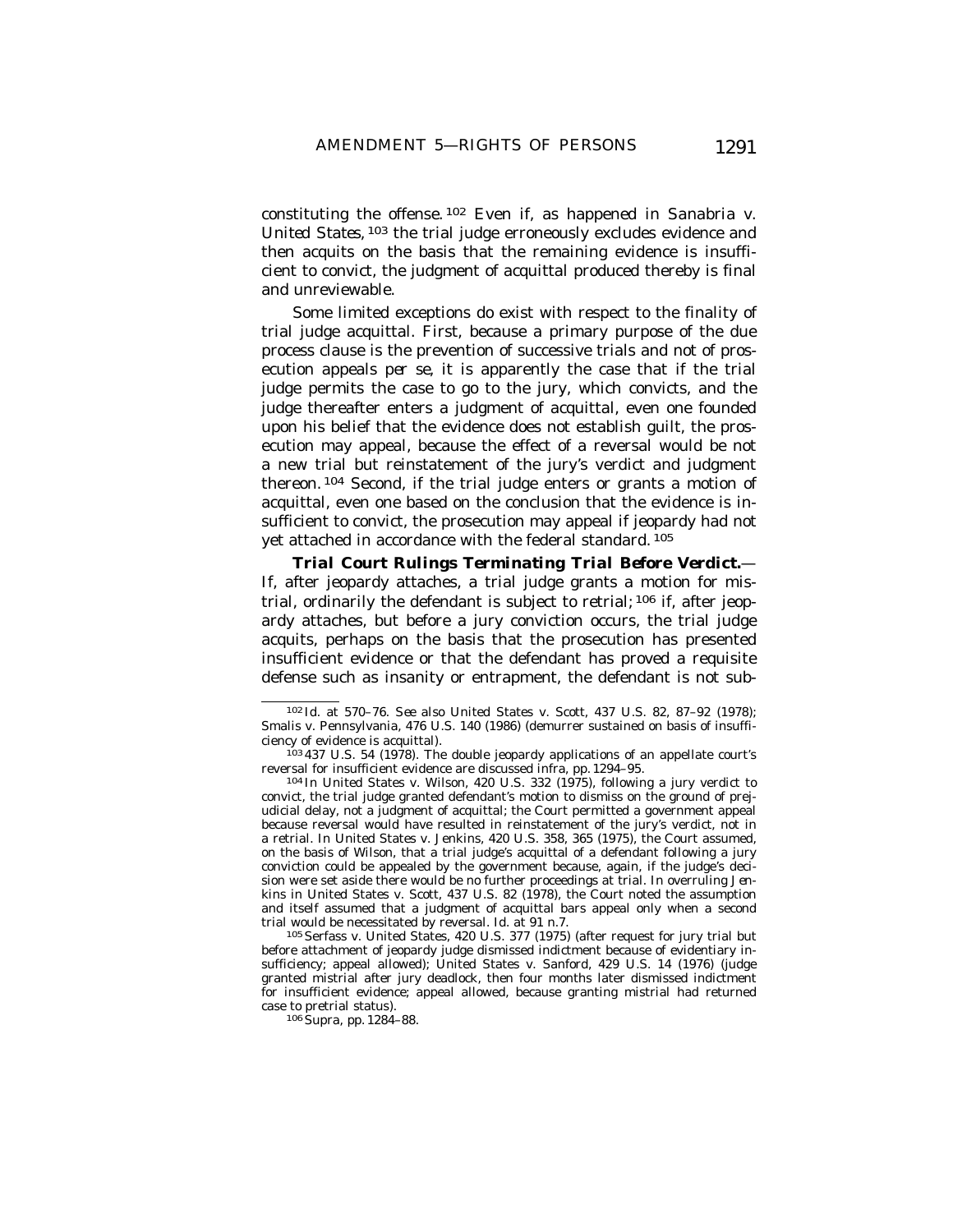ject to retrial. 107 However, it may be that the trial judge will grant a motion to dismiss that is neither a mistrial nor an acquittal, but is instead a termination of the trial in defendant's favor based on some decision not relating to his factual guilt or innocence, such as prejudicial preindictment delay. 108 The prosecution may not simply begin a new trial but must seek first to appeal and overturn the dismissal, a course that was not open to federal prosecutors until enactment of the 1971 law. 109 That law has resulted in tentative and uncertain rulings with respect to when such dismissals may be appealed and further proceedings directed. In the first place, it is unclear in many instances whether a judge's ruling is a mistrial, a dismissal, or an acquittal. 110 In the second place, because the Justices have such differing views about the policies underlying the double jeopardy clause, determinations of which dismissals preclude appeals and further proceedings may result from shifting coalitions and from revised perspectives. Thus, the Court first fixed the line between permissible and impermissible appeals at the point at which further proceedings would have had to take place in the trial court if the dismissal were reversed. If the only thing that had to be done was to enter a judgment on a guilty verdict after reversal, appeal was constitutional and permitted under the statute; 111 if further proceedings, such as continuation of the trial or some further factfinding, was necessary, appeal was not permitted. 112 Now, but by a close division of the Court, the determining factor is not whether further proceedings must be had but whether the action of the trial judge, whatever its label, correct or not, resolved some or all of the factual elements of the offense charged in defendant's favor, whether, that is, the court made some determination related to the defendant's factual guilt or inno-

<sup>107</sup>Supra, p. 1290.

<sup>108</sup> United States v. Wilson, 420 U.S. 332 (1975) (preindictment delay); United States v. Jenkins, 420 U.S. 358 (1975) (determination of law based on facts adduced at trial; ambiguous whether judge's action was acquittal or dismissal); United States v. Scott, 437 U.S. 82 (1978) (preindictment delay).

<sup>109</sup>Supra, pp. 1289–90. *See* United States v. Scott, 437 U.S. 82, 84–86 (1978); United States v. Sisson, 399 U.S. 267, 291–96 (1970).

<sup>110</sup> *Cf.* Lee v. United States, 432 U.S. 23 (1977).

<sup>111</sup> United States v. Wilson, 420 U.S. 332 (1975) (after jury guilty verdict, trial judge dismissed indictment on grounds of preindictment delay; appeal permissible because upon reversal all trial judge had to do was enter judgment on the jury's verdict).

<sup>112</sup> United States v. Jenkins, 420 U.S. 358 (1975) (after presentation of evidence in bench trial, judge dismissed indictment; appeal impermissible because if dismissal was reversed there would have to be further proceedings in the trial court devoted to resolving factual issues going to elements of offense charged and resulting in supplemental findings).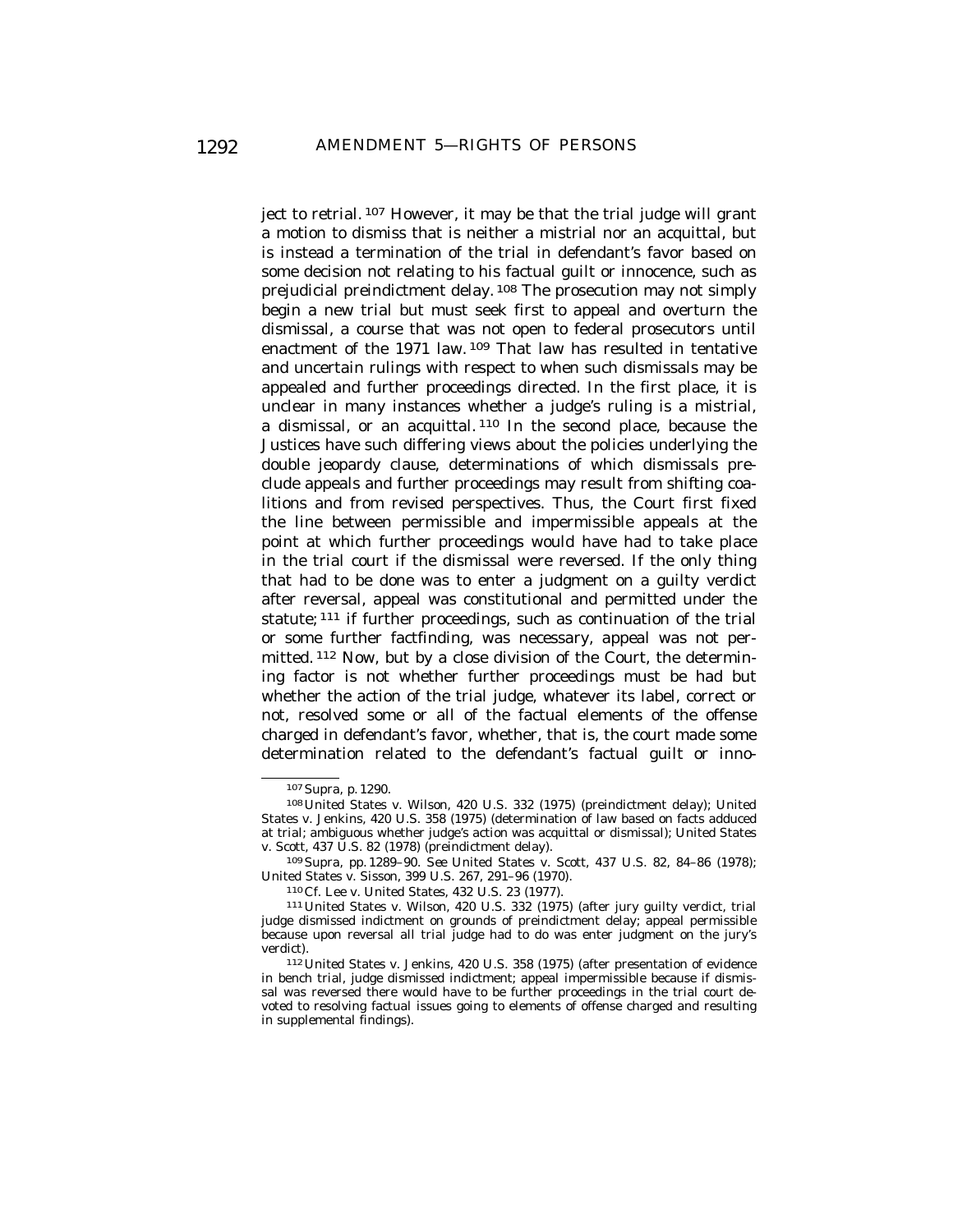cence. 113 Such dismissals relating to guilt or innocence are functional equivalents of acquittals, whereas all other dismissals are functional equivalents of mistrials.

### **Reprosecution Following Conviction**

A basic purpose of the double jeopardy clause is to protect a defendant ''against a second prosecution for the same offense after conviction.'' 114 It is ''settled'' that ''no man can be twice lawfully punished for the same offense.'' 115 Of course, the defendant's interest in finality, which informs much of double jeopardy jurisprudence, is quite attenuated following conviction, and he will most likely appeal, whereas the prosecution will ordinarily be content with its judgment.<sup>116</sup> The situation involving reprosecution ordinarily arises, therefore, only in the context of successful defense appeals and controversies over punishment.

*Reprosecution After Reversal on Defendant's Appeal.*— Generally, a defendant who is successful in having his conviction set aside on appeal may be tried again for the same offense, the assumption being made in the first case on the subject that, by appealing, a defendant has ''waived'' his objection to further prosecution by challenging the original conviction. 117 Although it has char-

whenever further proceedings would be required at a function of the conceptual behavior repeated and the Ex parte Lange, 85 U.S. (18 Wall.) 163 (1873). For the conceptually-related problem of trial for a ''separate'' offense arising out of the same transaction, *see*

infra, pp. 1299–1301.<br><sup>116</sup> A prosecutor dissatisfied with the punishment imposed upon the first conviction might seek another trial in order to obtain a greater sentence. *Cf.* Ciucci v. Illinois, 356 U.S. 571 (1958) (under due process clause, double jeopardy clause not then applying to States). <sup>117</sup> United States v. Ball, 163 U.S. 662 (1896). The English rule precluded a new

trial in these circumstances, and circuit Justice Story adopted that view. United States v. Gilbert, 25 Fed. Cas. 1287 (No. 15,204) (C.C.D.Mass. 1834). The history is briefly surveyed in Justice Frankfurter's dissent in Green v. United States, 355 U.S. 184, 200–05 (1957).

<sup>113</sup> United States v. Scott, 437 U.S. 82 (1978) (at close of evidence, court dismissed indictment for preindictment delay; ruling did not go to determination of guilt or innocence, but, like a mistrial, permitted further proceedings that would go to factual resolution of guilt or innocence). The Court thought that double jeopardy policies were resolvable by balancing the defendant's interest in having the trial concluded in one proceeding against the government's right to one complete opportunity to convict those who have violated the law. The defendant chose to move to terminate the proceedings and, having made a voluntary choice, is bound to the consequences, including the obligation to continue in further proceedings. Id. at 95–101. The four dissenters would have followed *Jenkins*, and accused the Court of having adopted too restrictive a definition of acquittal. Their view is that the rule against retrials after acquittal does not, as the Court believed, ''safeguard determination of innocence; rather, it is that a retrial following a final judgment for the accused necessarily threatens intolerable interference with the constitutional policy against multiple trials.'' Id. at 101, 104 (Justices Brennan, White, Marshall, and Stevens). They would, therefore, treat dismissals as functional equivalents of acquittals,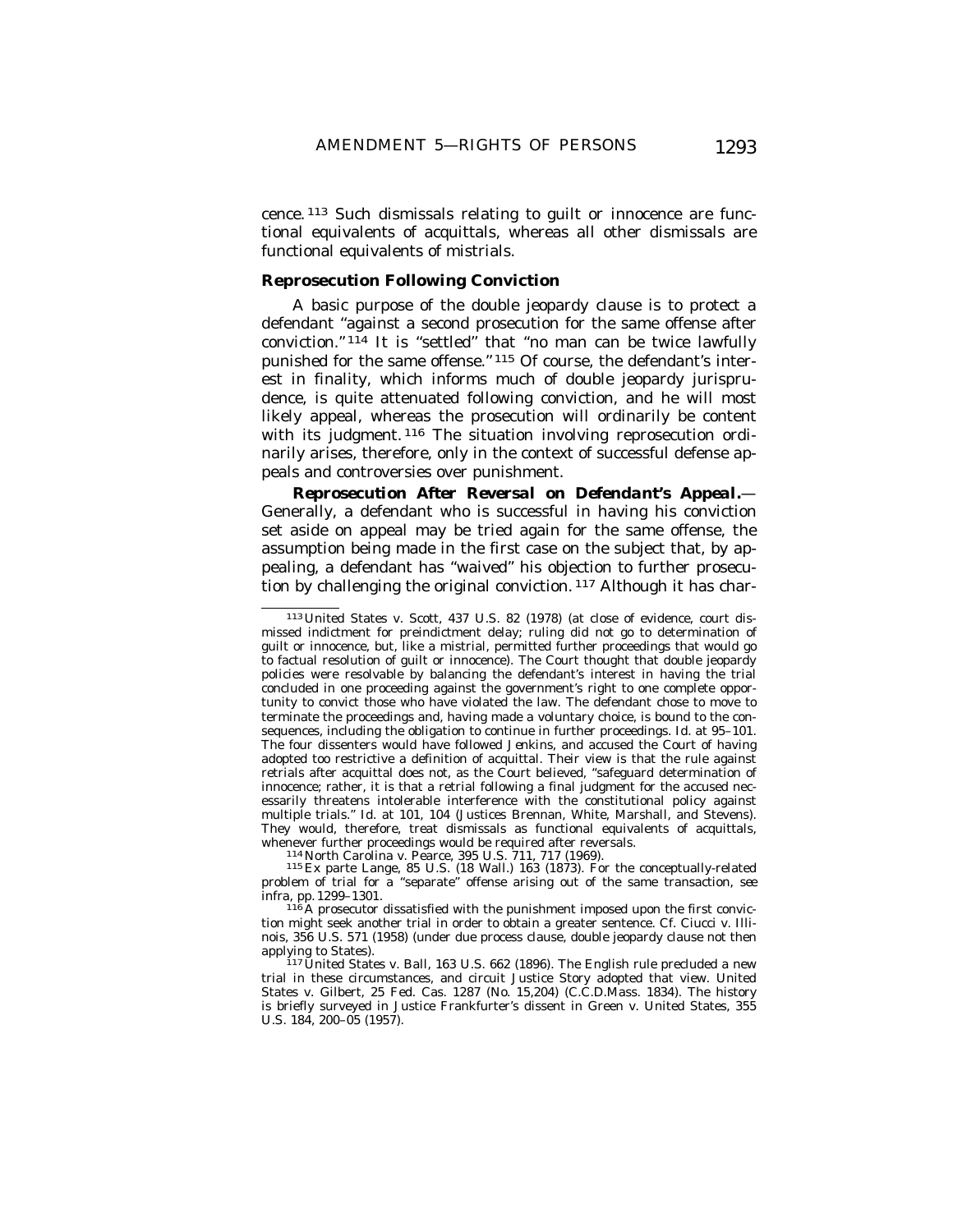acterized the ''waiver'' theory as ''totally unsound and indefensible,"<sup>118</sup> the Court has been hesitant in formulating a new theory in maintaining the practice. 119

An exception to full application of the retrial rule exists, however, when defendant on trial for an offense is convicted of a lesser offense and succeeds in having that conviction set aside. Thus, in *Green v. United States*, 120 defendant had been placed on trial for first degree murder but convicted of second degree murder; the Court held that, following reversal of that conviction, he could not be tried again for first degree murder, although he certainly could be for second degree murder, on the theory that the first verdict was an implicit acquittal of the first degree murder charge. 121 Even though the Court thought the jury's action in the first trial was clearly erroneous, the double jeopardy clause required that the jury's implicit acquittal be respected. 122

Still another exception arises out of appellate reversals grounded on evidentiary insufficiency. Thus, in *Burks v. United States*, 123

<sup>120</sup> 355 U.S. 184 (1957).<br><sup>121</sup> The decision necessarily overruled Trono v. United States, 199 U.S. 521 (1905), although the Court purported to distinguish the decision. Green v. United States, 355 U.S. 184, 194–97 (1957). *See also* Brantley v. Georgia, 217 U.S. 284 (1910) (no due process violation where defendant is convicted of higher offense on

<sup>118</sup>Green v. United States, 355 U.S. 184, 197 (1957). The more recent cases continue to reject a ''waiver'' theory. E.g., United States v. Dinitz, 424 U.S. 600, 609

<sup>&</sup>lt;sup>119</sup> Justice Holmes in dissent in Kepner v. United States, 195 U.S. 100, 134 (1904), rejected the ''waiver'' theory and propounded a theory of ''continuing jeopardy,'' which also continues to be rejected. *See* supra, p. 1289 n.94. In some cases, a concept of ''election'' by the defendant has been suggested, United States v. Scott, 437 U.S. 82, 93 (1978); Jeffers v. United States, 432 U.S. 137, 152–54 (1977), but it is not clear how this formulation might differentiate itself from "waiver." Chief Justice Burger has suggested that ''probably a more satisfactory explanation'' for permissibility of retrial in this situation ''lies in analysis of the respective interests involved,'' Breed v. Jones, 421 U.S. 519, 533–35 (1975), and a determination that on balance the interests of both prosecution and defense are well served by the rule. *See* United States v. Tateo, 377 U.S. 463, 466 (1964); Tibbs v. Florida, 457 U.S. 31,

<sup>122</sup> See also Price v. Georgia, 398 U.S. 323 (1970). The defendant was tried for murder and was convicted of involuntary manslaughter. He obtained a reversal, was again tried for murder, and again convicted of involuntary manslaughter. Acknowledging that, after reversal, Price could have been tried for involuntary manslaughter, the Court nonetheless reversed the second conviction because he had been subjected to the hazard of twice being tried for murder, in violation of the double jeopardy clause, and the effect on the jury of the murder charge being pressed could have prejudiced him to the extent of the second conviction. *But cf.* Morris v. Mathews, 475 U.S. 237 (1986) (inadequate showing of prejudice resulting from reducing jeopardy-barred conviction for aggravated murder to non-jeopardy-barred conviction for first degree murder). ''To prevail in a case like this, the defendant must show that, but for the improper inclusion of the jeopardy-barred charge, the result of the proceeding probably would have been different.'' Id. at 247. <sup>123</sup> 437 U.S. 1 (1978).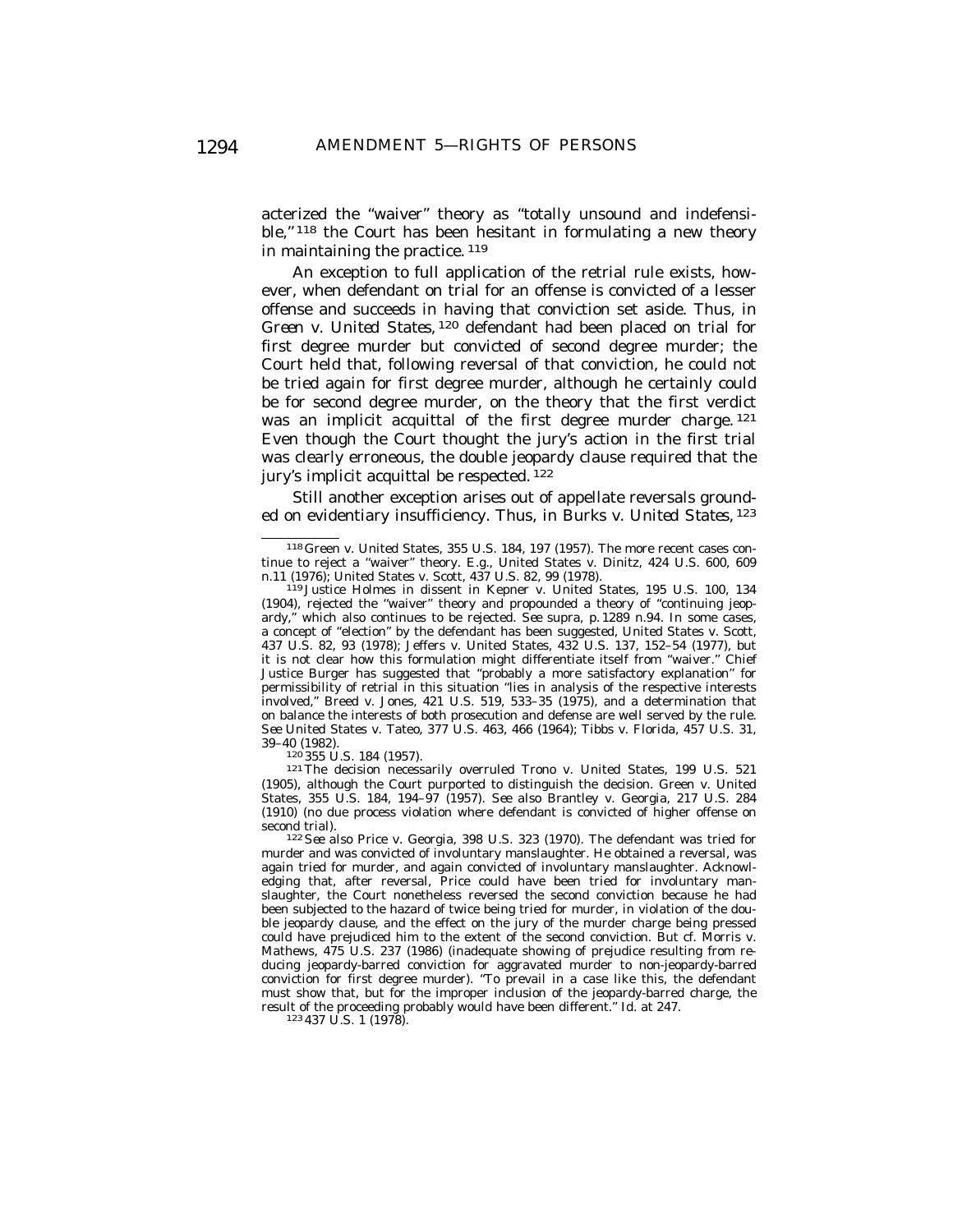the appellate court set aside the defendant's conviction on the basis that the prosecution had failed to rebut defendant's proof of insanity. In directing that the defendant could not be retried, the Court observed that if the trial court ''had so held in the first instance, as the reviewing court said it should have done, a judgment of acquittal would have been entered and, of course, petitioner could not be retried for the same offense. . . . [I]t should make no difference that the reviewing court, rather than the trial court, determined the evidence to be insufficient."<sup>124</sup> The policy underlying the clause of not allowing the prosecution to make repeated efforts to convict forecloses giving the prosecution another opportunity to supply evidence which it failed to muster in the first proceeding. On the other hand, if a reviewing court reverses a jury conviction because of its disagreement on the *weight* rather than the *sufficiency* of the evidence, retrial is permitted; the appellate court's decision does not mean that acquittal was the only proper course, hence the deference required for acquittals is not merited. 125 Also, the *Burks* rule does not bar reprosecution following a reversal based on erroneous admission of evidence, even if the remaining properly admitted evidence would be insufficient to convict. 126

*Sentence Increases.*—The double jeopardy clause protects against imposition of multiple punishment for the same offense. 127 The application of the principle leads, however, to a number of complexities. In a simple case, it was held that where a court inadvertently imposed both a fine and imprisonment for a crime for which the law authorized one or the other but not both, it could

<sup>124</sup> Id. at 10–11. *See also* Greene v. Massey, 437 U.S. 19 (1978) (remanding for determination whether appellate majority had reversed for insufficient evidence or whether some of the majority had based decision on trial error); Hudson v. Louisiana, 450 U.S. 40 (1981) (*Burks* applies where appellate court finds some but insufficient evidence adduced, not only where it finds no evidence). *Burks* was distinguished in Justices of Boston Municipal Court v. Lydon, 466 U.S. 294 (1984), holding that a defendant who had elected to undergo a bench trial with no appellate review but with right of trial *de novo* before a jury (and with appellate review available) could not bar trial *de novo* and reverse his bench trial conviction by asserting that the conviction had been based on insufficient evidence. The two-tiered system in effect gave the defendant two chances at acquittal; under those circumstances jeopardy was not terminated by completion of the first entirely optional stage.

 $125$ Tibbs v. Florida, 457 U.S. 31 (1982). The decision was 5-to-4, the dissent arguing that weight and insufficiency determinations should be given identical double jeopardy clause treatment. Id. at 47 (Justices White, Brennan, Marshall, and Blackmun).

<sup>126</sup>Lockhart v. Nelson, 488 U.S. 33 (1988) (state may reprosecute under habitual offender statute even though evidence of a prior conviction was improperly admitted; at retrial, state may attempt to establish other prior convictions as to which no proof was offered at prior trial).

<sup>127</sup> Ex parte Lange, 85 U.S. (18 Wall.) 163, 173 (1874); North Carolina v. Pearce, 395 U.S. 711, 717 (1969). For the application of the principle in cases in which the same conduct has violated more than one criminal statute, *see* infra, pp. 1297–99.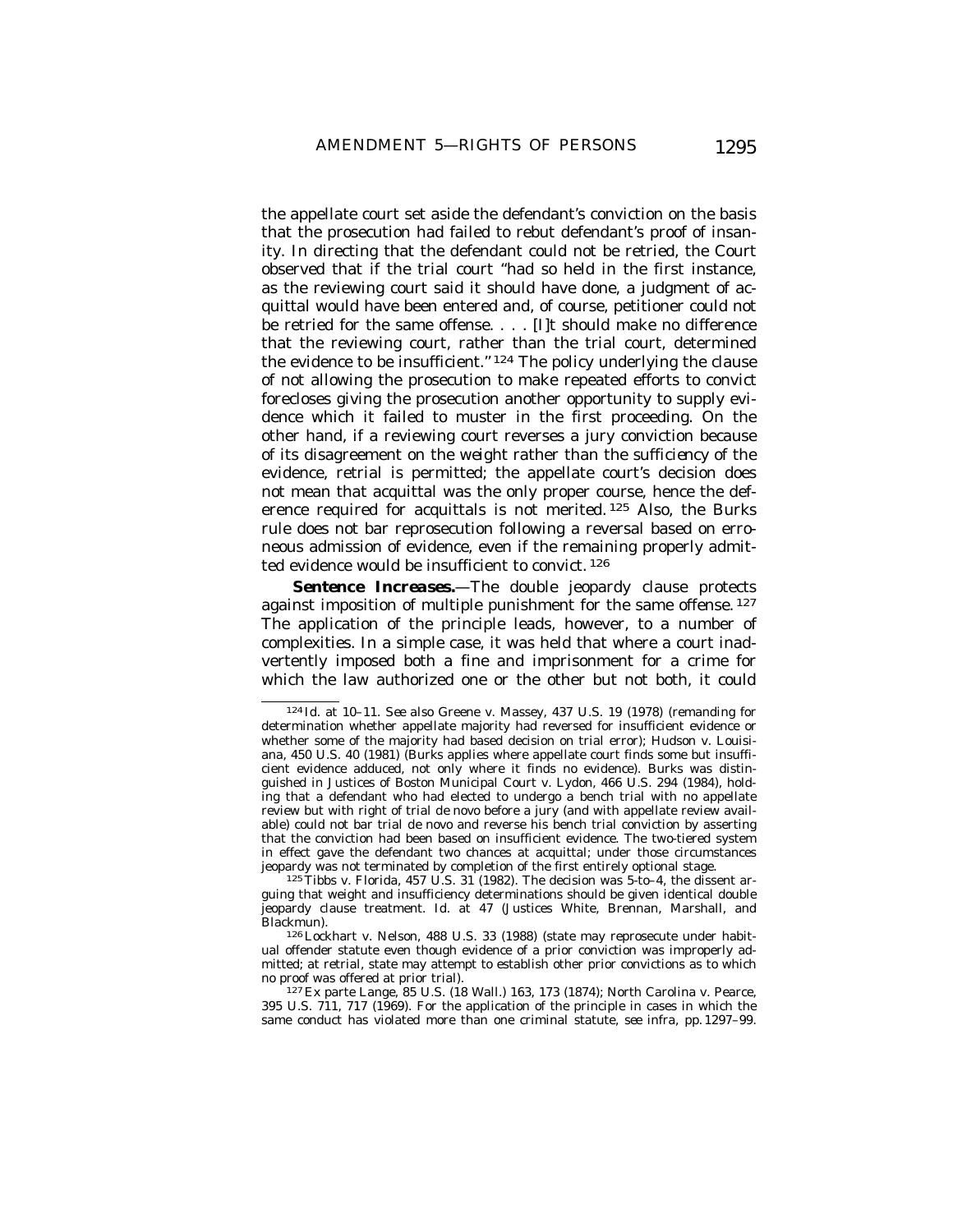not, after the fine had been paid and the defendant had entered his short term of confinement, recall the defendant and change its judgment by sentencing him to imprisonment only. 128 But the Court has held that the imposition of a sentence does not from the moment of imposition have the finality that a judgment of acquittal has. Thus, it has long been recognized that in the same term of court and before the defendant has begun serving the sentence the court may recall him and increase his sentence. 129 Moreover, a defendant who is retried after he is successful in overturning his first conviction is not protected by the double jeopardy clause against receiving a greater sentence upon his second conviction. 130 An exception exists with respect to capital punishment, the Court having held that government may not again seek the death penalty on retrial when on the first trial the jury had declined to impose a death sentence. 131

Applying and modifying these principles, the Court narrowly approved the constitutionality of a statutory provision for sentencing of ''dangerous special offenders,'' which authorized prosecution appeals of sentences and permitted the appellate court to affirm, reduce, or increase the sentence. 132 The Court held that the provision did not offend the double jeopardy clause. Sentences had never carried the finality that attached to acquittal, and its precedents indicated to the Court that imposition of a sentence less than the maximum was in no sense an ''acquittal'' of the higher sentence. Appeal resulted in no further trial or other proceedings to which

<sup>132</sup> United States v. DiFrancesco, 449 U.S. 117 (1980). Four Justices dissented. Id. at 143, 152 (Justices Brennan, White, Marshall, and Stevens).

<sup>128</sup> Ex parte Lange, 85 U.S. (18 Wall.) 163 (1874). <sup>129</sup> Bozza v. United States, 330 U.S. 160 (1947). *See also* Pollard v. United States, 352 U.S. 354, 359–60 (1957) (imposition of prison sentence two years after court imposed an invalid sentence of probation approved). Dicta in some cases had cast doubt on the constitutionality of the practice. United States v. Benz, 282 U.S. 304, 307 (1931). However, United States v. DiFrancesco, 449 U.S. 117, 133–36, 138– 39 (1980), upholding a statutory provision allowing the United States to appeal a sentence imposed on a ''dangerous special offender,'' removes any doubt on that score. The Court there reserved decision on whether the government may appeal a sentence that the defendant has already begun to serve. <sup>130</sup> North Carolina v. Pearce, 395 U.S. 711, 719–21 (1969). *See also* Chaffin v.

Stynchcombe, 412 U.S. 17, 23–24 (1973). The principle of implicit acquittal of an offense drawn from Green v. United States, 355 U.S. 184 (1957), does not similarly apply to create an implicit acquittal of a higher sentence. *Pearce* does hold that a defendant must be credited with the time served against his new sentence. Supra, 395 U.S. at 717–19.

<sup>&</sup>lt;sup>131</sup> Bullington v. Missouri, 451 U.S. 430 (1981). Four Justices dissented. Id. at 447 (Justices Powell, White, Rehnquist, and Chief Justice Burger). The Court disapproved Stroud v. United States 251 U.S. 15 (1919), although formally distinguishing it. *Bullington* was followed in Arizona v. Rumsey, 467 U.S. 203 (1984), also involving a separate sentencing proceeding in which a life imprisonment sentence amounted to an acquittal on imposition of the death penalty. *Rumsey* was decided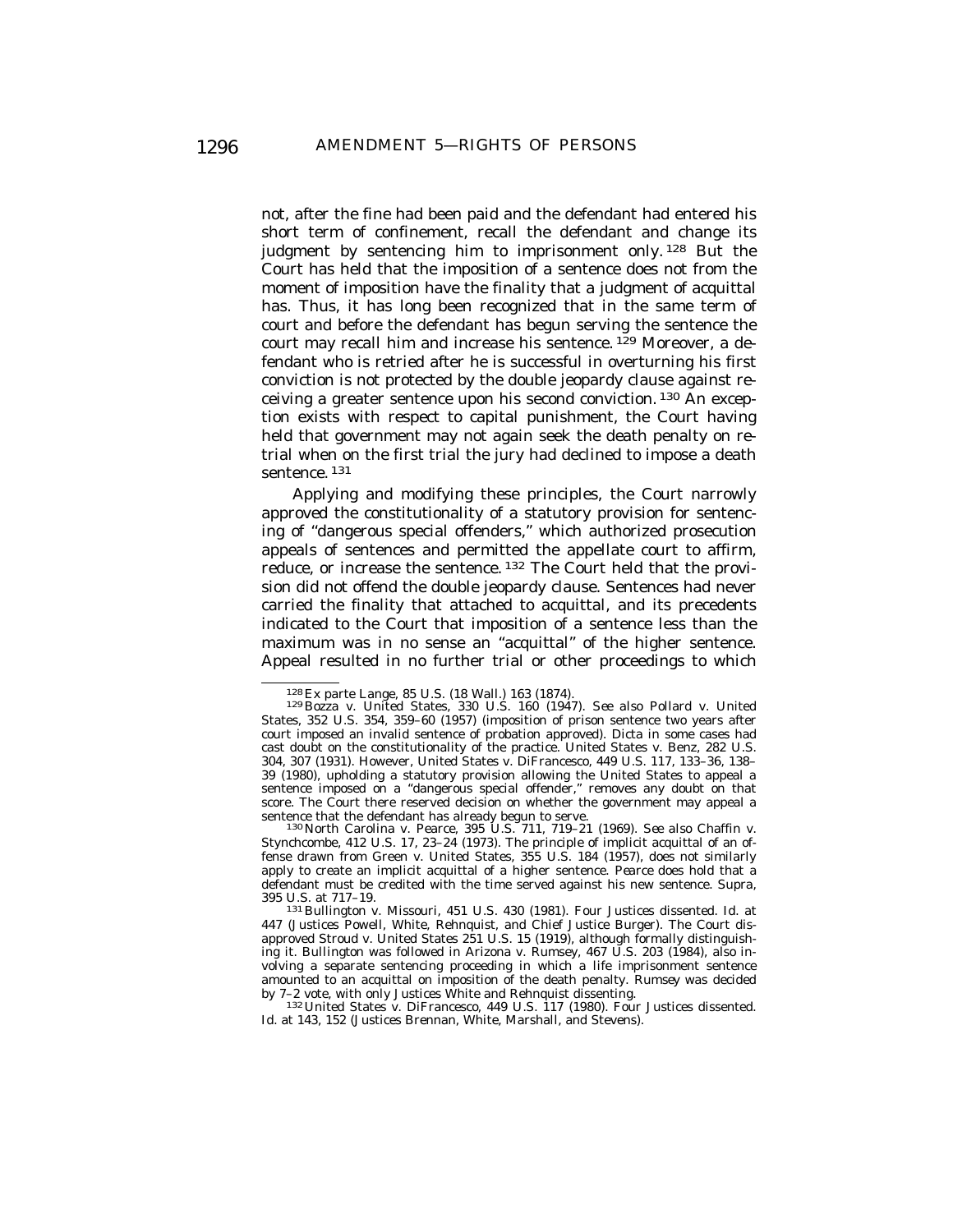a defendant might be subjected, only the imposition of a new sentence. An increase in a sentence would not constitute multiple punishment, the Court continued, inasmuch as it would be within the allowable sentence and the defendant could have no legitimate expectation of finality in the sentence as first given because the statutory scheme alerted him to the possibility of increase. Similarly upheld as within the allowable range of punishment contemplated by the legislature was a remedy for invalid multiple punishments under consecutive sentences: a shorter felony conviction was vacated, and time served was credited to the life sentence imposed for felony-murder. Even though the first sentence had been commuted and hence fully satisfied at the time the trial court revised the second sentence, the resulting punishment was ''no greater than the legislature intended,'' hence there was no double jeopardy violation. 133

#### **''For the Same Offence''**

Sometimes as difficult as determining when a defendant has been placed in jeopardy is determining whether he was placed in jeopardy for the same offense. As noted previously, the same conduct may violate the laws of two different sovereigns, and a defendant may be proceeded against by both because each may have different interests to serve. 134 The same conduct may transgress two or more different statutes, because laws reach lesser and greater parts of one item of conduct, or may violate the same statute more than once, as when one robs several people in a group at the same time.

*Legislative Discretion as to Multiple Sentences.*—It frequently happens that one activity of a criminal nature will violate one or more laws or that one or more violations may be charged. 135 Although the question is not totally free of doubt, it appears that the double jeopardy clause does not limit the legislative power to split a single transaction into separate crimes so as to give the

<sup>&</sup>lt;sup>133</sup> Jones v. Thomas, 491 U.S. 376, 381–82 (1989).<br><sup>134</sup> Supra, pp. 1281–82.<br><sup>135</sup> There are essentially two kinds of situations here. There are "double-description'' cases in which criminal law contains more than one prohibition for conduct arising out of a single transaction. E.g., Gore v. United States, 357 U.S. 386, 392– 93 (1958) (one sale of narcotics resulted in three separate counts: (1) sale of drugs not in pursuance of a written order, (2) sale of drugs not in the original stamped package, and (3) sale of drugs with knowledge that they had been unlawfully imported). And there are ''unit-of-prosecution'' cases in which the same conduct may violate the same statutory prohibition more than once. E.g., Bell v. United States, 349 U.S. 81 (1955) (defendant who transported two women across state lines for an immoral purpose in one trip in same car indicted on two counts of violating Mann Act). *See* Westen & Drubel, *Toward a General Theory of Double Jeopardy*, 1978 SUP. CT. REV. 81, 111–22.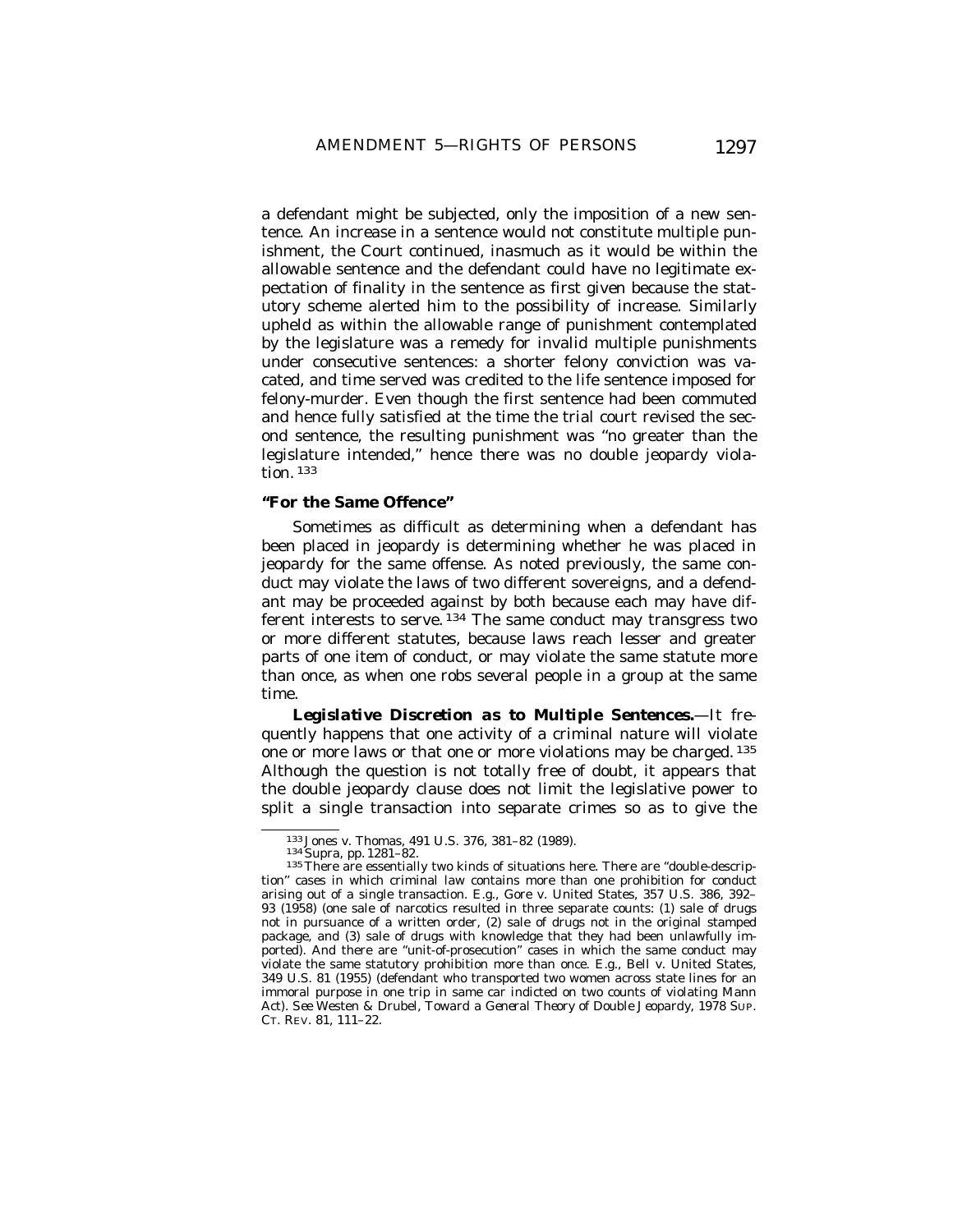prosecution a choice of charges that may be tried in one proceeding, thereby making multiple punishments possible for essentially one transaction. 136 ''Where a legislature specifically authorizes cumulative punishment under two statutes, regardless of whether those two statutes proscribe the 'same' conduct under *Blockburger*, a court's task of statutory construction is at an end and . . . . the trial court or jury may impose cumulative punishment under such statutes in a single trial."<sup>137</sup> The clause does, however, create a rule of construction, a presumption against the judiciary imposing multiple punishments for the same transaction unless Congress has "spoken in language that is clear and definite" <sup>138</sup> to pronounce its intent that multiple punishments indeed be imposed. The commonly used test in determining whether Congress would have wanted to punish as separate offenses conduct occurring in the same transaction, absent otherwise clearly expressed intent, is the ''same evidence'' rule. The rule, announced in *Blockburger v. United States*, 139 ''is that where the same act or transaction constitutes a violation of two distinct statutory provisions, the test to be applied to determine whether there are two offenses or only one, is whether each provision requires proof of a fact which the other does not.'' Thus, in *Gore v. United States*, 140 the Court held that defendant's one act of selling narcotics had violated three distinct criminal statutes, each of which required proof of a fact not required by the oth-

138 United States v. Universal C.I.T. Corp., 344 U.S. 218, 221–22 (1952).

<sup>136</sup> Albernaz v. United States, 450 U.S. 333, 343–44 (1981) (defendants convicted on separate counts of conspiracy to import marijuana and conspiracy to distribute marijuana, both charges relating to the same marijuana.) The concurrence objected that the clause does preclude multiple punishments for separate statutory offenses unless each requires proof of a fact that the others do not. Id. at 344. Inasmuch as the case involved separate offenses which met this test, *Albernaz* strictly speaking is not a square holding and previous dicta is otherwise, but *Albernaz* is well-considered dicta in view of the positions of at least four of its Justices who have objected to the dicta in other cases suggesting a constitutional restraint by the clause. Whalen v. United States, 445 U.S. 684, 695, 696, 699 (1980) (Justices White, Blackmun, Rehnquist, and Chief Justice Burger).

<sup>137</sup> Missouri v. Hunter, 459 U.S. 359 (1983) (separate offenses of "first degree robbery,'' defined to include robbery under threat of violence, and ''armed criminal action''). Only Justices Marshall and Stevens dissented, arguing that the legislature should not be totally free to prescribe multiple punishment for the same conduct, and that the same rules should govern multiple prosecutions and multiple punishments.

<sup>139</sup> 284 U.S. 299, 304 (1932). This case itself was not a double jeopardy case, but it derived the rule from Gavieres v. United States, 220 U.S. 338, 342 (1911), which was a double jeopardy case. *See also* Carter v. McClaughry, 183 U.S. 365 (1902); Morgan v. Devine, 237 U.S. 632 (1915); Albrecht v. United States, 273 U.S. 1 (1927); Pinkerton v. United States, 328 U.S. 640 (1946); American Tobacco Co. v. United States, 328 U.S. 781 (1946); United States v. Michener, 331 U.S. 789 (1947); Pereira v. United States, 347 U.S. 1 (1954); Callanan v. United States, 364 U.S. 587 (1961).

<sup>140</sup> 357 U.S. 386 (1958).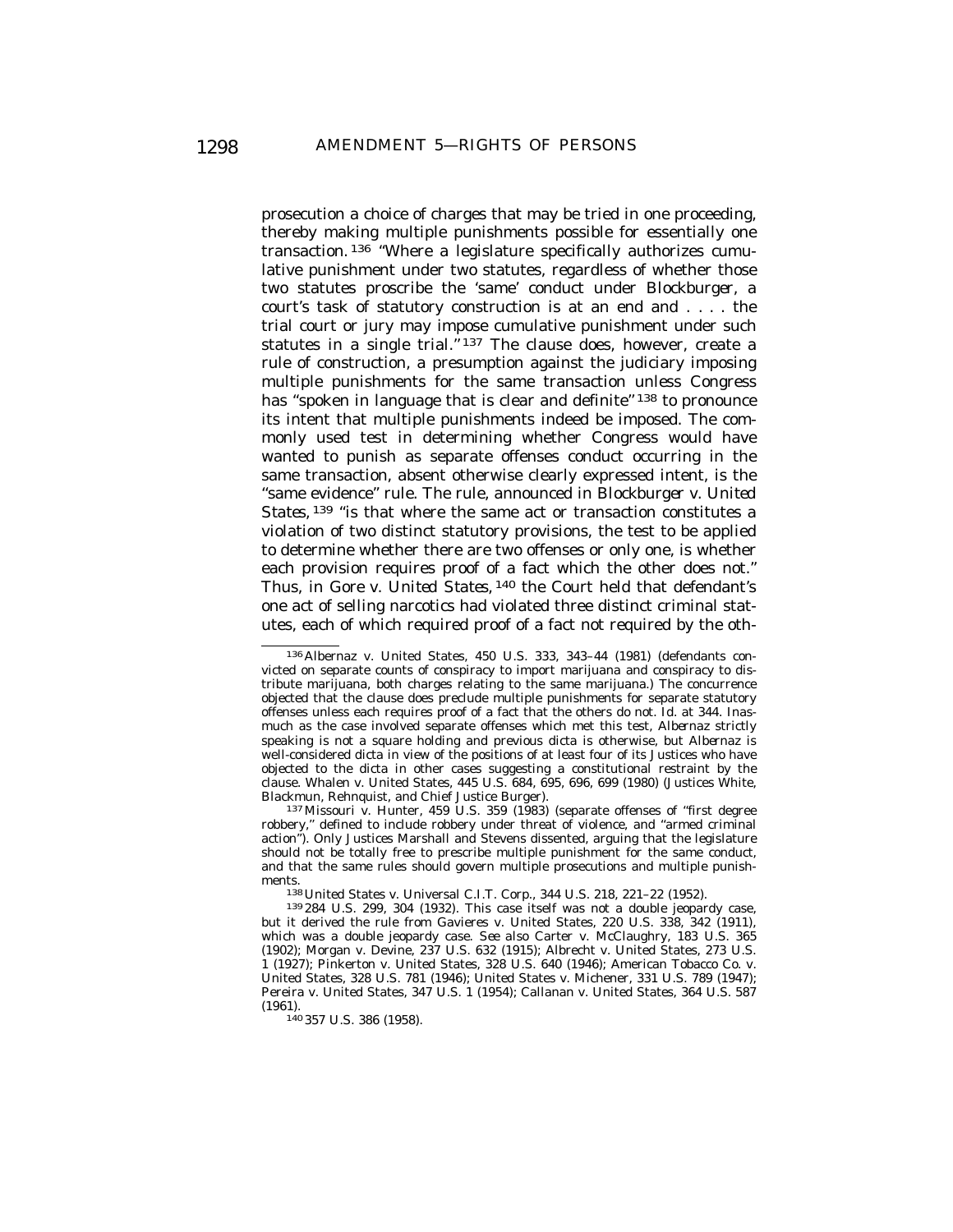ers; prosecuting him on all three counts in the same proceeding was therefore permissible. 141 So too, the same evidence rule does not upset the ''established doctrine'' that, for double jeopardy purposes, ''a conspiracy to commit a crime is a separate offense from the crime itself,'' 142 or the related principle that Congress may prescribe that predicate offenses and ''continuing criminal enterprise'' are separate offenses. 143 On the other hand, in *Whalen v. United States*, 144 the Court determined that a defendant could not be separately punished for rape and for killing the same victim in the perpetration of the rape, because it is not the case that each statute requires proof of a fact that the other does not, and no indication existed in the statutes and the legislative history that Congress wanted the separate offenses punished. 145 In this as in other areas, a guilty plea ordinarily precludes collateral attack. 146

*Successive Prosecutions for ''the Same Offense.''*—Successive prosecutions raise fundamental double jeopardy concerns extending beyond those raised by enhanced and multiple punishments. It is more burdensome for a defendant to face charges in separate proceedings, and if those proceedings are strung out over a lengthy period the defendant is forced to live in a continuing state of uncertainty. At the same time, multiple prosecutions allow the state to hone its trial strategies through successive attempts at

143Garrett v. United States, 471 U.S. 773 (1985) (''continuing criminal enterprise'' is a separate offense under the Comprehensive Drug Abuse Prevention and Control Act of 1970).

144 445 U.S. 684 (1980).

146 United States v. Broce, 488 U.S. 563 (1989) (defendant who pled guilty to two separate conspiracy counts is barred from collateral attack alleging that in fact there was only one conspiracy and that double jeopardy applied).

<sup>141</sup>*See also* Albernaz v. United States, 450 U.S. 333 (1981); Iannelli v. United States, 420 U.S. 770 (1975) (defendant convicted on two counts, one of the substantive offense, one of conspiracy to commit the substantive offense; defense raised variation of *Blockburger* test, Wharton's Rule requiring that one may not be punished for conspiracy to commit a crime when the nature of the crime necessitates participation of two or more persons for its commission; Court recognized Wharton's Rule as a double-jeopardy inspired presumption of legislative intent but held that congressional intent in this case was ''clear and unmistakable'' that both offenses be punished separately).

<sup>142</sup> United States v. Felix, 112 S. Ct. 1377, 1385 (1992).

<sup>145</sup>The Court reasoned that a conviction for killing in the course of rape could not be had without providing all of the elements of the offense of rape. *See also* Jeffers v. United States, 432 U.S. 137 (1977) (no indication in legislative history Congress intended defendant to be prosecuted both for conspiring to distribute drugs and for distributing drugs in concert with five or more persons); Simpson v. United States, 435 U.S. 6 (1978) (defendant improperly prosecuted both for committing bank robbery with a firearm and for using a firearm to commit a felony); Bell v. United States, 349 U.S. 81 (1955) (simultaneous transportation of two women across state lines for immoral purposes one violation of Mann Act rather than two).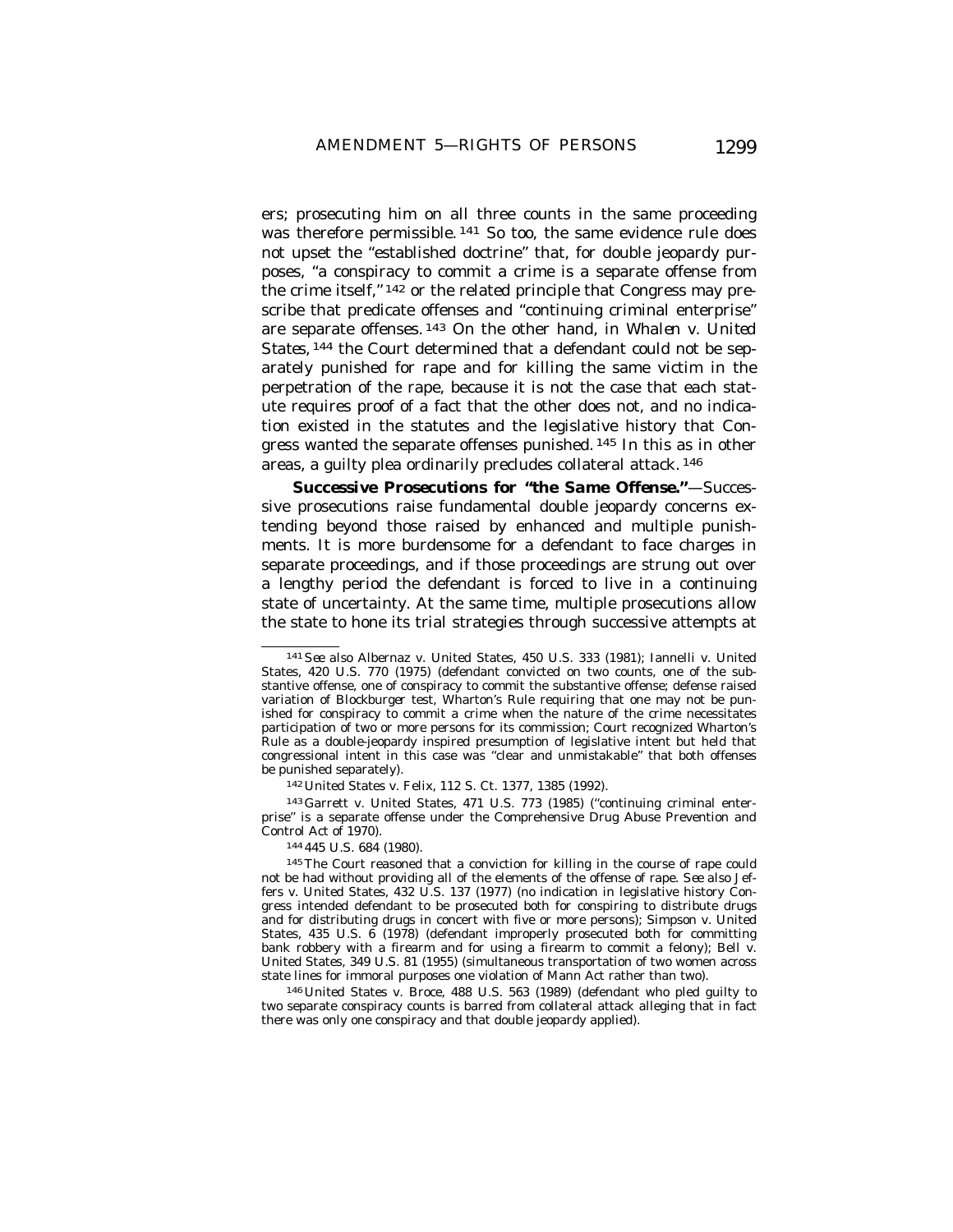conviction. 147 In *Brown v. Ohio*, 148 the Court, apparently for the first time, applied the same evidence test to bar successive prosecutions in state court for different statutory offenses involving the same conduct. The defendant had been convicted of ''joyriding,'' of operating a motor vehicle without the owner's consent, and was then prosecuted and convicted of stealing the same automobile. Because the state courts had conceded that joyriding was a lesser included offense of auto theft, the Court observed that each offense required the same proof and for double jeopardy purposes met the *Blockburger* test. The second conviction was overturned. 149 Application of the same principles resulted in a holding that a prior conviction of failing to reduce speed to avoid an accident did not preclude a second trial for involuntary manslaughter, inasmuch as failing to reduce speed was not a necessary element of the statutory offense of manslaughter, unless the prosecution in the second trial had to prove failing to reduce speed to establish this particular offense. 150 In *Grady v. Corbin*, 151 the Court modified the *Brown* approach, stating that the appropriate focus is on same conduct rather than same evidence. A subsequent prosecution is barred, the Court explained, if the government, to establish an essential element of an offense, will prove conduct that constitutes an offense for which the defendant has already been prosecuted. 152 The *Brown* Court had noted some limitations applicable to its holding, 153 and more have emerged subsequently. Principles appro-

149*See also* Harris v. Oklahoma, 433 U.S. 682 (1977) (defendant who had been convicted of felony murder for participating in a store robbery with another person who shot a store clerk could not be prosecuted for robbing the store, since store robbery was a lesser-included crime in the offense of felony murder).

150 Illinois v. Vitale, 447 U.S. 410 (1980).

151 495 U.S. 508 (1990).

152 Id. at 521 (holding that the state could not prosecute a traffic offender for negligent homicide because it would attempt to prove conduct for which the defendant had already been prosecuted—driving while intoxicated and failure to keep to the right of the median).

<sup>153</sup>The Court suggested that if the legislature had provided that joyriding is a separate offense for each day the vehicle is operated without the owner's consent, so that the two indictments each specifying a different date on which the offense occurred would have required different proof, the result might have been different, but this, of course, met the *Blockburger* problem. Brown v. Ohio, 432 U.S. 161, 169 n.8 (1977). The Court also suggested that an exception might be permitted where the State is unable to proceed on the more serious charge at the outset because the facts necessary to sustain that charge had not occurred or had not been discovered. Id. at 169 n.7. *See also* Jeffers v. United States, 432 U.S. 137, 150–54 (1977) (plurality opinion) (exception where defendant elects separate trials); Ohio v. Johnson, 467 U.S. 493 (1984) (trial court's acceptance of guilty plea to lesser included offense and

<sup>147</sup>*See* Grady v. Corbin, 495 U.S. 508, 518–19 (1990).

<sup>148</sup> 432 U.S. 161 (1977). *Cf.* In re Nielson, 131 U.S. 176 (1889) (prosecution of Mormon for adultery held impermissible following his conviction for cohabiting with more than one woman, even though second prosecution required proof of an additional fact—that he was married to another woman).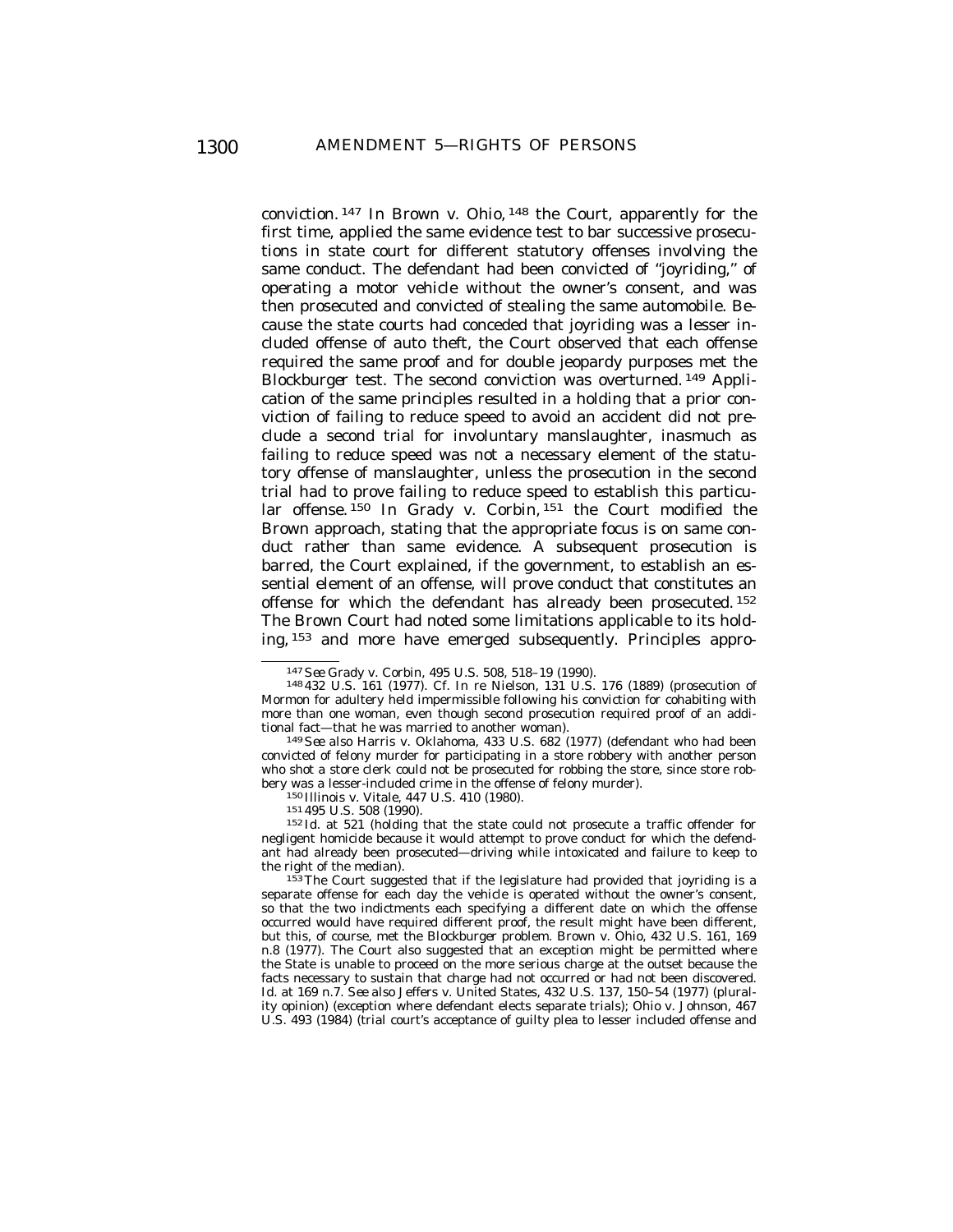priate in the "classically simple" lesser-included offense and related situations are not readily transposible to ''multilayered conduct'' governed by the law of conspiracy and continuing criminal enterprise, and it remains the law that ''a substantive crime and a conspiracy to commit that crime are not the 'same offense' for double jeopardy purposes.'' 154

*The ''Same Transaction'' Problem.*—The same conduct may also give rise to multiple offenses in a way that would satisfy the *Blockburger* test if that conduct victimizes two or more individuals, and therefore constitutes a separate offense as to each of them. In *Hoag v. New Jersey*, 155 before the double jeopardy clause was applied to the States, the Court found no due process problem in successive trials arising out of a tavern hold-up in which five customers were robbed. *Ashe v. Swenson*, 156 however, presented the Court with the *Hoag* fact situation directly under the double jeopardy clause. The defendant had been acquitted at trial of robbing one player in a poker game; the defense offered no testimony and did not contest evidence that a robbery had taken place and that each of the players had lost money. A second trial was held on a charge that the defendant had robbed a second of the seven poker players, and on the basis of stronger identification testimony the defendant was convicted. Reversing the conviction, the Court held that the doctrine of collateral estoppel 157 was a constitutional rule made applicable to the States through the double jeopardy clause. Because the only basis upon which the jury could have acquitted the defendant at his first trial was a finding that he was not present at the robbery, hence was not one of the robbers, the State could not relitigate that issue; with that issue settled, there could be no conviction. 158 Several Justices would have gone further and required a compulsory joinder of all charges against a defendant

dismissal of remaining charges over prosecution's objections does not bar subsequent

<sup>&</sup>lt;sup>154</sup> United States v. Felix,  $\hat{112}$  S. Ct. 1377, 1384 (1992).<br><sup>155</sup> 356 U.S. 464 (1958). *See also* Ciucci v. Illinois, 356 U.S. 571 (1958).<br><sup>156</sup> 397 U.S. 436 (1970).<br><sup>157</sup> "Collateral estoppel' is an awkward phrase when an issue of ultimate fact has once been determined by a final judgment, that issue cannot again be litigated between the same parties in any future lawsuit.'' Id. at 443. First developed in civil litigation, the doctrine was applied in a criminal case in United States v. Oppenheimer, 242 U.S. 85 (1916). *See also* Sealfon v. United

<sup>158</sup> Ashe v. Swenson, 397 U.S. 436, 466 (1970). *See also* Harris v. Washington, 404 U.S. 55 (1971); Turner v. Arkansas, 407 U.S. 366 (1972). *Cf.* Dowling v. United States, 493 U.S. 342 (1990), in which the Court concluded that the defendant's presence at an earlier crime for which he had been acquitted had not necessarily been decided in his acquittal. *Dowling* is distinguishable from *Ashe*, however, because in *Dowling* the evidence relating to the first conviction was not a necessary element of the second offense.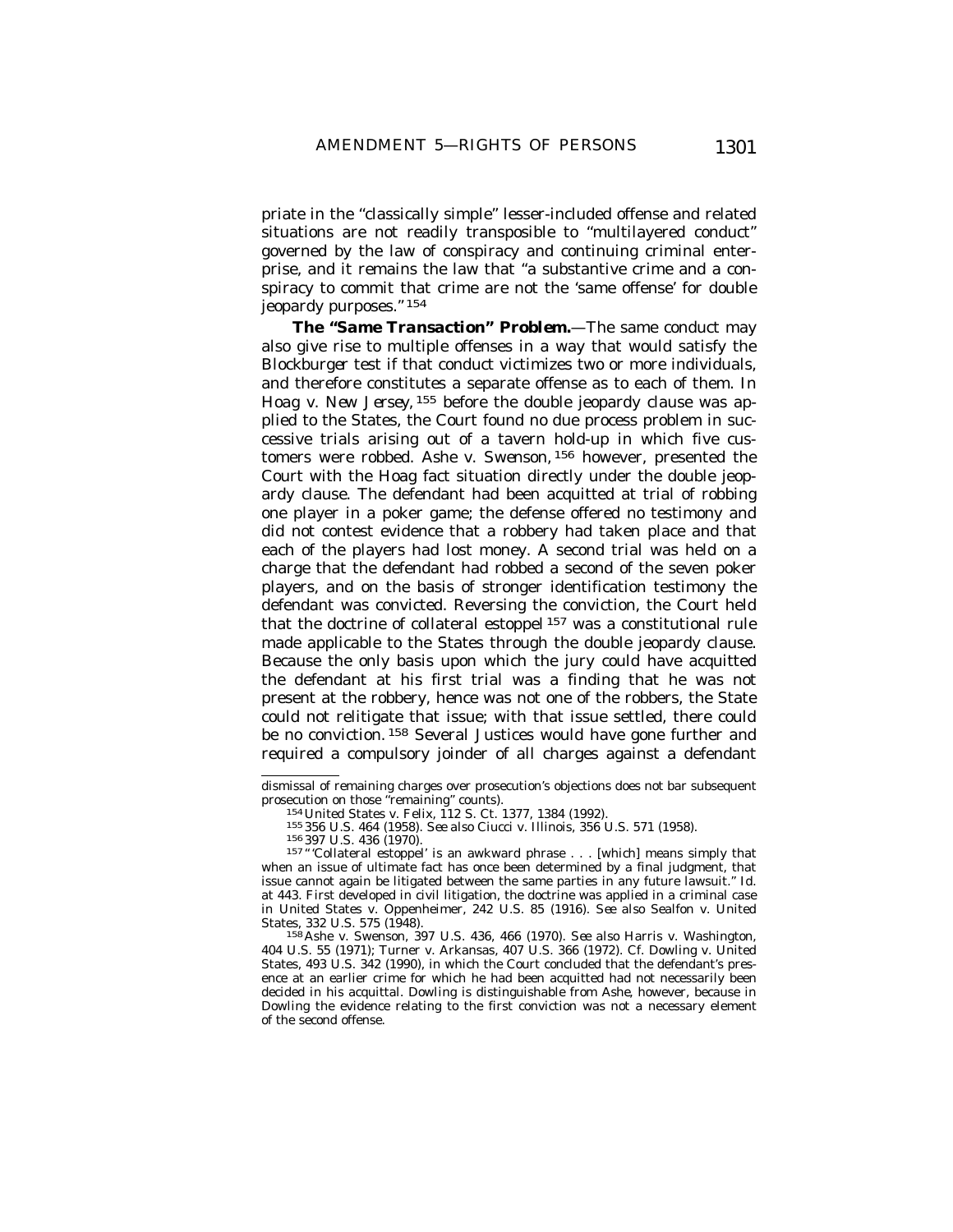growing out of a single criminal act, occurrence, episode, or transaction, except where a crime is not discovered until prosecution arising from the same transaction has begun or where the same jurisdiction does not have cognizance of all the crimes. 159 But the Court has ''steadfastly refused to adopt the 'single transaction' view of the Double Jeopardy Clause.'' 160

### **SELF-INCRIMINATION**

### **Development and Scope**

Source of this clause was the maxim ''*nemo tenetur seipsum accusare*,'' that ''no man is bound to accuse himself.'' The maxim is but one aspect of two different systems of law enforcement which competed in England for acceptance; the accusatorial and the inquisitorial. In the accusatorial system, which predated the reign of Henry II but was expanded and extended by him, first the community and then the state by grand and petit juries proceeded against alleged wrongdoers through the examination of others, and in the early years through examination of the defendant as well. The inquisitorial system, which developed in the ecclesiastical courts, compelled the alleged wrongdoer to affirm his culpability through the use of the oath *ex officio*. Under the oath, an official had the power to make a person before him take an oath to tell the truth to the full extent of his knowledge as to all matters about which he would be questioned; before administration of the oath the person was not advised of the nature of the charges against him, or whether he was accused of crime, and was also not informed of the nature of the questions to be asked. 161

The use of this oath in Star Chamber proceedings, especially to root out political heresies, combined with opposition to the ecclesiastical oath *ex officio*, led over a long period of time to general acceptance of the principle that a person could not be required to accuse himself under oath in any proceeding before an official tribunal seeking information looking to a criminal prosecution, or before a magistrate investigating an accusation against him with or

<sup>159</sup> Ashe v. Swenson, 397 U.S. 436, 448 (1970) (Justices Brennan, Douglas, and Marshall concurring). Justices Brennan and Marshall adhered to their position in Brown v. Ohio, 432 U.S. 161, 170 (1977) (concurring); and Thompson v. Oklahoma, 429 U.S. 1053 (1977) (dissenting from denial of certiorari).

<sup>429</sup> U.S. 1053 (1977) (dissenting from denial of certiorari). 160Garrett v. United States, 471 U.S. 773, 790 (1985). Earlier, the approach had been rejected by Chief Justice Burger in Ashe v. Swenson, 397 U.S. 436, 468 (1970) (dissenting), by him and Justice Blackmun in Harris v. Washington, 404 U.S. 55, 57 (1971) (dissenting), and, perhaps, by Justice Rehnquist in Turner v. Arkansas,

<sup>&</sup>lt;sup>161</sup> Maguire, *Attack of the Common Lawyers on the Oath Ex Officio as Administered in the Ecclesiastical Courts in England*, *in* ESSAYS IN HISTORY AND POLITICAL THEORY IN HONOR OF CHARLES HOWARD MCILWAIN 199 (C. Wittke ed. 1936).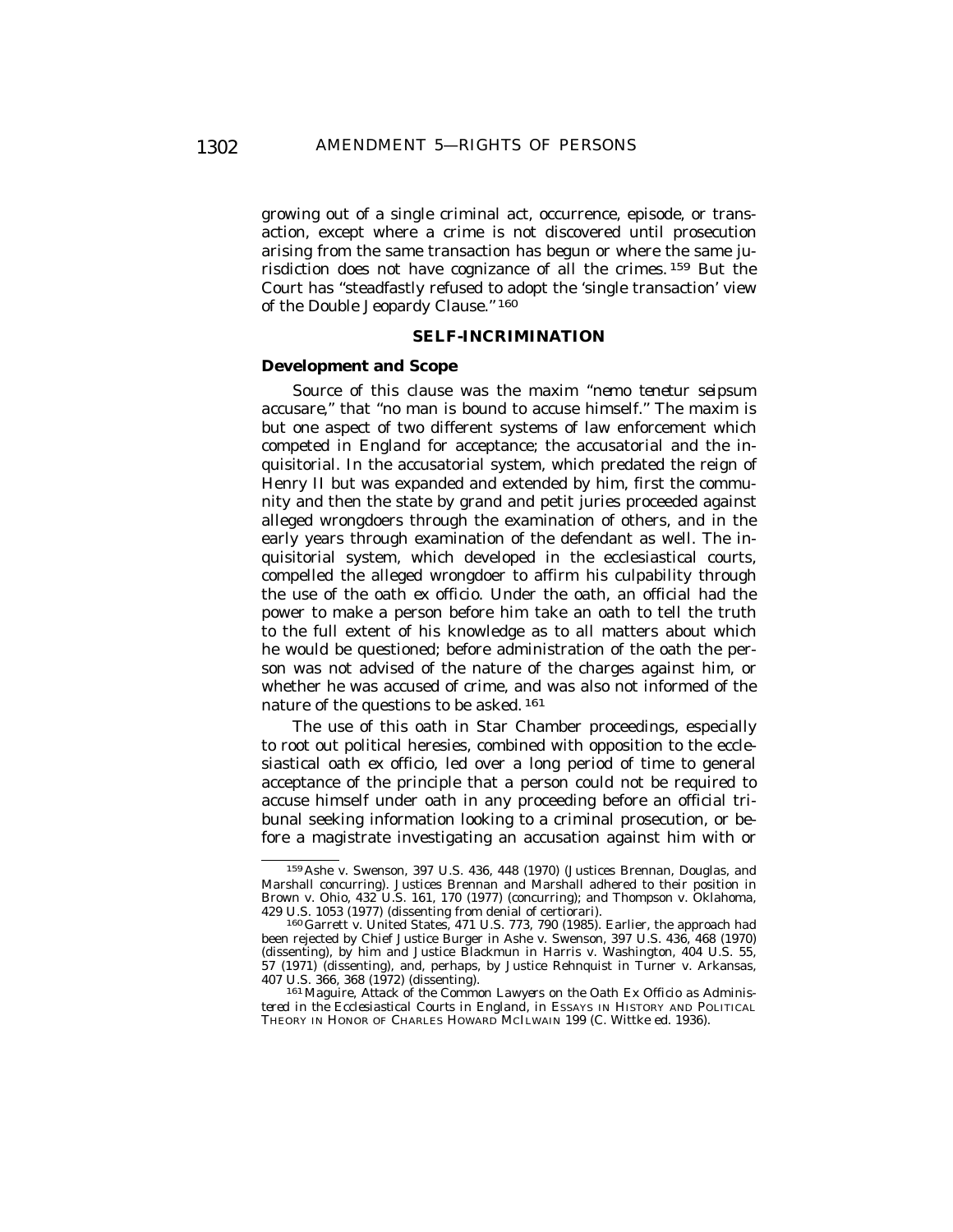without oath, or under oath in a court of equity or a court of common law. 162 The precedents in the colonies are few in number, but following the Revolution six states had embodied the privilege against self-incrimination in their constitutions, 163 and the privilege was one of those recommended by several state ratifying conventions for inclusion in a federal bill of rights. 164 Madison's version of the clause read ''nor shall be compelled to be a witness against himself,"<sup>165</sup> but upon consideration by the House an amendment was agreed to insert ''in any criminal case'' in the provision. 166

The historical studies cited demonstrate that in England and the colonies the privilege was narrower than the interpretation now prevailing, a common situation reflecting the gradual expansion, or occasional contracting, of constitutional guarantees based on the judicial application of the policies underlying the guarantees in the context of new factual patterns and practices. The difficulty is that the Court has generally failed to articulate the policy objectives underlying the privilege, usually citing a ''complex of values'' when it has attempted to state the interests served by it. 167 Commonly mentioned in numerous cases was the assertion that the

<sup>165</sup> 1 ANNALS OF CONGRESS 434 (June 8, 1789).<br><sup>166</sup> Id. at 753 (August 17, 1789).<br><sup>167</sup> "It reflects many of our fundamental values and most noble aspirations; our unwillingness to subject those suspected of crime to the cruel trilemma of self-accusation, perjury or contempt; our preference for an accusatorial rather than an inquisitorial system of criminal justice; our fear that self-incriminating statements will be elicited by inhumane treatment and abuses; our sense of fair play which dictates 'a fair state-individual balance by requiring the government to leave the individual alone until good cause is shown for disturbing him and by requiring the government in its contest with the individual to shoulder the entire load,  $\ldots$ ; our respect for the inviolability of the human personality and of the right of each individual 'to a private enclave where he may lead a private life,' . . . , our distrust of selfdeprecatory statement; and our realization that the privilege, while sometimes 'a shelter to the guilty,' is often 'a protection to the innocent.''' Murphy v. Waterfront Comm'n, 378 U.S. 52, 55 (1954). A dozen justifications have been suggested for the privilege. 8 J. WIGMORE, A TREATISE ON THE ANGLO-AMERICAN SYSTEM OF EVI-DENCE 2251 (J. McNaughton rev. 1961).

<sup>162</sup>The traditional historical account is 8 J. WIGMORE, A TREATISE ON THE ANGLO-AMERICAN SYSTEM OF EVIDENCE § 2250 (J. McNaughton rev. 1961), but more recent historical studies have indicated that Dean Wigmore was too grudging of the privilege. LEONARD LEVY, ORIGINS OF THE FIFTH AMENDMENT: THE RIGHT AGAINST SELF-INCRIMINATION (1968); Morgan, *The Privilege Against Self-Incrimination*, 34

<sup>&</sup>lt;sup>163</sup> 3 F. THORPE, THE FEDERAL AND STATE CONSTITUTIONS, *reprinted in* H. Doc. No. 357, 59th Congress, 2d sess. 1891 (1909) (Massachusetts); 4 id. at 2455 (New Hampshire); 5 id. at 2787 (North Carolina), 3038 (Pennsylvania); 6 id. at 3741 (Ver-

<sup>164</sup> Amendments were recommended by an "Address" of a minority of the Pennsylvania convention after they had been voted down as a part of the ratification action, 2 BERNARD SCHWARTZ, THE BILL OF RIGHTS: A DOCUMENTARY HISTORY 628, 658, 664 (1971), and then the ratifying conventions of Massachusetts, South Caro-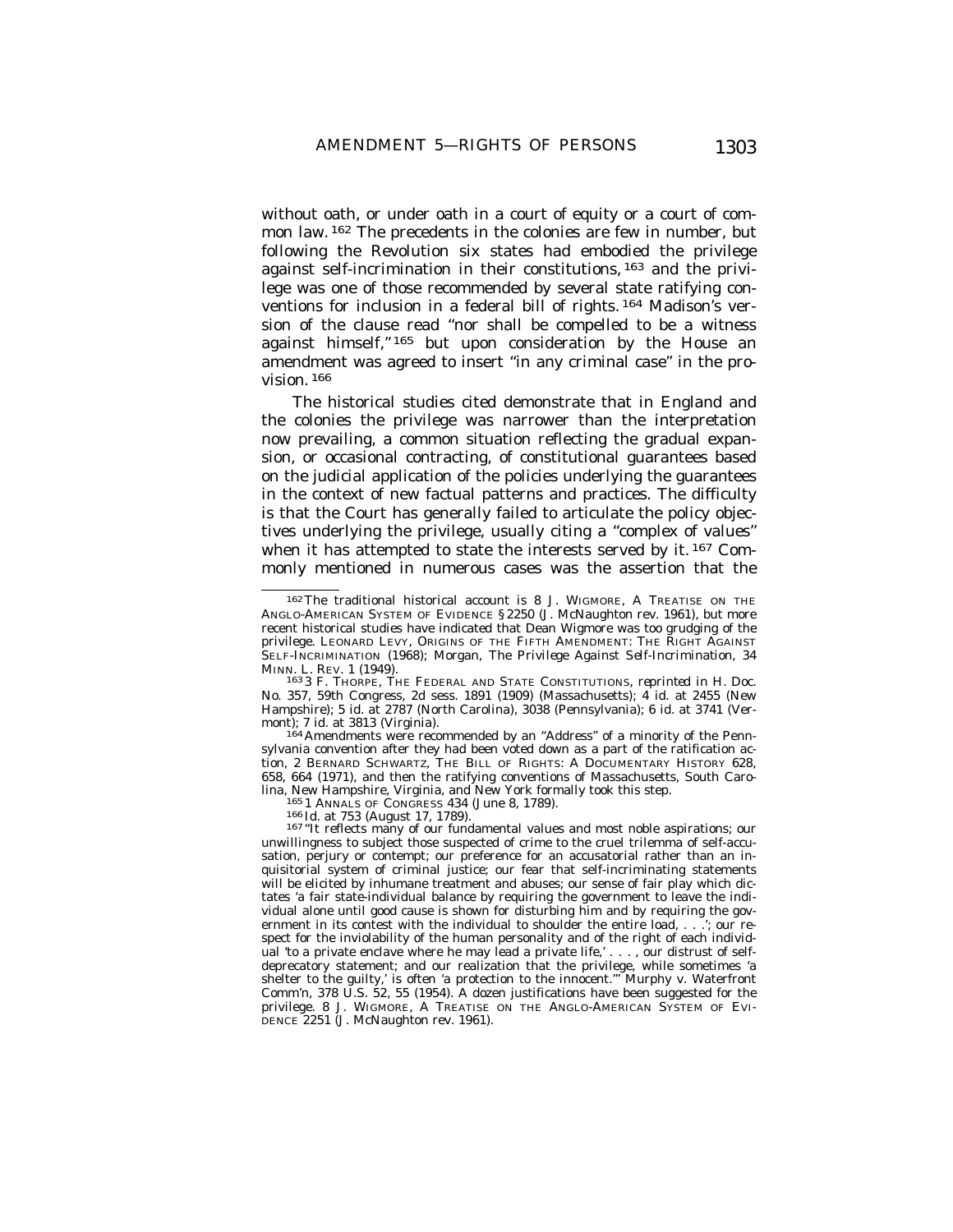privilege was designed to protect the innocent and to further the search for truth. <sup>168</sup> It appears now, however, that the Court has rejected both of these as inapplicable and has settled upon the principle that the clause serves two interrelated interests: the preservation of an accusatorial system of criminal justice, which goes to the integrity of the judicial system, and the preservation of personal privacy from unwarranted governmental intrusion. 169 In order to protect these interests and to preserve these values, the privilege "is not to be interpreted literally." Rather, the "sole concern [of the privilege] is, as its name indicates, with the danger to a witness forced to give testimony leading to the infliction of penalties affixed to the criminal acts.'' 170

''The privilege afforded not only extends to answers that would in themselves support a conviction . . . but likewise embraces those which would furnish a link in the chain of evidence needed to prosecute . . . . [I]f the witness, upon interposing his claim, were required to prove the hazard . . . he would be compelled to surrender the very protection which the privilege is designed to guarantee. To sustain the privilege, it need only be evident from the implications of the question, in the setting in which it is asked, that a responsive answer to the question or an explanation of why it cannot be answered might be dangerous because injurious disclosure could result.'' 171 Thus, a judge who would deny a claim of the privilege must be '''perfectly clear, from a careful consideration of all the circumstances in the case, that the witness is mistaken, and that the

*Change*, 37 U. CIN. L. REV. 671 (1968). <sup>170</sup> Ullmann v. United States, 350 U.S. 422, 438–39 (1956). <sup>171</sup> Hoffman v. United States, 341 U.S. 479, 486–87 (1951). *See also* Emspak v. United States, 349 U.S. 190 (1955); Blau v. United States, 340 U.S. 159 (1950); Blau v. United States, 340 U.S. 332 (1951).

<sup>168</sup> E.g. Twining v. New Jersey, 211 U.S. 78, 91 (1908); Ullmann v. United States, 350 U.S. 422, 426 (1956); Quinn v. United States, 349 U.S. 155, 162–63

<sup>(1955).&</sup>lt;br><sup>169</sup> ''[T]he basic purposes that lie behind the privilege against self-incrimination do not relate to protecting the innocent from conviction, but rather to preserving the integrity of a judicial system in which even the guilty are not to be convicted unless the prosecution 'shoulder the entire load.' . . .

The basic purpose of a trial is the determination of truth, and it is self-evident that to deny a lawyer's help through the technical intricacies of a criminal trial or to deny a full opportunity to appeal a conviction because the accused is poor is to impede that purpose and to infect a criminal proceeding with the clear danger of convicting the innocent. . . . By contrast, the Fifth Amendment's privilege against self-incrimination is not an adjunct to the ascertainment of truth. That privilege, like the guarantees of the Fourth Amendment, stands as a protection of quite different constitutional values—values reflecting the concern of our society for the right of each individual to be let alone.'' Tehan v. United States ex rel. Shott, 382 U.S. 406, 415, 416 (1966); Miranda v. Arizona, 384 U.S. 436, 460 (1966); Schmerber v. California, 384 U.S. 757, 760–765 (1966). *See also* California v. Byers, 402 U.S. 424, 448–58 (1971) (Justice Harlan concurring). For a critical modern view of the privilege, *see* Friendly, *The Fifth Amendment Tomorrow: The Case for Constitutional Change*, 37 U. CIN. L. REV. 671 (1968).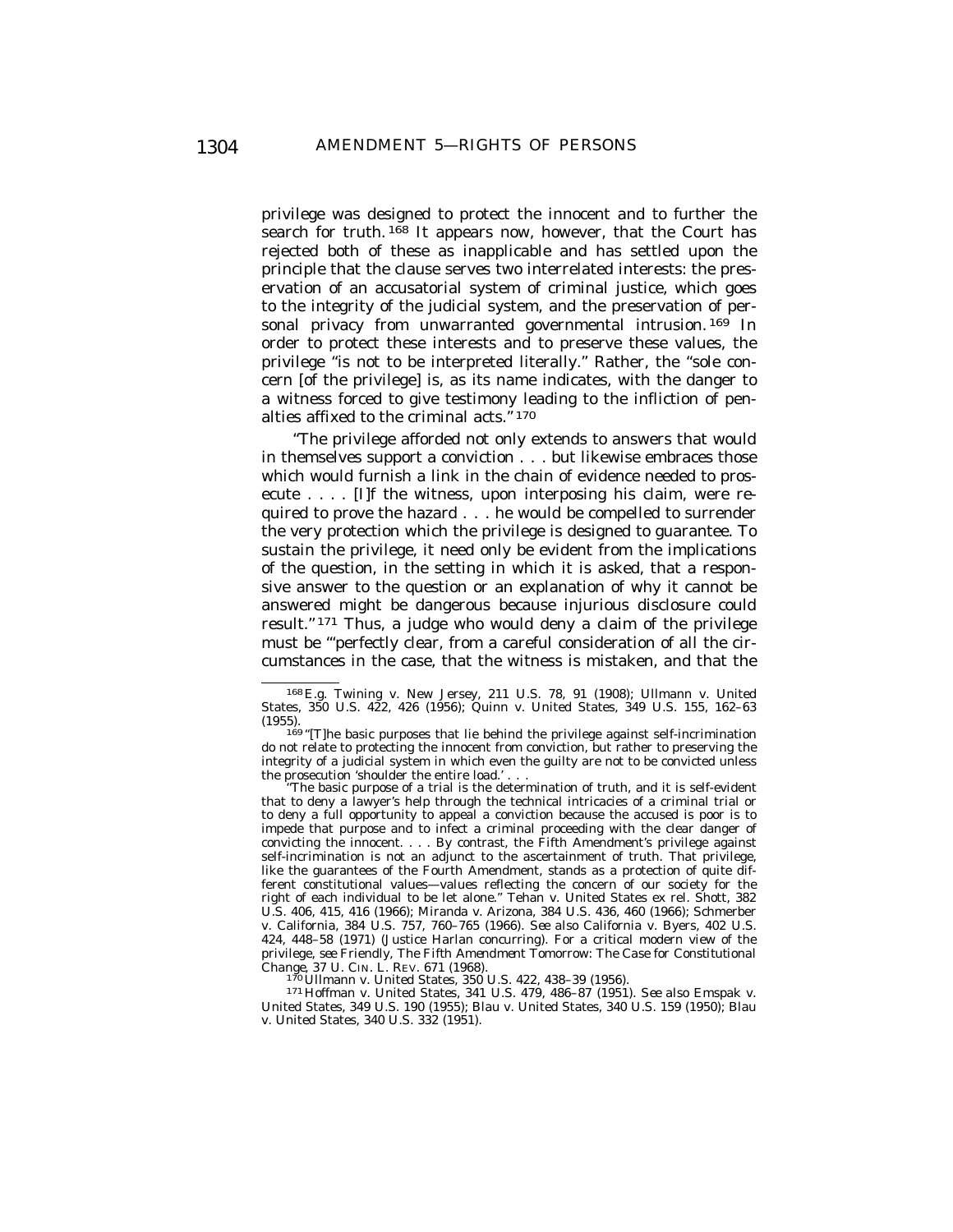answer[s] cannot possibly have such tendency' to incriminate.'' 172 The witness must have reasonable cause to apprehend danger from an answer, but he may not be the sole judge of the validity of his claim. While the trial judge may not require a witness to disclose so much of the danger as to render the privilege nugatory, he must determine whether there is a reasonable apprehension of incrimination by considering the circumstances of the case, his knowledge of matters surrounding the inquiry, and the nature of the evidence which is demanded from the witness.<sup>173</sup> One must explicitly claim his privilege or he will be deemed to have waived it, and waiver may be found where the witness has answered some preliminary questions but desires to stop at a certain point. 174

The privilege against self-incrimination is a personal one and cannot be utilized by or on behalf of any organization, such as a corporation. Thus, a corporation cannot object on self-incrimination grounds to a subpoena of its records and books or to the compelled testimony of those corporate agents who have been given personal immunity from criminal prosecution.<sup>175</sup> Neither may a corporate official with custody of corporate documents which incriminate him personally resist their compelled production on the assertion of his personal privilege. 176

<sup>172</sup> 341 U.S. at 488 (quoting Temple v. Commonwealth, 75 Va. 892, 898 (1881)). For an application of these principles, *see* Malloy v. Hogan, 378 U.S. 1, 11–14 (1964), and id. at 33 (Justices White and Stewart dissenting). Where government is seeking to enforce an essentially noncriminal statutory scheme through compulsory disclosure, some Justices would apparently relax the *Hoffman* principles. *Cf.* California

v. Byers, 402 U.S. 424 (1971) (plurality opinion).<br>
<sup>173</sup> Hoffman v. United States, 341 U.S. 479 (1951); Mason v. United States, 244<br>
U.S. 362 (1917).

<sup>174</sup> Rogers v. United States, 340 U.S. 367 (1951); United States v. Monia, 317 U.S. 424 (1943). The ''waiver'' concept here as in other recent cases has been pronounced ''analytically [un]sound,'' with the Court preferring to reserve the term ''waiver'' ''for the process by which one affirmatively renounces the protection of the privilege.'' Garner v. United States, 424 U.S. 648, 654, n.9 (1976). Thus, the Court has settled upon the concept of ''compulsion'' as applied to ''cases where disclosures are required in the face of claim of privilege." Id. "[I]n the ordinary case, if a witness under compulsion to testify makes disclosures instead of claiming the privilege, the Government has not 'compelled' him to incriminate himself.'' Id. at 654. Similarly, the Court has enunciated the concept of "voluntariness" to be applied in situations where it is claimed that a particular factor denied the individual a "free choice to admit, to deny, or to refuse to answer." Id. at 654 n.9, 656–65.

 $^{175}$ United States v. White, 322 U.S. 694, 701 (1944); Baltimore & O.R.R. v. ICC, 221 U.S. 612, 622 (1911); Hale v. Henkel, 201 U.S. 43, 69–70, 74–75 (1906). <sup>176</sup> United States v. White, supra, 699–700; Wilson v. United States, 221 U.S.

<sup>361, 384–385 (1911).</sup> But the government may make no evidentiary use of the act of production in proceeding individually against the corporate custodian. Braswell v. United States, 487 U.S. 99 (1988). *Cf.* George Campbell Painting Corp. v. Reid, 392 U.S. 286 (1968); United States v. Rylander, 460 U.S. 752 (1983) (witness who had failed to appeal production order and thus had burden in contempt proceeding to show inability to then produce records could not rely on privilege to shift this evidentiary burden).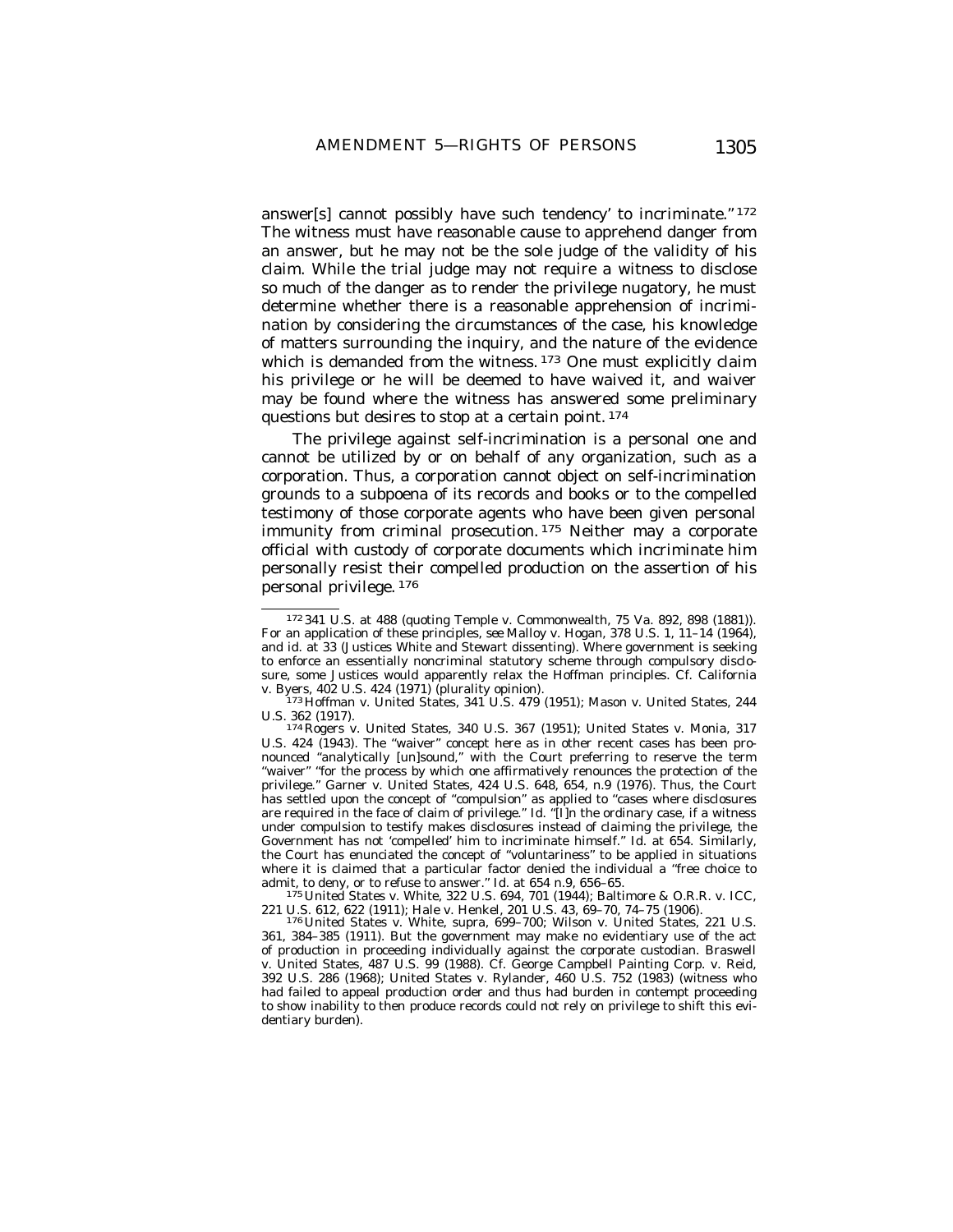A witness has traditionally been able to claim the privilege in any proceeding whatsoever in which testimony is legally required when his answer might be used against him in that proceeding or in a future criminal proceeding or when it might be exploited to uncover other evidence against him. 177 Conversely, there is no valid claim on the ground that the information sought can be used in proceedings which are not criminal in nature. 178 The Court in recent years has also applied the privilege to situations, such as police interrogation of suspects, in which there is no *legal* compulsion to speak. 179 What the privilege protects against is compulsion of ''testimonial'' disclosures; requiring a person in custody to stand or walk in a police lineup, to speak prescribed words, to model particular clothing, or to give samples of handwriting, fingerprints, or blood does not compel him to incriminate himself within the mean-

<sup>177</sup> Thus, not only may a defendant or a witness in a criminal trial, including a juvenile proceeding, In re Gault, 387 U.S. 1, 42–57 (1967), claim the privilege but so may a party or a witness in a civil court proceeding, McCarthy v. Arndstein, 266 U.S. 34 (1924), a potential defendant or any other witness before a grand jury, Reina v. United States, 364 U.S. 507 (1960); Counselman v. Hitchcock, 142 U.S. 547, 563 (1892), or a witness before a legislative inquiry, Watkins v. United States, 354 U.S. 178, 195–96 (1957); Quinn v. United States, 349 U.S. 155 (1955); Emspak v. United States, 349 U.S. 190 (1955), or before an administrative body. In re Groban, 352 U.S. 330, 333, 336–37, 345–46 (1957); ICC v. Brimson, 154 U.S. 447, 478–80 (1894).

<sup>178</sup> Allen v. Illinois, 478 U.S. 364 (1986) (declaration that person is ''sexually dangerous'' under Illinois law is not a criminal proceeding); Minnesota v. Murphy, 465 U.S. 420, 435 n.7 (1984) (revocation of probation is not a criminal proceeding, hence ''there can be no valid claim of the privilege on the ground that the information sought can be used in revocation proceedings''). In *Murphy*, the Court went on to explain that ''a State may validly insist on answers to even incriminating questions and hence sensibly administer its probation system, as long as it recognizes that the required answers may not be used in a criminal proceeding and thus eliminates the threat of incrimination. Under such circumstances, a probationer's 'right to immunity as a result of his compelled testimony would not be at stake' . . . and nothing in the Federal Constitution would prevent a State from revoking probation for a refusal to answer . . . .'' Id.

<sup>179</sup>Miranda v. Arizona, 384 U.S. 436 (1966).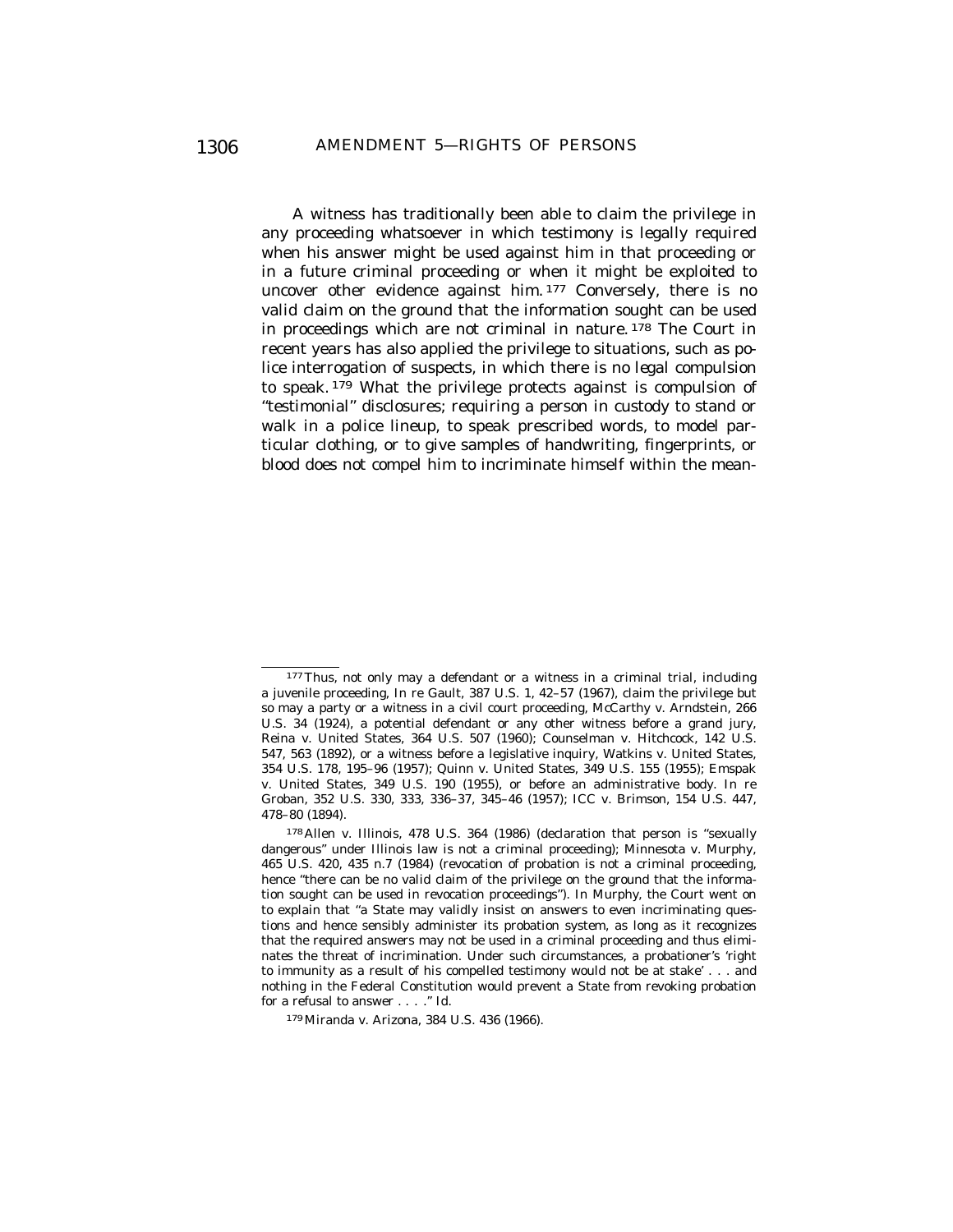ing of the clause, 180 although compelling him to produce private papers may. 181

The protection is against ''compulsory'' incrimination, and traditionally the Court has treated within the clause only those compulsions which arise from legally enforceable obligations, culminating in imprisonment for refusal to testify or to produce documents. 182 But the compulsion need not be imprisonment; it can as

a taxpayer by subpoena to produce documents produced by his accountants from his own papers does not involve testimonial self-incrimination and is not barred by the privilege. ''[T]he Fifth Amendment does not independently proscribe the compelled production of every sort of incriminating evidence but applies only when the accused is compelled to make a *testimonial* communication that is incriminating.'' Id. at 408 (emphasis by Court). Even if the documents contained the writing of the person being compelled to produce them, that would be insufficient to trigger the privilege, unless the government had compelled him to write in the first place. Id. at 410 n.11. Only if by complying with the subpoena the person would be making a communication that was both ''testimonial'' and ''incriminating,'' such as by conceding the existence of the papers or indicating that these are the papers sought, would he have a valid claim of privilege, and even there one would have to evaluate the facts and circumstances of the particular case to reach a determination. Id. at 410. Even further removed from the protection of the privilege is seizure pursuant to a search warrant of business records in the handwriting of the defendant. Andresen v. Maryland, 427 U.S. 463 (1976). A court order compelling a target of a grand jury investigation to sign a consent directive authorizing foreign banks to disclose records of any and all accounts over which he had a right of withdrawal is not testimonial in nature, since the factual assertions are required of the banks and not of the target. Doe v. United States, 487 U.S. 201 (1988). But in United States v. Doe, 465 U.S. 605 (1984), the Court distinguished *Fisher*, upholding lower courts' findings that the act of producing tax records implicates the privilege because it would compel admission that the records exist, that they were in the taxpayer's possession, and that they are authentic. Similarly, a juvenile court's order to produce a child implicates the privilege, because the act of compliance ''would amount to testimony regarding [the subject's] control over and possession of [the child].'' Baltimore Dep't of Social

 $^{182}$  E.g., Marchetti v. United States, 390 U.S. 39 (1968) (criminal penalties attached to failure to register and make incriminating admissions); Malloy v. Hogan,

<sup>180</sup>Schmerber v. California, 384 U.S. 757, 764 (1966); United States v. Wade, 388 U.S. 218, 221–23 (1967); Holt v. United States, 218 U.S. 245, 252 (1910). In California v. Byers, 402 U.S. 424 (1971), four Justices believed that requiring any person involved in a traffic accident to stop and give his name and address did not involve testimonial compulsion and therefore the privilege was inapplicable, id. at 431–34 (Chief Justice Burger and Justices Stewart, White, and Blackmun), but Justice Harlan, id. at 434 (concurring), and Justices Black, Douglas, Brennan, and Marshall, id. at 459, 464 (dissenting), disagreed. In South Dakota v. Neville, 459 U.S. 553 (1983), the Court indicated as well that a State may compel a motorist suspected of drunk driving to submit to a blood alcohol test, and may also give the suspect a choice about whether to submit, but use his refusal to submit to the test as evidence against him. The Court rested its evidentiary ruling on absence of coercion, preferring not to apply the sometimes difficult distinction between testimonial and physical evidence. In another case, involving roadside videotaping of a drunk driving suspect, the Court found that the slurred nature of the suspect's speech, as well as his answers to routine booking questions as to name, address, weight, height, eye color, date of birth, and current age, were not testimonial in nature. Pennsylvania v. Muniz, 496 U.S. 582 (1990). On the other hand, the suspect's answer to a request to identify the date of his sixth birthday was considered testimonial. Id. <sup>181</sup>Fisher v. United States, 425 U.S. 391 (1976), however, holds that compelling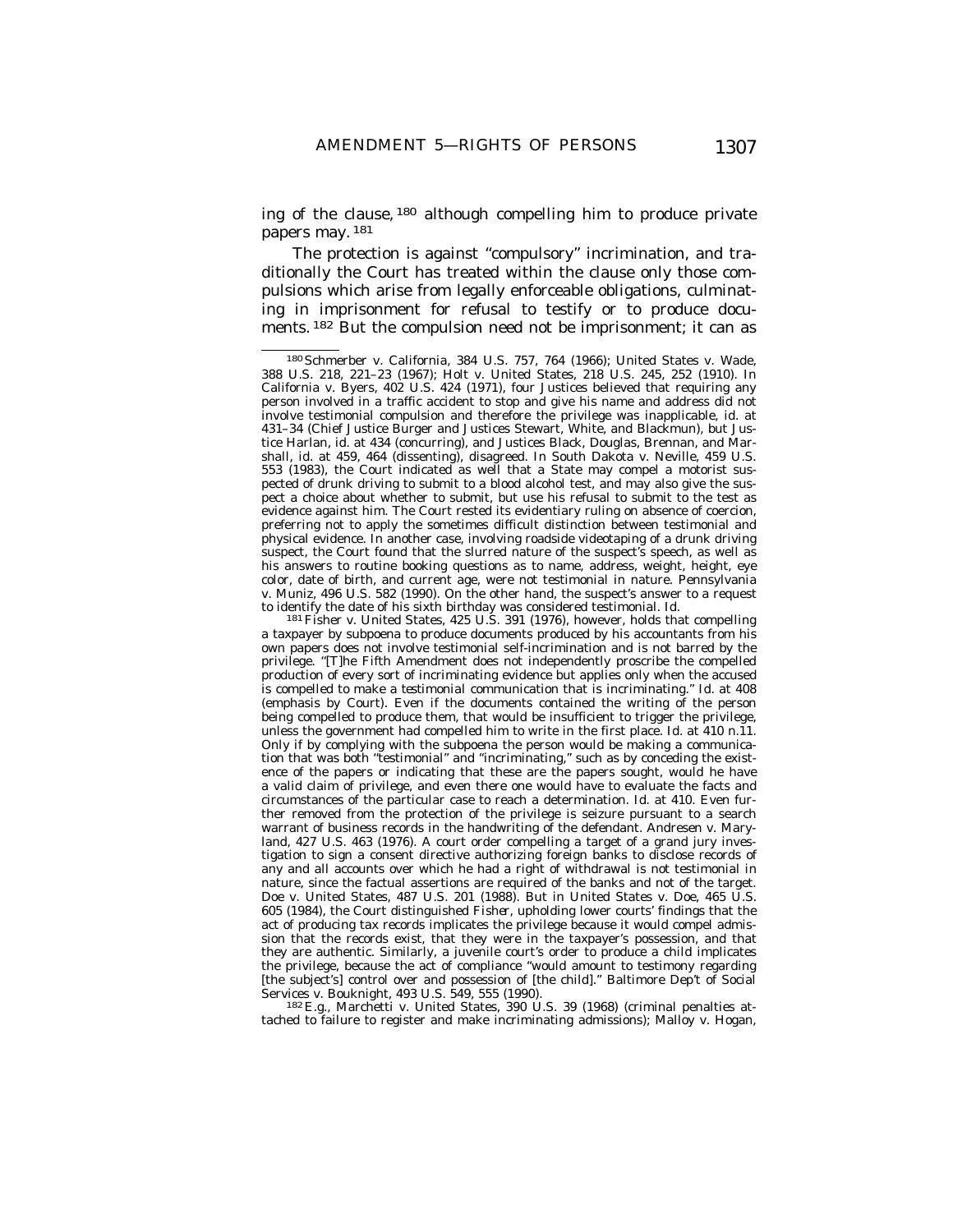well be termination of public employment 183 or disbarment of a lawyer 184 as a legal consequence of a refusal to make incriminating admissions. In extending the concept of coercion, however, the Court has not developed a clear doctrinal explanation to identify the differences between permissible and impermissible coercion. As a general rule, it may be said that all of these cases involve the ordering of some feature of a trial in such a way that a defendant must choose between or among rights, with one choice being to risk or to submit to self-incriminating disclosures by his actions.

It has long been the rule that a defendant who takes the stand in his own behalf cannot then claim the privilege to defeat crossexamination on matters reasonably related to the subject matter of his direct examination, 185 and that such a defendant may be impeached by proof of prior convictions. 186 But in *Griffin v. California*, 187 the Court refused to permit prosecutorial or judicial comment to the jury upon a defendant's refusal to take the stand in his own behalf, because such comment was a ''penalty imposed by courts for exercising a constitutional privilege'' and ''[i]t cuts down

184Spevack v. Klein, 385 U.S. 511 (1967).

185 Brown v. Walker, 161 U.S. 591, 597–98 (1896); Fitzpatrick v. United States, 178 U.S. 304, 314–16 (1900); Brown v. United States, 356 U.S. 148 (1958).

186Spencer v. Texas, 385 U.S. 554, 561 (1967); *cf.* Michelson v. United States, 335 U.S. 469 (1948).

<sup>378</sup> U.S. 1 (1964) (contempt citation on refusal to testify). *See also* South Dakota v. Neville, 459 U.S. 553 (1983) (no compulsion in introducing evidence of suspect's refusal to submit to blood alcohol test, since state could have forced suspect to take test and need not have offered him a choice); Selective Service System v. Minnesota Public Interest Research Group, 468 U.S. 841 (1984) (no coercion in requirement that applicants for federal financial assistance for higher education reveal whether they have registered for draft).

<sup>183</sup>Garrity v. New Jersey, 385 U.S. 493 (1967); Gardner v. Broderick, 392 U.S. 273 (1968); Uniformed Sanitation Men Ass'n v. Commissioner of Sanitation, 392 U.S. 280 (1968). *See also* Lefkowitz v. Turley, 414 U.S. 70 (1973), holding unconstitutional state statutes requiring the disqualification for five years of contractors doing business with the State if at any time they refused to waive immunity and answer questions respecting their transactions with the State. The State can require employees or contractors to respond to inquiries, but only if it offers them immunity sufficient to supplant the privilege against self-incrimination. *See also* Lefkowitz v. Cunningham, 431 U.S. 801 (1977).

<sup>187</sup> 380 U.S. 609, 614 (1965). The result had been achieved in federal court through statutory enactment. 18 U.S.C. § 3481. *See* Wilson v. United States, 149 U.S. 60 (1893). In Carter v. Kentucky, 450 U.S. 288 (1981), the Court held that the self-incrimination clause required a State, upon defendant's request, to give a cautionary instruction to the jurors that they must disregard defendant's failure to testify and not draw any adverse inferences from it. This result, too, had been accomplished in the federal courts through statutory construction. Bruno v. United States, 308 U.S. 287 (1939). In Lakeside v. Oregon, 435 U.S. 333 (1978), the Court held that a court may give such an instruction, even over defendant's objection. *Carter v. Kentucky* was applied in James v. Kentucky, 466 U.S. 341 (1983) (request for jury ''admonition" sufficient to invoke right to "instruction").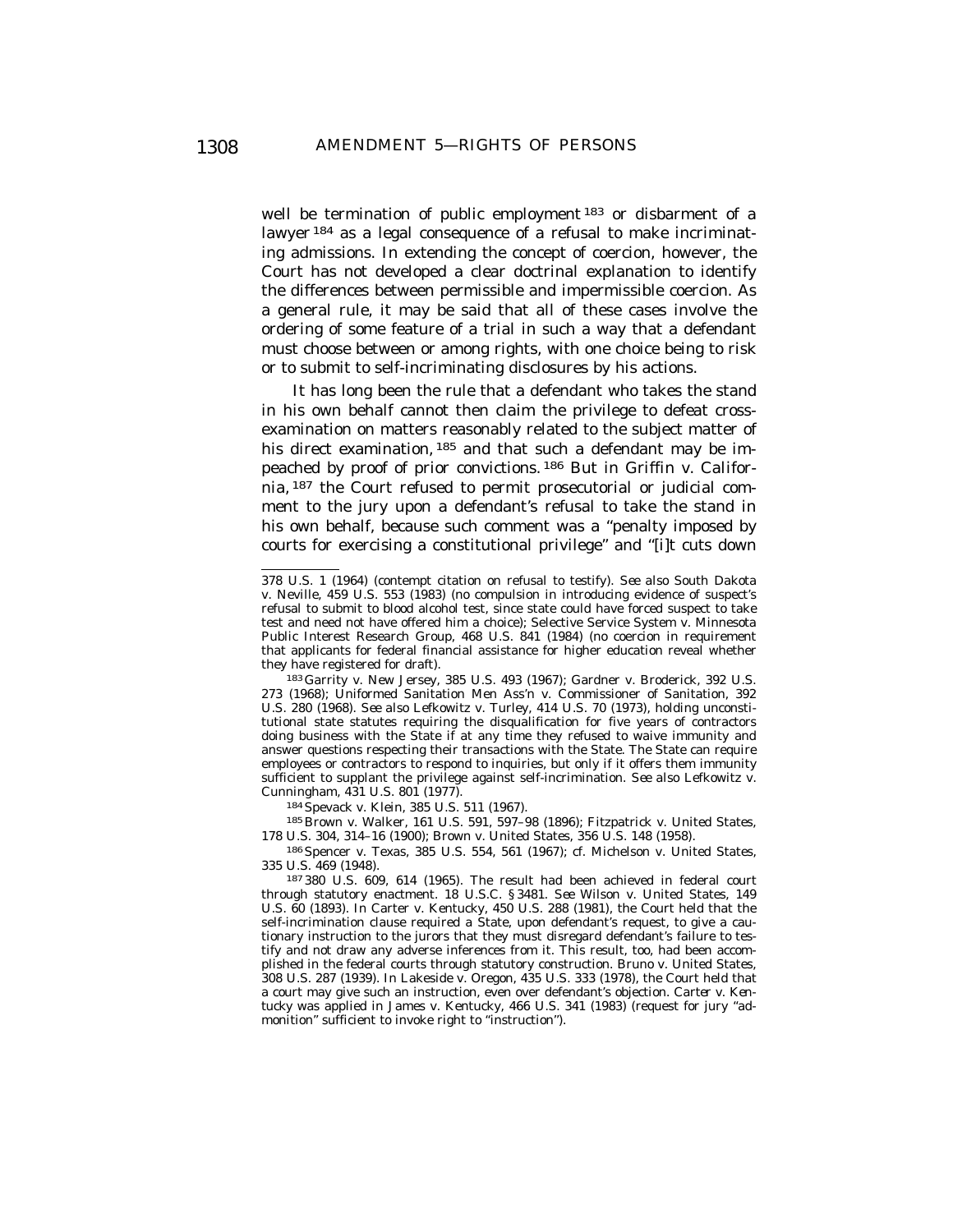on the privilege by making its assertion costly.'' 188 Prosecutors' comments violating the *Griffin* rule can nonetheless constitute harmless error.<sup>189</sup> Neither may a prosecutor impeach a defendant's trial testimony through use of the fact that upon his arrest and receipt of a *Miranda* warning he remained silent and did not give the police the exculpatory story he told at trial. 190 But where the defendant took the stand and testified, the Court permitted the impeachment use of his pre-arrest silence when that silence had in no way been officially encouraged, through a *Miranda* warning or otherwise. 191

Further, the Court held inadmissible at the subsequent trial a defendant's testimony at a hearing to suppress evidence wrongfully seized, since use of the testimony would put the defendant to an impermissible choice between asserting his right to remain silent and invoking his right to be free of illegal searches and seizures. 192 The Court also proscribed the introduction at a second trial of the defendant's testimony at his first trial, given to rebut a confession which was subsequently held inadmissible, since the testimony was in effect "fruit of the poisonous tree," and had been "coerced" from the defendant through use of the confession. 193 Most potentially far-reaching was a holding that invalidated the penalty structure of a statute under which defendants could escape a possible death sentence by entering a guilty plea; the statute ''needlessly encourage[d]" waivers of defendant's Fifth Amendment right to plead not guilty and his Sixth Amendment right to a jury trial. 194

While this ''needless encouragement'' test assessed the nature of the choice required to be made by defendants against the

<sup>188</sup>While the *Griffin* rule continues to apply when the prosecutor on his own initiative asks the jury to draw an adverse inference from a defendant's silence, it does not apply to a prosecutor's ''fair response'' to a defense counsel's allegation that the government had denied his client the opportunity to explain his actions. United<br>States v. Robinson, 485 U.S. 25, 32 (1988).

States v. Robinson, 485 U.S. 25, 32 (1988). <sup>189</sup> Chapman v. California, 386 U.S. 18 (1967); United States v. Hasting, 461

 $190$  Doyle v. Ohio, 426 U.S. 610 (1976). Post-arrest silence, the Court stated, is inherently ambiguous, and to permit use of the silence would be unfair since the *Miranda* warning told the defendant he could be silent. The same result had earlier been achieved under the Court's supervisory power over federal trials in United States v. Hale, 422 U.S. 171 (1975). The same principles apply to bar a prosecutor's use of *Miranda* silence as evidence of an arrestee's sanity. Wainwright v. Greenfield,

<sup>474</sup> U.S. 284 (1986). <sup>191</sup> Jenkins v. Anderson, 447 U.S. 231 (1980). *Cf.* Baxter v. Palmigiano, 425 U.S. 308 (1976) (prison disciplinary hearing may draw adverse inferences from inmate's assertion of privilege so long as this was not the sole basis of decision against him). 192Simmons v. United States, 390 U.S. 377 (1968). The rationale of the case

was subsequently limited to Fourth Amendment grounds in McGautha v. California,

<sup>402</sup> U.S. 183, 210–13 (1971). <sup>193</sup> Harrison v. United States, 392 U.S. 219 (1968). <sup>194</sup> Jackson v. United States, 390 U.S. 570, 583 (1968).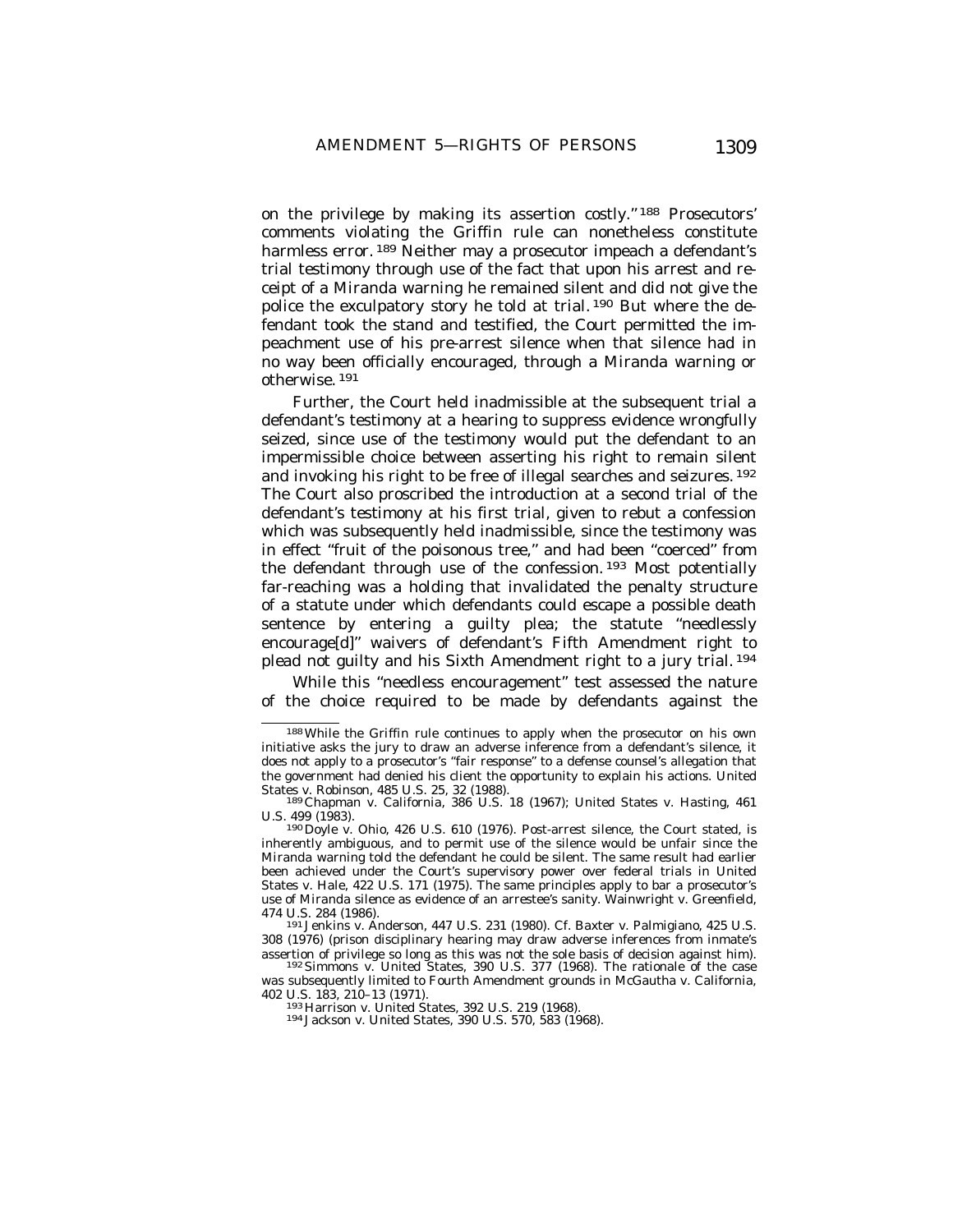strength of the governmental interest in the system requiring the choice, the Court soon devolved another test stressing the voluntariness of the choice. A guilty plea entered by a defendant who correctly understands the consequences of the plea is voluntary unless coerced or obtained under false pretenses; moreover, there is no impermissible coercion where the defendant has the effective assistance of counsel. 195 The Court in an opinion by Justice Harlan then formulated still another test in holding that a defendant in a capital case in which the jury in one process decides both guilt and sentence could be put to a choice between remaining silent on guilt or admitting guilt and being able to put on evidence designed to mitigate the possible sentence. The pressure to take the stand in response to the sentencing issue, said the Court, was not so great as to impair the policies underlying the self-incrimination clause, policies described in this instance as proscription of coercion and of cruelty in putting the defendant to an undeniably ''hard'' choice. 196 Similarly, it has been held that requiring a defendant to give notice to the prosecution before trial of his intention to rely on an alibi defense and to give the names and addresses of witnesses who will support it does not violate the clause. 197 Neither does it violate a defendant's self-incrimination privilege to create a presumption upon the establishment of certain basic facts which the jury may utilize to infer defendant's guilt unless he rebuts the presumption. 198

tion and a *prima facie* case of concealment with knowledge of unlawful importation

<sup>195</sup>Parker v. North Carolina, 397 U.S. 790 (1970); Brady v. United States, 397 U.S. 742 (1970); McMann v. Richardson, 397 U.S. 759 (1970). Parker and Brady entered guilty pleas to avoid the death penalty when it became clear that the prosecution had solid evidence of their guilt; Richardson pled guilty because of his fear that

<sup>&</sup>lt;sup>196</sup>McGautha v. California, 402 U.S. 183, 210–20 (1971). When the Court subsequently required bifurcated trials in capital cases, it was on the basis of the Eighth Amendment, and represented no withdrawal from the position described here. *Cf.* Corbitt v. New Jersey, 439 U.S. 212 (1978); Bordenkircher v. Hayes, 434 U.S. 357

<sup>(1978).</sup> 197Williams v. Florida, 399 U.S. 78, 80–86 (1970). The compulsion of choice, Justice White argued for the Court, proceeded from the strength of the State's case and not from the disclosure requirement. That is, the rule did not affect whether or not the defendant chose to make an alibi defense and to call witnesses, but merely required him to accelerate the timing. It appears, however, that in Brooks v. Tennessee, 406 U.S. 605 (1972), the Court utilized the ''needless encouragement'' test in striking down a state rule requiring the defendant to testify before any other defense witness or to forfeit the right to testify at all. In the Court's view, this impermissibly burdened the defendant's choice whether to testify or not. Another prosecution discovery effort was approved in United States v. Nobles, 422 U.S. 233 (1975), in which a defense investigator's notes of interviews with prosecution witnesses were ordered disclosed to the prosecutor for use in cross-examination of the investigator. The Court discerned no compulsion upon defendant to incriminate himself.<br><sup>198</sup> "The same situation might present itself if there were no statutory presump-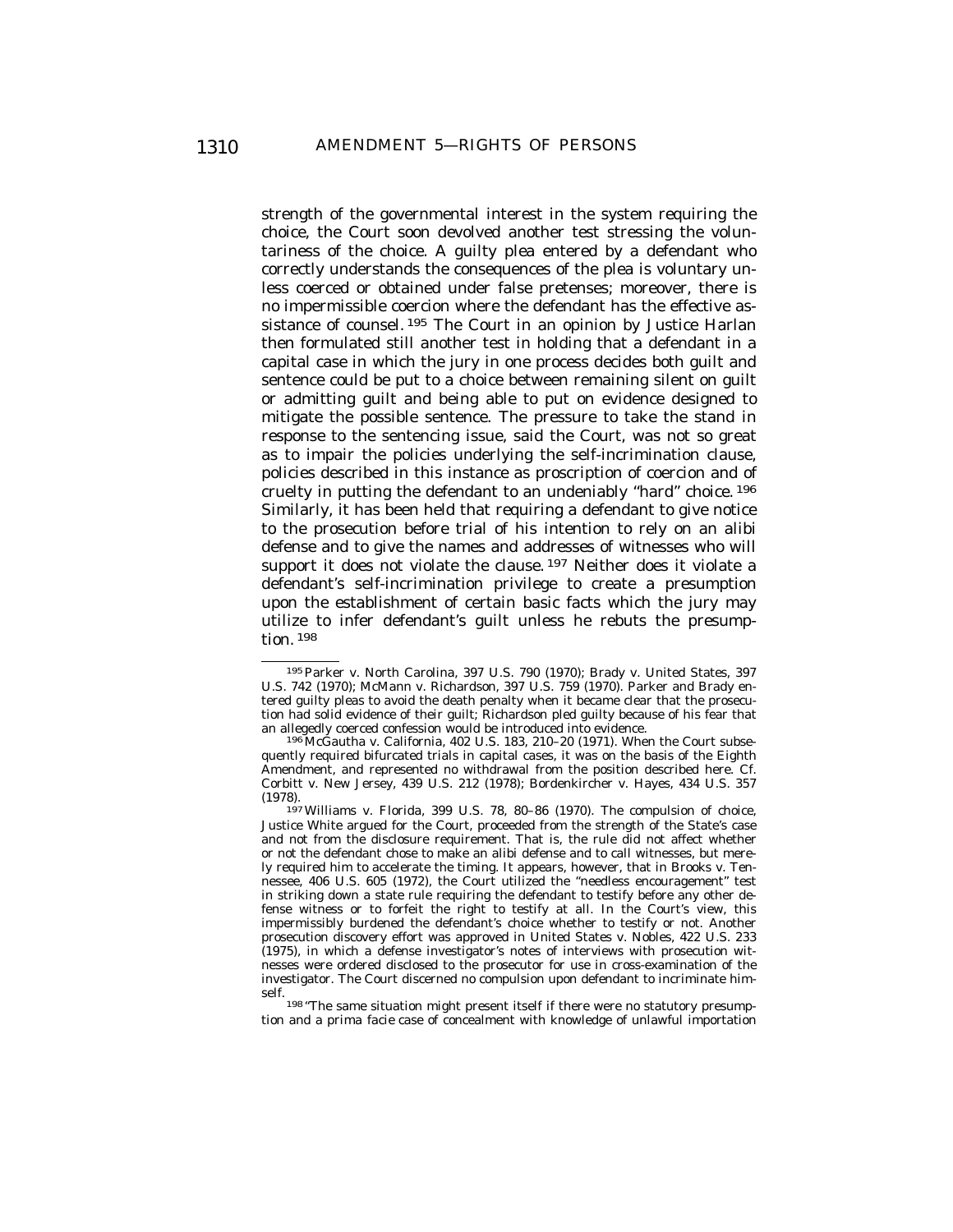The obligation to testify is not relieved by this clause, if, regardless of whether incriminating answers are given, a prosecution is precluded, 199 or if the result of the answers is not incrimination, but rather harm to reputation or exposure to infamy or disgrace. 200 The clause does not prevent a public employer from discharging an employee who, in an investigation specifically and narrowly directed at the performance of the employee's official duties, refuses to cooperate and to provide the employer with the desired information on grounds of self-incrimination. 201 But it is unclear under what other circumstances a public employer may discharge an employee who has claimed his privilege before another investigating agency. 202

Finally, the rules established by the clause and the judicial interpretations are applicable against the States to the same degree that they apply to the Federal Government, 203 and neither sovereign can compel discriminatory admissions which would incriminate the person in the other jurisdiction. 204

<sup>199</sup>Prosecution may be precluded by tender of immunity, infra, pp. 1312-15, or by pardon, Brown v. Walker, 161 U.S. 591, 598–99 (1896). The effect of a mere tender of pardon by the President remains uncertain. *Cf.* Burdick v. United States, 236 U.S. 79 (1915) (acceptance necessary, and self-incrimination is possible in absence of acceptance); Biddle v. Perovich, 274 U.S. 480 (1927) (acceptance not necessary to validate commutation of death sentence to life imprisonment).

200 Brown v. Walker, 161 U.S. 591, 605–06 (1896); Ullmann v. United States, 350 U.S. 422, 430–31 (1956). Minorities in both cases had contended for a broader rule. *Walker*, 161 U.S. at 631 (Justice Field dissenting); *Ullmann*, 350 U.S. at 454 (Justice Douglas dissenting).

201Gardner v. Broderick, 392 U.S. 273, 278 (1968). Testimony compelled under such circumstances is, even in the absence of statutory immunity, barred from use in a subsequent criminal trial by force of the Fifth Amendment itself. Garrity v. New Jersey, 385 U.S. 493 (1967). However, unlike public employees, persons subject to professional licensing by government appear to be able to assert their privilege and retain their licenses. *Cf.* Spevack v. Klein, 385 U.S. 511 (1967) (lawyer may not be disbarred solely because he refused on self-incrimination grounds to testify at a disciplinary proceeding), *approved in* Gardner v. Broderick, 392 U.S. at 277–78. Justices Harlan, Clark, Stewart, and White dissented generally. 385 U.S. 500, 520, 530.

202*See* Slochower v. Board of Education, 350 U.S. 551 (1956), *limited by* Lerner v. Casey, 357 U.S. 468 (1958), and Nelson v. County of Los Angeles, 362 U.S. 1 (1960), which were in turn apparently limited by *Garrity* and *Gardner*.

203Malloy v. Hogan, 378 U.S. 1 (1964), (overruling Twining v. New Jersey, 211 U.S. 78 (1908), and Adamson v. California, 332 U.S. 46 (1947)).

204Murphy v. Waterfront Comm'n, 378 U.S. 52 (1964), (overruling United States v. Murdock, 284 U.S. 141 (1931) (Federal Government could compel a witness

were made by the evidence. The necessity of an explanation by the accused would be quite as compelling in that case as in this; but the constraint upon him to give testimony would arise there, as it arises here, simply from the force of circumstances and not from any form of compulsion forbidden by the Constitution.'' Yee Hem v. United States, 268 U.S. 178, 185 (1925), quoted with approval in Turner v. United States, 396 U.S. 398, 418 n.35 (1970). Justices Black and Douglas dissented on self-incrimination grounds. Id. at 425. *And see* United States v. Gainey, 380 U.S. 63, 71, 74 (1965) (dissenting opinions). For due process limitations on such presumptions, *see* discussion under the Fourteenth Amendment, infra.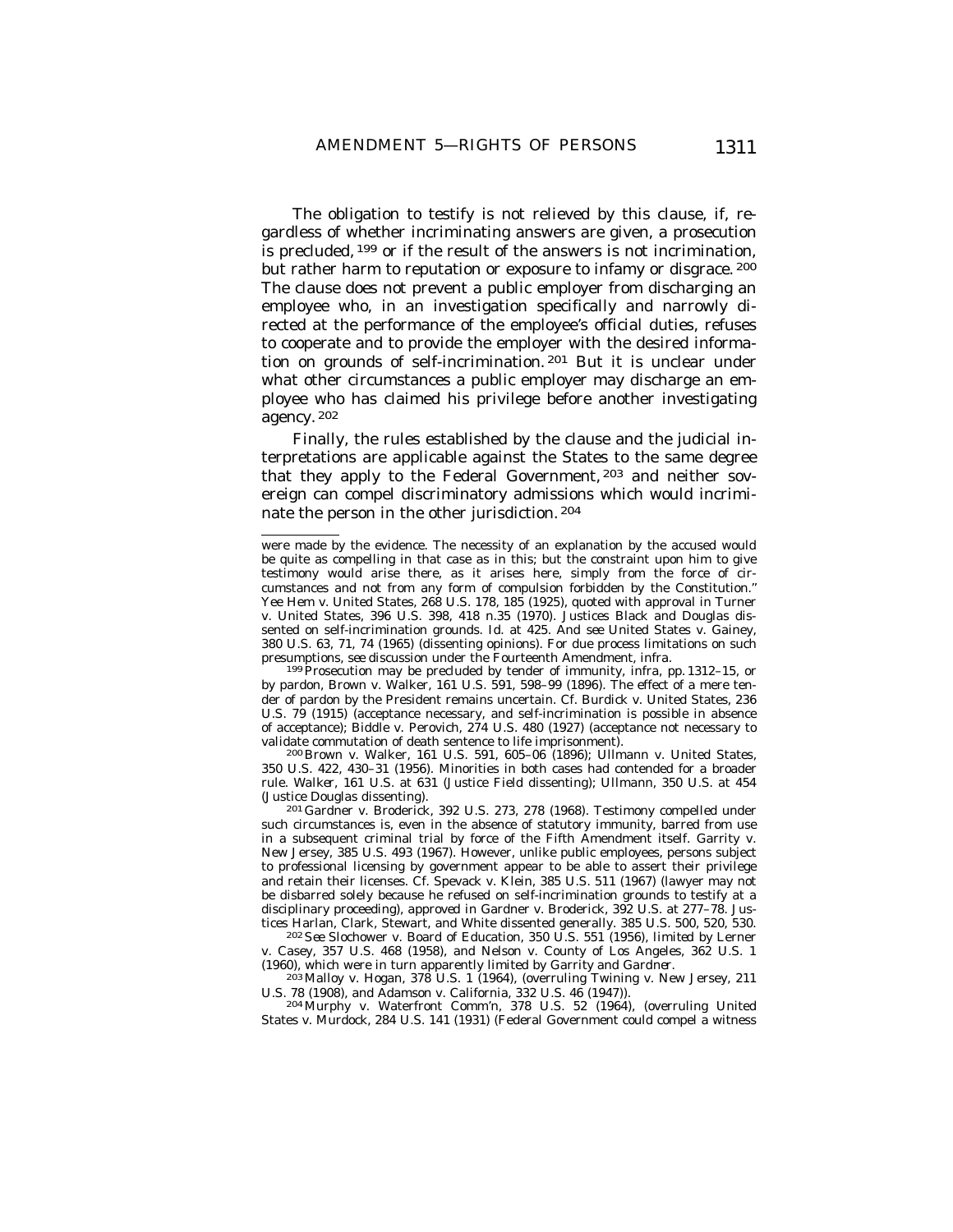## **The Power To Compel Testimony and Disclosure**

*Immunity.*—''Immunity statutes, which have historical roots deep in Anglo-American jurisprudence, are not incompatible [with the values of the self-incrimination clause]. Rather they seek a rational accommodation between the imperatives of the privilege and the legitimate demands of government to compel citizens to testify. The existence of these statutes reflects the importance of testimony, and the fact that many offenses are of such a character that the only persons capable of giving useful testimony are those implicated in the crime.'' 205 Apparently the first immunity statute was enacted by Parliament in  $1710^{206}$  and it was widely copied in the colonies. The first federal immunity statute was enacted in 1857, and immunized any person who testified before a congressional committee from prosecution for any matter ''touching which'' he had testified. 207

Revised in 1862 so as merely to prevent the use of the congressional testimony at a subsequent prosecution of any congressional witness, 208 the statute was soon rendered unenforceable by the ruling in *Counselman v. Hitchcock* 209 that an analogous limited

Whether testimony could be compelled by either the Federal Government or a State that could incriminate a witness in a foreign jurisdiction is unsettled, *see* Zicarelli v. New Jersey State Comm'n of Investigation, 406 U.S. 472, 480, 481 (1972) (reserving question), but an affirmative answer seems unlikely. *Cf. Murphy*, supra, 378 U.S. at 58–63, 77.

206 9 Anne, c. 14, 3–4 (1710). *See* Kastigar v. United States, 406 U.S. 441, 445 n.13 (1972).

 $207$  Ch. 19, 11 Stat. 155 (1857). There was an exception for perjury committed while testifying before Congress.

208 Ch. 11, 12 Stat. 333 (1862).

209 142 U.S. 547 (1892). The statute struck down was ch. 13, 15 Stat. 37 (1868).

to give testimony which might incriminate him under state law), Knapp v. Schweitzer, 357 U.S. 371 (1958) (State may compel a witness to give testimony which might incriminate him under federal law), and Feldman v. United States, 322 U.S. 487 (1944) (testimony compelled by a State may be introduced into evidence in the federal courts)). *Murphy* held that a State could compel testimony under a grant of immunity but that since the State could not extend the immunity to federal courts the Supreme Court would not permit the introduction of evidence into federal courts which had been compelled by a State or which had been discovered because of state compelled testimony. The result was apparently a constitutionally compelled one arising from the Fifth Amendment itself, 378 U.S. at 75–80, rather than one taken pursuant to the Court's supervisory power as Justice Harlan would have preferred. Id. at 80 (concurring). Congress has power to confer immunity in state courts as well as in federal in order to elicit information, Adams v. Maryland, 347 U.S. 179 (1954), but whether Congress must do so or whether the immunity would be conferred simply through the act of compelling the testimony *Murphy* did not say.

<sup>205</sup>Kastigar v. United States, 406 U.S. 441, 445–46 (1972). It has been held that the Fifth Amendment itself precludes the use as criminal evidence of compelled admissions, Garrity v. New Jersey, 385 U.S. 493 (1967), but this case and dicta in others is unreconciled with the cases that find that one may ''waive'' though inadvertently the privilege and be required to testify and incriminate oneself. Rogers v. United States, 340 U.S. 367 (1951).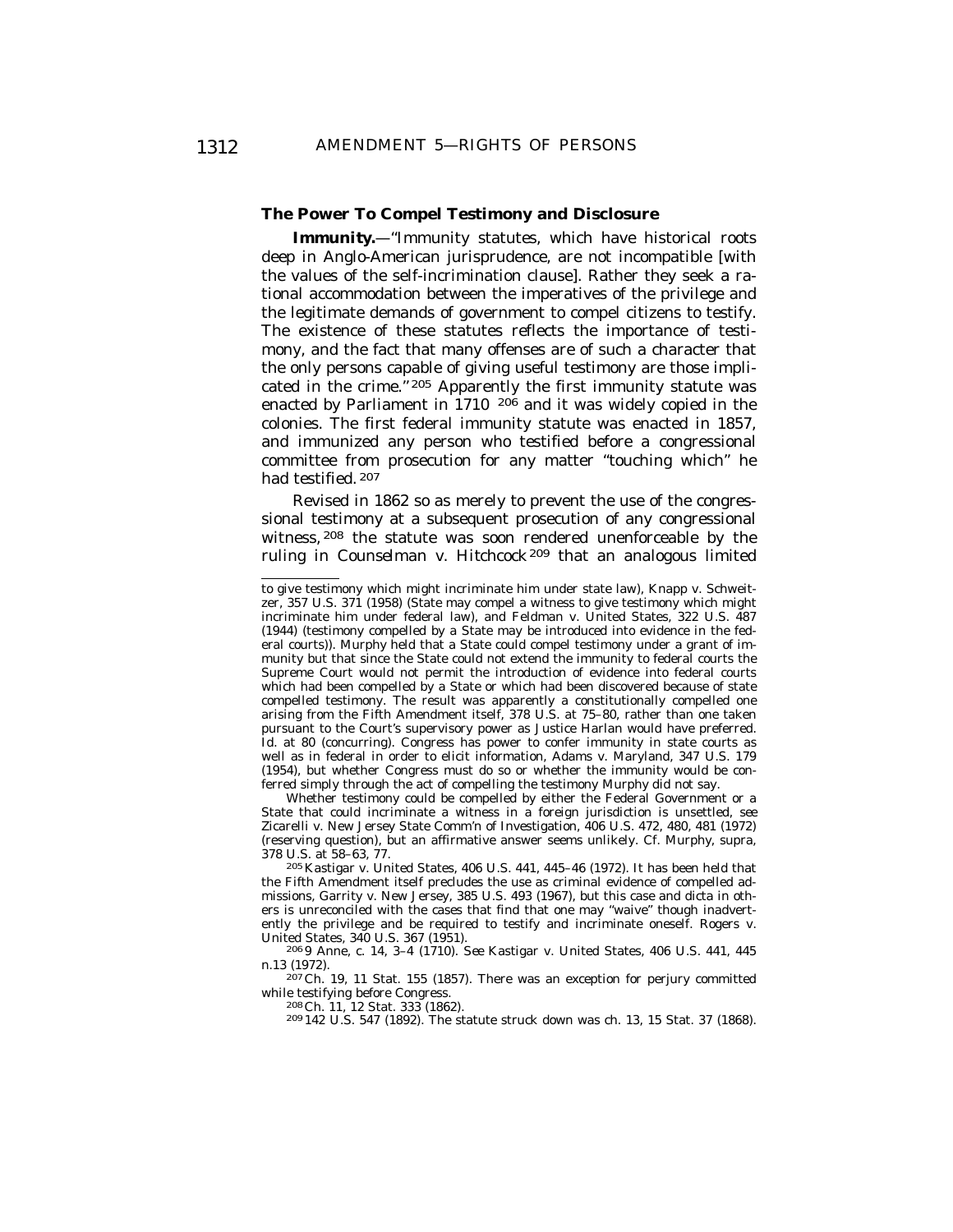immunity statute was unconstitutional because it did not confer an immunity coextensive with the privilege it replaced. *Counselman* was ambiguous with regard to its grounds because it identified two faults in the statute: it did not proscribe "derivative" evidence<sup>210</sup> and it only prohibited future use of the compelled testimony. 211 The latter language accentuated a division between adherents of ''transactional'' immunity and of ''use'' immunity which has continued to the present. 212 In any event, following *Counselman*, Congress enacted a statute which conferred transactional immunity as the price for being able to compel testimony, 213 and the Court sustained this law in a five-to-four decision. 214

''The 1893 statute has become part of our constitutional fabric and has been included 'in substantially the same terms, in virtually all of the major regulatory enactments of the Federal Government.'"<sup>215</sup> So spoke Justice Frankfurter in 1956, broadly reaffirming *Brown v. Walker* and upholding the constitutionality of a federal immunity statute. 216 Because all but one of the immunity acts passed after *Brown v. Walker* were transactional immunity statutes, 217 the question of the constitutional sufficiency of use im-

<sup>213</sup> Ch. 83, 27 Stat. 443 (1893).<br><sup>214</sup> Brown v. Walker, 161 U.S. 591 (1896). The majority reasoned that one was excused from testifying only if there could be legal detriment flowing from his act of testifying. If a statute of limitations had run or if a pardon had been issued with regard to a particular offense, a witness could not claim the privilege and refuse to testify, no matter how much other detriment, such as loss of reputation, would attach to his admissions. Therefore, since the statute acted as a pardon or amnesty and relieved the witness of all legal detriment, he must testify. The four dissenters contended essentially that the privilege protected against being compelled to incriminate oneself regardless of any subsequent prosecutorial effort, id. at 610, and that a witness was protected against infamy and disparagement as much as prosecution.

215 Ullmann v. United States, 350 U.S. 422, 438 (1956), (quoting Shapiro v. United States, 335 U.S. 1, 6 (1948)).<br><sup>216</sup> ''[The] sole concern [of the privilege] is . . . with the danger to a witness

forced to give testimony leading to the infliction of 'penalties affixed to the criminal acts'. . . . Immunity displaces the danger. Once the reason for the privilege ceases, the privilege ceases.'' Id. at 438–39. The internal quotation is from Boyd v. United States, 116 U.S. 616, 634 (1886). <sup>217</sup> Kastigar v. United States, 406 U.S. 441, 457–58 (1972); Piccirillo v. New

York, 400 U.S. 548, 571 (1971) (Justice Brennan dissenting). The exception was an immunity provision of the bankruptcy laws, 30 Stat. 548 (1898), 11 U.S.C. § 25(a)(10), repealed by 84 Stat. 931 (1970). The right of a bankrupt to insist on his privilege against self-incrimination as against this statute was recognized in McCarthy v. Arndstein, 266 U.S. 34, 42 (1924), ''because the present statute fails to afford

<sup>&</sup>lt;sup>210</sup> Counselman v. Hitchcock, 142 U.S. 547, 564 (1892). *And see* id. at 586.<br><sup>211</sup> Id. at 585–86.<br><sup>212</sup> "Transactional" immunity means that once a witness has been compelled to

testify about an offense, he may never be prosecuted for that offense, no matter how much independent evidence might come to light; ''use'' immunity means that no testimony compelled to be given and no evidence derived from or obtained because of the compelled testimony may be used if the person were subsequently prosecuted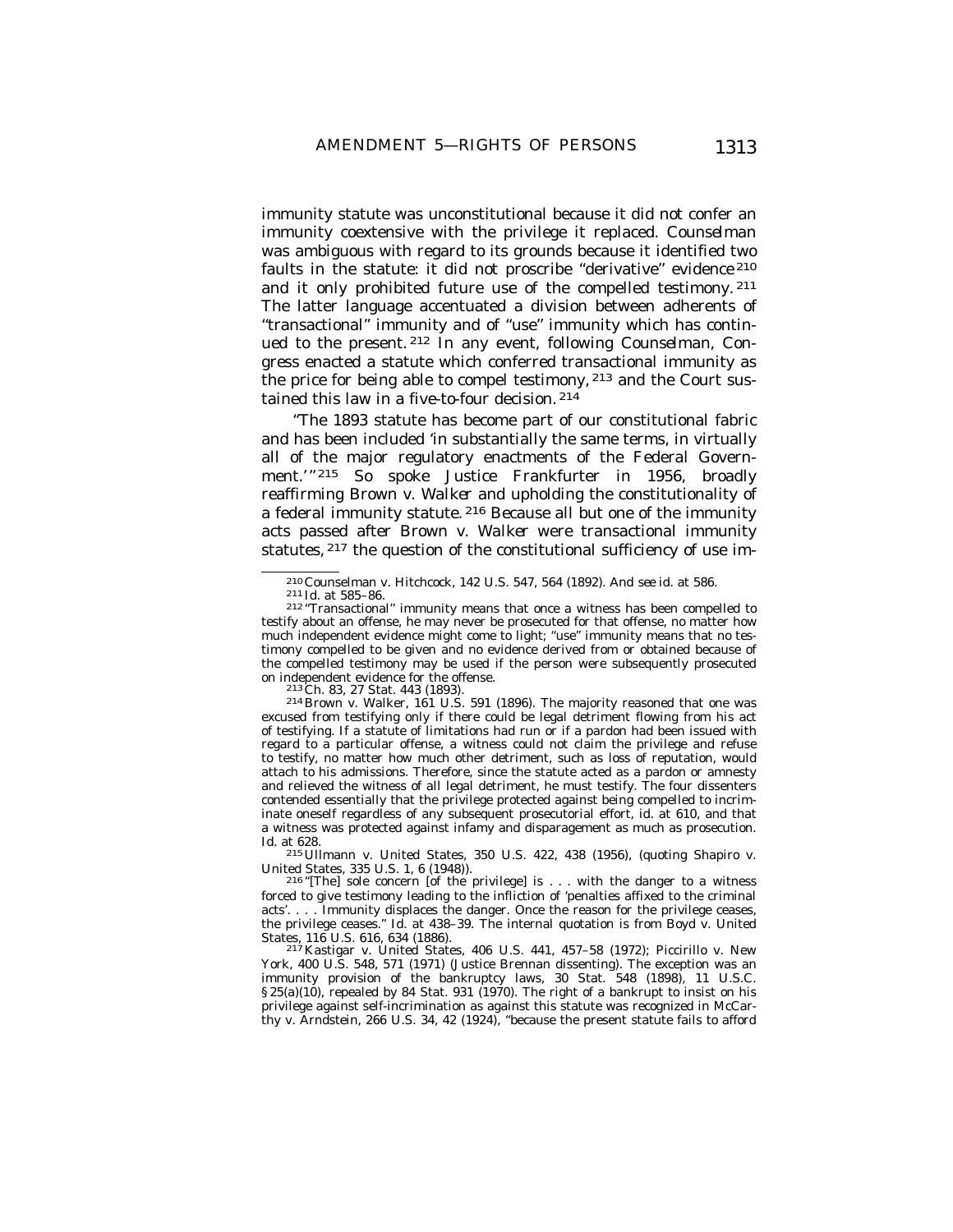munity did not arise, although dicta in cases dealing with immunity continued to assert the necessity of the former type of grant. 218 But beginning in 1964, when it applied the self-incrimination clause to the States, the Court was faced with the problem which arose because a State could grant immunity only in its own courts and not in the courts of another State or of the United States. 219 On the other hand, to foreclose the States from compelling testimony because they could not immunize a witness in a subsequent "foreign" prosecution would severely limit state law enforcement efforts. Therefore, the Court emphasized the ''use'' restriction rationale of *Counselman* and announced that as a ''constitutional rule, a state witness could not be compelled to incriminate himself under federal law unless federal authorities were precluded from using either his testimony or evidence derived from it,'' and thus formulated a use restriction to that effect. <sup>220</sup> Then, while refusing to adopt the course because of statutory interpretation reasons, the Court indicated that use restriction in a federal regulatory scheme requiring the reporting of incriminating information was ''in principle an attractive and apparently practical resolution of the difficult problem before us,'' citing *Murphy* with apparent approval. 221

Congress thereupon enacted a statute replacing all prior immunity statutes and adopting a use-immunity restriction only. 222 Soon tested, this statute was sustained in *Kastigar v. United*

219Malloy v. Hogan, 378 U.S. 1 (1964), extended the clause to the States. That Congress could immunize a federal witness from state prosecution and, of course, extend use immunity to state courts, was held in Adams v. Maryland, 347 U.S. 179 (1954), and had been recognized in Brown v. Walker, 161 U.S. 591 (1896).

220Murphy v. Waterfront Comm'n, 378 U.S. 52, 77–99 (1964). Concurring, Justices White and Stewart argued at length in support of the constitutional sufficiency of use immunity and the lack of a constitutional requirement of transactional immunity. Id. at 92. *See also* Gardner v. Broderick, 392 U.S. 273 (1968); Uniformed Sanitation Men Ass'n v. Commissioner of Sanitation, 392 U.S. 280 (1968); Garrity v. New Jersey, 385 U.S. 493 (1967), recognizing the propriety of compelling testimony with a use restriction attached.

221Marchetti v. United States, 390 U.S. 39, 58 (1968).

222Organized Crime Control Act of 1970, Pub. L. No. 91–452, § 201(a), 84 Stat. 922, 18 U.S.C. §§ 6002–03. Justice Department officials have the authority under the Act to decide whether to seek immunity, and courts will not apply ''constructive'' use immunity absent compliance with the statute's procedures. United States v. Doe, 465 U.S. 605 (1984).

complete immunity from a prosecution.'' The statute also failed to prohibit the use of derivative evidence. Arndstein v. McCarthy, 254 U.S. 71 (1920).

<sup>218</sup> E.g., Hale v. Henkel, 201 U.S. 43, 67 (1906); United States v. Monia, 317 U.S. 424, 425, 428 (1943); Smith v. United States, 337 U.S. 137, 141, 146 (1949); United States v. Murdock, 284 U.S. 141 149 (1931); Adams v. Maryland, 347 U.S. 179, 182 (1954). In Ullmann v. United States, 350 U.S. 422, 436–37 (1956), Justice Frankfurter described the holding of *Counselman* as relating to the absence of a prohibition on the use of derivative evidence.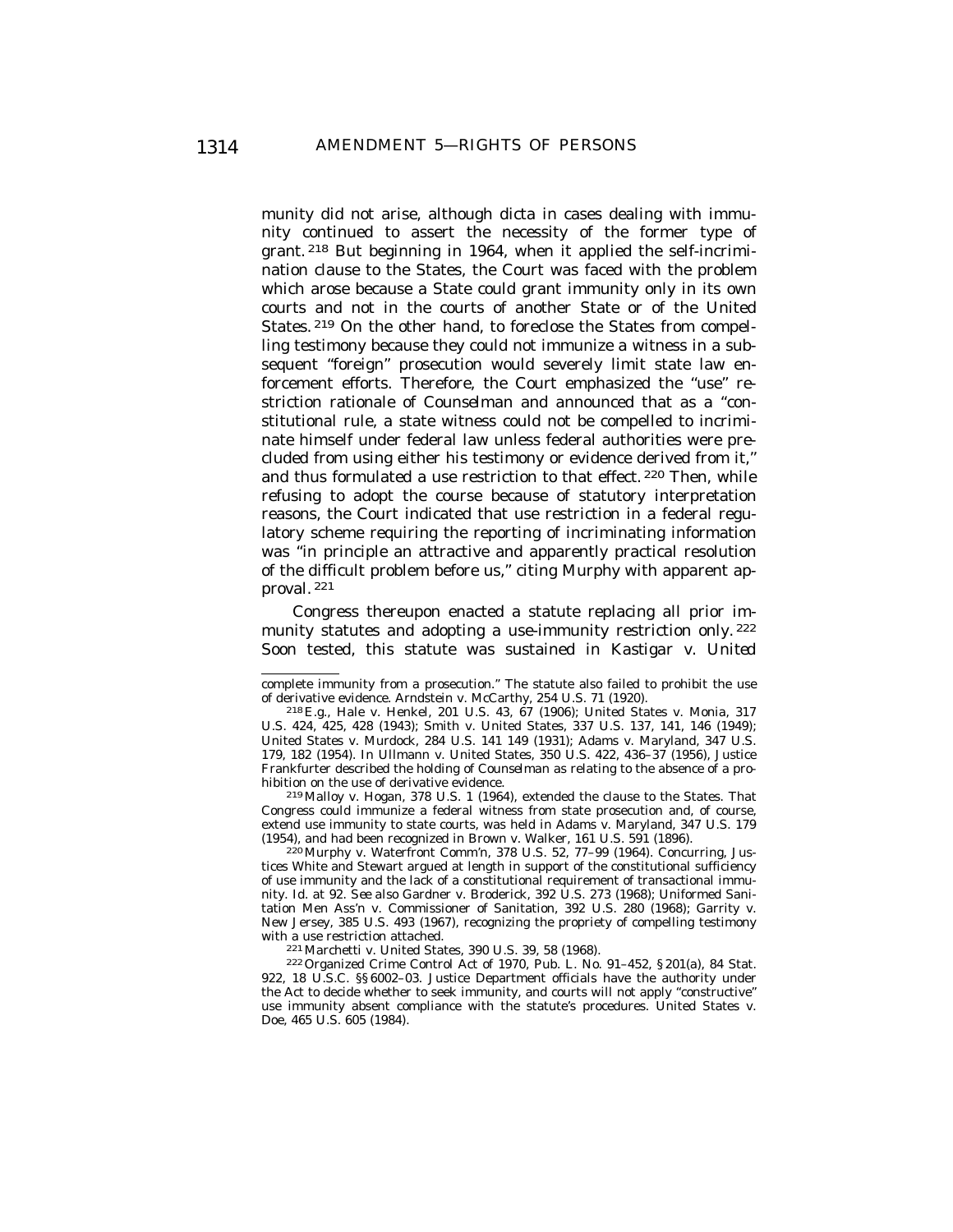*States*. 223 ''[P]rotection coextensive with the privilege is the degree of protection which the Constitution requires,'' wrote Justice Powell for the Court, "and is all that the Constitution requires. . . ."224 ''Transactional immunity, which accords full immunity from prosecution for the offense to which the compelled testimony relates, affords the witness considerably broader protection than does the Fifth Amendment privilege. The privilege has never been construed to mean that one who invokes it cannot subsequently be prosecuted. Its sole concern is to afford protection against being 'forced to give testimony leading to the infliction of ''penalties affixed to . . . criminal acts.''' Immunity from the use of compelled testimony and evidence derived directly and indirectly therefrom affords this protection. It prohibits the prosecutorial authorities from using the compelled testimony in *any* respect, and it therefore insures that the testimony cannot lead to the infliction of criminal penalties on the witness.'' 225

*Required Records Doctrine.*—While the privilege is applicable to one's papers and effects, 226 it does not extend to corporate persons, hence corporate records, as has been noted, are subject to compelled production. 227 In fact, however, the Court has greatly narrowed the protection afforded in this area to natural persons by developing the ''required records'' doctrine. That is, it has held ''that the privilege which exists as to private papers cannot be maintained in relation to 'records required by law to be kept in order that there may be suitable information of transactions which are the appropriate subjects of governmental regulation and the en-

226 Boyd v. United States, 116 U.S. 616 (1886). Supra, p. 1225. *But see* Fisher v. United States, 425 U.S. 391 (1976).

<sup>223</sup> 406 U.S. 441 (1972). A similar state statute was sustained in Zicarelli v. New Jersey State Comm'n of Investigation, 406 U.S. 472 (1972).

<sup>224</sup>Kastigar v. United States, 406 U.S. 441, 459 (1972).

<sup>225</sup> Id. at 453. Joining Justice Powell in the opinion were Justices Stewart, White, and Blackmun, and Chief Justice Burger. Justices Douglas and Marshall dissented, contending that a ban on use could not be enforced even if a use ban was constitutionally adequate. Id. at 462, 467. Justices Brennan and Rehnquist did not participate but Justice Brennan's views that transactional immunity was required had been previously stated. Piccirillo v. New York, 400 U.S. 548, 552 (1971) (dissenting). *See also* New Jersey v. Portash, 440 U.S. 451 (1979) (prosecution use of defendant's immunized testimony to impeach him at trial violates self-incrimination clause). Neither the clause nor the statute prevents the perjury prosecution of an immunized witness or the use of all his testimony to prove the commission of perjury. United States v. Apfelbaum, 445 U.S. 115 (1980). *See also* United States v. Wong, 431 U.S. 174 (1977); United States v. Mandujano, 425 U.S. 564 (1976). Because use immunity is limited, a witness granted use immunity for grand jury testimony may validly invoke his Fifth Amendment privilege in a civil deposition proceeding when asked whether he had ''so testified'' previously, the deposition testimony not being covered by the earlier immunity. Pillsbury Co. v. Conboy, 459 U.S. 248 (1983).

<sup>227</sup>Supra, p. 1305.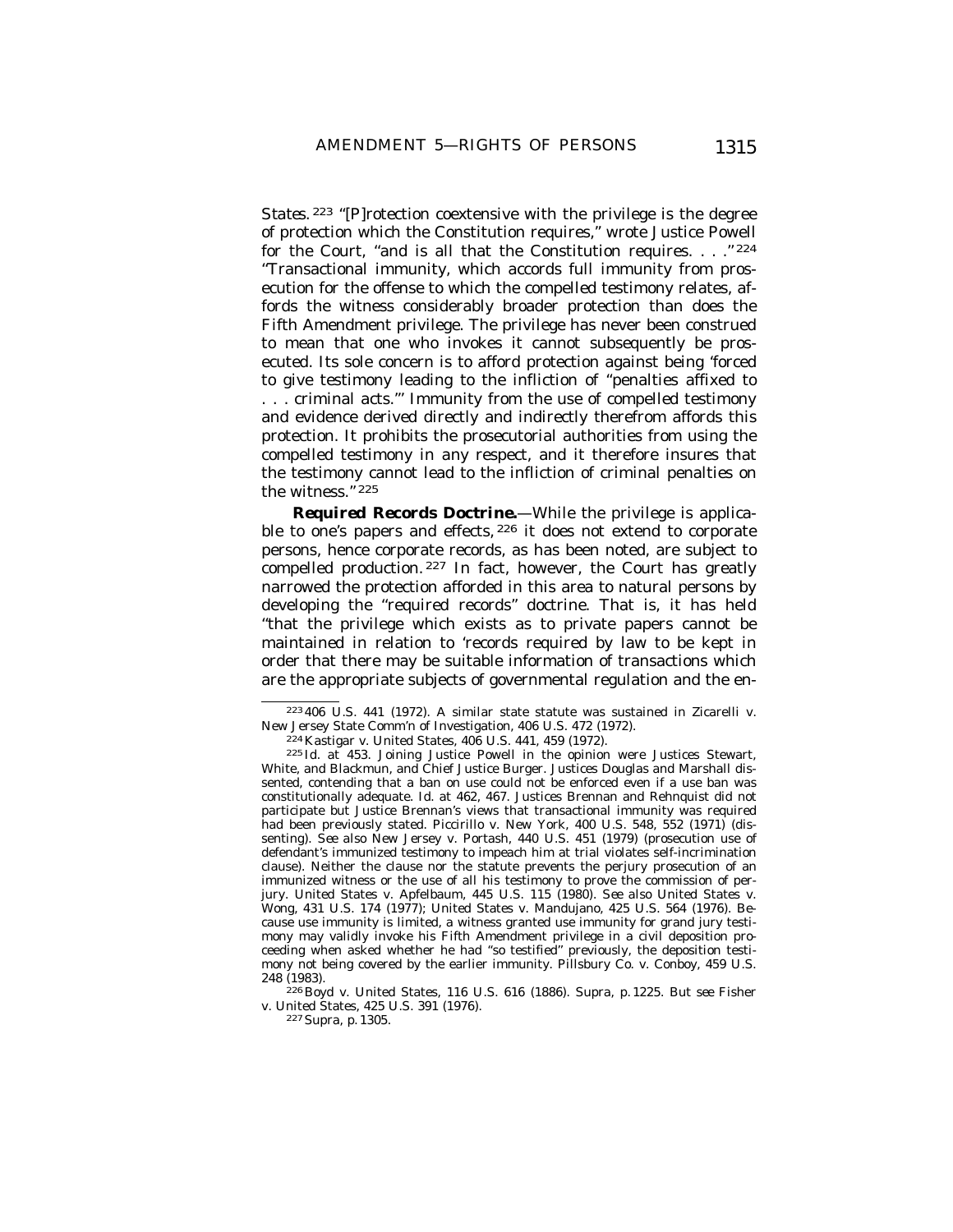forcement of restrictions validly established.'"<sup>228</sup> This exception developed out of, as Justice Frankfurter showed in dissent, the rule that documents which are part of the official records of government are wholly outside the scope of the privilege; public records are the property of government and are always accessible to inspection. Because government requires certain records to be kept to facilitate the regulation of the business being conducted, so the reasoning goes, the records become public at least to the degree that government could always scrutinize them without hindrance from the record-keeper. ''If records merely because required to be kept by law *ipso facto* become public records, we are indeed living in glass houses. Virtually every major public law enactment—to say nothing of State and local legislation—has record-keeping provisions. In addition to record-keeping requirements, is the network of provisions for filing reports. Exhaustive efforts would be needed to track down all the statutory authority, let alone the administrative regulations, for record-keeping and reporting requirements. Unquestionably they are enormous in volume." 229

''It may be assumed at the outset that there are limits which the Government cannot constitutionally exceed in requiring the keeping of records which may be inspected by an administrative agency and may be used in prosecuting statutory violations committed by the recordkeeper himself."<sup>230</sup> But the only limit which the Court suggested in *Shapiro* was that there must be ''a sufficient relation between the activity sought to be regulated and the public concern so that the Government can constitutionally regulate or forbid the basic activity concerned, and can constitutionally require the keeping of particular records, subject to inspection by the Administrator."<sup>231</sup> That there are limits established by the self-incrimination clause itself rather than by a subject matter jurisdiction test is evident in the Court's consideration of reporting and disclosure requirements implicating but not directly involving the required-records doctrine.

<sup>228</sup>Shapiro v. United States, 335 U.S. 1, 33 (1948), (quoting Davis v. United States, 328 U.S. 582, 589–90 (1946), (quoting in turn Wilson v. United States, 221 U.S. 361, 380 (1911))). *Wilson* is the source of the required-records doctrine in its dicta, the holding in the case being the familiar one that a corporate officer cannot claim the privilege against self-incrimination to refuse to surrender corporate records in his custody. *Cf.* Heike v. United States, 227 U.S. 131 (1913). *Davis* was a search and seizure case and dealt with gasoline ration coupons which were government property even though in private possession. *See Shapiro*, supra, 36, 56–70 (Justice Frankfurter dissenting).

<sup>229</sup> Id. at 51.

<sup>230</sup> Id. at 32.

<sup>231</sup> Id.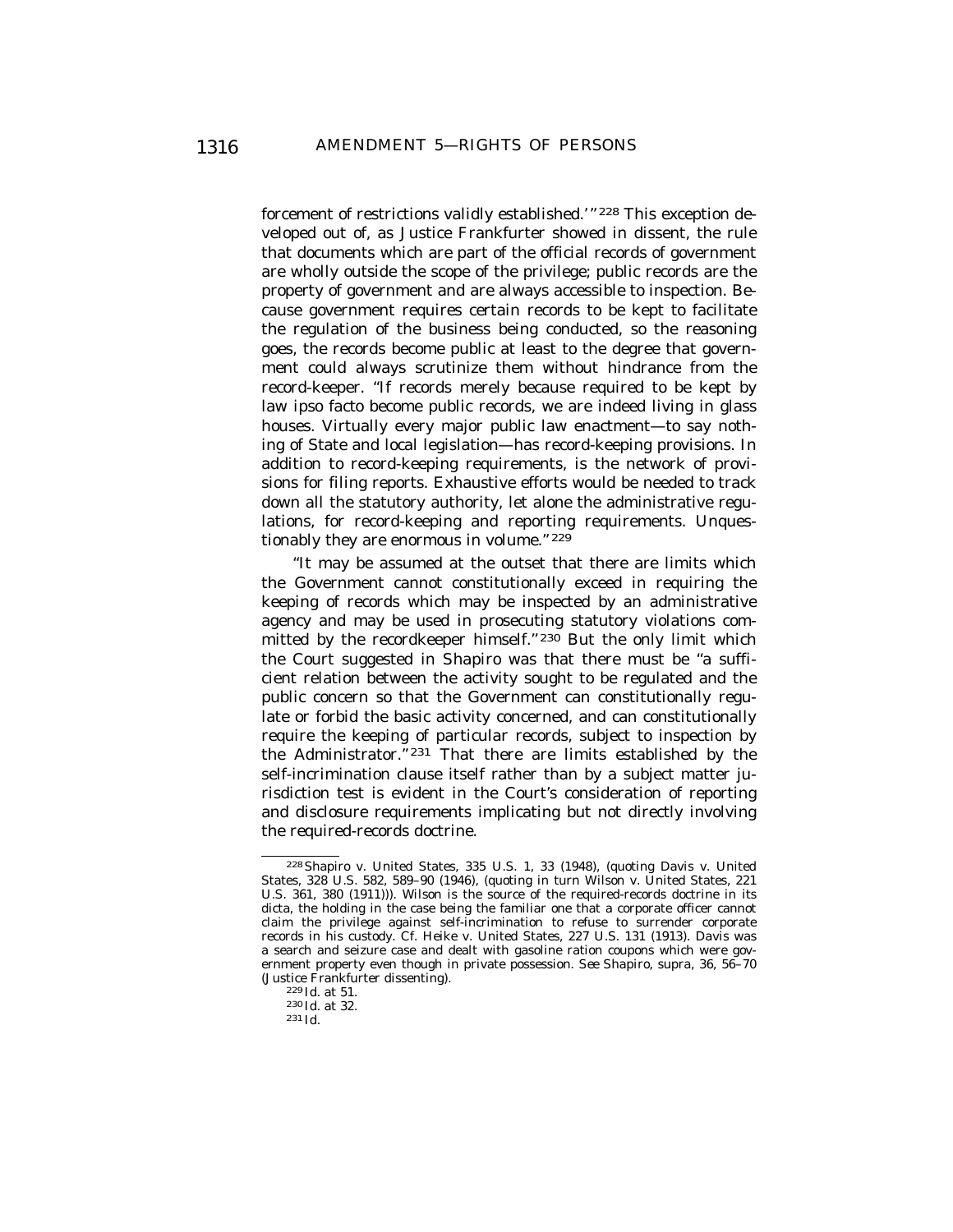*Reporting and Disclosure.*—The line of cases begins with *United States v. Sullivan* 232 in which a unanimous Court held that the Fifth Amendment did not privilege a bootlegger in not filing an income tax return because the filing would have disclosed the illegality in which he was engaged. ''It would be an extreme if not an extravagant application of the Fifth Amendment to say that it authorized a man to refuse to state the amount of his income because it had been made in crime.'' Justice Holmes stated for the Court. However, "[i]f the form of return provided called for answers that the defendant was privileged from making he could have raised the objection in the return . . . .'' Utilizing its taxing power to reach gambling activities over which it might not have had jurisdiction otherwise, 233 Congress enacted a complicated statute imposing an annual occupational tax on gamblers and an excise tax on all their wages, and coupled the tax with an annual registration requirement under which each gambler must file with the IRS a declaration of his business with identification of his place of business and his employees and agents, filings which were made available to state and local law enforcement agencies. These requirements were upheld by the Court against self-incrimination challenges on the three grounds that (1) the privilege did not excuse a complete failure to file, (2) since the threshold decision to gamble was voluntary, the required disclosures were not compulsory, and (3) since registration required disclosure only of prospective conduct, the privilege, limited to past or present acts, did not apply. 234

Constitutional limitations appeared, however, in *Albertson v. SACB*, 235 which struck down under the self-incrimination clause an order pursuant to statute requiring registration by individual members of the Communist Party or associated organizations. ''In *Sullivan* the questions in the income tax return were neutral on their face and directed at the public at large, but here they are di-

<sup>232</sup> 274 U.S. 259, 263, 264 (1927). *Sullivan* was reaffirmed in Garner v. United States, 424 U.S. 648 (1976), holding that a taxpayer's privilege against self-incrimination was not violated when he failed to claim his privilege on his tax returns, and instead gave incriminating information leading to conviction. One must assert one's privilege to alert the Government to the possibility that it is seeking to obtain incriminating material. It is not coercion forbidden by the clause that upon a claim of the privilege the Government could seek an indictment for failure to file, since a valid claim of privilege cannot be the basis of a conviction. The taxpayer was not entitled to a judicial ruling on the validity of his claim and an opportunity to reconsider if the ruling went against him, irrespective of whether a good-faith erroneous assertion of the privilege could subject him to prosecution, a question not resolved.

<sup>233</sup>The expansion of the commerce power would now obviate reliance on the taxing power.

<sup>234</sup> United States v. Kahriger, 345 U.S. 22 (1953); Lewis v. United States, 348 U.S. 419 (1955).

<sup>235</sup> 382 U.S. 70 (1965).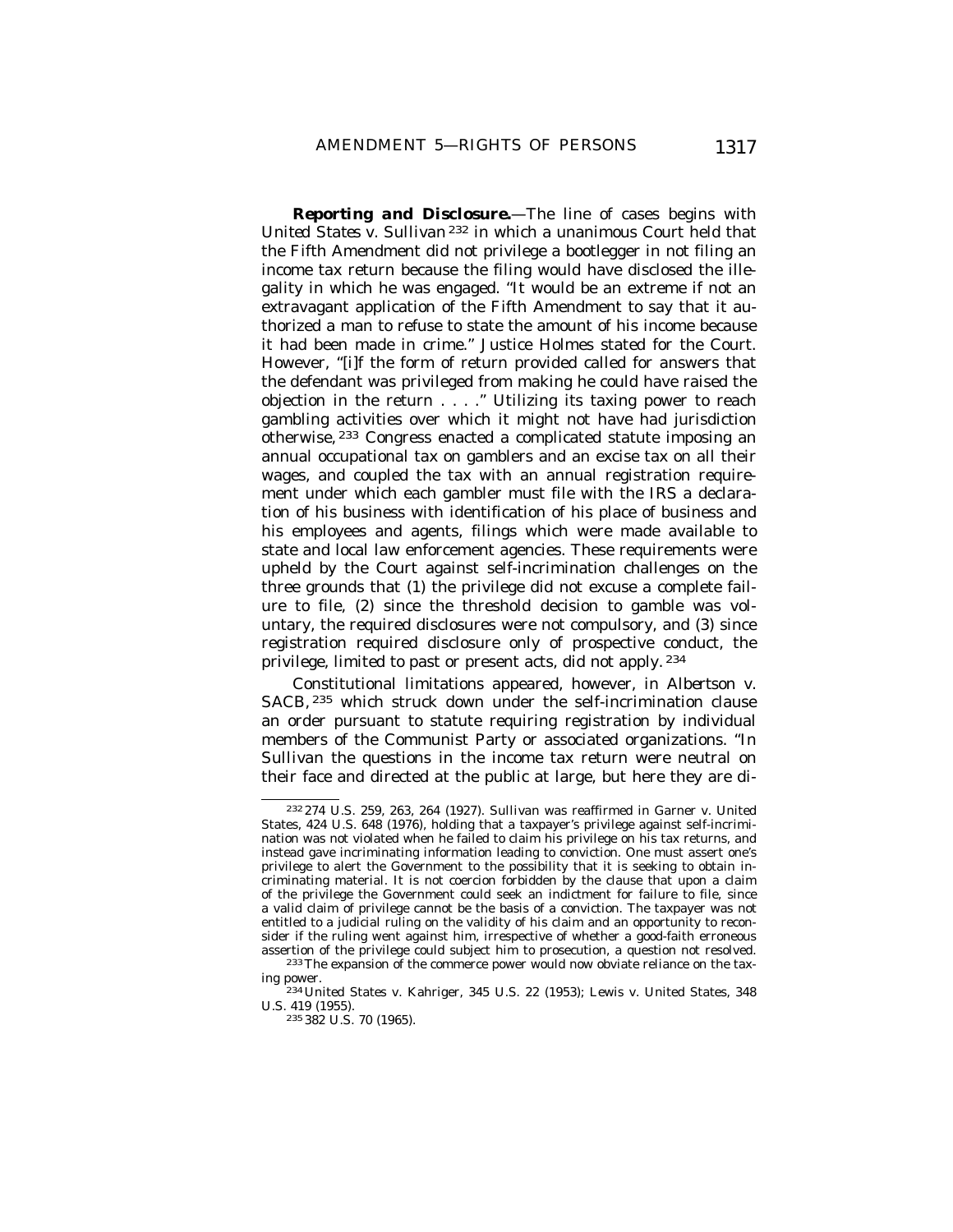rected at a highly selective group inherently suspect of criminal activities. Petitioners' claims are not asserted in an essentially noncriminal and regulatory area of inquiry, but against an inquiry in an area permeated with criminal statutes, where response to any of the form's questions in context might involve the petitioners in the admission of a crucial element of a crime." 236

The gambling tax reporting scheme was next struck down by the Court. 237 Because of the pervasiveness of state laws prohibiting gambling, said Justice Harlan for the Court, ''the obligations to register and to pay the occupational tax created for petitioner 'real and appreciable,' and not merely 'imaginary and unsubstantial,' hazards of self-incrimination.'' 238 Overruling *Kahriger* and *Lewis*, the Court rejected its earlier rationales. Registering *per se* would have exposed a gambler to dangers of state prosecution, so *Sullivan* did not apply. 239 Any contention that the voluntary engagement in gambling ''waived'' the self-incrimination claim, because there is "no constitutional right to gamble," would nullify the privilege. <sup>240</sup> And the privilege was not governed by a "rigid chronological distinction'' so that it protected only past or present conduct, but also reached future self-incrimination the danger of which is not specu-

238Marchetti v. United States, 390 U.S. 39, 48 (1968).

239 ''Every element of these requirements would have served to incriminate petitioners; to have required him to present his claim to Treasury officers would have obliged him 'to prove guilt to avoid admitting it.''' Id. at 50.

240 ''The question is not whether petitioner holds a 'right' to violate state law, but whether, having done so, he may be compelled to give evidence against himself. The constitutional privilege was intended to shield the guilty and imprudent as well as the innocent and foresighted; if such an inference of antecedent choice were alone enough to abrogate the privilege's protection, it would be excluded from the situations in which it has historically been guaranteed, and withheld from those who most require it.'' Id. at 51. *But cf.* California v. Byers, 402 U.S. 424, 434 (1971) (plurality opinion), in which it is suggested that because there is no "right" to leave the scene of an accident a requirement that a person involved in an accident stop and identify himself does not violate the self-incrimination clause.

<sup>236</sup> Id. at 79. The decision was unanimous, Justice White not participating. The same issue had been held not ripe for adjudication in Communist Party v. SACB, 367 U.S. 1, 105–10 (1961).

<sup>237</sup>Marchetti v. United States, 390 U.S. 39 (1968) (occupational tax); Grosso v. United States, 390 U.S. 62 (1968) (wagering excise tax). In Haynes v. United States, 390 U.S. 85 (1968), the Court struck down a requirement that one register a firearm that it was illegal to possess. The following Term on the same grounds the Court voided a statute prohibiting the possession of marijuana without having paid a transfer tax and registering. Leary v. United States, 395 U.S. 6 (1969); United States v. Covington, 395 U.S. 57 (1969). However, a statute was upheld which prohibited the sale of narcotics to a person who did not have a written order on a prescribed form, since the requirement caused the self-incrimination of the buyer but not the seller, the Court viewing the statute as actually a flat proscription on sale rather than a regulatory measure. Minor v. United States, 396 U.S. 87 (1969). The congressional response was reenactment of the requirements coupled with use immunity. United States v. Freed, 401 U.S. 601 (1971).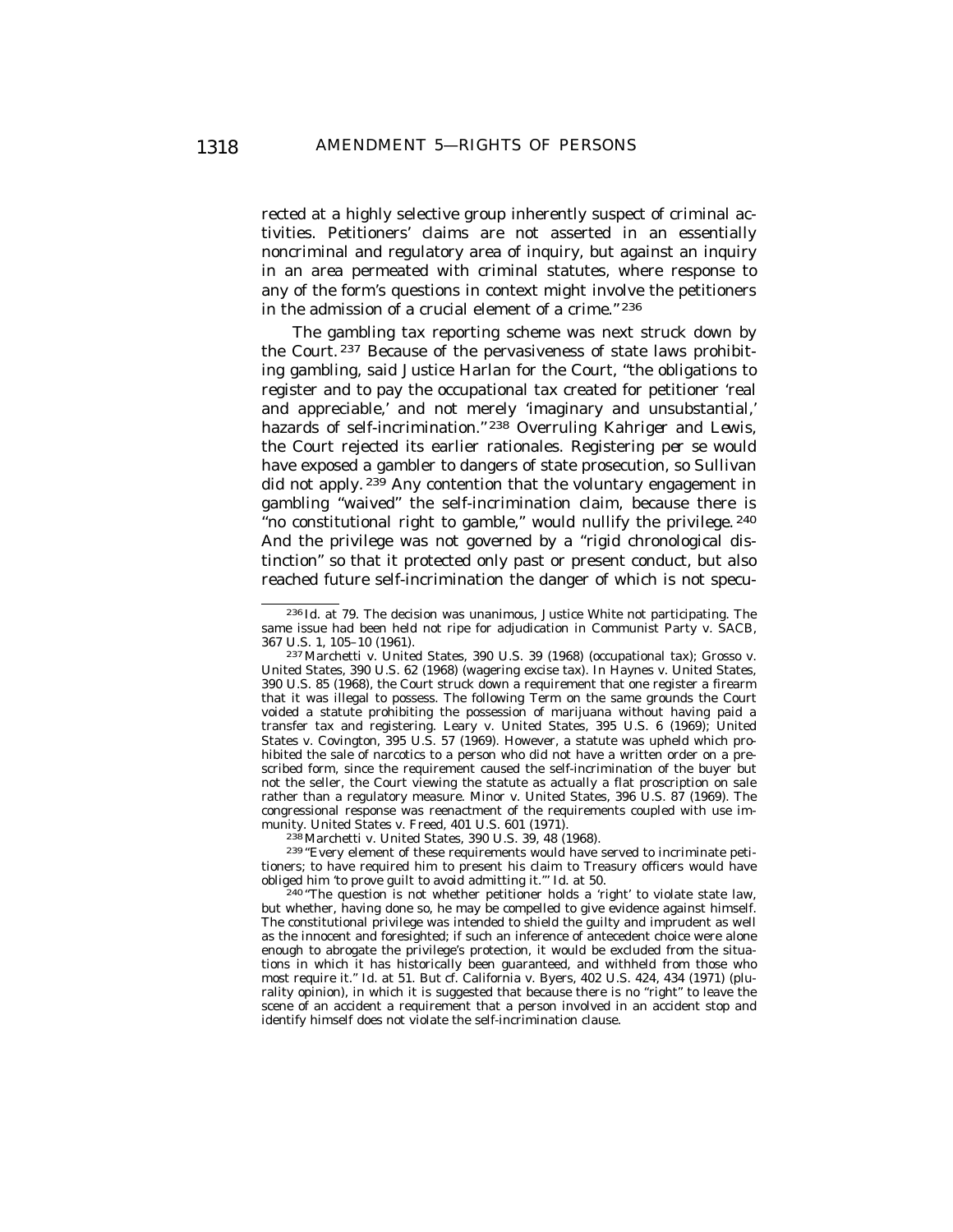lative and insubstantial. 241 Significantly, then, Justice Harlan turned to distinguishing the statutory requirements here from the ''required records'' doctrine of *Shapiro*. ''First, petitioner . . . was not . . . obliged to keep and preserve records 'of the same kind as he has customarily kept'; he was required simply to provide information, unrelated to any records which he may have maintained, about his wagering activities. This requirement is not significantly different from a demand that he provide oral testimony . . . . Second, whatever 'public aspects' there were to the records at issue in *Shapiro*, there are none to the information demanded from Marchetti. The Government's anxiety to obtain information known to a private individual does not without more render that information public; if it did, no room would remain for the application of the constitutional privilege. Nor does it stamp information with a public character that the Government has formalized its demands in the attire of a statute; if this alone were sufficient, the constitutional privilege could be entirely abrogated by any Act of Congress. Third, the requirements at issue in *Shapiro* were imposed in 'an essentially non-criminal and regulatory area of inquiry' while those here are directed to a 'selective group inherently suspect of criminal activities.' The United States' principal interest is evidently the collection of revenue, and not the punishment of gamblers, . . . but the characteristics of the activities about which information is sought, and the composition of the groups to which inquiries are made, readily distinguish this situation from that in *Shapiro*."<sup>242</sup>

Most recent of this line of cases is *California v. Byers*, 243 which indicates that the Court has yet to settle on an ascertainable standard for judging self-incrimination claims in cases where government is asserting an interest other than criminal law enforcement. *Byers* sustained the constitutionality of a statute which required the driver of any automobile involved in an accident to stop and give his name and address. The state court had held that a driver who reasonably believed that compliance with the statute would result in self-incrimination could refuse to comply. A plurality of the Court, however, determined that *Sullivan* and *Shapiro* applied and not the *Albertson-Marchetti* line of cases, because the

<sup>241</sup>Marchetti v. United States, 390 U.S. 39, 52–54 (1968). ''The central standard for the privilege's application has been whether the claimant is confronted by substantial and 'real,' and not merely trifling or imaginary, hazards of incrimination. This principle does not permit the rigid chronological distinctions adopted in *Kahriger* and *Lewis*. We see no reason to suppose that the force of the constitutional prohibition is diminished merely because confession of a guilty purpose precedes the act which it is subsequently employed to evidence.'' Id. at 53–54. *Cf.* United States

<sup>&</sup>lt;sup>242</sup> Marchetti v. United States, 390 U.S. 39, 57 (1968). <sup>243</sup> 402 U.S. 424 (1971)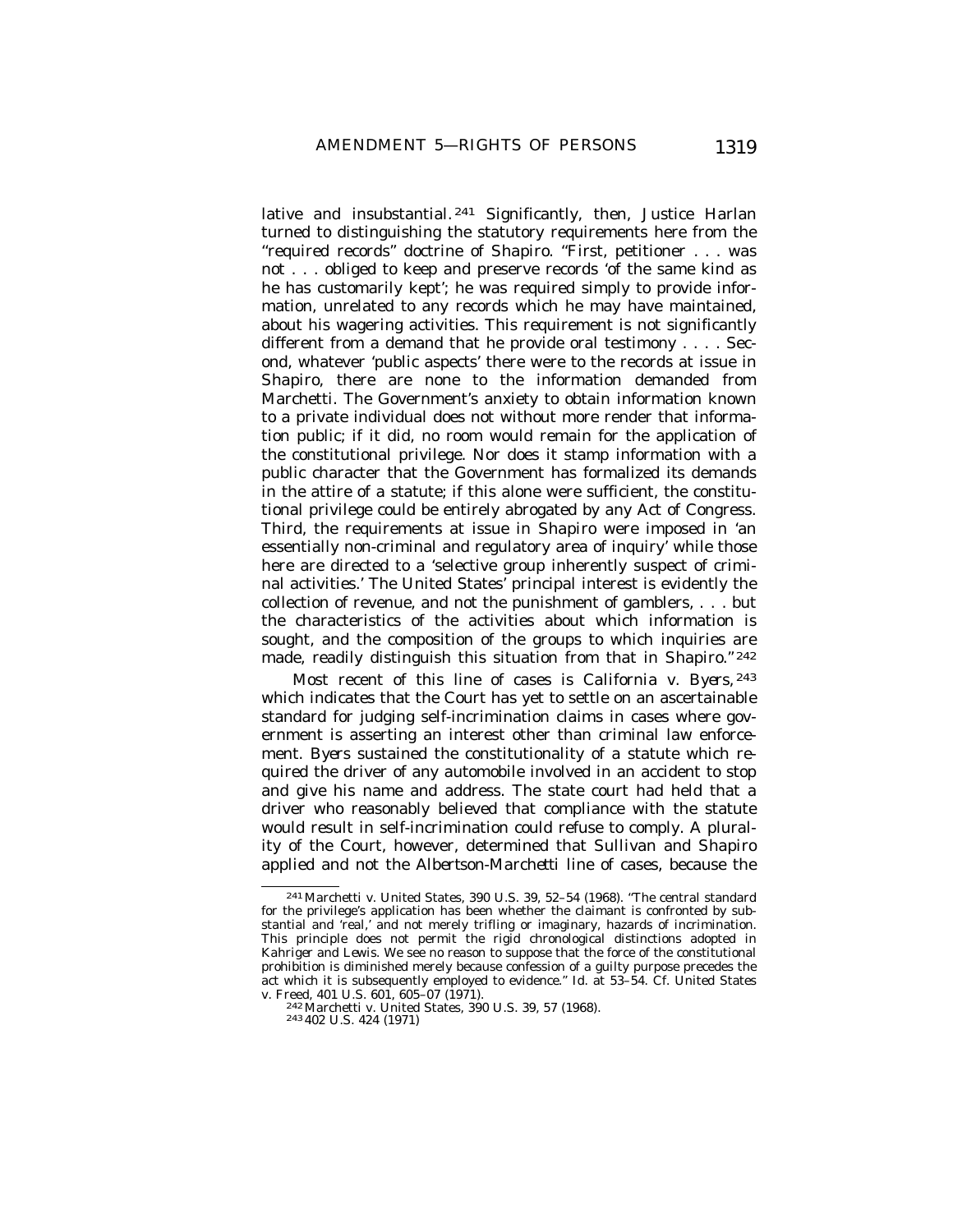purpose of the statute was to promote the satisfaction of civil liabilities resulting from automobile accidents and not criminal prosecutions, and because the statute was directed to all drivers and not to a group which was either ''highly selective'' or ''inherently suspect of criminal activities.'' The combination of a noncriminal motive with the general character of the requirement made too slight for reliance the possibility of incrimination. 244 Justice Harlan concurred to make up the majority on the disposition of the case, disagreeing with the plurality's conclusion that the stop and identification requirement did not compel incrimination. 245 However, the Justice thought that where there is no governmental purpose to enforce a criminal law and instead government is pursuing other legitimate regulatory interests, it is permissible to apply a balancing test between the government's interest and the individual's interest. When he balanced the interests protected by the Amendment protection of privacy and maintenance of an accusatorial system with the noncriminal purpose, the necessity for self-reporting as a means of securing information, and the nature of the disclosures required, Justice Harlan voted to sustain the statute. 246 *Byers* was applied in *Baltimore Dep't of Social Services v. Bouknight*<sup>247</sup> to uphold a juvenile court's order that the mother of a child under the court's supervision produce the child. Although in this case the mother was suspected of having abused or murdered her child, the order was justified for ''compelling reasons unrelated to criminal law enforcement": concern for the child's safety. <sup>248</sup> Moreover, be-

<sup>244</sup> Id. at 427–31 (Chief Justice Burger and Justices Stewart, White, and

Blackmun).<br><sup>245</sup> "The California Supreme Court was surely correct in considering that the decisions of this Court have made it clear that invocation of the privilege is not limited to situations where the purpose of the inquiry is to get an incriminating answer . . . . [I]t must be recognized that a reading of our more recent cases . . . suggests the conclusion that the applicability of the privilege depends exclusively on a determination that, from the individual's point of view, there are 'real' and not 'imaginary' risks of self-incrimination in yielding to state compulsion. Thus, *Marchetti* and *Grosso* . . . start from an assumption of a non-prosecutorial governmental purpose in the decision to tax gambling revenues; those cases go on to apply what in another context I have called the 'real danger v. imaginary possibility standard . . . .' A judicial tribunal whose position with respect to the elaboration of constitutional doctrine is subordinate to that of this Court certainly cannot be faulted for reading these opinions as indicating that the 'inherently-suspect-class' factor is relevant only as an indicium of genuine incriminating risk as assessed from the individual's point

<sup>&</sup>lt;sup>246</sup> Id. at 448-58. The four dissenters argued that it was unquestionable that Byers would have faced real risks of self-incrimination by compliance with the statute and that this risk was sufficient to invoke the privilege. Id. at 459, 464 (Justices Black, Douglas, Brennan, and Marshall).<br><sup>247</sup> 493 U.S. 549 (1990).<br><sup>248</sup> Id. at 561. By the same token, the Court concluded that the targeted group—

persons who care for children pursuant to a juvenile court's custody order—is not a group ''inherently suspect of criminal activities'' in the *Albertson-Marchetti* sense.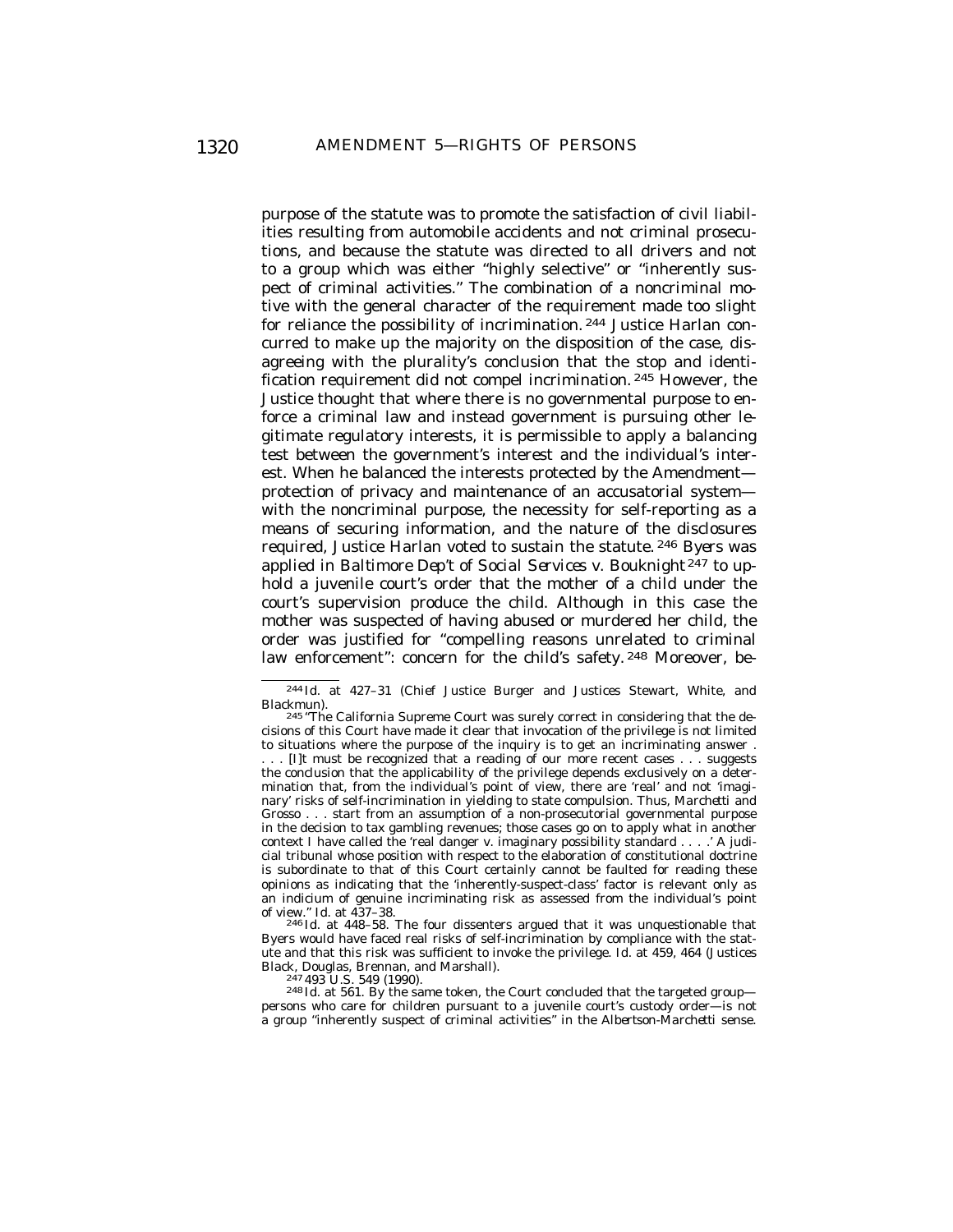cause the mother had custody of her previously abused child only as a result of the juvenile court's order, the Court analogized to the required records cases to conclude that the mother had submitted to the requirements of the civil regulatory regime as the child's ''custodian.''

## **Confessions: Police Interrogation, Due Process, and Self-Incrimination**

''In criminal trials, in the courts of the United States, wherever a question arises whether a confession is incompetent because not voluntary, the issue is controlled by that portion of the Fifth Amendment to the Constitution of the United States, commanding that no person 'shall be compelled in any criminal case to be a witness against himself.'"<sup>249</sup> This language in an 1897 case marked a sharp if unacknowledged break with the doctrine of previous cases in which the Court had applied the common-law test of voluntariness to determine the admissibility of confessions, and, while the language was never expressly disavowed in subsequent cases, the Court seems nevertheless to have proceeded along due process standards rather than self-incrimination analysis. Because the selfincrimination clause for most of this period was not applicable to the States, the admissibility of confessions in state courts was determined under due process standards developed from common-law voluntariness principles. It was only after the Court extended the self-incrimination clause to the States that a divided Court reaffirmed and extended the 1897 ruling and imposed on both federal and state trial courts new rules for admitting or excluding confessions and other admissions made to police during custodial interrogation. 250 Though recent research tends to treat as oversimplified Wigmore's conclusion that ''there never was any historical connection . . . between the constitutional clause and the confession-doctrine,'' 251 the fact is that the contention, coupled with the inapplicability of the self-incrimination clause to the States, was apparently the basis until recently for the Supreme Court's adjudication of confession cases.

<sup>249</sup> Bram v. United States, 168 U.S. 532, 542 (1897).

<sup>250</sup>Miranda v. Arizona, 384 U.S. 436 (1966).

<sup>251</sup> 3 J. WIGMORE, A TREATISE ON THE ANGLO-AMERICAN SYSTEM OF EVIDENCE § 823, at 250 n.5 (3d ed. 1940); see also vol. 8 id., § 2266 (McNaughton rev. 1961). It appears that while the two rules did develop separately, they did stem from some of the same considerations, and, in fact, the confession rule may be considered in important respects to be an off-shoot of the privilege against self-incrimination. *See* L. LEVY, ORIGINS OF THE FIFTH AMENDMENT—THE RIGHT AGAINST SELF-INCRIMINA-TION 325–32, 495 n.43 (1968). *See also* Culombe v. Connecticut, 367 U.S. 568, 581– 84, especially 583 n.25 (1961) (Justice Frankfurter announcing judgment of the Court).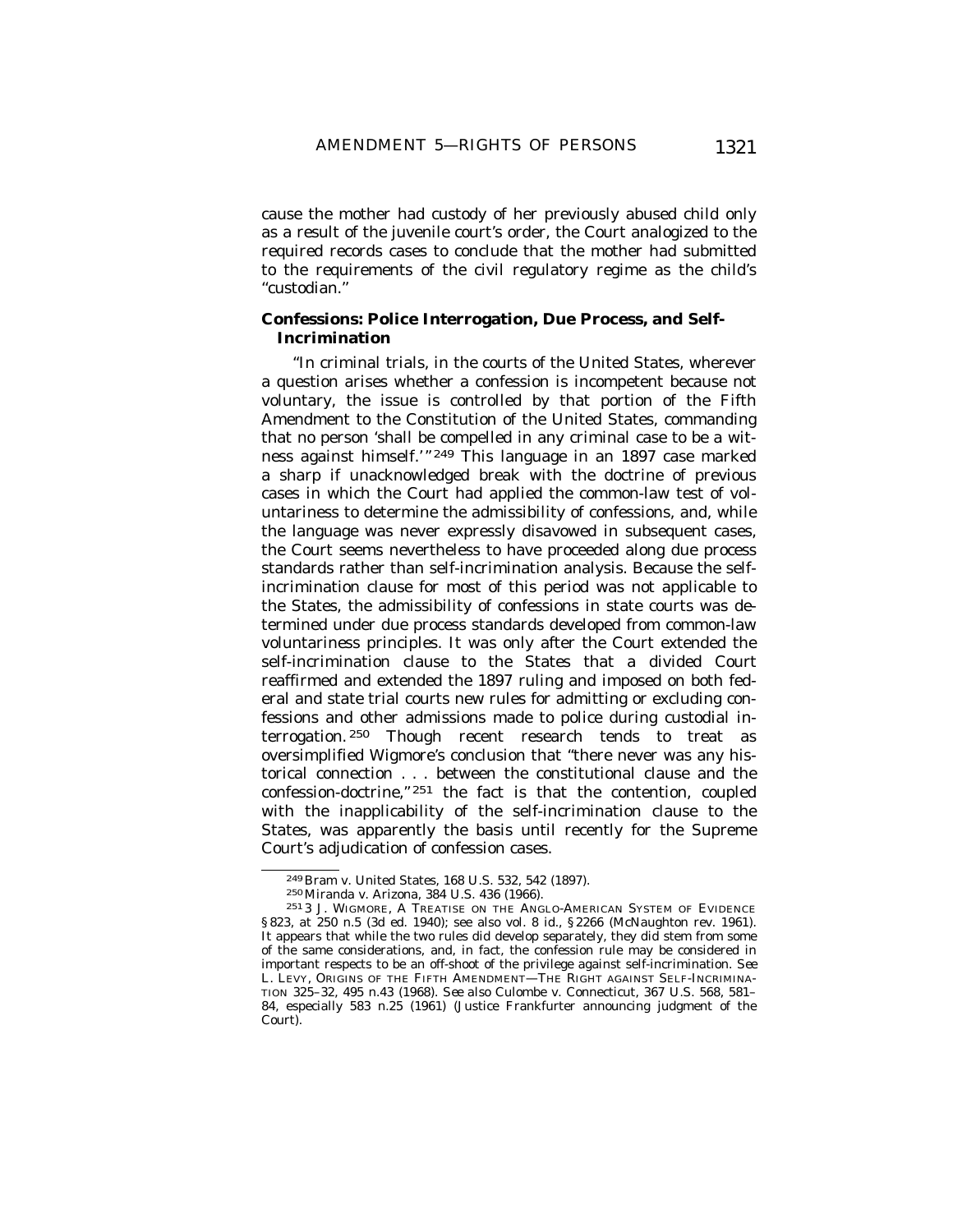*The Common Law Rule.*—Not until the latter part of the eighteenth century did there develop a rule excluding coerced confessions from admission at trial; prior to that time, even confessions obtained by torture were admissible. As the rule developed in England and in early United States jurisprudence, the rationale was the unreliability of the confession's contents when induced by a promise of benefit or a threat of harm. 252 In its first decision on the admissibility of confessions, the Court adopted the common-law rule, stressing that while a ''voluntary confession of guilt is among the most effectual proofs in the law, from the very nature of such evidence it must be subjected to careful scrutiny and received with great caution.'' ''[T]he presumption upon which weight is given to such evidence, namely, that one who is innocent will not imperil his safety or prejudice his interests by an untrue statement, ceases when the confession appears to have been made either in consequence of inducements of a temporal nature, held out by one in authority, touching the charge preferred, or because of a threat or promise by or in the presence of such person, which, operating upon the fears or hopes of the accused, in reference to the charge, deprives him of that freedom of will or self-control essential to make his confession voluntary within the meaning of the law."253 Subsequent cases followed essentially the same line of thought. 254 Then, in *Bram v. United States* 255 the Court assimilated the common-law rule thus mentioned as a command of the Fifth Amendment and indicated that henceforth a broader standard for judging admissibility was to be applied.<sup>256</sup> Though this rule<sup>257</sup> and the case itself were subsequently approved in several cases, 258 the Court could hold within a few years that a confession should not be excluded merely because the authorities had not warned a sus-

<sup>252</sup> 3 J. WIGMORE, A TREATISE ON THE ANGLO-AMERICAN SYSTEM OF EVIDENCE § 823 (3d ed. 1940); *Developments in the Law—Confessions*, 79 Harv. L. Rev. 935,

 $^{253}$  Hopt v. Utah, 110 U.S. 574, 584–85 (1884). Utah at this time was a territory and subject to direct federal judicial supervision.

<sup>254</sup> Pierce v. United States, 160 U.S. 335 (1896); Sparf v. United States, 156 U.S. 51 (1895). In Wilson v. United States, 162 U.S. 613 (1896), failure to provide counsel or to warn the suspect of his right to remain silent was held to have no effect on the admissibility of a confession but was only to be considered in assessing its credibility.

 $255$  168 U.S. 532 (1897). "[T]he generic language of the [Fifth] Amendment was but a crystallization of the doctrine as to confessions, well settled when the Amend-<br>ment was adopted...." Id. at 543.

<sup>&</sup>lt;sup>256</sup>Id. at 549.<br><sup>257</sup>Ziang Sun Wan v. United States, 266 U.S. 1, 14–15 (1924). This case first held that the circumstances of detention and interrogation were relevant and perhaps controlling on the question of admissibility of a confession.<br><sup>258</sup> Burdeau v. McDowell, 256 U.S. 465, 475 (1921); Powers v. United States,

<sup>223</sup> U.S 303, 313 (1912); Shotwell Mfg. Co. v. United States, 371 U.S. 342, 347 (1963).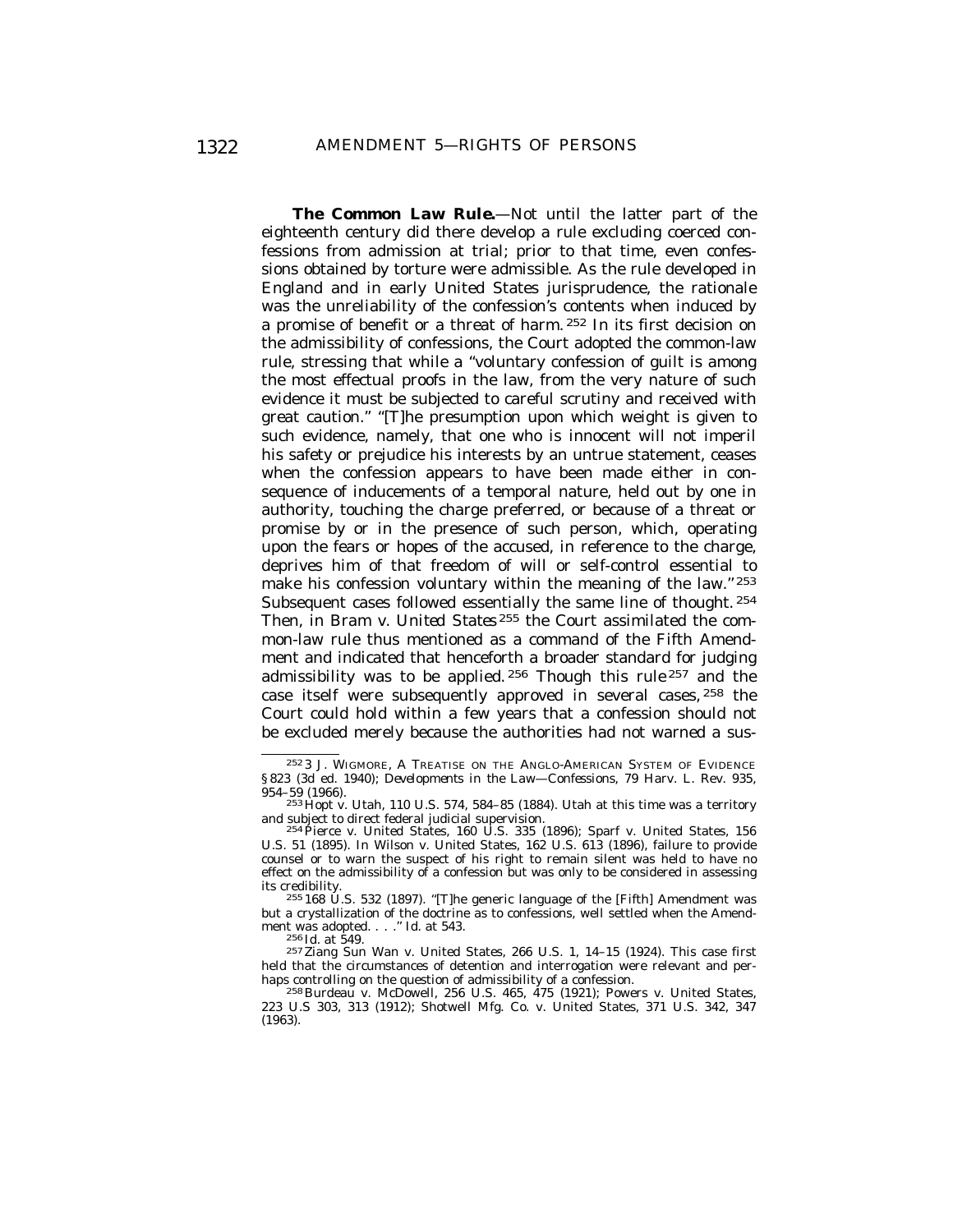pect of his right to remain silent, 259 and more than once later Courts could doubt ''whether involuntary confessions are excluded from federal criminal trials on the ground of a violation of the Fifth Amendment's protection against self-incrimination, or from a rule that forced confessions are untrustworthy. . . ." 260

*McNabb-Mallory Doctrine.*—Perhaps one reason the Court did not squarely confront the application of the self-incrimination clause to police interrogation and the admissibility of confessions in federal courts was that in *McNabb v. United States* 261 it promulgated a rule excluding confessions obtained after an ''unnecessary delay'' in presenting a suspect for arraignment after arrest. 262 This rule, developed pursuant to the Court's supervisory power over the lower federal courts 263 and hence not applicable to the States as a constitutional rule would have been, 264 was designed to implement the guarantees assured to a defendant by the Federal Rules of Criminal Procedure, 265 and was clearly informed with concern over incommunicado interrogation and coerced confessions. 266 While the Court never attempted to specify a minimum time after which delay in presenting a suspect for arraignment would invalidate confessions, Congress in 1968 legislated to set a six-hour pe-

263McNabb v. United States, 318 U.S. 332, 340 (1943); Upshaw v. United States, 335 U.S. 410, 414 n.2 (1948). Burns v. Wilson, 346 U.S. 137, 145 n.12 (1953), indicated that because the Court had no supervisory power over courts-martial, the rule did not apply in military courts.

264Gallegos v. Nebraska, 342 U.S. 55, 60, 63–64, 71–73 (1951); Stein v. New York, 346 U.S. 156, 187–88 (1953); Culombe v. Connecticut, 367 U.S. 568, 599–602 (1961) (Justice Frankfurter announcing judgment of the Court).

266McNabb v. United States, 318 U.S. 332, 343 (1943); Mallory v. United States, 354 U.S. 449, 452–53 (1957).

<sup>259</sup>Powers v. United States, 223 U.S. 303 (1912).

<sup>260</sup> United States v. Carignan, 342 U.S. 36, 41 (1951). *See also* McNabb v. United States, 318 U.S. 332, 346 (1943); Brown v. Mississippi, 297 U.S. 278, 285 (1936); Stein v. New York, 346 U.S. 156, 191 n.35 (1953).

<sup>261</sup> 318 U.S. 332 (1943). *See also* Anderson v. United States, 318 U.S. 350 (1943).

<sup>262</sup> In Upshaw v. United States, 335 U.S. 410 (1948), the Court rejected lower court interpretations that delay in arraignment was but one factor in determining the voluntariness of a confession, and held that a confession obtained after a thirtyhour delay was inadmissible per se. Mallory v. United States, 354 U.S. 449 (1957), held that any confession obtained during an unnecessary delay in arraignment was inadmissible. A confession obtained during a lawful delay before arraignment was admissible. United States v. Mitchell, 322 U.S. 65 (1944).

<sup>265</sup> Rule 5(a) requiring prompt arraignment was promulgated in 1946, but the Court in *McNabb* relied on predecessor statutes, some of which required prompt arraignment. *Cf.* Mallory v. United States, 354 U.S. 449, 451–54 (1957). Rule 5(b) requires that the magistrate at arraignment must inform the suspect of the charge against him, must warn him that what he says may be used against him, must tell him of his right to counsel and his right to remain silent, and must also provide for the terms of bail.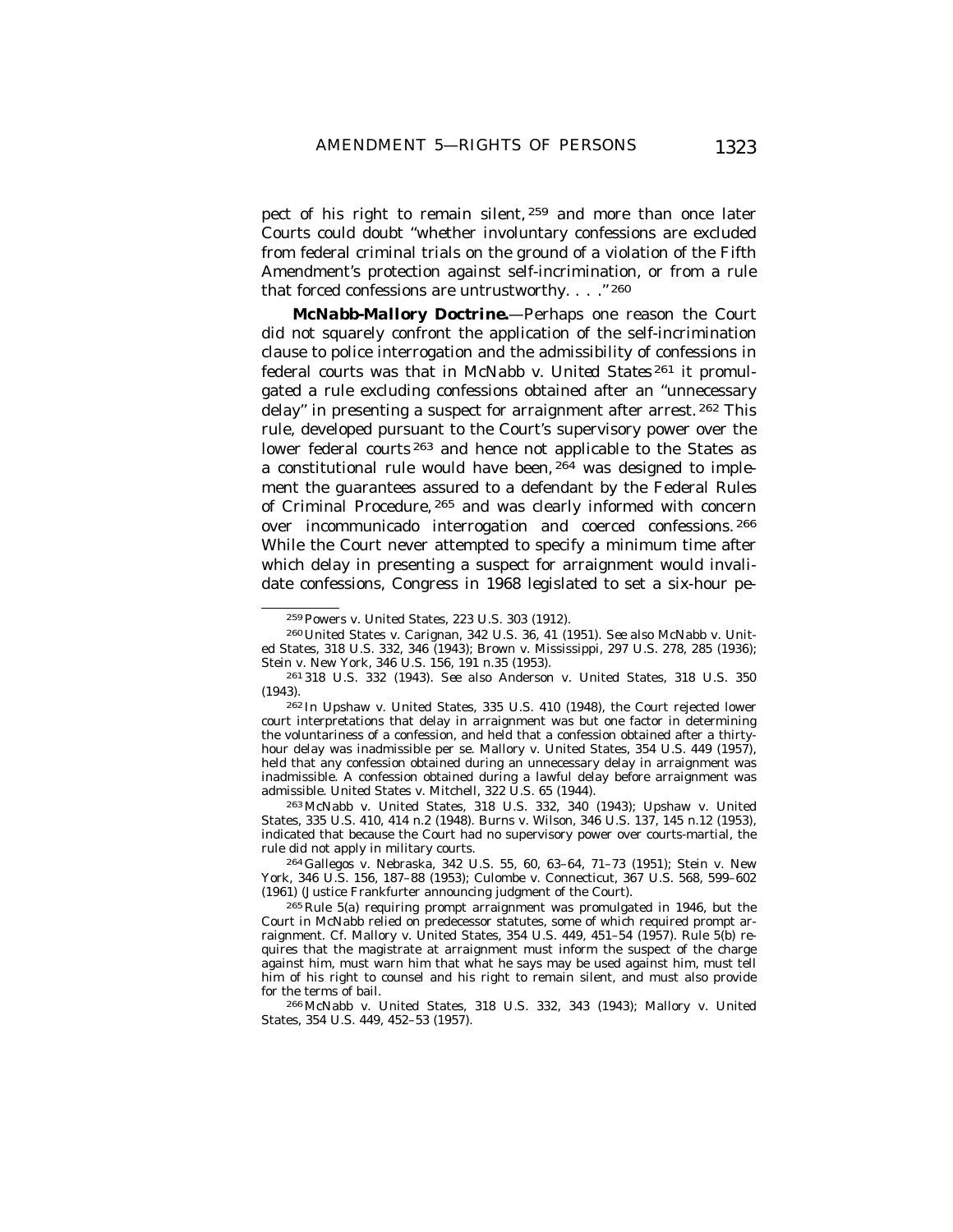riod for interrogation following arrest before the suspect must be presented. 267

*State Confession Cases.*—In its first encounter with a confession case arising from a state court, the Supreme Court set aside a conviction based solely on confessions of the defendants which had been extorted from them through repeated whippings with ropes and studded belts. 268 For some thirty years thereafter the Court attempted through a consideration of the ''totality of the circumstances'' surrounding interrogation to determine whether a confession was ''voluntary'' and admissible or ''coerced'' and inadmissible. During this time, the Court was balancing, in Justice Frankfurter's explication, a view that police questioning of suspects was indispensable in solving many crimes, on the one hand, with the conviction that the interrogation process is not to be used to overreach persons who stand helpless before it. 269 ''The ultimate test remains that which has been the only clearly established test in Anglo-American courts for two hundred years: the test of voluntariness. Is the confession the product of an essentially free and unconstrained choice by its maker? If it is, if he has willed to confess, it may be used against him. If it is not, if his will has been overborne and his capacity for self-determination critically impaired, the use of his confession offends due process.'' 270 Obviously, a court seeking to determine whether the making of a confession was voluntary operated under a severe handicap, inasmuch as the interrogation process was in secret with only police and the suspect witness to it, and inasmuch as the concept of voluntariness referred to the defendant's mental condition. 271 Despite, then, a bountiful number of cases, binding precedents were few.

 $^{267}\mathrm{The}$  provision was part of the Omnibus Crime Control and Safe Streets Act of 1968, 82 Stat. 210, 18 U.S.C. § 3501(c).

 $^{268}$  Brown v. Mississippi, 297 U.S. 278 (1936). "[T]he question of the right of the State to withdraw the privilege against self-incrimination is not here involved. The compulsion to which the quoted statements refer is that of the processes of justice by which the accused may be called as a witness and required to testify. Compulsion by torture to extort a confession is a different matter. . . . It would be difficult to conceive of methods more revolting to the sense of justice than those taken to procure the confessions of these petitioners, and the use of the confessions thus obtained as the basis for conviction and sentence was a clear denial of due process.''

Id. at 285, 286. <sup>269</sup> Culombe v. Connecticut, 367 U.S. 568, 570–602 (1961) (announcing judgment

<sup>&</sup>lt;sup>270</sup> Id. at 602.<br><sup>271</sup> "The inquiry whether, in a particular case, a confession was voluntarily or involuntarily made involves, at the least, a three-phased process. First, there is the business of finding the crude historical facts, the external 'phenomenological' occurrences and events surrounding the confession. Second, because the concept of 'voluntariness' is one which concerns a mental state, there is the imaginative recreation, largely inferential, of internal, 'psychological' fact. Third, there is the application to this psychological fact of standards for judgment informed by the larger legal con-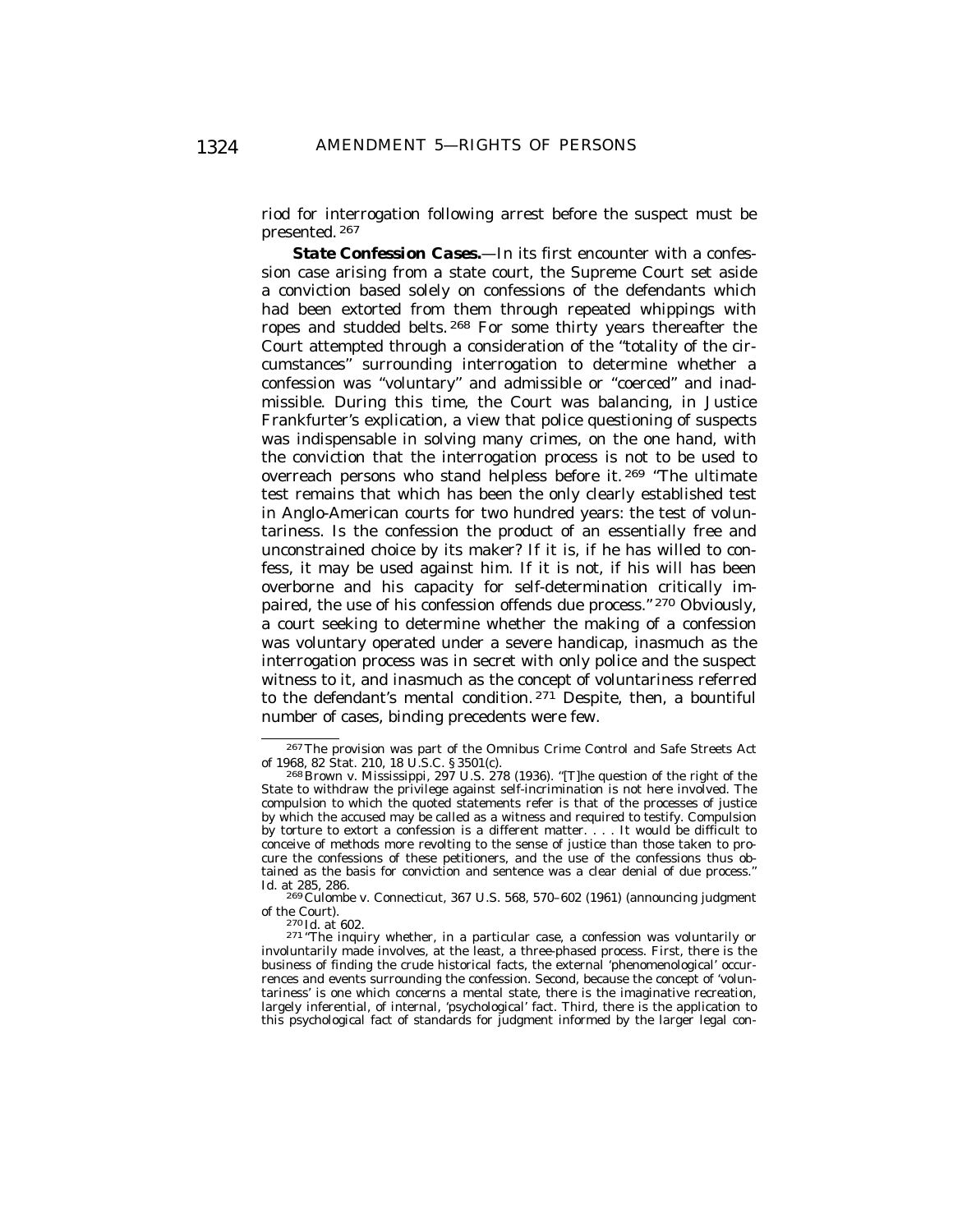On the one hand, many of the early cases disclosed rather clear instances of coercion of a nature that the Court could little doubt produced involuntary confessions. Not only physical torture, 272 but other overtly coercive tactics as well have been condemned. *Chambers v. Florida* 273 held that five days of prolonged questioning following arrests without warrants and incommunicado detention made the subsequent confessions involuntary. *Ashcraft v. Tennessee* 274 held inadmissible a confession obtained near the end of a 36-hour period of practically continuous questioning, under powerful electric lights, by relays of officers, experienced investigators, and highly trained lawyers. Similarly, *Ward v. Texas*, 275 voided a conviction based on a confession obtained from a suspect who had been arrested illegally in one county and brought some 100 miles away to a county where questioning began, and who had then been questioned continuously over the course of three days while being driven from county to county and being told falsely of a danger of lynching. ''Since *Chambers v. State of Florida*, . . . this Court has recognized that coercion can be mental as well as physical and that the blood of the accused is not the only hallmark of an unconstitutional inquisition. A number of cases have demonstrated, if demonstrations were needed, that the efficiency of the rack and thumbscrew can be matched, given the proper subject, by more sophisticated modes of 'persuasion'. A prolonged interrogation of the accused who is ignorant of his rights and who has been cut off from the moral support of friends and relatives is not infrequently an effective technique of terror.'' 276

ceptions ordinarily characterized as rules of law but which, also, comprehend both induction from, and anticipation of, factual circumstances.'' Id. at 603. See *Developments in the Law—Confessions*, 79 Harv. L. Rev. 935, 973–82 (1966).

<sup>272</sup> Brown v. Mississippi, 297 U.S. 278 (1936).

<sup>273</sup> 309 U.S. 227 (1940).

<sup>274</sup> 322 U.S. 143 (1944). Dissenting, Justices Jackson, Frankfurter, and Roberts protested that ''interrogation *per se* is not, while violence *per se* is, an outlaw.'' A confession made after interrogation was not truly ''voluntary'' because all questioning is ''inherently coercive,'' because it puts pressure upon a suspect to talk. Thus, in evaluating a confession made after interrogation, the Court must, they insisted, determine whether the suspect was in possession of his own will and self-control and not look alone to the length or intensity of the interrogation. They accused the majority of ''read[ing] an indiscriminating hostility to mere interrogation into the Constitution'' and preparing to bar all confessions made after questioning. Id. at 156. A possible result of the dissent was the decision in Lyons v. Oklahoma, 322 U.S. 596 (1944), which stressed deference to state-court factfinding in assessing the voluntariness of confessions.

<sup>275</sup> 316 U.S. 547 (1942). *See also* Canty v. Alabama, 309 U.S. 629 (1940); White v. Texas, 310 U.S. 530 (1940); Lomax v. Texas, 313 U.S. 544 (1941); Vernon v. Alabama, 313 U.S. 540 (1941).

<sup>276</sup> Blackburn v. Alabama, 361 U.S. 199, 206 (1960).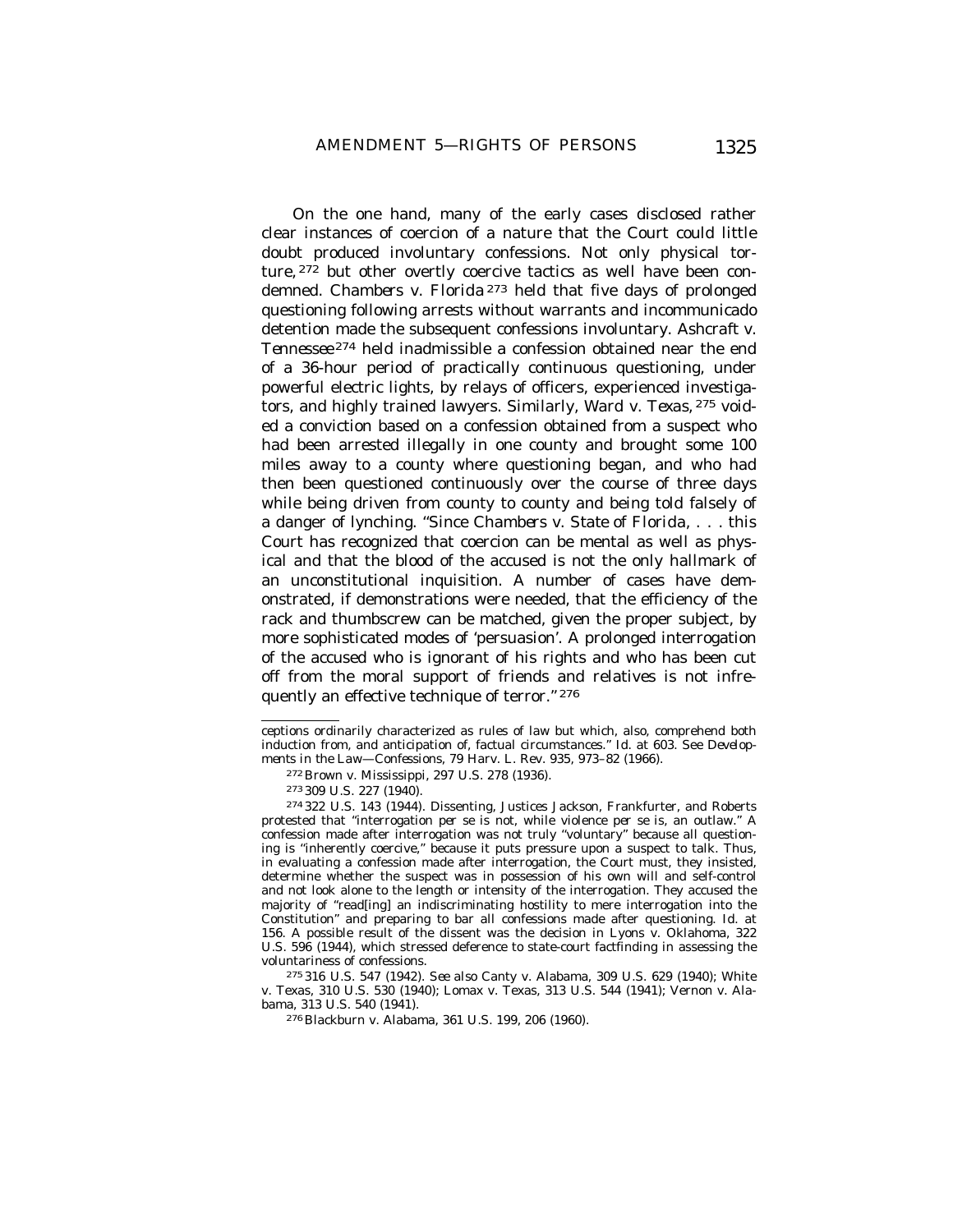While the Court would not hold that prolonged questioning by itself made a resultant confession involuntary, 277 it did increasingly find coercion present even in intermittent questioning over a period of days of incommunicado detention. 278 In *Stein v. New York*, 279 however, the Court affirmed convictions of experienced criminals who had confessed after twelve hours of intermittent questioning over a period of thirty-two hours of incommunicado detention. While the questioning was less intensive than in the prior cases, Justice Jackson for the majority stressed that the correct approach was to balance ''the circumstances of pressure against the power of resistance of the person confessing. What would be overpowering to the weak of will or mind might be utterly ineffective against an experienced criminal."<sup>280</sup> But by the time *Haynes v*. *Washington* 281 was decided, holding inadmissible a confession made by an experienced criminal because of the ''unfair and inherently coercive context'' in which the statement was made, it was clear that the Court was adhering to a rule which found coercion in the fact of prolonged interrogation without regard to the individual characteristics of the suspect. 282 However, the age and intel-

 $\frac{279\,346}{280\, \text{Id}}$ . U.S. 156 (1953).  $\frac{280\, \text{Id}}{281\, 373\, \text{U.S.}}$  503 (1963) (confession obtained some 16 hours after arrest but interrogation over this period consumed little more than two hours; he was refused in his requests to call his wife and told that his cooperation was necessary before he could communicate with his family). <sup>282</sup> Id. at 514. *See also* Spano v. New York, 360 U.S. 315 (1959). (After eight

hours of almost continuous questioning, suspect was induced to confess by rookie policeman who was a childhood friend and who played on suspect's sympathies by falsely stating that his job as a policeman and the welfare of his family was at stake); Rogers v. Richmond, 365 U.S. 534 (1961) (suspect resisted questioning for six hours but yielded when officers threatened to bring his invalid wife to headquarters). More recent cases include Davis v. North Carolina, 384 U.S. 737 (1966) (escaped convict held incommunicado 16 days but periods of interrogation each day were about an hour each); Greenwald v. Wisconsin, 390 U.S. 519 (1968); Darwin v. Connecticut, 391 U.S. 346 (1968).

<sup>&</sup>lt;sup>277</sup> Lisenba v. California, 314 U.S. 219 (1941).<br><sup>278</sup> Watts v. Indiana, 338 U.S. 49 (1949) (Suspect held incommunicado without arraignment for seven days without being advised of his rights. He was held in solitary confinement in a cell with no place to sleep but the floor and questioned each day except Sunday by relays of police officers for periods ranging in duration from three to nine-and-one-half hours); Turner v. Pennsylvania, 338 U.S. 62 (1949) (suspect held on suspicion for five days without arraignment and without being advised of his rights. He was questioned by relays of officers for periods briefer than in *Watts* during both days and nights); Harris v. South Carolina, 338 U.S. 68 (1949) (Suspect in murder case arrested in Tennessee on theft warrant, taken to South Carolina, and held incommunicado. He was questioned for three days for periods as long as 12 hours, not advised of his rights, not told of the murder charge, and denied access to friends and family while being told his mother might be arrested for theft). Justice Jackson dissented in the latter two cases, willing to hold that a confession obtained under lengthy and intensive interrogation should be admitted short of a showing of violence or threats of it and especially if the truthfulness of the con-<br>fession may be corroborated by independent means. Id. at 57.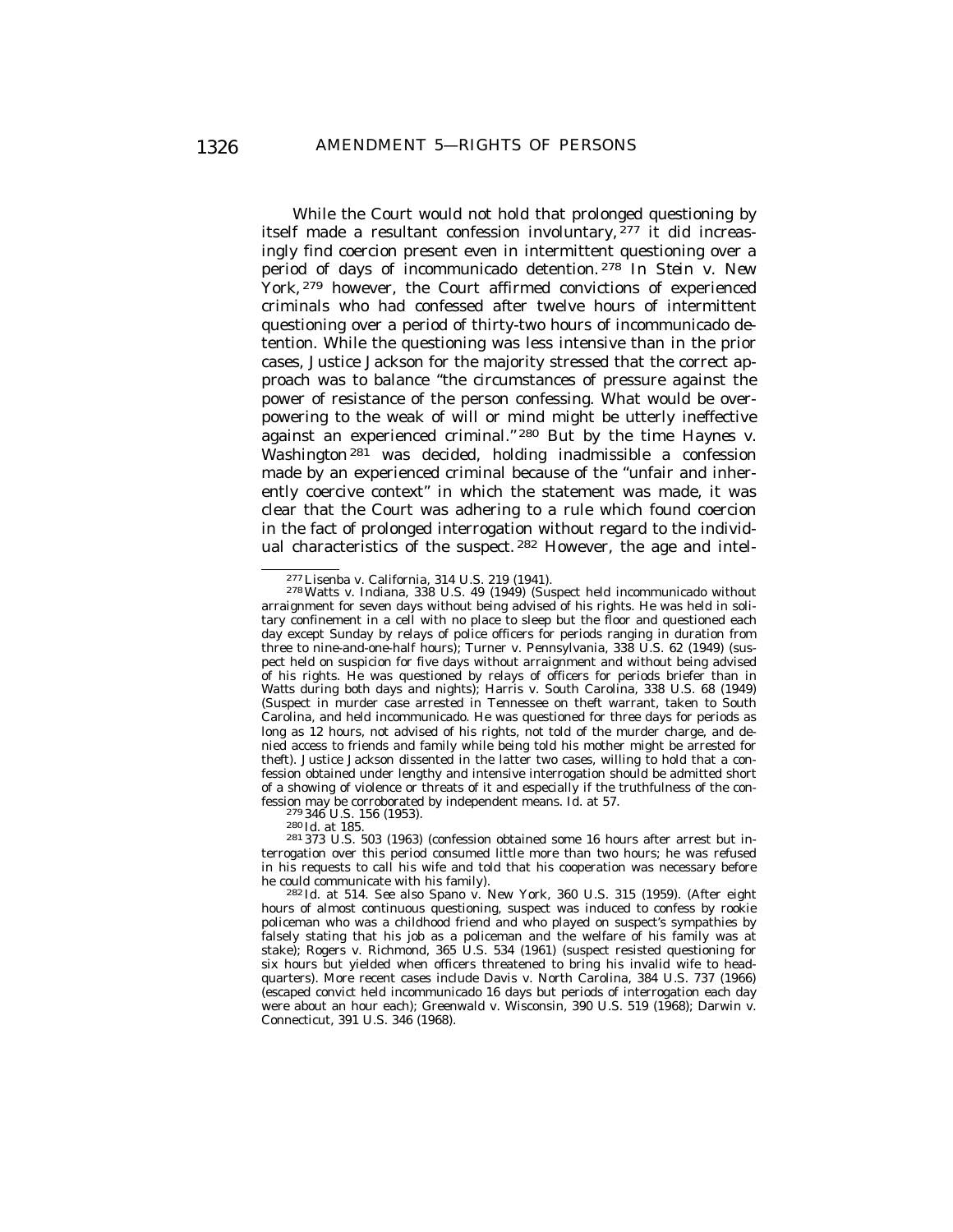ligence of suspects have been repeatedly cited by the Court in appropriate cases as demonstrating the particular susceptibility of the suspects to even mild coercion. 283 But a suspect's mental state alone—even insanity—is insufficient to establish involuntariness absent some coercive police activity. 284

Where, however, interrogation was not so prolonged that the Court would deem it ''inherently coercive,'' the ''totality of the circumstances'' was looked to in determining admissibility. Although in some of the cases a single factor may well be thought to stand out as indicating the involuntariness of the confession, 285 generally the recitation of factors, including not only the age and intelligence of the suspect but also such things as the illegality of the arrest, the incommunicado detention, the denial of requested counsel, the denial of access to friends, the employment of trickery, and other things, seemed not to rank any factor above the others. 286 Of course, confessions may be induced through the exploitation of some illegal action, such as an illegal arrest 287 or an unlawful search and seizure, 288 and when that occurs the confession is inadmissible. Where police obtain a subsequent confession after obtaining one that is inadmissible as involuntary, the Court will not assume that the subsequent confession was similarly involuntary, but will independently evaluate whether the coercive actions which produced the first continued to produce the later confession. 289

*From the Voluntariness Standard to* **Miranda.**—Invocation by the Court of a self-incrimination standard for judging the fruits of police interrogation was no unheralded novelty in *Miranda v. Ar-*

284 Colorado v. Connelly, 479 U.S. 157 (1986).

285 E.g., Leyra v. Denno, 347 U.S. 556 (1954) (confession obtained by psychiatrist trained in hypnosis from a physically and emotionally exhausted suspect who had already been subjected to three days of interrogation); Townsend v. Sain, 372 U.S. 293 (1963) (suspect was administered drug with properties of ''truth serum'' to relieve withdrawal pains of narcotics addiction, although police probably were not aware of drug's side effects).

286 E.g., Johnson v. New Jersey, 384 U.S. 719 (1966); Davis v. North Carolina, 384 U.S. 737 (1966); Ashdown v. Utah, 357 U.S. 426 (1958); Thomas v. Arizona, 356 U.S. 390 (1958).

287Wong Sun v. United States, 371 U.S. 471 (1963).

288Fahy v. Connecticut, 375 U.S. 85 (1963).

289 United States v. Bayer, 331 U.S. 532 (1947); Lyons v. Oklahoma, 322 U.S. 596 (1944); Leyra v. Denno, 347 U.S. 556 (1954); Darwin v. Connecticut, 391 U.S. 346 (1968).

<sup>283</sup>Gallegos v. Colorado, 370 U.S. 49 (1962); Blackburn v. Alabama, 361 U.S. 199 (1960); Fikes v. Alabama, 352 U.S. 191 (1957); Payne v. Arkansas, 356 U.S. 560 (1958); Reck v. Pate, 367 U.S. 433 (1961); Culombe v. Connecticut, 367 U.S. 568 (1961). The suspect in Spano v. New York, 360 U.S. 315 (1959), was a 25-year-old foreigner with a history of emotional instability. The fact that the suspect was a woman was apparently significant in Lynumn v. Illinois, 372 U.S. 528 (1963), in which officers threatened to have her children taken from her and to have her taken off the welfare relief rolls.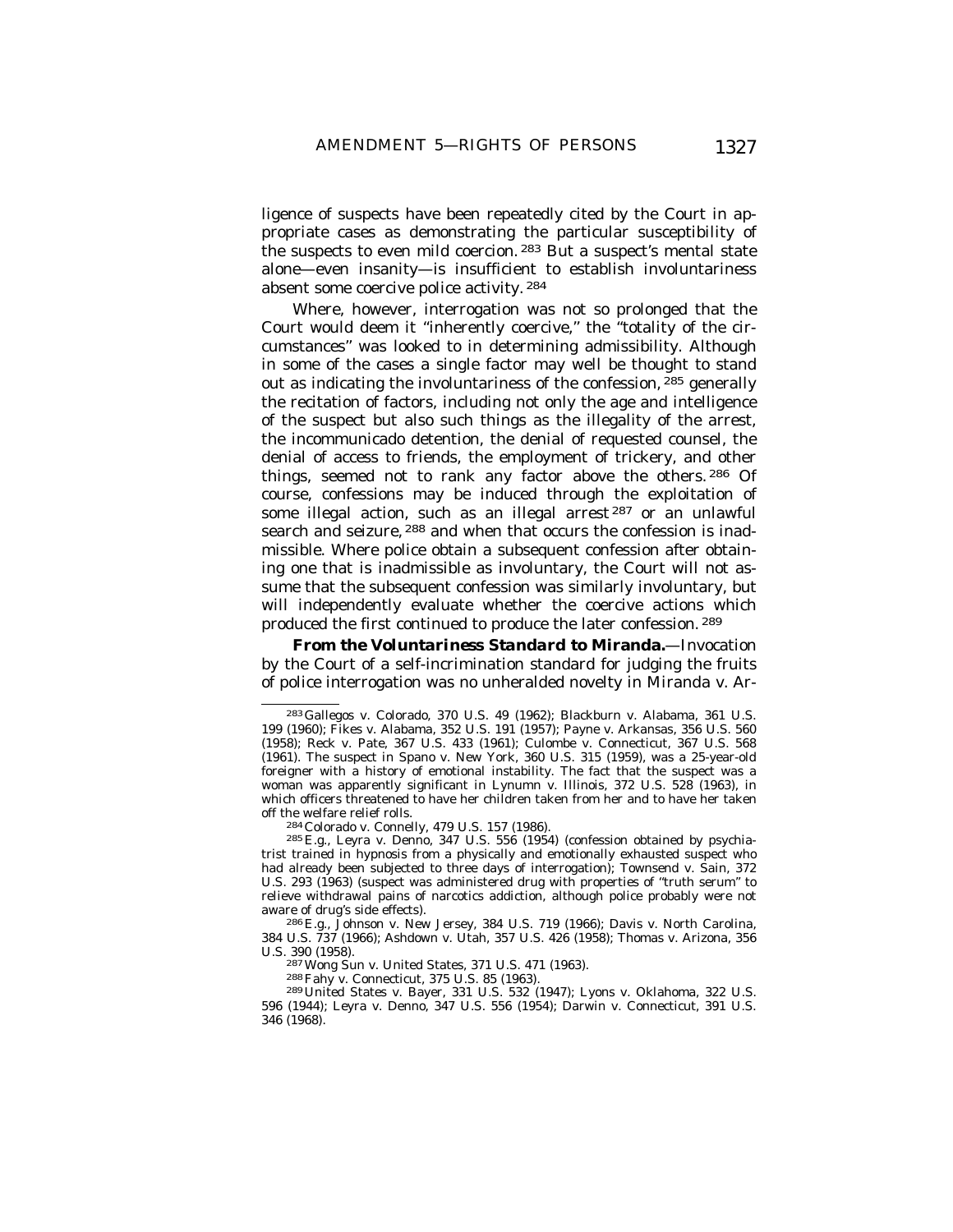*izona*. 290 The rationale of the confession cases changed over time to one closely approximating the foundation purposes the Court has attributed to the self-incrimination clause. Historically, the basis of the rule excluding coerced and involuntary confessions was their untrustworthiness, their unreliability. 291 It appears that this basis informed the Court's judgment in the early state confession cases 292 as it had in earlier cases from the lower federal courts. 293 But in *Lisenba v. California*, 294 Justice Roberts drew a distinction between the confession rule and the standard of due process. ''[T]he fact that the confessions have been conclusively adjudged by the decision below to be admissible under State law, notwithstanding the circumstances under which they were made, does not answer the question whether due process was lacking. The aim of the rule that a confession is inadmissible unless it was voluntarily made is to exclude false evidence. Tests are invoked to determine whether the inducement to speak was such that there is a fair risk the confession is false. . . . The aim of the requirement of due process is not to exclude presumptively false evidence, but to prevent fundamental unfairness in the use of evidence, whether true or false.'' Over the next several years, while the Justices continued to use the terminology of voluntariness, the Court accepted at different times the different rationales of trustworthiness and constitutional fairness. 295

Ultimately, however, those Justices who chose to ground the exclusionary rule on the latter consideration predominated, so that in *Rogers v. Richmond* 296 Justice Frankfurter spoke for six other

<sup>&</sup>lt;sup>290</sup> 384 U.S. 436 (1966).<br><sup>291</sup> 3 J. Wigmore, A Treatise on the Anglo-American System of Evidence § 882, at 246 (3d ed. 1940). <sup>292</sup> Brown v. Mississippi, 297 U.S. 278 (1936); Chambers v. Florida, 309 U.S.

<sup>227 (1940);</sup> White v. Texas, 310 U.S. 530 (1940).<br><sup>293</sup> Hopt v. Utah, 110 U.S. 574 (1884); Wilson v. United States, 162 U.S. 613<br>(1896).

<sup>(1896).</sup> <sup>294</sup> 314 U.S. 219, 236 (1941). <sup>295</sup> *Compare* Ashcraft v. Tennessee, 322 U.S. 143 (1944), *with* Lyons v. Oklahoma, 322 U.S. 596 (1944), and Malinski v. New York, 324 U.S. 401 (1945). In Watts v. Indiana, 338 U.S. 49 (1949), Harris v. South Carolina, 338 U.S. 68 (1949), and Turner v. Pennsylvania, 338 U.S. 62 (1949), five Justices followed the due process-fairness standard while four adhered to a trustworthiness rationale. *See* id. at 57 (Justice Jackson concurring and dissenting). In Stein v. New York, 346 U.S. 156, 192 (1953), the trustworthiness rationale had secured the adherence of six Justices. The primary difference between the two standards is the admissibility under the trustworthiness standard of a coerced confession if its trustworthiness can be estab-

 $296\,365$  U.S 534, 540–41 (1961). Similar expressions may be found in Spano v. New York, 360 U.S. 315 (1959), and Blackburn v. Alabama, 361 U.S. 199 (1960). *See also* Culombe v. Connecticut, 367 U.S. 568, 583 n.25 (1961), in which Justice Frankfurter, announcing the judgment of the Court, observed that ''the conceptions underlying the rule excluding coerced confessions and the privilege again self-incrimination have become, to some extent, assimilated.''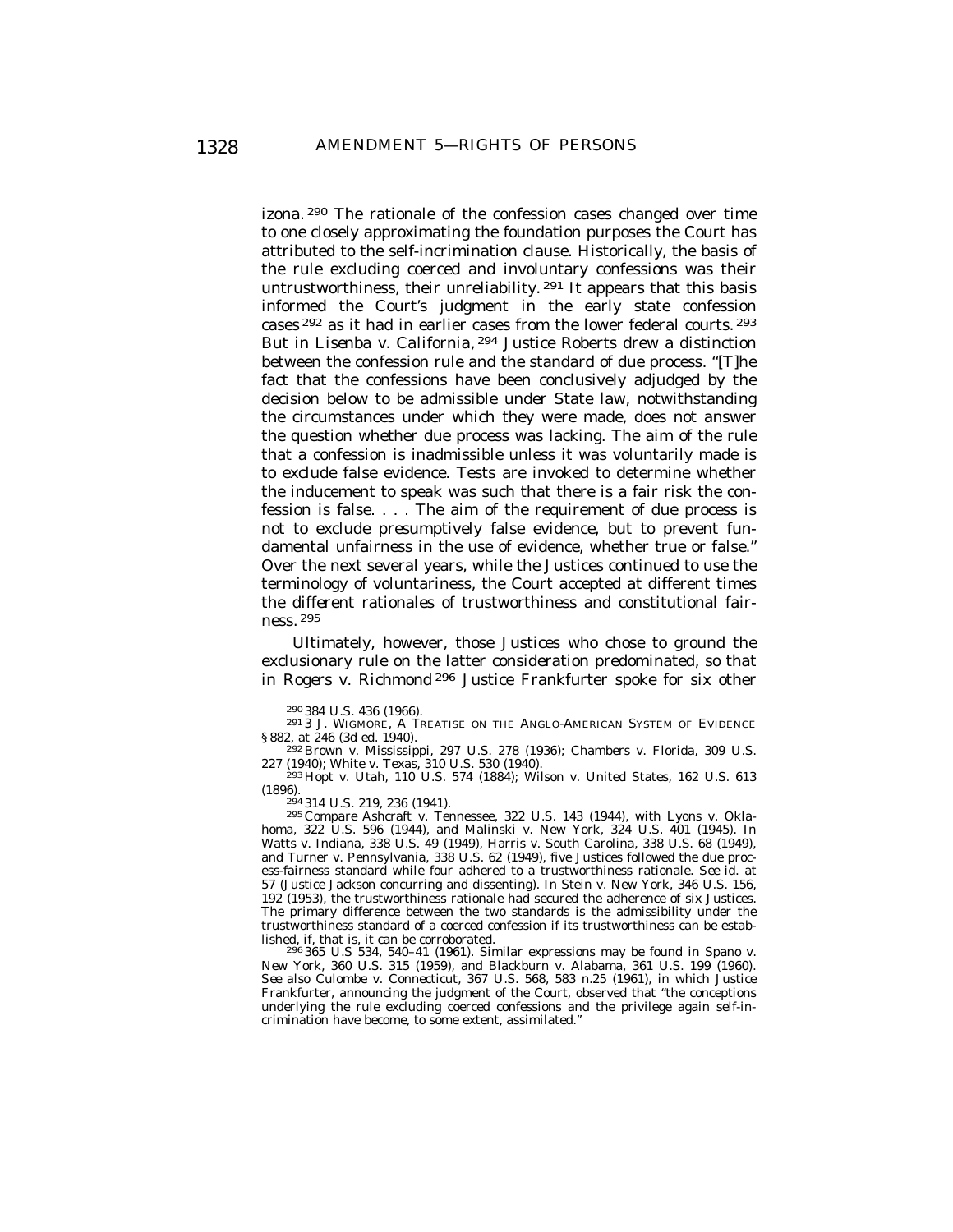Justices in writing: ''Our decisions under that [Fourteenth] Amendment have made clear that convictions following the admission into evidence of confessions which are involuntary, i.e., the product of coercion, either physical or psychological, cannot stand. This is so not because such confessions are unlikely to be true but because the methods used to extract them offend an underlying principle in the enforcement of our criminal law: that ours is an accusatorial and not an inquisitorial system—a system in which the State must establish guilt by evidence independently and freely secured and may not by coercion prove its charges against an accused out of his own mouth.'' Nevertheless, the Justice said in another case, ''[n]o single litmus-paper test for constitutionally impermissible interrogation has been evolved.'' 297 Three years later, however, in *Malloy v. Hogan*, 298 in the process of applying the self-incrimination clause to the States, Justice Brennan for the Court reinterpreted the line of cases since *Brown v. Mississippi* 299 to conclude that the Court had initially based its rulings on the common-law confession rationale, but that beginning with *Lisenba v. California*, 300 a ''federal standard'' had been developed. The Court had engaged in a ''shift [which] reflects recognition that the American system of criminal prosecution is accusatorial, not inquisitorial, and that the Fifth Amendment privilege is its essential mainstay.'' Today, continued Justice Brennan, ''the admissibility of a confession in a state criminal prosecution is tested by the same standard applied in federal prosecutions since 1897,'' when *Bram v. United States* had announced that the self-incrimination clause furnished the basis for admitting or excluding evidence in federal courts. 301

One week after the decision in *Malloy v. Hogan*, the Court essayed to define the rules of admissibility of confessions in different terms than its previous case; while it continued to emphasize voluntariness, it did so in self-incrimination terms rather than in due process terms. In *Escobedo v. Illinois*, 302 it held inadmissible the confession obtained from a suspect in custody who had repeatedly requested and had repeatedly been refused an opportunity to con-

 $297$  Culombe v. Connecticut, 367 U.S. 568, 601 (1961). The same thought informs the options of the Court in Haynes v. Washington, 373 U.S. 503 (1963).

<sup>298 378</sup> U.S. 1 (1964).<br>
299 297 U.S. 278 (1936).<br>
300 314 U.S. 219 (1941).<br>
301 Malloy v. Hogan, 378 U.S. 1, 6–7 (1964). Protesting that this was "*post facto*" reasoning at best,'' Justice Harlan contended that the ''majority is simply wrong'' in asserting that any of the state confession cases represented anything like a self-incrimination basis for the conclusions advanced. Id. at 17–19. Bram v. United States, 168 U.S. 532 (1897), is discussed supra, p. 1321.<br><sup>302</sup> 378 U.S. 478 (1964). Joining Justice Goldberg in the majority were Chief

Justice Warren and Justices Black, Douglas, and Brennan. Justices Clark, Harlan, Stewart, and White dissented. Id. at 492, 493, 495.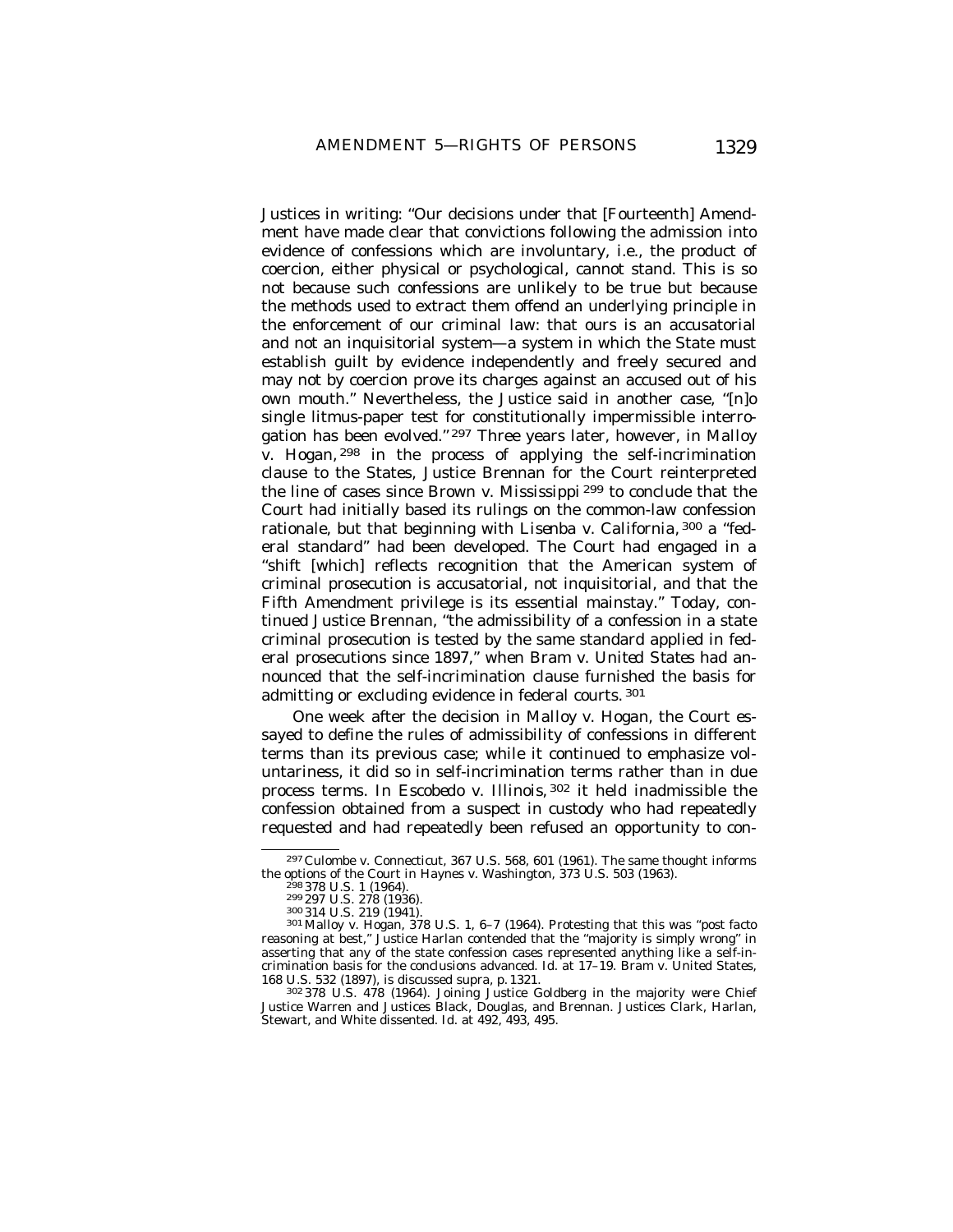sult with his retained counsel, who was present at the police station seeking to gain access to Escobedo. 303 While *Escobedo* appeared in the main to be a Sixth Amendment right-to-counsel case, the Court at several points emphasized, in terms that clearly implicated self-incrimination considerations, that the suspect had not been warned of his constitutional rights. 304

**Miranda v. Arizona.**—The Sixth Amendment holding of *Escobedo* was deemphasized and the Fifth Amendment self-incrimination rule made preeminent in *Miranda v. Arizona*, 305 in which the Court summarized its holding as follows: ''[T]he prosecution may not use statements, whether exculpatory or inculpatory, stemming from custodial interrogation of the defendant unless it demonstrates the use of procedural safeguards effective to secure the privilege against self-incrimination. By custodial interrogation, we mean questioning initiated by law enforcement officers after a person has been taken into custody or otherwise deprived of his freedom of action in any significant way. As for the procedural safeguards to be employed, unless other fully effective means are devised to inform accused persons of their right of silence and to assure a continuous opportunity to exercise it, the following measures are required. Prior to any questioning, the person must be warned that he has a right to remain silent, that any statement he does make may be used as evidence against him, and that he has a right to the presence of an attorney, either retained or appointed. The defendant may waive effectuation of these rights, provided the waiver is made voluntarily, knowingly and intelligently. If, however, he indicates in any manner and at any stage of the process that he wishes to consult with an attorney before speaking there can be no questioning. Likewise, if the individual is alone and indicates in any manner that he does not wish to be interrogated, the police may not question him. The mere fact that he may have an-

<sup>303</sup>Previously, it had been held that a denial of a request to consult counsel was but one of the factors to be considered in assessing voluntariness. Crooker v. California, 357 U.S. 433 (1958); Cicenia v. Lagay, 357 U.S. 504 (1958). Chief Justice Warren and Justices Black, Douglas, and Brennan were prepared in these cases to impose a requirement of right to counsel per se. Post-indictment interrogation without the presence of counsel seemed doomed after Spano v. New York, 360 U.S. 315 (1959), and this was confirmed in Massiah v. United States, 377 U.S 201 (1964). See discussion under Sixth Amendment, infra.

<sup>304</sup> Escobedo v. Illinois, 378 U.S. 478, 485, 491 (1964) (both pages containing assertions of the suspect's ''absolute right to remain silent'' in the context of police warnings prior to interrogation).

<sup>305</sup> 384 U.S. 436, 444–45 (1966). In Johnson v. New Jersey, 384 U.S. 719 (1966), the Court held that neither *Escobedo* nor *Miranda* was to be applied retroactively. In cases where trials commenced after the decisions were announced, the due process ''totality of circumstances'' test was to be the key. *Cf.* Davis v. North Carolina, 384 U.S. 737 (1966).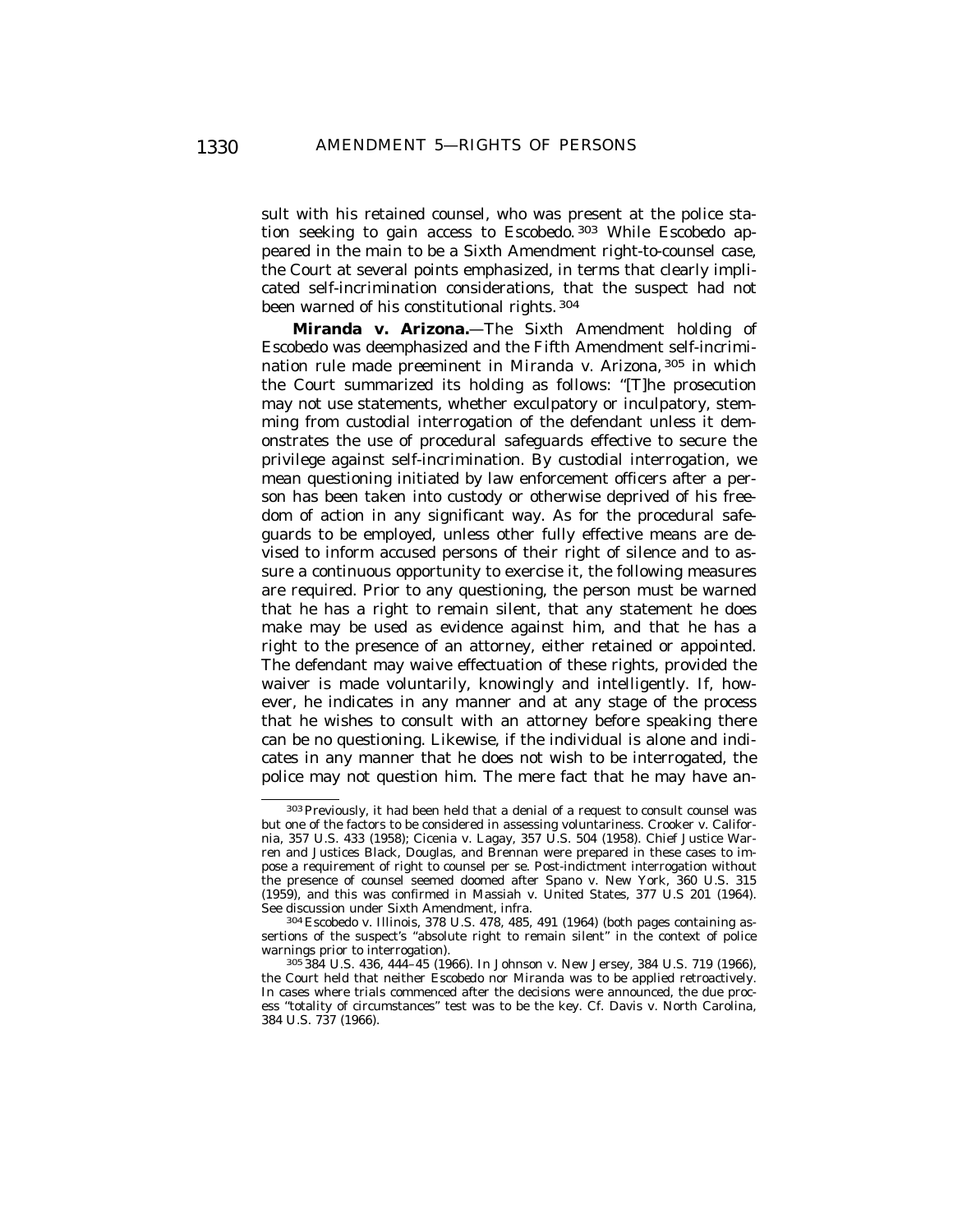swered some questions or volunteered some statements on his own does not deprive him of the right of refrain from answering any further inquiries until he has consulted with an attorney and thereafter consents to be questioned.''

The basis for the Court's conclusions was the determination that police interrogation as conceived and practiced was inherently coercive and that this compulsion, though informal and legally sanctionless, was contrary to the protection assured by the self-incrimination clause, the protection afforded in a system of criminal justice which convicted a defendant on the basis of evidence independently secured and not out of his own mouth. In the Court's view, this had been the law in the federal courts since 1897, and the application of the clause to the States in 1964 necessitated the application of the principle in state courts as well. Therefore, the clause requires that police interrogation practices be so structured as to secure to suspects that they not be stripped of the ability to make a free and rational choice between speaking and not speaking. The warnings and the provision of counsel were essential, the Court said, to this type of system. 306 ''In these cases,'' said Chief Justice Warren, ''we might not find the defendants' statements to have been involuntary in traditional terms." 307 The acknowledgment that the decision considerably expanded upon previous doctrine, even if the assimilation of self-incrimination values by the confession-exclusion rule be considered complete, was more clearly made a week after *Miranda* when, in denying retroactivity to that case and to *Escobedo*, the Court asserted that law enforcement officers had relied justifiably upon prior cases, ''now no longer binding,'' which treated the failure to warn a suspect of his rights or the failure to grant access to counsel as one of the factors to be considered. 308 It was thus not the application of the self-incrimination clause to police interrogation in *Miranda* that constituted a major change from precedent but rather the series of warnings and guar-

<sup>306</sup> Justices Clark, Harlan, Stewart, and White dissented, finding no historical support for the application of the clause to police interrogation and rejecting the policy considerations for the extension put forward by the majority. Miranda v. Arizona, 384 U.S. 436, 499, 504, 526 (1966). Justice White argued that while the Court's decision was not compelled or even strongly suggested by the Fifth Amendment, its history, and the judicial precedents, this did not preclude the Court from making new law and new public policy grounded in reason and experience, but he contended that the change made in *Miranda* was ill-conceived because it arose from a view of interrogation as inherently coercive and because the decision did not adequately protect society's interest in detecting and punishing criminal behavior. Id. at 531–45.

<sup>307</sup> Id. at 457. For the continuing recognition of the difference between the traditional involuntariness test and the *Miranda* test, *see* Michigan v. Tucker, 417 U.S. 433, 443–46 (1974); Mincey v. Arizona, 437 U.S. 385, 396–402 (1978).

<sup>308</sup> Johnson v. New Jersey, 384 U.S. 719, 731 (1966).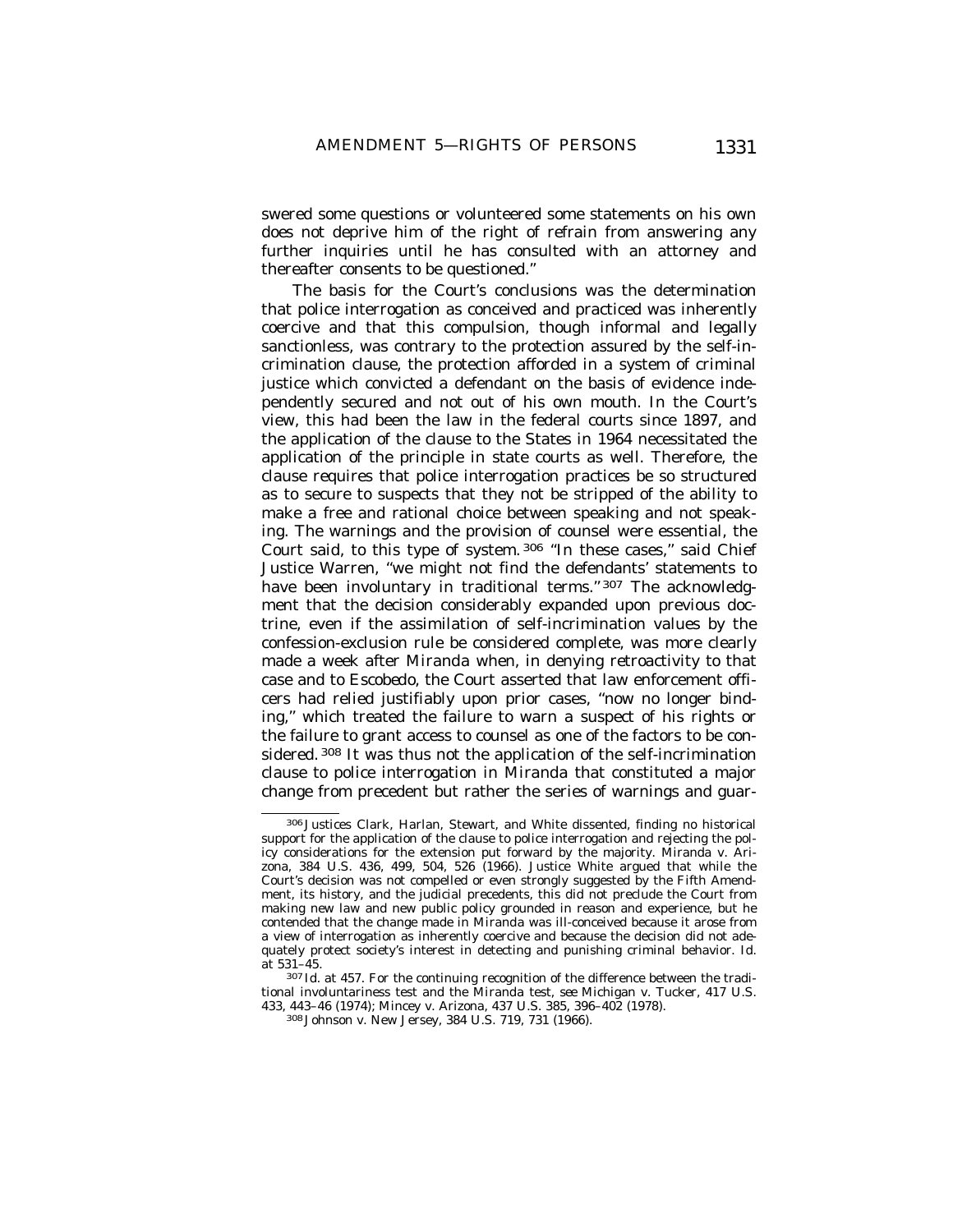antees which the Court imposed as security for the observance of the privilege.

While the Court's decision rapidly became highly controversial and the source of much political agitation, including a prominent role in the 1968 presidential election, the Court has continued to adhere to it, 309 albeit not without considerable qualification. In 1968, Congress enacted a statute designed to set aside *Miranda* in the federal courts and to reinstate the traditional voluntariness test; an effort to enact a companion provision applicable to the state courts was defeated. 310 The statute, however, appears to lie unimplemented because of constitutional doubts about it, 311 and changing membership of the Court has resulted only in some curtailing of the case's principles.

In one respect, though, it appears that the Court, by suggesting that *Miranda* claims could be disallowed in most instances in federal habeas corpus cases, has constructed a rationale that could lead to a substantial limitation on *Miranda's* operation. 312 This potential limitation flows from the analysis in *Michigan v. Tucker*, 313 in which the Court was confronted with the question whether *Miranda* required the exclusion of the testimony of a witness who had been discovered because of the defendant's statement during interrogation following an inadequate *Miranda* warning. 314 The interrogation had taken place prior to *Miranda*, but the trial had followed the Court's decision, 315 leading to the exclusion of defendant's statement but not of the testimony of the witness. The actual holding of the Court and the concurrence of two Justices turned on the fact that the interrogation preceded *Miranda* and that warnings had been given, although not the full *Miranda* warnings; thus, in

<sup>309</sup>*See, e.g.*, Rhode Island v. Innis, 446 U.S. 291, 304 (1980) (Chief Justice Burger concurring) (''The meaning of *Miranda* has become reasonably clear and law enforcement practices have adjusted to its strictures; I would neither overrule *Mi-*

*randa*, disparage it, nor extend it at this late date.'') 310Pub. L. No. 90–351, § 701(a), 82 Stat. 210, 18 U.S.C. § 3501. *See* S. Rept. No. 1097, 90th Congress, 2d sess. 37–53 (1968).<br><sup>311</sup> *But cf.* United States v. Crocker, 510 F.2d 1129 (10th Cir. 1975).<br><sup>312</sup> A similar limitation applies to search and seizure exclusionary claims under

Stone v. Powell, 428 U.S. 465 (1976). *See* supra, pp. 1265–66. The issue of *Stone's* application to *Miranda* was reserved in Wainwright v. Sykes, 433 U.S. 72, 87 n.11 (1977). *See* Brewer v. Williams, 430 U.S. 387, 413–14 (1977) (Justice Powell concurring), and id. at 426–28 (Chief Justice Burger dissenting). Notice, however, that if *Miranda* claims were made subject to *Stone*, the traditional voluntariness test of admitting confessions and admissions, with its varying emphases on reliability, trustworthiness, and constitutional fairness, might well qualify those claims for exemption from *Powell* (*see* Rose v. Mitchell, 443 U.S. 545 (1979)), and could reduce the value in the Court's perspective of limiting habeas claims raising *Miranda* issues. <sup>313</sup>417 U.S. 433 (1974).<br><sup>314</sup> It is not clear that the witness' testimony was suppressible in any event. *Cf.* 

United States v. Ceccolini, 435 U.S. 268 (1978) (a Fourth Amendment case). <sup>315</sup>*See* Johnson v. New Jersey, 384 U.S. 719 (1966).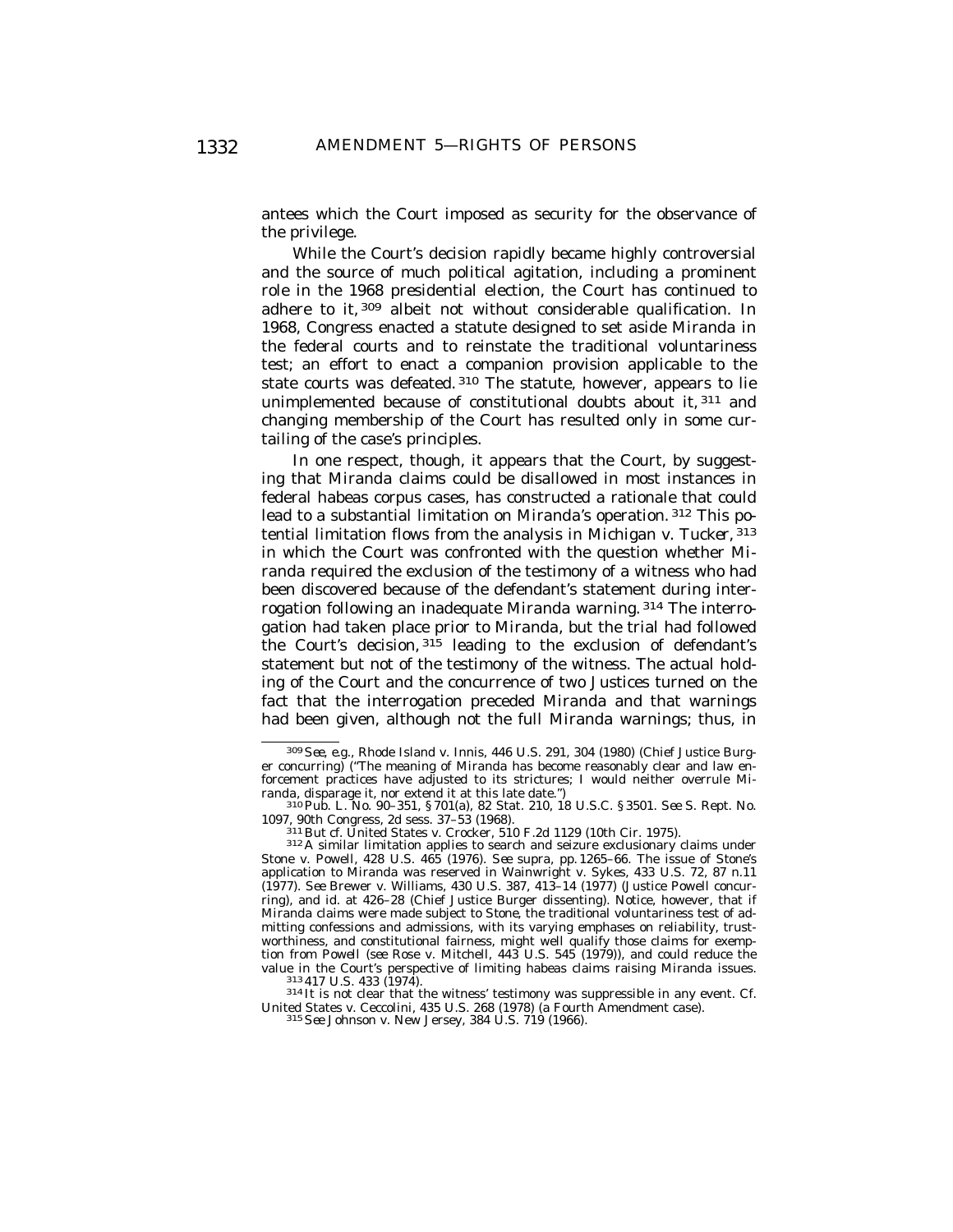some respects, the decision is in the line of retroactivity cases. But of great possible significance was the language of the Court in considering ''whether the police conduct complained of directly infringed upon respondent's rights against compulsory self-incrimination or whether it instead violated only the prophylactic rules developed to protect that right."<sup>316</sup> Finding that the defendant's statement had not been coerced or otherwise procured in violation of his privilege, the Court found that good-faith, inadvertent error in not fully complying with the ''prophylactic'' *Miranda* rules did not require exclusion of the testimony, because the error preceded *Miranda*, because exclusion would not deter wrongful conduct, and because admission would not implicate the trial court in the use of possibly untrustworthy evidence. 317 Obviously, dividing the question in this way between a constitutional right and a judicially-created enforcement mechanism permits courts a considerable degree of flexibility to apply or not apply the exclusionary rule previously thought to be fairly rigid under *Miranda*. 318

In any event, the Court has established several lines of decisions interpreting *Miranda*.

First, persons who are questioned while they are in *custody* must be given the *Miranda* warnings. *Miranda* applies to ''questioning initiated by law enforcement officers after a person has been taken into custody or otherwise deprived of his freedom of action in any significant way.'' 319 Clearly, a suspect detained in jail is in custody, even if the detention is for some offense other than the one about which he is questioned. 320 If he is placed under ar-

<sup>316</sup>Michigan v. Tucker, 417 U.S. 433, 439 (1974). Justices Rehnquist, Stewart, Blackmun, Powell, and Chief Justice Burger joined the opinion of the Court. Justices Brennan and Marshall concurred on retroactivity grounds, id. at 453, and Justice Stewart noted he could have joined this opinion as well. Id. Justice White, continuing to think *Miranda* was wrongly decided, concurred because he did not think the ''fruits'' of a *Miranda* violation should be excluded. Id. at 460.

<sup>317</sup> Id. at 446–52. The similarity with opinions interpreting the search and seizure exclusionary rule is striking. *Supra,* pp. 1264–69.

<sup>318</sup>While the exclusionary rule may not be directly mandated by the constitutional provision in issue, it must be a constitutional standard, because if it were not the Court could not impose it on the States. *See* Monaghan, *Foreword: Constitutional Common Law*, 89 HARV. L. REV. 1 (1975); Schrock, Welsh & Collins, *Interrogational Rights: Reflections on Miranda v. Arizona*, 52 SO. CAL. L. REV. 1 (1978).

<sup>319</sup>Miranda v. Arizona, 384 U.S. 436, 444 (1966).

<sup>320</sup>Mathis v. United States, 391 U.S. 1 (1968) (suspect in state jail questioned by federal officer about a federal crime). But even though a suspect is in jail, hence in custody ''in a technical sense,'' a conversation with an undercover agent does not create a coercive, police-dominated environment and does not implicate *Miranda* if the suspect does not know that he is conversing with a government agent. Illinois v. Perkins, 110 S. Ct. 2394 (1990).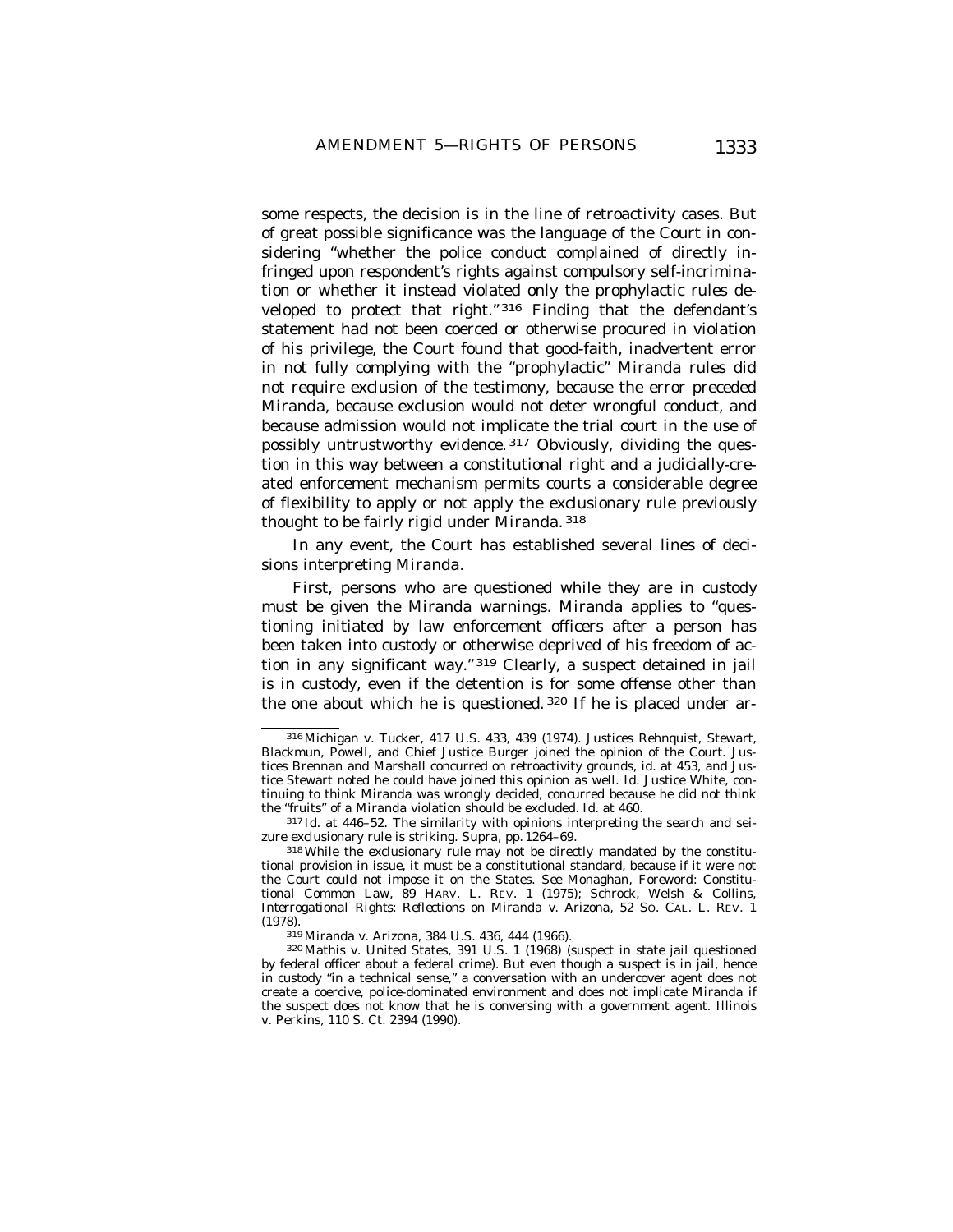rest, even if he is in his own home, the questioning is custodial. 321 But the fact that a suspect may be present in a police station does not, in the absence of indicia that he was in custody, mean that the questioning is custodial, 322 and the fact that he is in his home or other familiar surroundings will ordinarily lead to a conclusion that the inquiry was noncustodial. 323 As with investigative stops under the Fourth Amendment, there is a wide variety of police-citizen contacts, and the Supreme Court has not explored at any length the application of *Miranda* to questioning on the street and elsewhere in situations in which the police have not asserted authority sufficient to place the citizen in custody. 324

Second, persons who are *interrogated* while they are in custody must be given the *Miranda* warnings. It is not necessary under *Miranda* that the police squarely ask a question. The breadth of the interrogation concept is demonstrated in *Rhode Island v. Innis*. 325 There, police had apprehended the defendant as a murder suspect but had not found the weapon used. While he was being transported to police headquarters in a squad car, the defendant, who had been given the *Miranda* warnings and had asserted he wished to consult a lawyer before submitting to questioning, was not asked questions by the officers. However, the officers engaged in conversation among themselves, in which they indicated that a school for handicapped children was near the crime scene and that they hoped the weapon was found before a child discovered it and was

<sup>321</sup>Orozco v. Texas, 394 U.S. 324 (1969) (four policemen entered suspect's bedroom at 4 a.m. and questioned him; though not formally arrested, he was in cus-

tody).<br><sup>322</sup> Oregon v. Mathiason, 429 U.S. 492 (1977) (suspect came voluntarily to police station to be questioned, he was not placed under arrest while there, and he was allowed to leave at end of interview, even though he was named by victim as culprit, questioning took place behind closed doors, and he was falsely informed his fingerprints had been found at scene of crime). *See also* Minnesota v. Murphy, 465 U.S. 420 (1984) (required reporting to probationary officer is not custodial situation).

<sup>323</sup> Beckwith v. United States, 425 U.S. 341 (1976) (IRS agents' interview with taxpayer in private residence was not a custodial interrogation, although inquiry had "focused" on him).

<sup>324</sup> *Cf.* United States v. Mendenhall, 446 U.S. 544 (1980); Reid v. Georgia, 448 U.S. 438 (1980); Brown v. Texas, 443 U.S. 47 (1979); Berkemer v. McCarty, 468 U.S. 420, 440 (1984) (roadside questioning of motorist stopped for traffic violation is not custodial interrogation until his ''freedom of action is curtailed to a 'degree associated with formal arrest''').

<sup>325</sup> 446 U.S. 291 (1980). A remarkably similar factual situation was presented in Brewer v. Williams, 430 U.S. 387 (1977), which was decided under the Sixth Amendment. In *Brewer*, and also in Massiah v. United States, 377 U.S. 201 (1964), and United States v. Henry, 447 U.S. 264 (1980), the Court has had difficulty in expounding on what constitutes interrogation for Sixth Amendment counsel purposes. The *Innis* Court indicated that the definitions are not the same for each Amendment. 446 U.S. at 300 n.4.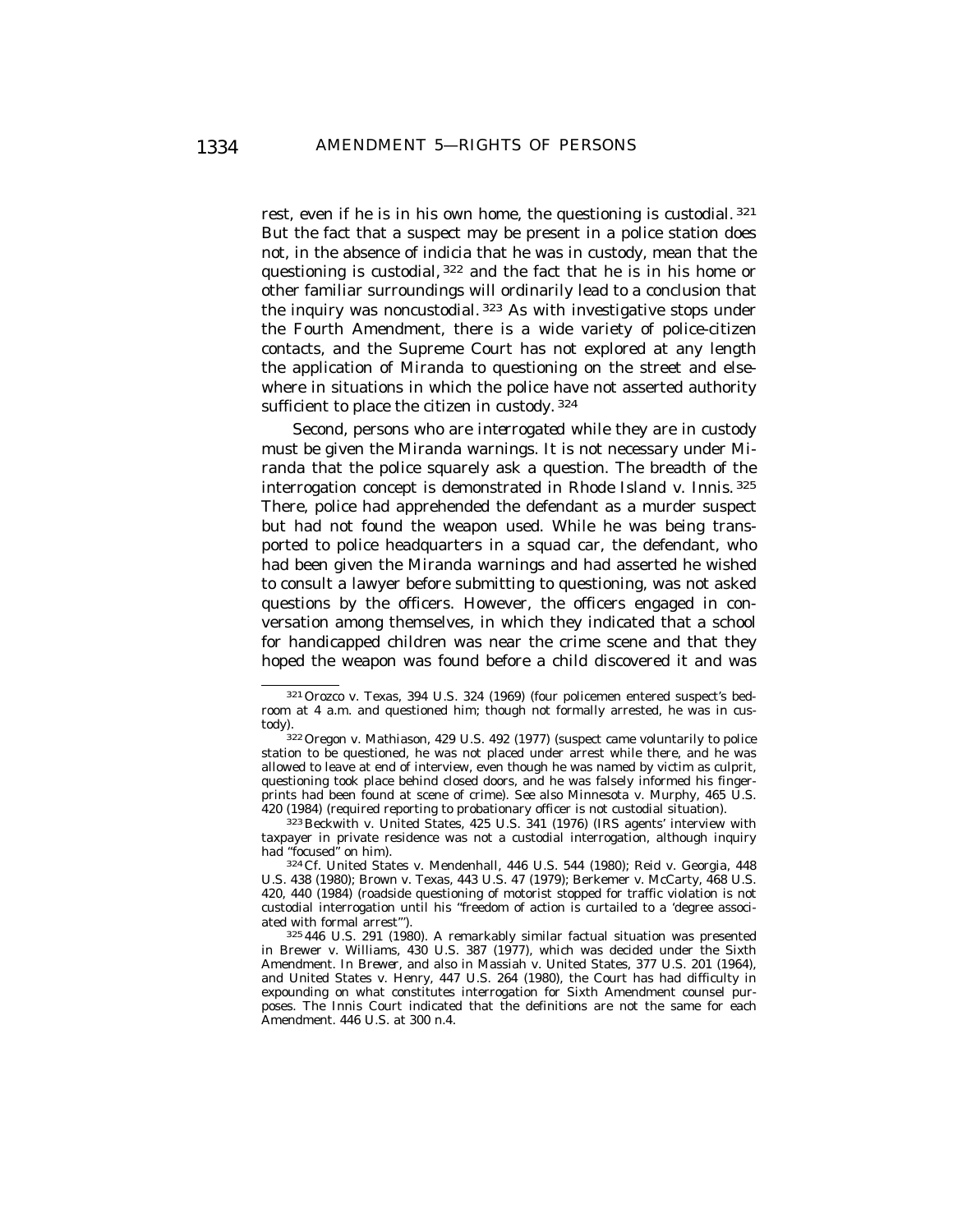injured. The defendant then took them to the weapon's hiding place.

Unanimously rejecting a contention that *Miranda* would have been violated only by express questioning, the Court said: ''We conclude that the *Miranda* safeguards come into play whenever a person in custody is subjected to either express questioning or its functional equivalent. That is to say, the term 'interrogation' under *Miranda* refers not only to express questioning, but also to any words or actions on the part of the police (other than those normally attendant to arrest and custody) that the police should know are reasonably likely to elicit an incriminating response from the suspect. The latter portion of this definition focuses primarily upon the perceptions of the suspect, rather than the intent of the police. This focus reflects the fact that the *Miranda* safeguards were designed to vest a suspect in custody with an added measure of protection against coercive police practices, without regard to objective proof of the underlying intent of the police.'' 326 A divided Court then concluded that the officers' conversation did not amount to a functional equivalent of questioning and that the evidence was admissible. 327

In *Estelle v. Smith*, 328 the Court held that a court-ordered jailhouse interview with the defendant by a psychiatrist seeking to determine his competency to stand trial, when the defense had raised no issue of insanity or incompetency, constituted interrogation for *Miranda* purposes; the psychiatrist's conclusions about the defendant's dangerousness were inadmissible at the capital sentencing phase of the trial because the defendant had not been given his *Miranda* warnings prior to the interview. That the defendant had been questioned by a psychiatrist designated to conduct a neutral competency examination, rather than by a police officer, was ''immaterial,'' the Court concluded, since the psychiatrist's testimony at the penalty phase changed his role from one of neutrality to that of an agent of the prosecution. 329 Other instances of questioning in less formal contexts in which the issues of custody and interroga-

<sup>326</sup> Rhode Island v. Innis, 446 U.S. 291, 300–01 (1980).

<sup>327</sup> Id. at 302–04. Justices Marshall, Brennan, and Stevens dissented, Id. at 305, 307. Similarly, the Court found no functional equivalent of interrogation when police allowed a suspect's wife to talk to him in the presence of a police officer who openly tape recorded the conversation. Arizona v. Mauro, 481 U.S. 520 (1987). *See also* Illinois v. Perkins, 496 U.S. 292 (1990) (absence of coercive environment makes *Miranda* inapplicable to jail cell conversation between suspect and police undercover agent).

<sup>328</sup> 451 U.S. 454 (1981).

<sup>329</sup> Id. at 467.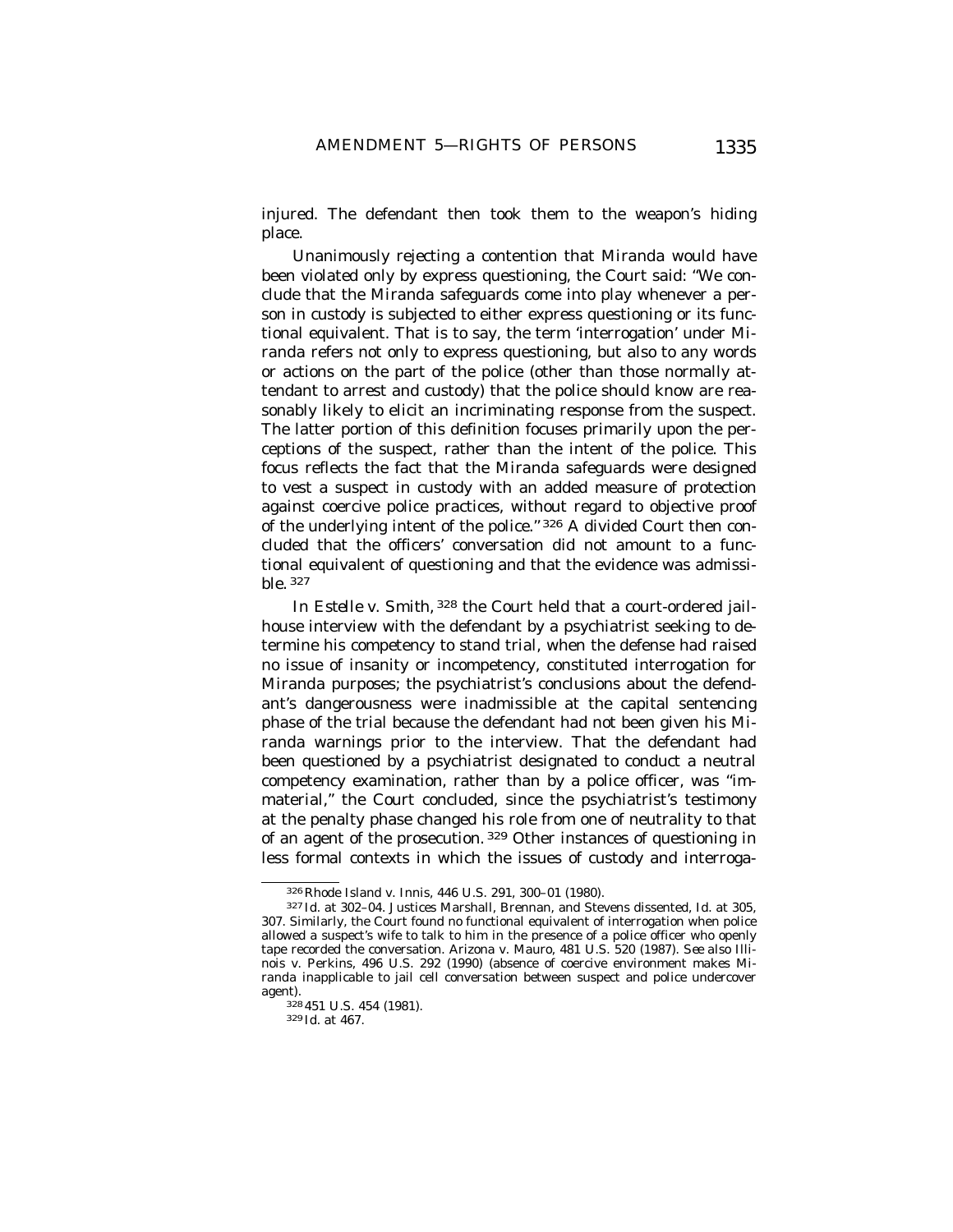tion intertwine, e.g., in on-the-street encounters, await explication by the Court.

Third, before a suspect in custody is interrogated, he must be given *full* warnings, or the *equivalent*, of his *rights*. *Miranda*, of course, required express warnings to be given to an in-custody suspect of his right to remain silent, that anything he said may be used as evidence against him, that he has a right to counsel, and that if he cannot afford counsel he is entitled to an appointed attorney. 330 The Court recognized that ''other fully effective means'' could be devised to convey the right to remain silent, 331 but it was firm that the prosecution was not permitted to show that an unwarned suspect knew of his rights in some manner. 332 But it is not necessary that the police give the warnings as a verbatim recital of the words in the *Miranda* opinion itself, so long as the words used "fully conveyed" to a defendant his rights. 333

Fourth, once a warned suspect asserts his *right* to *silence* and requests *counsel*, the police must scrupulously respect his assertion of right. The *Miranda* Court strongly stated that once a warned suspect ''indicates in any manner, at any time prior to or during questioning, that he wishes to remain silent, the interrogation must cease.'' Further, if the suspect indicates he wishes the assistance of counsel before interrogation, the questioning must cease until he has counsel. 334 At least with respect to counsel, the Court has created practically a *per se* rule barring the police from continuing or from reinitiating interrogation with a suspect requesting counsel until counsel is present, save only that the suspect himself may initiate further proceedings. Thus, in *Edwards v. Arizona*, 335 the Court ruled that *Miranda* had been violated when police reinitiated questioning after the suspect had requested counsel. Questioning had ceased as soon as the suspect had requested counsel, and the suspect had been returned to his cell. Questioning had resumed the following day only after different police officers had confronted the suspect and again warned him of his rights; the suspect agreed to talk and thereafter incriminated himself. Nonetheless, the Court held, ''when an accused has invoked his right to

<sup>330</sup>Miranda v. Arizona, 384 U.S. 436, 444 (1966). *See* id. at 469–73.

<sup>331</sup> Id.

<sup>332</sup> Id. at 469.

<sup>333</sup> California v. Prysock, 453 U.S. 355 (1981). Rephrased, the test is whether the warnings ''*reasonably* conveyed'' a suspect's rights, the Court adding that reviewing courts ''need not examine *Miranda* warnings as if construing a will or defining the terms of an easement.'' Duckworth v. Egan, 492 U.S. 195, 203 (1989) (upholding warning that included possibly misleading statement that a lawyer would be appointed ''if and when you go to court'').

<sup>&</sup>lt;sup>334</sup> Miranda v. Arizona, 384 U.S. 436, 472, 473–74 (1966).

<sup>335</sup> 451 U.S. 477 (1981).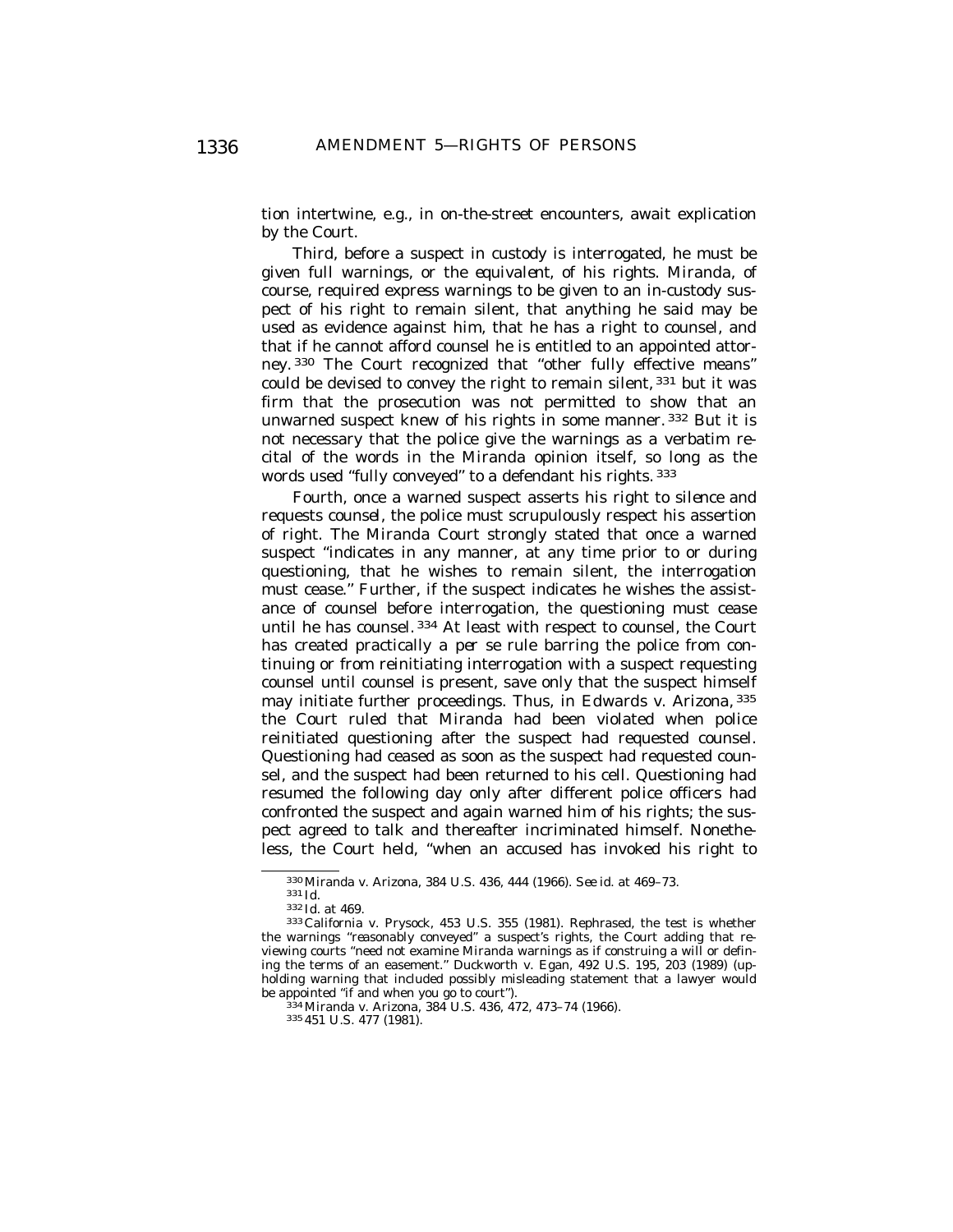have counsel present during custodial interrogation, a valid waiver of that right cannot be established by showing only that he responded to further police-initiated custodial interrogation even if he has been advised of this rights. We further hold that an accused . . . , having expressed his desire to deal with the police only through counsel, is not subject to further interrogation by the authorities until counsel has been made available to him, unless the accused himself initiates further communication, exchanges, or conversations with the police.'' 336 The *Edwards* rule bars police-initiated questioning stemming from a separate investigation as well as questioning relating to the crime for which the suspect was arrested. 337

However, the suspect must specifically ask for counsel; if he requests the assistance of someone else he thinks may be helpful to him, that is not a valid assertion of *Miranda* rights. 338 Moreover, the rigid *Edwards* rule is not applicable to other aspects of the warnings. That is, if the suspect asserts his right to remain silent, the questioning must cease, but officers are not precluded from subsequently initiating a new round of interrogation, provided only that they again give the *Miranda* warnings. 339

Fifth, a properly warned suspect may *waive* his *Miranda* rights and submit to custodial interrogation. *Miranda* recognized that a suspect may voluntarily and knowingly give up his rights and re-

<sup>336</sup> Id. at 484–85. The decision was unanimous, but three concurrences objected to a special rule limiting waivers with respect to counsel to suspect-initiated further exchanges. Id. at 487, 488 (Chief Justice Burger and Justices Powell and Rehnquist). In Oregon v. Bradshaw, 462 U.S. 1039 (1983), the Court held, albeit without a majority of Justices in complete agreement as to rationale, that an accused who had initiated further conversations with police had knowingly and intelligently waived his right to have counsel present. So too, an accused who expressed a willingness to talk to police, but who refused to make a written statement without presence of counsel, was held to have waived his rights with respect to his oral statements. Connecticut v. Barrett, 479 U.S. 523 (1987). The Court has held that *Edwards* should not be applied retroactively to a conviction that had become final, Solem v. Stumes, 465 U.S. 638 (1984), but that *Edwards* does apply to cases pend-<br>ing on appeal at the time it was decided. Shea v. Louisiana, 470 U.S. 51 (1985).

<sup>&</sup>lt;sup>337</sup> Arizona v. Roberson, 486 U.S. 675 (1988). By contrast, the Sixth Amendment right to counsel is offense-specific, and does not bar questioning about a crime unrelated to the crime for which the suspect has been charged. *See* McNeil v. Wisconsin,

 $338$  Fare v. Michael C., 442 U.S. 707 (1979) (juvenile requested to see his parole officer, rather than counsel). Also, waivers signed by the accused following *Miranda* warnings are not vitiated by police having kept from the accused information that an attorney had been retained for him by a relative. Moran v. Burbine, 475 U.S. 412 (1986). 339Michigan v. Mosley, 423 U.S. 96 (1975) (suspect given *Miranda* warnings at

questioning for robbery, requested cessation of interrogation, and police complied; some two hours later, a different policeman interrogated suspect about a murder, gave him a new *Miranda* warning, and suspect made incriminating admission; since police ''scrupulously honored'' suspect's request, admission valid).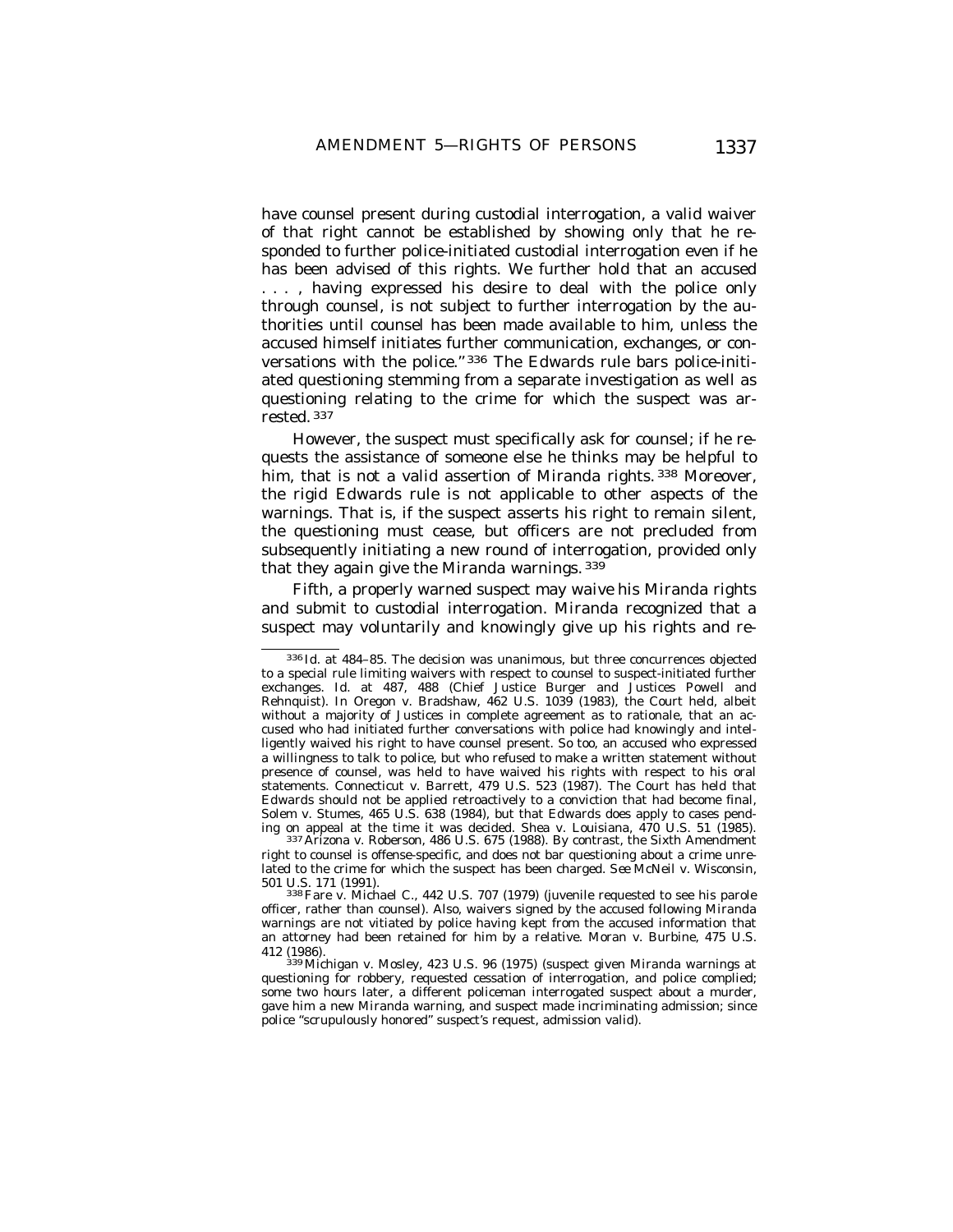spond to questioning, but the Court cautioned that the prosecution bore a ''heavy burden'' to establish that a valid waiver had occurred. 340 While the waiver need not be express in order for it to be valid, 341 neither may a suspect's silence or similar conduct constitute a waiver. 342 It must be shown that the suspect was competent to understand and appreciate the warning and to be able to waive his rights. 343 Essentially, resolution of the issue of waiver ''must be determined on 'the particular facts and circumstances surrounding that case, including the background, experience, and conduct of the accused.'" 344

Sixth, the admissions of an unwarned or improperly warned suspect *may not be used* directly against him at trial, but the Court has permitted some use for other purposes, such as impeachment. A confession or other incriminating admissions obtained in violation of *Miranda* may not, of course, be introduced against him at trial for purposes of establishing guilt 345 or for determining the sentence, at least in bifurcated trials in capital cases, 346 and neither may the "fruits" of such a confession or admission be used. 347 The Court, in opinions which bespeak a sense of necessity to narrowly construe *Miranda*, has broadened the permissible impeachment purposes for which unlawful confessions and admissions may

344 North Carolina v. Butler, 441 U.S. 369, 374–75 (1979) (quoting Johnson v. Zerbst, 304 U.S. 458, 464 (1938)). In Oregon v. Elstad, 470 U.S. 298 (1985), the Court held that a confession following a *Miranda* warning is not necessarily tainted by an earlier confession obtained without a warning, as long as the earlier confession had been voluntary. *And see* Moran v. Burbine, 475 U.S. 412 (1986) (signed waivers following *Miranda* warnings not vitiated by police having kept from suspect information that attorney had been retained for him by relative).

345Miranda v. Arizona, 384 U.S. 436, 479 (1966).

346 Estelle v. Smith, 451 U.S. 454 (1981). The Court has yet to consider the applicability of the ruling in a noncapital, nonbifurcated trial case.

347 *Cf.* Harrison v. United States, 392 U.S. 219 (1968) (after confessions obtained in violation of *McNabb-Mallory* were admitted against him, defendant took the stand to rebut them and made damaging admissions; after his first conviction was reversed, he was retried without the confessions, but the prosecutor introduced his rebuttal testimony from the first trial; Court reversed conviction because testimony was tainted by the admission of the confessions). *But see* Michigan v. Tucker, 417 U.S. 433 (1974). Confessions may be the poisonous fruit of other constitutional violations, such as illegal searches or arrests. E.g., Brown v. Illinois, 422 U.S. 590 (1975); Dunaway v. New York, 442 U.S. 200 (1979); Taylor v. Alabama, 457 U.S. 687 (1982).

<sup>340</sup>Miranda v. Arizona, 384 U.S. 436, 475 (1966).

<sup>341</sup> North Carolina v. Butler, 441 U.S. 369 (1979).

<sup>342</sup> Id. at 373. But silence, ''coupled with an understanding of his rights and a course of conduct indicating waiver,'' may support a conclusion of waiver. Id.

<sup>343</sup>Tague v. Louisiana, 444 U.S. 469 (1980). A knowing and intelligent waiver need not be predicated on complete disclosure by police of the intended line of questioning, hence an accused's signed waiver following arrest for one crime is not invalidated by police having failed to inform him of intent to question him about another crime. Colorado v. Spring, 479 U.S. 564 (1987).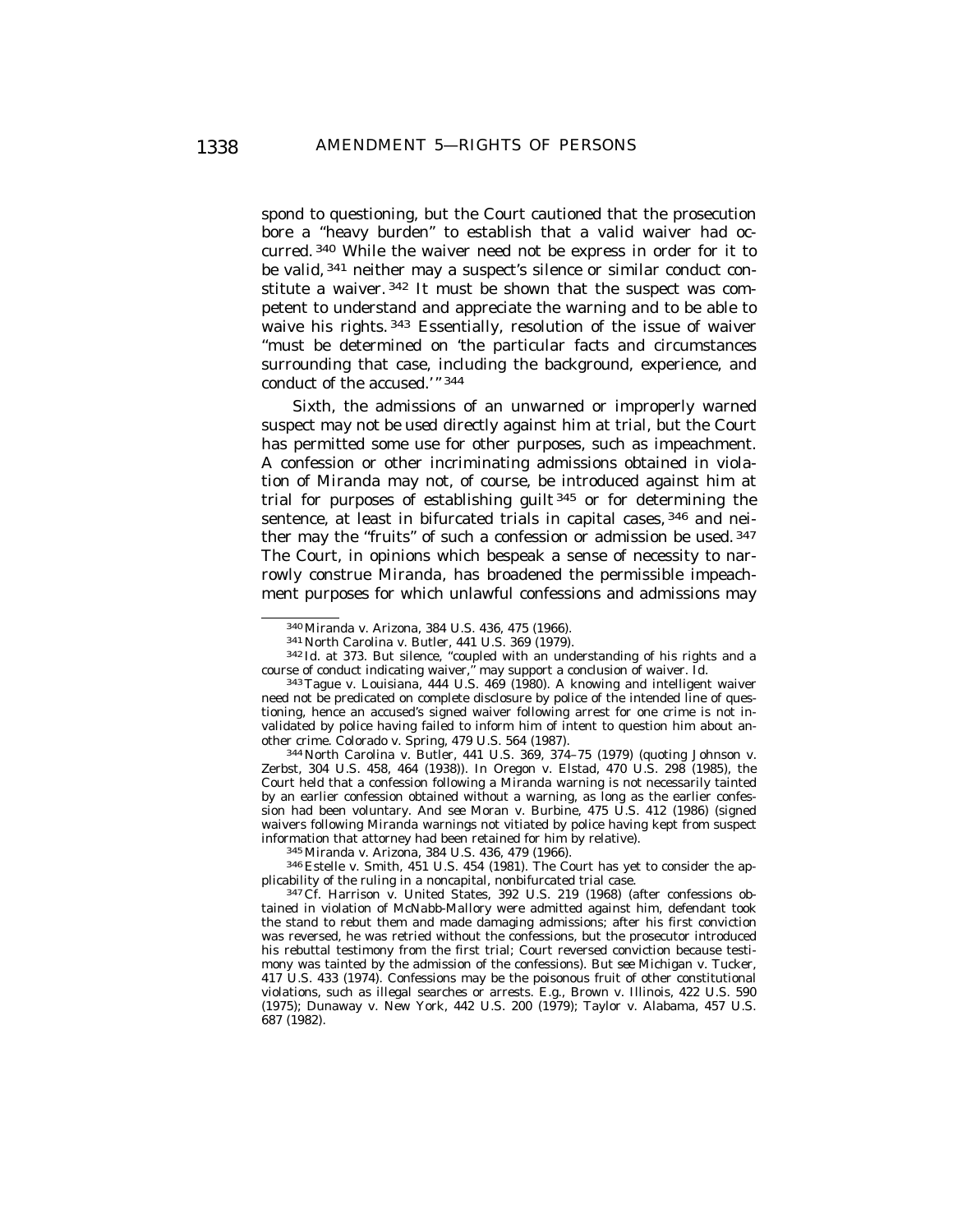be used. 348 Thus, in *Harris v. New York*, 349 the Court held that the prosecution could use statements, obtained in violation of *Miranda*, to impeach the defendant's testimony if he voluntarily took the stand and denied commission of the offense. Subsequently, in *Oregon v. Hass*, 350 the Court permitted impeachment use of a statement made by the defendant after police had ignored his request for counsel following his *Miranda* warning. Such impeachment material, however, must still meet the standard of voluntariness associated with the pre-*Miranda* tests for the admission of confessions and statements. 351

The Court has created a ''public safety'' exception to the *Miranda* warning requirement, but has refused to create another exception for misdemeanors and lesser offenses. In *New York v. Quarles*, 352 the Court held admissible a recently apprehended suspect's response in a public supermarket to the arresting officer's demand to know the location of a gun that the officer had reason to believe the suspect had just discarded or hidden in the supermarket. The Court, in an opinion by Justice Rehnquist, 353 declined to place officers in the ''untenable position'' of having to make instant decisions as to whether to proceed with *Miranda* warnings and thereby increase the risk to themselves or to the public or whether to dispense with the warnings and run the risk that resulting evidence will be excluded at trial. While acknowledging that the exception itself will ''lessen the desirable clarity of the rule,'' the Court predicted that confusion would be slight: ''[w]e think that police officers can and will distinguish almost instinctively between

351 E.g., Mincey v. Arizona, 437 U.S. 385 (1978); New Jersey v. Portash, 440 U.S. 450 (1979).

<sup>348</sup> Under Walter v. United States, 347 U.S. 62 (1954), the defendant not only denied the offense of which he was accused (sale of drugs), but also asserted he had never dealt in drugs. The prosecution was permitted to impeach him concerning heroin seized illegally from his home two years before. The Court observed that the defendant could have denied the offense without making the ''sweeping'' assertions, as to which the government could impeach him.

<sup>349</sup> 401 U.S. 222 (1971). The defendant had denied only the commission of the offense. The Court observed that it was only ''speculative'' to think that impermissible police conduct would be encouraged by permitting such impeachment, a resort to deterrence analysis being contemporaneously used to ground the Fourth Amendment exclusionary rule, whereas the defendant's right to testify was the obligation to testify truthfully and the prosecution could impeach him for committing perjury. *See also* United States v. Havens, 446 U.S. 620 (1980) (Fourth Amendment).

<sup>350</sup> 420 U.S. 714 (1975). By contrast, a defendant may not be impeached by evidence of his silence after police have warned him of his right to remain silent. Doyle v. Ohio, 426 U.S. 610 (1976).

<sup>352</sup> 467 U.S. 649 (1984).

<sup>353</sup>The Court's opinion was joined by Chief Justice Burger and by Justices White, Blackmun, and Powell. Justice O'Connor would have ruled inadmissible the suspect's response, but not the gun retrieved as a result of the response, and Justices Marshall, Brennan, and Stevens dissented.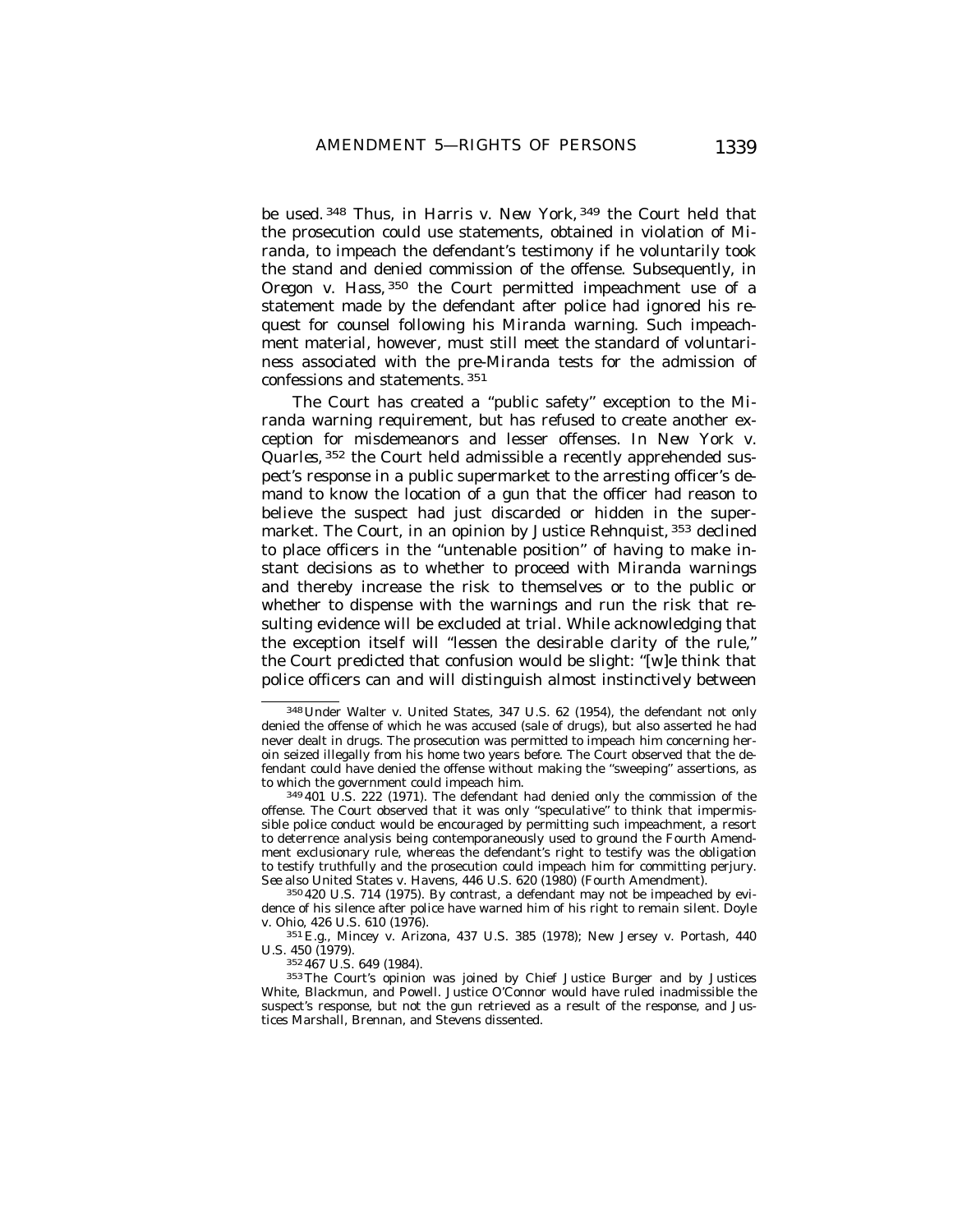questions necessary to secure their own safety or the safety of the public and questions designed solely to elicit testimonial evidence from a suspect.'' 354 No such compelling justification was offered for a *Miranda* exception for lesser offenses, however, and protecting the rule's ''simplicity and clarity'' counseled against creating one. 355 ''[A] person subjected to custodial interrogation is entitled to the benefit of the procedural safeguards enunciated in *Miranda*, regardless of the nature or severity of the offense of which he is suspected or for which he was arrested.'' 356

## **The Operation of the Exclusionary Rule**

*Supreme Court Review.*—The Court's review of the question of admissibility of confessions or other incriminating statements is designed to prevent the foreclosure of the very question to be decided by it, the issue of voluntariness under the due process standard, the issue of the giving of the requisite warnings and the subsequent waiver, if there is one, under the *Miranda* rule. Recurring to Justice Frankfurter's description of the inquiry as a ''threephased process'' in due process cases at least, 357 it can be seen that the Court's self-imposed rules of restraint on review of lower-court factfinding greatly influenced the process. The finding of facts surrounding the issue of coercion—the length of detention, circumstances of interrogation, use of violence or of tricks and ruses, et cetera—is the proper function of the trial court which had the advantage of having the witnesses before it. ''This means that all testimonial conflict is settled by the judgment of the state courts. Where they have made explicit findings of fact, those findings conclude us and form the basis of our review—with the one *caveat*, necessarily, that we are not to be bound by findings wholly lacking support in evidence." 358

However, the conclusions of the lower courts as to how the accused reacted to the circumstances of his interrogation, and as to the legal significance of how he reacted, are subject to open review. ''No more restricted scope of review would suffice adequately to protect federal constitutional rights. For the mental state of involuntariness upon which the due process question turns can never be affirmatively established other than circumstantially—

<sup>354</sup> 467 U.S. at 658–59.

<sup>355</sup> Berkemer v. McCarty, 468 U.S. 420, 432 (1984).

<sup>356</sup> 468 U.S. at 434.

<sup>357</sup> Culombe v. Connecticut, 367 U.S. 568, 603–06 (1961).

<sup>358</sup> Id. at 603. *See* Ashcraft v. Tennessee, 322 U.S. 143, 152–53 (1944); Lyons v. Oklahoma, 322 U.S. 596, 602–03 (1944); Watts v. Indiana, 338 U.S. 49, 50–52 (1949); Gallegos v. Nebraska, 342 U.S. 55, 60–62 (1951); Stein v. New York, 346 U.S. 156, 180–82 (1953); Payne v. Arkansas, 356 U.S. 560, 561–62 (1958).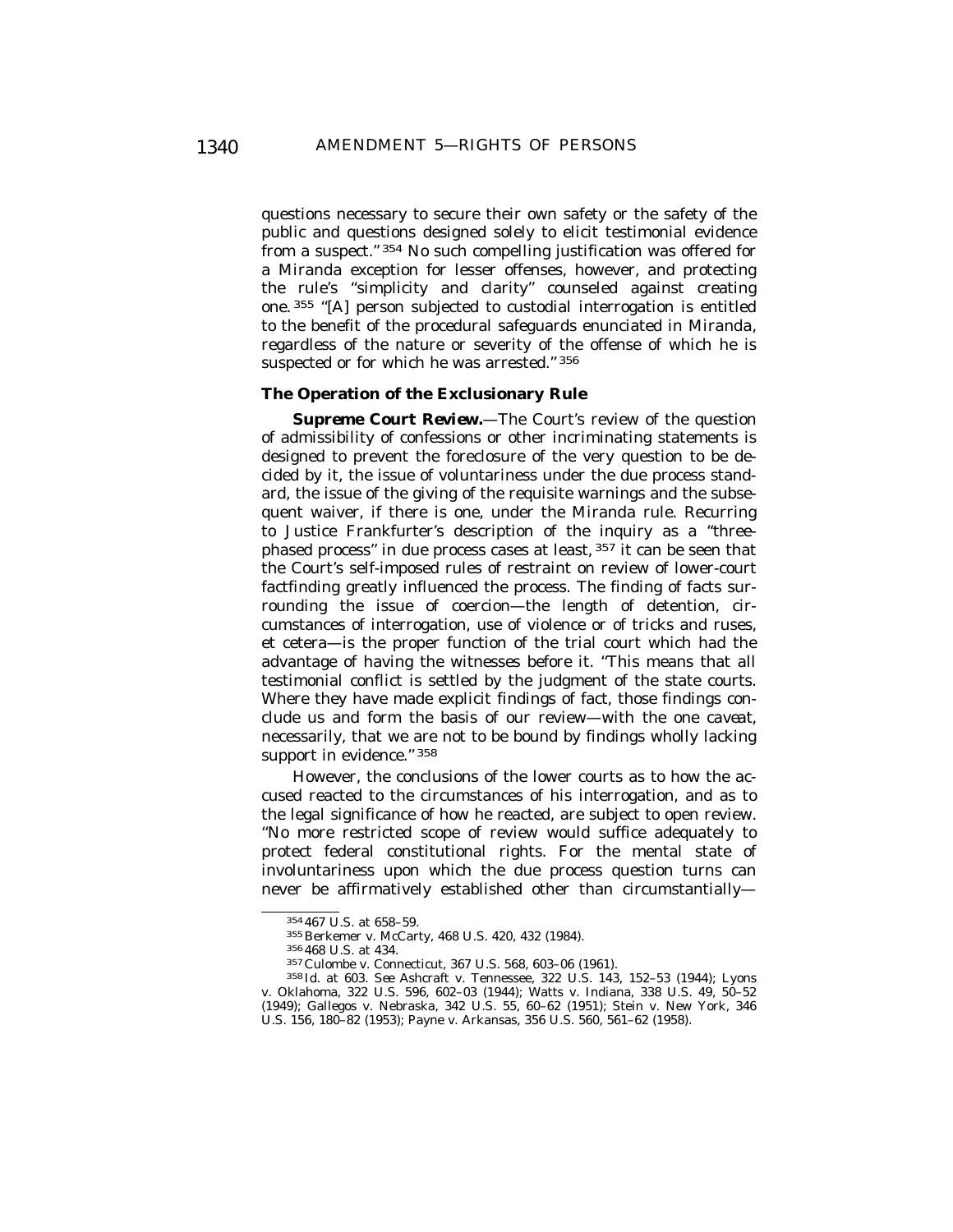that is, by inference; and it cannot be competent to the trier of fact to preclude our review simply be declining to draw inferences which the historical facts compel. Great weight, of course, is to be accorded to the inferences which are drawn by the state courts. In a dubious case, it is appropriate . . . that the state court's determination should control. But where, on the uncontested external happenings, coercive forces set in motion by state law enforcement officials are unmistakably in action; where these forces, under all the prevailing states of stress, are powerful enough to draw forth a confession; where, in fact, the confession does come forth and is claimed by the defendant to have been extorted from him; and where he has acted as a man would act who is subjected to such an extracting process—where this is all that appears in the record—a State judgment that the confession was voluntary cannot stand.'' 359 *Miranda*, of course, does away with the judgments about the effect of lack of warnings, and the third phase, the legal determination of the interaction of the first two phases, is determined solely by two factual determinations: whether the warnings were given and if so whether there was a valid waiver. Presumably, supported determinations of these two facts by trial courts would preclude independent review by the Supreme Court. Yet, the Court has been clear that it may and will independently review the facts when the factfinding has such a substantial effect on constitutional rights. 360

*Procedure in the Trial Courts.*—The Court has placed constitutional limitations upon the procedures followed by trial courts for determining the admissibility of confessions and other incriminating admissions. Three procedures were developed over time to deal with the question of admissibility when involuntariness was claimed. By the orthodox method, the trial judge heard all the evidence on voluntariness in a separate and preliminary hearing, and if he found the confession involuntary the jury never received it, while if he found it voluntary the jury received it with the right to consider its weight and credibility, which consideration included the circumstances of its making. By the New York method, the judge first reviewed the confession under a standard leading to its exclusion only if he found it not possible that ''reasonable men could differ over the [factual] inferences to be drawn'' from it; oth-

<sup>359</sup> Culombe v. Connecticut, 367 U.S. 568, 605 (1961). *See* Watts v. Indiana, 338 U.S. 49, 51 (1949); Malinski v. New York, 324 U.S. 401, 404, 417 (1945).

<sup>360</sup> ''In cases in which there is a claim of denial of rights under the Federal Constitution this Court is not bound by the conclusions of lower courts, but will re-examine the evidentiary basis on which those conclusions are founded.'' Niemotko v. Maryland, 340 U.S. 268, 271 (1951); Time, Inc. v. Pape, 401 U.S. 279, 284 (1971), and cases cited therein.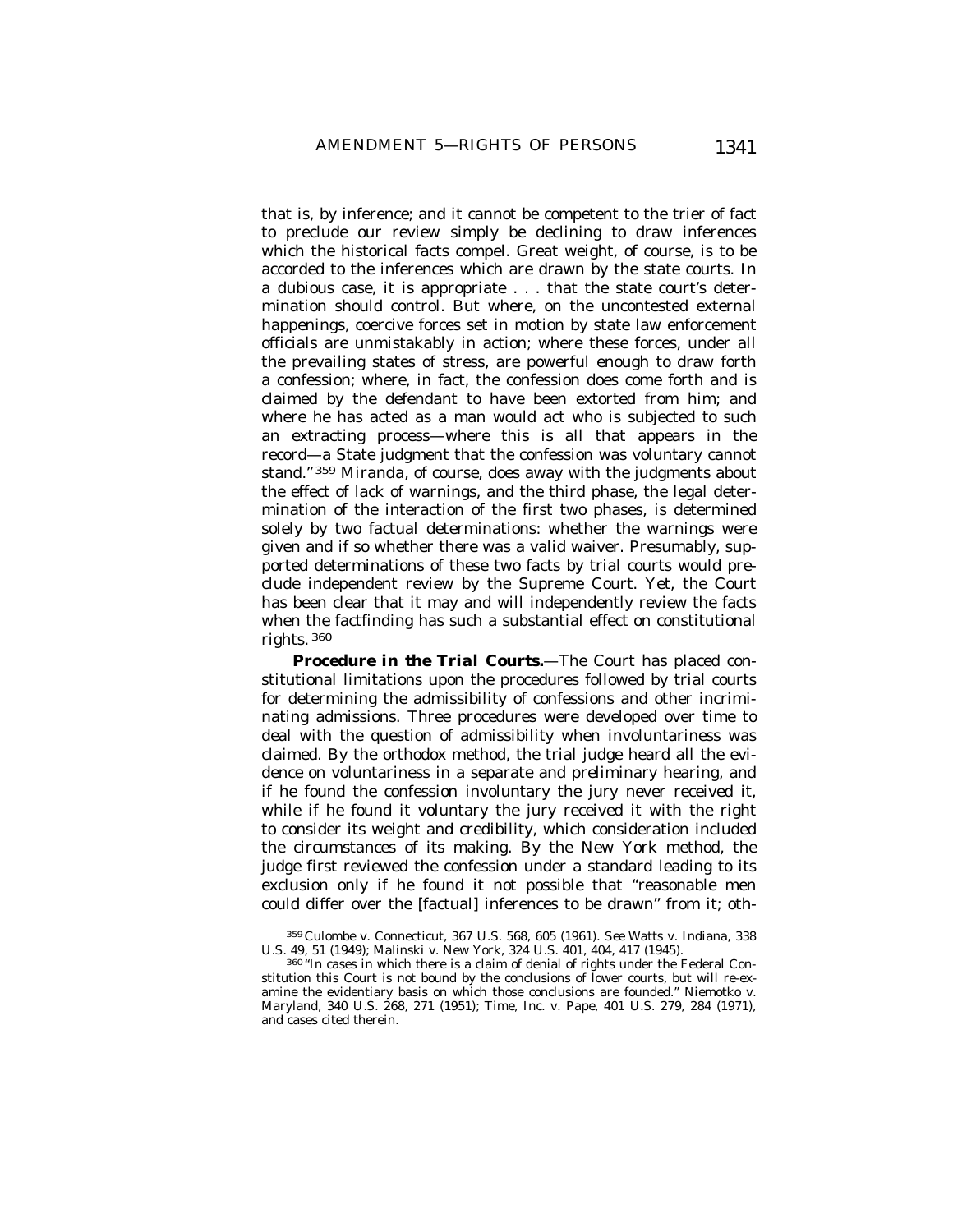erwise, the jury would receive the confession with instructions to first determine its voluntariness and to consider it if it were voluntary and to disregard it if it were not. By the Massachusetts method, the trial judge himself determined the voluntariness question and if he found the confession involuntary the jury never received it; if he found it to have been voluntarily made he permitted the jury to receive it with instructions that the jurors should make their own independent determination of voluntariness. 361

The New York method was upheld against constitutional attack in *Stein v. New York*, 362 but eleven years later a five-to-four decision in *Jackson v. Denno*, 363 found it inadequate to protect the due process rights of defendants. The procedure did not, the Court held, ensure a "reliable determination on the issue of voluntariness'' and did not sufficiently guarantee that convictions would not be grounded on involuntary confessions. Since there was only a general jury verdict of guilty, it was impossible to determine whether the jury had first focused on the issue of voluntariness and then either had found the confession voluntary and considered it on the question of guilt or had found it involuntary, disregarded it, and reached a conclusion of guilt on wholly independent evidence. It was doubtful that a jury could appreciate the values served by the exclusion of involuntary confessions and put out of mind the content of the confession no matter what was determined with regard to its voluntariness. The rule was reiterated in *Sims v. Georgia*, 364 in which the Court voided a state practice permitting the judge to let the confession go to the jury for the ultimate decision on voluntariness, upon an initial determination merely that the prosecution had made out a prima facie case that the confession was voluntary. The Court has interposed no constitutional objection to utilization of either the orthodox or the Massachusetts method for determining admissibility. 365 It has held that the prosecution bears the burden of establishing voluntariness by a prepon-

<sup>361</sup> Jackson v. Denno, 378 U.S. 368, 410–23 (1964) (appendix to opinion of Justice Black concurring in part and dissenting in part).

<sup>362</sup> 346 U.S. 156, 170–79 (1953). Significant to the Court's conclusion on this matter was the further conclusion of the majority that coerced confessions were inadmissible solely because of their unreliability; if their trustworthiness could be established the utilization of an involuntary confession violated no constitutional prohibition. This conception was contrary to earlier cases and was subsequently repudiated. *See* Jackson v. Denno, 378 U.S. 368, 383–87 (1964).

<sup>363</sup> 378 U.S. 368 (1964). On the sufficiency of state court determinations, *see* Swenson v. Stidham, 409 U.S. 224 (1972); La Vallee v. Della Rose, 410 U.S. 690 (1973).

<sup>364</sup> 385 U.S. 538 (1967).

<sup>365</sup> Jackson v. Denno, 378, 378 U.S. 368 and n.8 (1964); Lego v. Twomey, 404 U.S. 477, 489–90 (1972) (rejecting contention that jury should be required to pass on voluntariness following judge's determination).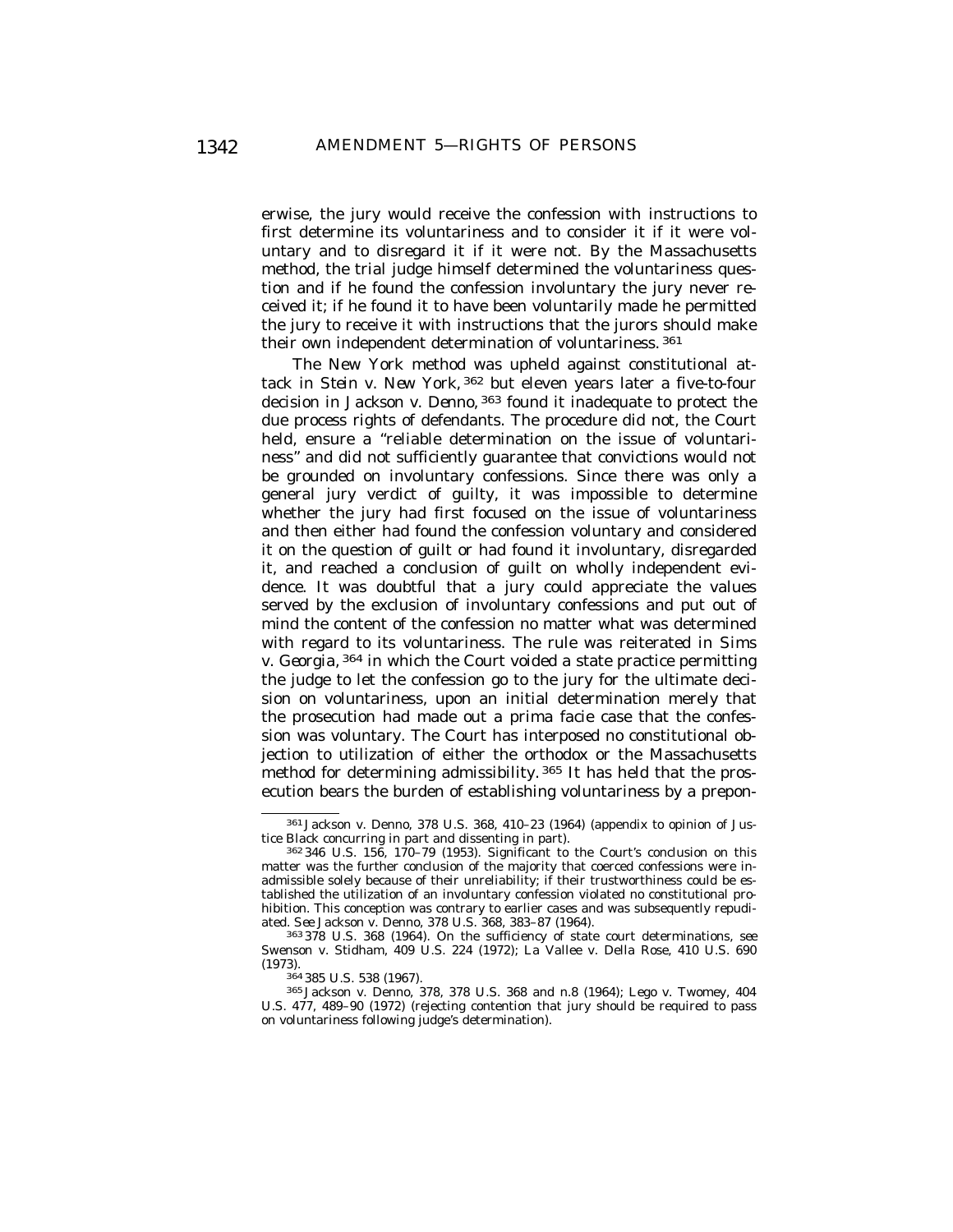derance of the evidence, rejecting a contention that it should be determined only upon proof beyond a reasonable doubt, 366 or by clear and convincing evidence. 367

## **DUE PROCESS**

#### **History and Scope**

''It is now the settled doctrine of this Court that the Due Process Clause embodies a system of rights based on moral principles so deeply imbedded in the traditions and feelings of our people as to be deemed fundamental to a civilized society as conceived by our whole history. Due Process is that which comports with the deepest notions of what is fair and right and just.'' 1 The content of due process is "a historical product"<sup>2</sup> that traces all the way back to chapter 39 of Magna Carta, in which King John promised that ''[n]o free man shall be taken or imprisoned or disseized or exiled or in any way destroyed, nor will we go upon him nor send upon him, except by the lawful judgment of his peers or by the law of the land."<sup>3</sup> The phrase "due process of law" first appeared in a statutory rendition of this chapter in 1354. ''No man of what state or condition he be, shall be put out of his lands or tenements nor taken, nor disinherited, nor put to death, without he be brought to answer by due process of law."<sup>4</sup> Though Magna Carta was in essence the result of a struggle over interest between the King and his barons, <sup>5</sup> this particular clause over time transcended any such limitation of scope, and throughout the fourteenth century par-

2 Jackman v. Rosenbaum Co., 260 U.S. 22, 31 (1922).

3Text and commentary on this chapter may be found in W. MCKECHNIE, MAGNA CARTA—A COMMENTARY ON THE GREAT CHARTER OF KING JOHN 375–95 (Glasgow, 2d rev. ed. 1914). The chapter became chapter 29 in the Third Reissue of Henry III in 1225. Id. at 504, and see 139–59. As expanded, it read: ''No free man shall be taken or imprisoned or deprived of his freehold or his liberties or free customs, or outlawed or exiled, or in any manner destroyed, nor shall we come upon him or send against him, except by a legal judgment of his peers or by the law of the land.'' *See also* J. HOLT, MAGNA CARTA 226–29 (Cambridge: 1965). The 1225 reissue also added to chapter 29 the language of chapter 40 of the original text: ''To no one will we sell, to no one will we deny or delay right or justice.'' This 1225 reissue became the standard text thereafter.

4 28 Edw. III, c. 3. *See* F. THOMPSON, MAGNA CARTA—ITS ROLE IN THE MAKING OF THE ENGLISH CONSTITUTION, 1300–1629, 86–97 (1948), recounting several statutory reconfirmations. Note that the limitation of ''free man'' had given way to the all-inclusive delineation.

5W. MCKECHNIE, MAGNA CARTA—A COMMENTARY ON THE GREAT CHARTER OF KING JOHN (Glasgow: 2d rev. ed. 1914); J. HOLT, MAGNA CARTA (Cambridge: 1965).

<sup>366</sup>Lego v. Twomey, 404 U.S. 477 (1972).

<sup>367</sup> Colorado v. Connelly, 479 U.S. 157 (1986).

<sup>1</sup>Solesbee v. Balkcom, 339 U.S. 9, 16 (1950) (Justice Frankfurter dissenting). Due process is violated if a practice or rule ''offends some principle of justice so rooted in the traditions and conscience of our people as to be ranked as fundamental.'' Snyder v. Massachusetts, 291 U.S. 97, 105 (1934).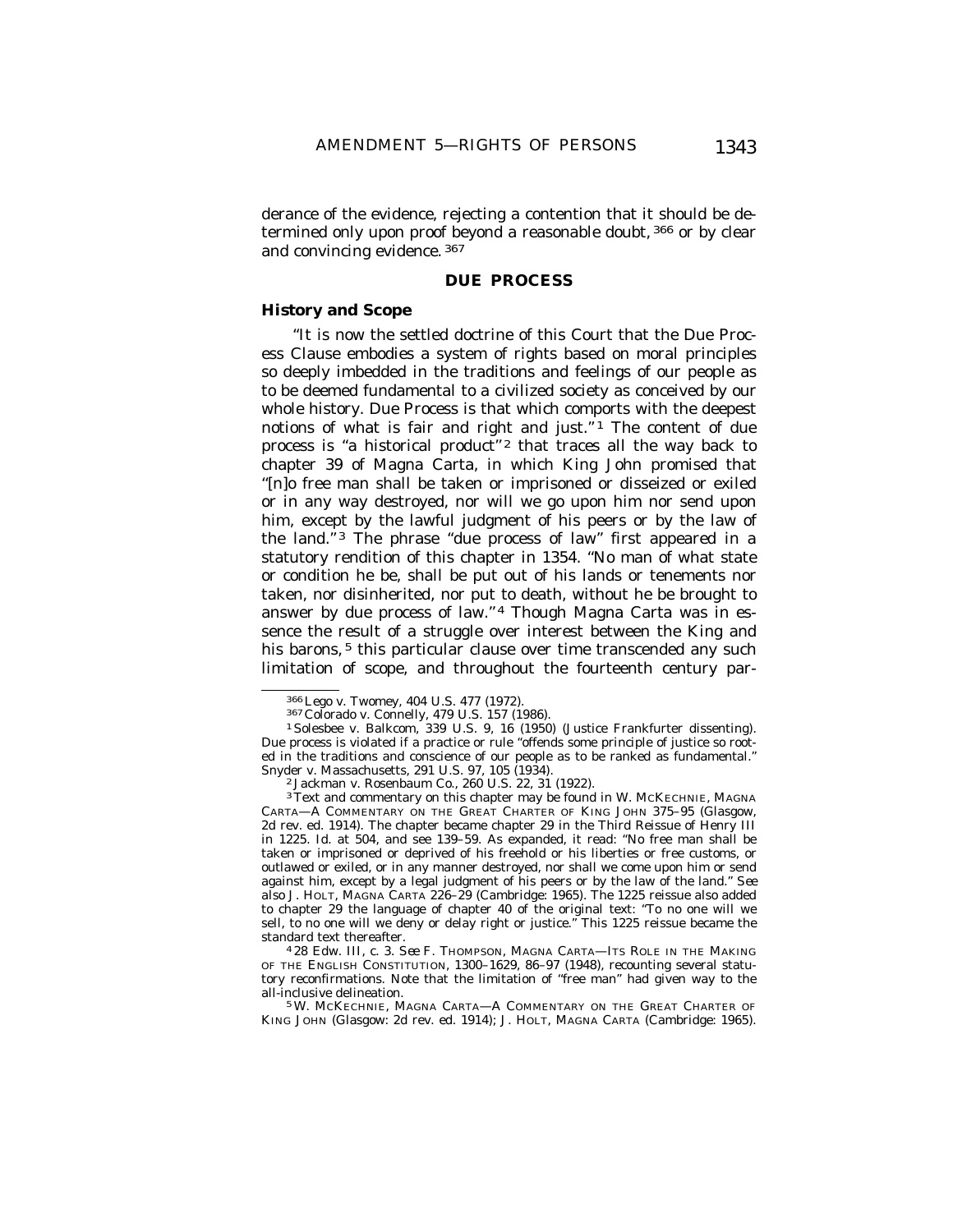liamentary interpretation expanded far beyond the intention of any of its drafters. 6 The understanding which the founders of the American constitutional system, and those who wrote the due process clauses, brought to the subject they derived from Coke, who in his *Second Institutes* expounded the proposition that the term ''by law of the land" was equivalent to "due process of law," which he in turn defined as ''by due process of the common law,'' that is, ''by the indictment or presentment of good and lawful men . . . or by writ original of the Common Law."<sup>7</sup> The significance of both terms was procedural, but there was in Coke's writings on chapter 29 a rudimentary concept of substantive restrictions, which did not develop in England because of parliamentary supremacy, but which was to flower in the United States.

The term ''law of the land'' was early the preferred expression in colonial charters and declarations of rights, which gave way to the term ''due process of law,'' although some state constitutions continued to employ both terms. Whichever phraseology was used, the expression seems generally to have occurred in close association with precise safeguards of accused persons, but, as is true of the Fifth Amendment here under consideration, the provision also suggests some limitations on substance because of its association with the guarantee of just compensation upon the taking of private property for public use. 8

**Scope of the Guaranty.**—Standing by itself, the phrase "due process'' would seem to refer solely and simply to procedure, to process in court, and therefore to be so limited that ''due process of law'' would be what the legislative branch enacted it to be. But that is not the interpretation which has been placed on the term. ''It is manifest that it was not left to the legislative power to enact any process which might be devised. The article is a restraint on the legislative as well as on the executive and judicial powers of the government, and cannot be so construed as to leave congress

<sup>6</sup>F. THOMPSON, MAGNA CARTA—ITS ROLE IN THE MAKING OF THE ENGLISH CON-STITUTION, 1300–1629 (Minneapolis: 1948).

<sup>7</sup>SIR EDWARD COKE, INSTITUTES OF THE LAWS OF ENGLAND, Part II, 50–51 (London: 1641). For a review of the influence of Magna Carta and Coke on the colonies and the new nation, see, e.g., A. HOWARD, THE ROAD FROM RUNNYMEDE—MAGNA CARTA AND CONSTITUTIONALISM IN AMERICA (1968).

<sup>8</sup>The 1776 Constitution of Maryland, for example, in its declaration of rights, used the language of Magna Carta including the ''law of the land'' phrase in a separate article, 3 F. THORPE, THE FEDERAL AND STATE CONSTITUTIONS, H. Doc. No. 357, 59th Congress, 2d Sess. 1688 (1909), whereas Virginia used the clause in a section of guarantees of procedural rights in criminal cases. 7 id. at 3813. New York in its constitution of 1821 was the first State to pick up ''due process of law'' from the United States Constitution. 5 id. at 2648.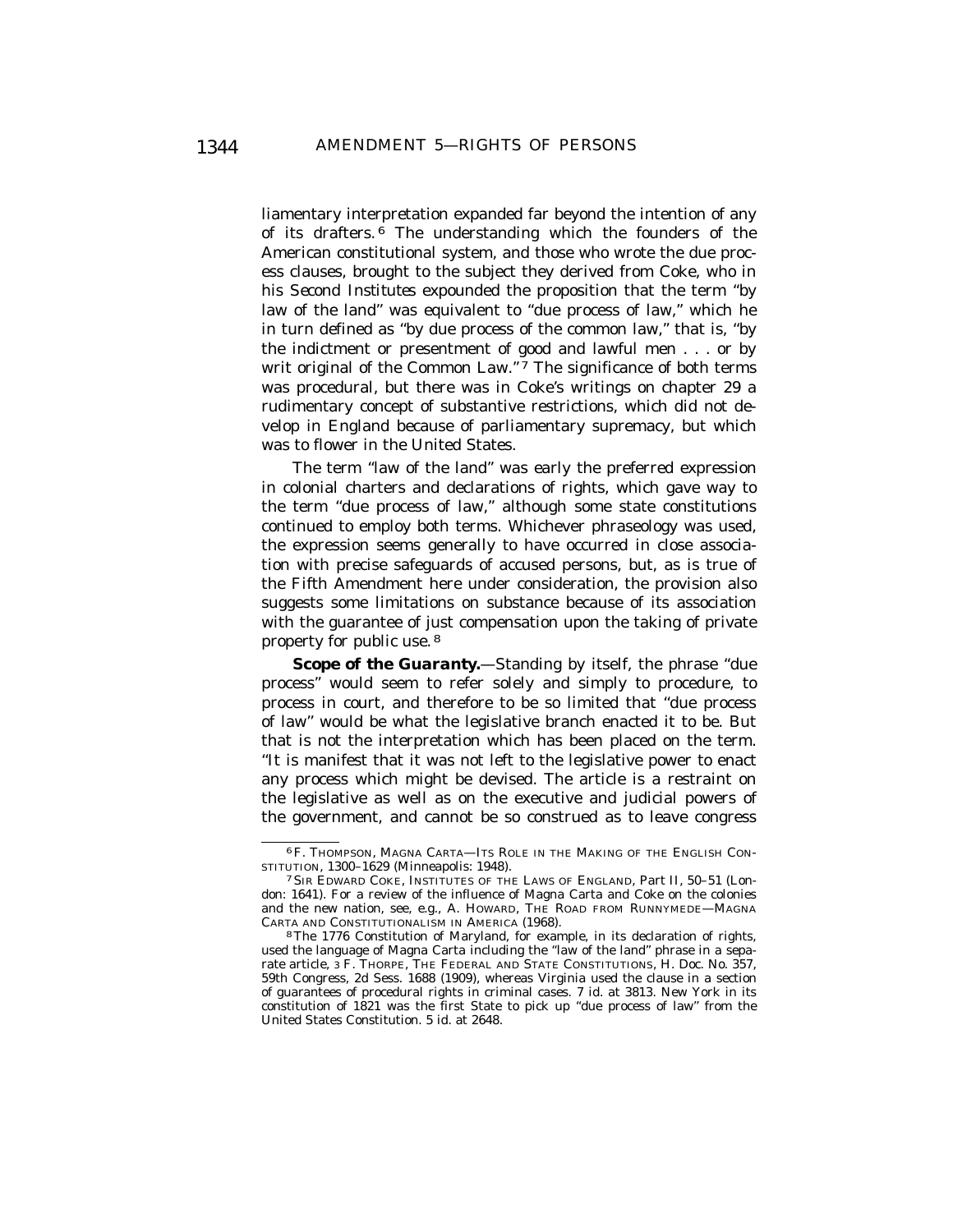free to make any process 'due process of law' by its mere will." <sup>9</sup> All persons within the territory of the United States are entitled to its protection, including corporations, 10 aliens, 11 and presumptively citizens seeking readmission to the United States, 12 but States as such are not so entitled.<sup>13</sup> It is effective in the District of Columbia 14 and in territories which are part of the United States, 15 but it does not apply of its own force to unincorporated territories. 16 Nor does it reach enemy alien belligerents tried by military tribunals outside the territorial jurisdiction of the United States. 17

Early in our judicial history, a number of jurists attempted to formulate a theory of natural rights—natural justice, which would limit the power of government, especially with regard to the property rights of persons. 18 State courts were the arenas in which this struggle was carried out prior to the Civil War. Opposing the ''vested rights'' theory of protection of property were jurists who argued first, that the written constitution was the supreme law of the State and that judicial review could look only to that document in scrutinizing legislation and not to the ''unwritten law'' of ''natural rights,'' and second, that the ''police power'' of government enabled legislatures to regulate the use and holding of property in the public interest, subject only to the specific prohibitions of the written constitution. The ''vested rights'' jurists thus found in the ''law of the land'' and the ''due process'' clauses of the state constitutions a restriction upon the substantive content of legislation, which prohibited, regardless of the matter of procedure, a certain kind or degree of exertion of legislative power altogether. 19 Thus, Chief Justice Taney was not innovating when in his opinion in the *Dred Scott* case he pronounced, without elaboration, that one of the reasons the Missouri Compromise was unconstitutional was that an

<sup>9</sup>Murray's Lessee v. Hoboken Land and Improvement Co. 59 U.S. (18 How.) 272, 276 (1856). Webster had made the argument as counsel in Trustees of Dartmouth College v. Woodward, 17 U.S. (4 Wheat.) 518–82 (1819). *And see* Chief Jus-

<sup>10</sup> Sinking Fund Cases, 99 U.S. 700, 719 (1879).<br>
<sup>11</sup> Wong Wing v. United States, 163 U.S. 228, 238 (1896).<br>
<sup>12</sup> United States v. Ju Toy, 198 U.S. 253, 263 (1905); *cf.* Quon Quon Poy v. Johnson, 273 U.S. 352 (1927).

<sup>&</sup>lt;sup>13</sup> South Carolina v. Katzenbach, 383 U.S. 301, 323–24 (1966).<br><sup>14</sup> Wight v. Davidson, 181 U.S. 371, 384 (1901).<br><sup>15</sup> Lovato v. New Mexico, 242 U.S. 199, 201 (1916).<br><sup>16</sup> Public Utility Comm'rs v. Ynchausti & Co., 251 U.S

<sup>(1946).</sup> Justices Rutledge and Murphy in the latter case argued that the due process clause applies to every human being, including enemy belligerents. <sup>18</sup> Compare the remarks of Justices Chase and Iredell in Calder v. Bull, 3 U.S.

<sup>(3</sup> Dall.) 386, 388–89, 398–99 (1798). 19The full account is related in E. CORWIN, LIBERTY AGAINST GOVERNMENT ch. 3 (1948). The pathbreaking decision of the era was Wynhamer v. The People, 13 N.Y. 378 (1856).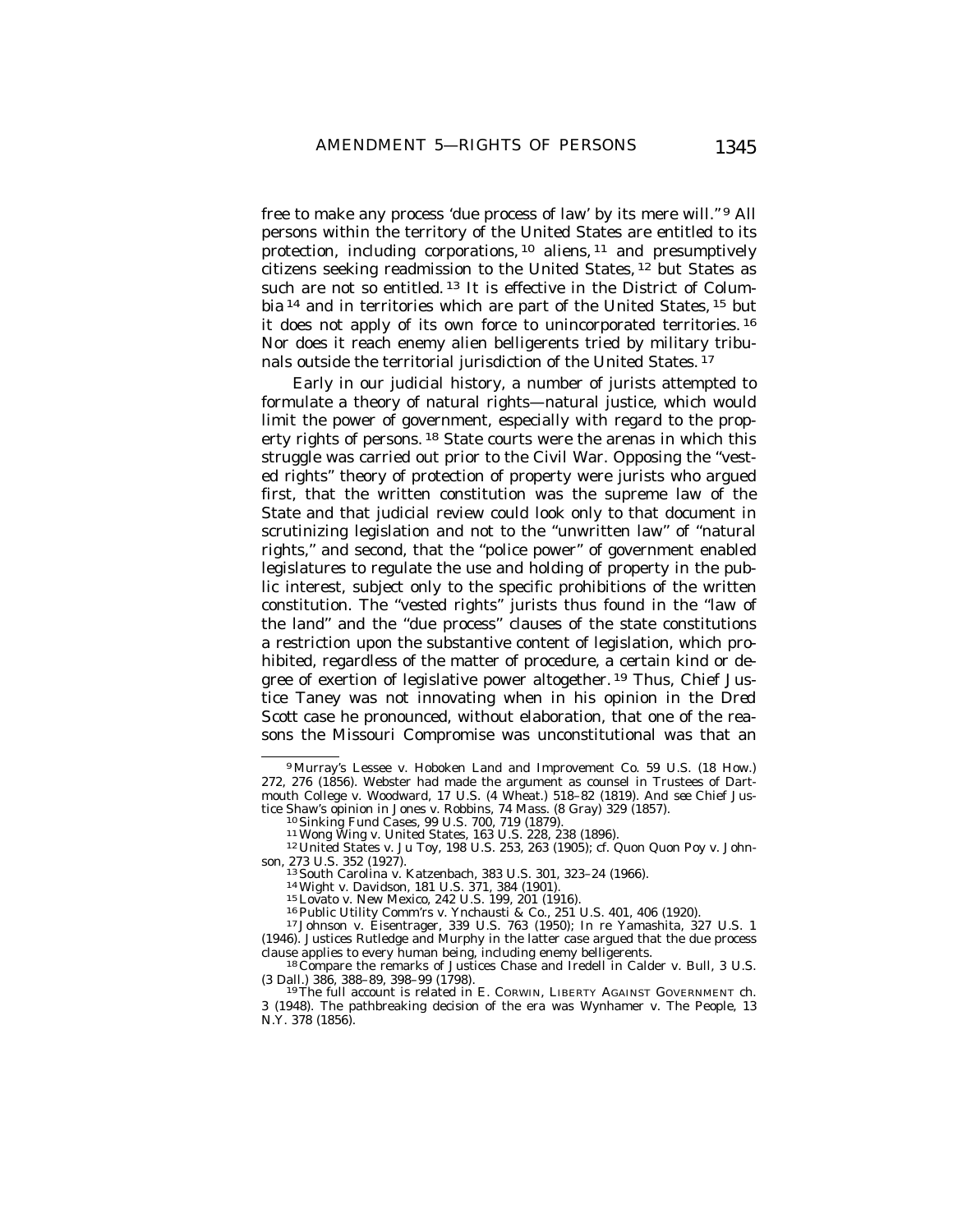act of Congress which deprived ''a citizen of his liberty or property merely because he came himself or brought his property into a particular territory of the United States, and who had committed no offence against the laws, could hardly be dignified with the name of due process of law."<sup>20</sup> Following the War, with the ratification of the Fourteenth Amendment's due process clause, substantive due process interpretations were urged on the Supreme Court with regard to state legislation; first resisted, the arguments came in time to be accepted, and they imposed upon both federal and state legislation a firm judicial hand which was not to be removed until the crisis of the 1930's, and which today in non-economic legislation continues to be reasserted.

''It may prevent confusion, and relieve from repetition, if we point out that some of our cases arose under the provisions of the Fifth and others under those of the Fourteenth Amendment to the Constitution of the United States. While the language of those Amendments is the same, yet as they were engrafted upon the Constitution at different times and in widely different circumstances of our national life, it may be that questions may arise in which different constructions and applications of their provisions may be proper."<sup>21</sup> The most obvious difference between the two due process clauses is that the Fifth Amendment clause as it binds the Federal Government coexists with a number of other express provisions in the Bill of Rights guaranteeing fair procedure and non-arbitrary action, such as jury trials, grand jury indictments, and nonexcessive bail and fines, as well as just compensation, whereas the Fourteenth Amendment clause as it binds the States has been held to contain implicitly not only the standards of fairness and justness found within the Fifth Amendment's clause but also to contain many guarantees that are expressly set out in the Bill of Rights. In that sense, the two clauses are not the same thing, but insofar as they do impose such implicit requirements of fair trials, fair hearings, and the like, which exist separately from, though they are informed with, express constitutional guarantees, the interpretation of the two clauses is substantially if not wholly the same. Save for areas in which the particularly national character of the Federal Government requires separate treatment, discussion of the meaning of due process is largely reserved for the section on the Fourteenth Amendment. Finally, it should be noted that some Fourteenth Amendment interpretations have been carried back to broaden interpretations of the Fifth Amendment's due

<sup>20</sup>Scott v. Sandford, 60 U.S. (19 How.) 393, 450 (1857).

<sup>21</sup>French v. Barber Asphalt Paving Co., 181 U.S. 324, 328 (1901).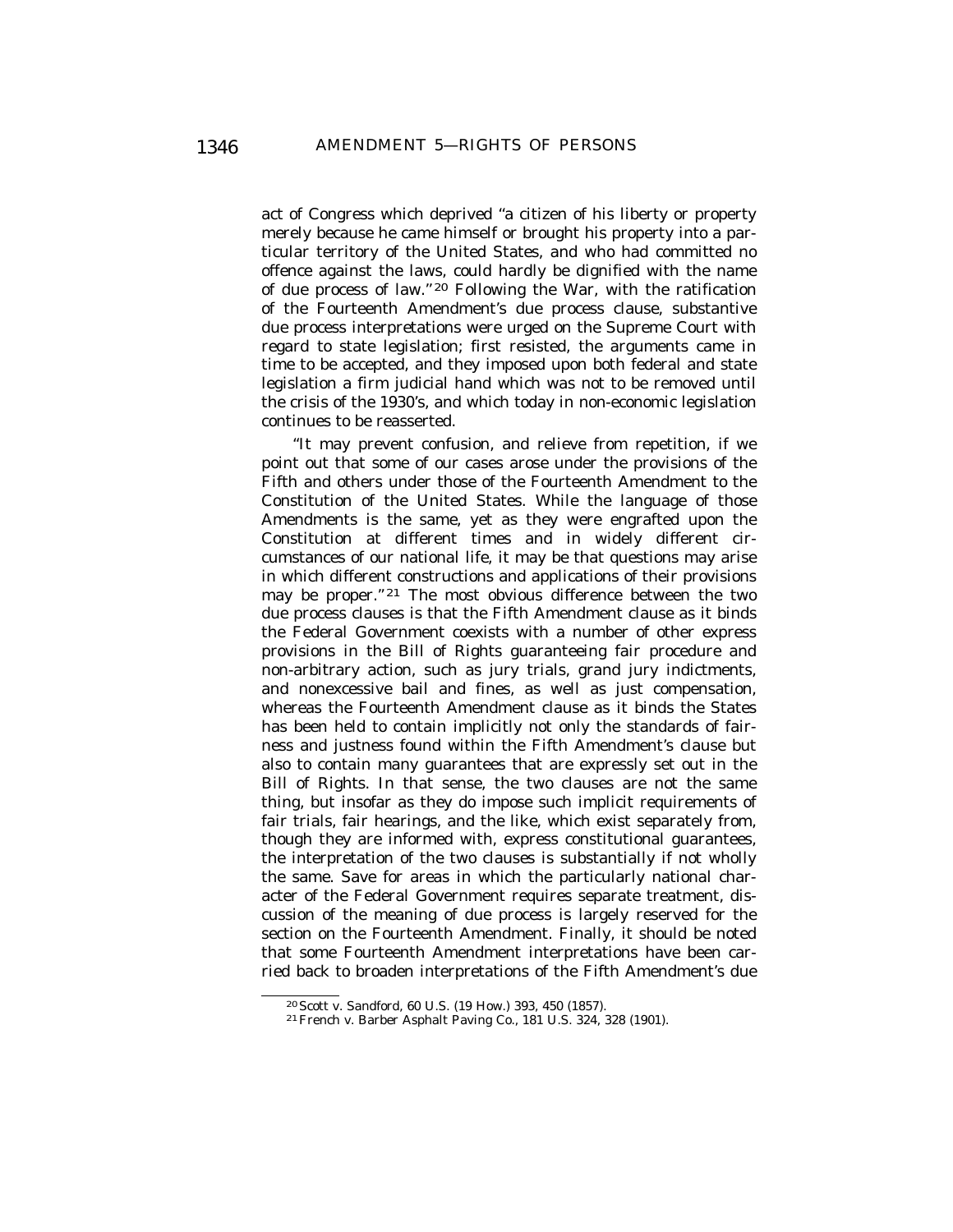process clause, such as, e.g., the development of equal protection standards as an aspect of Fifth Amendment due process.

## **Procedural Due Process**

In 1855, the Court first attempted to assess its standards for judging what was due process. At issue was the constitutionality of summary proceedings under a distress warrant to levy on the lands of a government debtor. The Court first ascertained that Congress was not free to make any process "due process." "To what principles, then are we to resort to ascertain whether this process, enacted by congress, is due process? To this the answer must be twofold. We must examine the constitution itself, to see whether this process be in conflict with any of its provisions. If not found to be so, we must look to those settled usages and modes of proceedings existing in the common and statute law of England, before the emigration of our ancestors and which are shown not to have been unsuited to their civil and political condition by having been acted on by them after the settlement of this country.'' A survey of history disclosed that the law in England seemed always to have contained a summary method for recovering debts owned the Crown not unlike the law in question. Thus, "tested by the common and statute law of England prior to the emigration of our ancestors, and by the laws of many of the States at the time of the adoption of this amendment, the proceedings authorized by the act of 1820 cannot be denied to be due process of law. . . . "22

This formal approach to the meaning of due process could obviously have limited both Congress and the state legislatures in the development of procedures unknown to English law. But when California's abandonment of indictment by grand jury was challenged, the Court refused to be limited by the fact that such proceeding was the English practice and that Coke had indicated that it was a proceeding required as ''the law of the land.'' The meaning of the Court in *Murray's Lessee* was ''that a process of law, which is not otherwise forbidden, must be taken to be due process of law, if it can show the sanction of settled usage both in England and in this country; but it by no means follows that nothing else can be due process of law.'' To hold that only historical, traditional procedures can constitute due process, the Court said, ''would be to deny every quality of the law but its age, and to render it incapable

<sup>22</sup>Murray's Lessee v. Hoboken Land and Improvement Co., 59 U.S. (18 How.) 272, 276–77, 280 (1856). A similar approach was followed in Fourteenth Amendment due process interpretation in Davidson v. City of New Orleans, 96 U.S. 97 (1878), and Munn v. Illinois, 94 U.S. 113 (1877).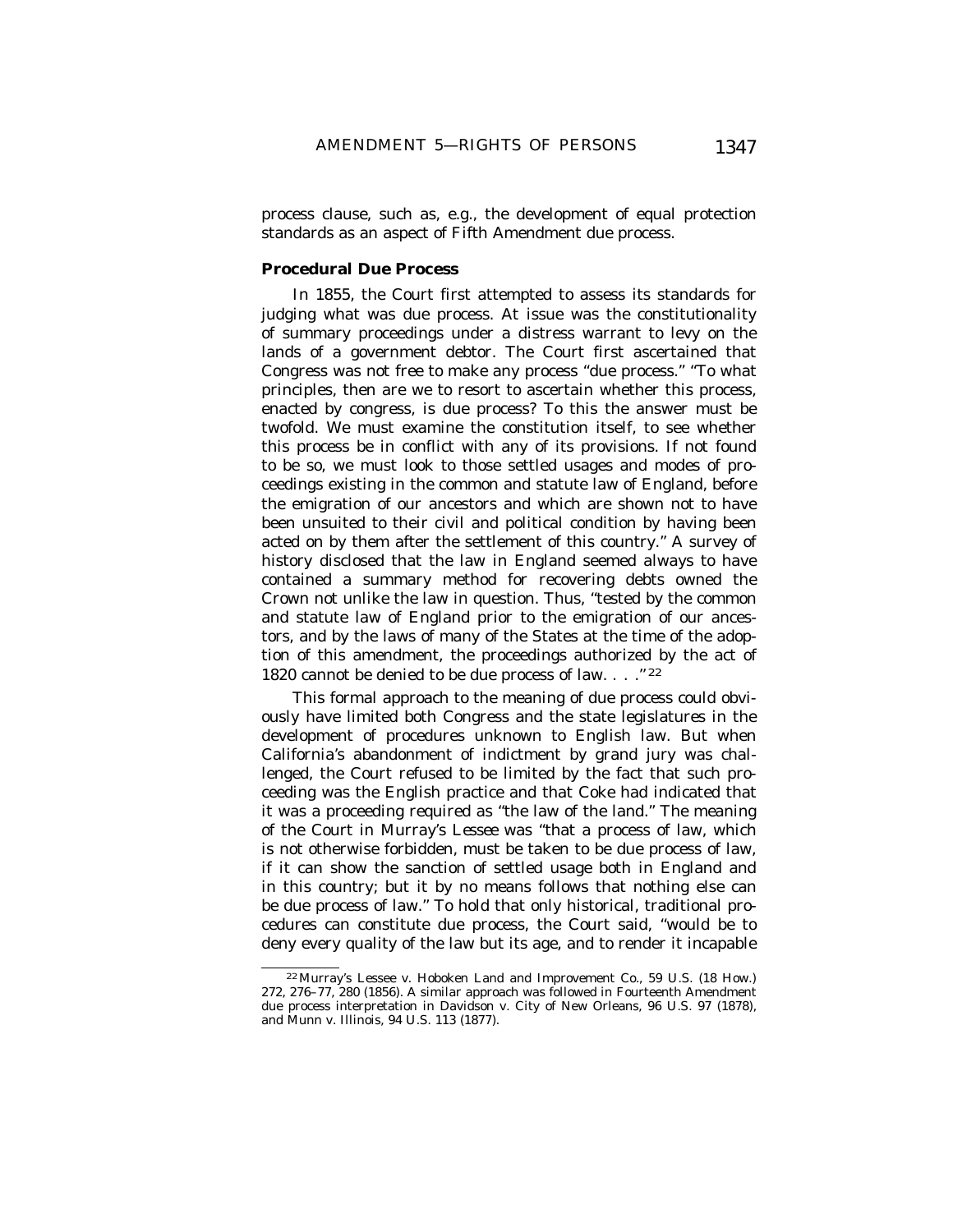of progress or improvement."<sup>23</sup> Therefore, in observing the due process guarantee, it was concluded, the Court must look ''not [to] particular forms of procedures, but [to] the very substance of individual rights to life, liberty, and property.'' The due process clause prescribed ''the limits of those fundamental principles of liberty and justice which lie at the base of all our civil and political institutions. . . . It follows that any legal proceeding enforced by public authority, whether sanctioned by age and custom, or newly devised in the discretion of the legislative power, in furtherance of the general public good, which regards and preserves these principles of liberty and justice, must be held to be due process of law."<sup>24</sup>

Generally.-The phrase "due process of law" does not necessarily imply a proceeding in a court or a plenary suit and trial by jury in every case where personal or property rights are involved. 25 ''In all cases, that kind of procedure is due process of law which is suitable and proper to the nature of the case, and sanctioned by the established customs and usages of the courts."<sup>26</sup> What is unfair in one situation may be fair in another.<sup>27</sup> "The precise nature of the interest that has been adversely affected, the manner in which this was done, the reasons for doing it, the available alternatives to the procedure that was followed, the protection implicit in the office of the functionary whose conduct is challenged, the balance of hurt complained of and good accomplished these are some of the considerations that must enter into the judicial judgment.'' 28

*Administrative Proceedings: A Fair Hearing.*—With respect to action taken by administrative agencies, the Court has held that the demands of due process do not require a hearing at the initial stage, or at any particular point in the proceeding, so long as a hearing is held before the final order becomes effective. 29 In *Bowles v. Willingham*, 30 the Court sustained orders fixing maximum rents issued without a hearing at any stage, saying ''where Congress has provided for judicial review after the regulations or

<sup>&</sup>lt;sup>23</sup> Hurtado v. California, 110 U.S. 516, 528–29 (1884).<br><sup>24</sup> Id. at 531–32, 535, 537. This flexible approach has been the one followed by the Court. E.g., Twining v. New Jersey, 211 U.S. 78 (1908); Powell v. Alabama, 287 U.S. 45 (1932); Palko v. Connecticut, 302 U.S. 319 (1937); Snyder v. Massachusetts,

<sup>&</sup>lt;sup>25</sup> Davidson v. City of New Orleans, 96 U.S. 97, 102 (1878); Public Clearing House v. Coyne, 194 U.S. 497, 508 (1904).

<sup>&</sup>lt;sup>26</sup> Ex parte Wall, 107 U.S. 265, 289 (1883).<br><sup>27</sup> *Compare* Murray's Lessee v. Hoboken Land & Improvement Co., 59 U.S. (18

How.) 272 (1856), *with* Ng Fung Ho v. White, 259 U.S. 276 (1922).<br><sup>28</sup> Joint Anti-Fascist Refugee Comm. v. McGrath, 341 U.S. 123, 163 (1951) (Jus-<br>tice Frankfurter concurring).

<sup>&</sup>lt;sup>29</sup> Opp Cotton Mills v. Administrator, 312 U.S. 126, 152, 153 (1941). <sup>30</sup> 321 U.S. 503, 521 (1944).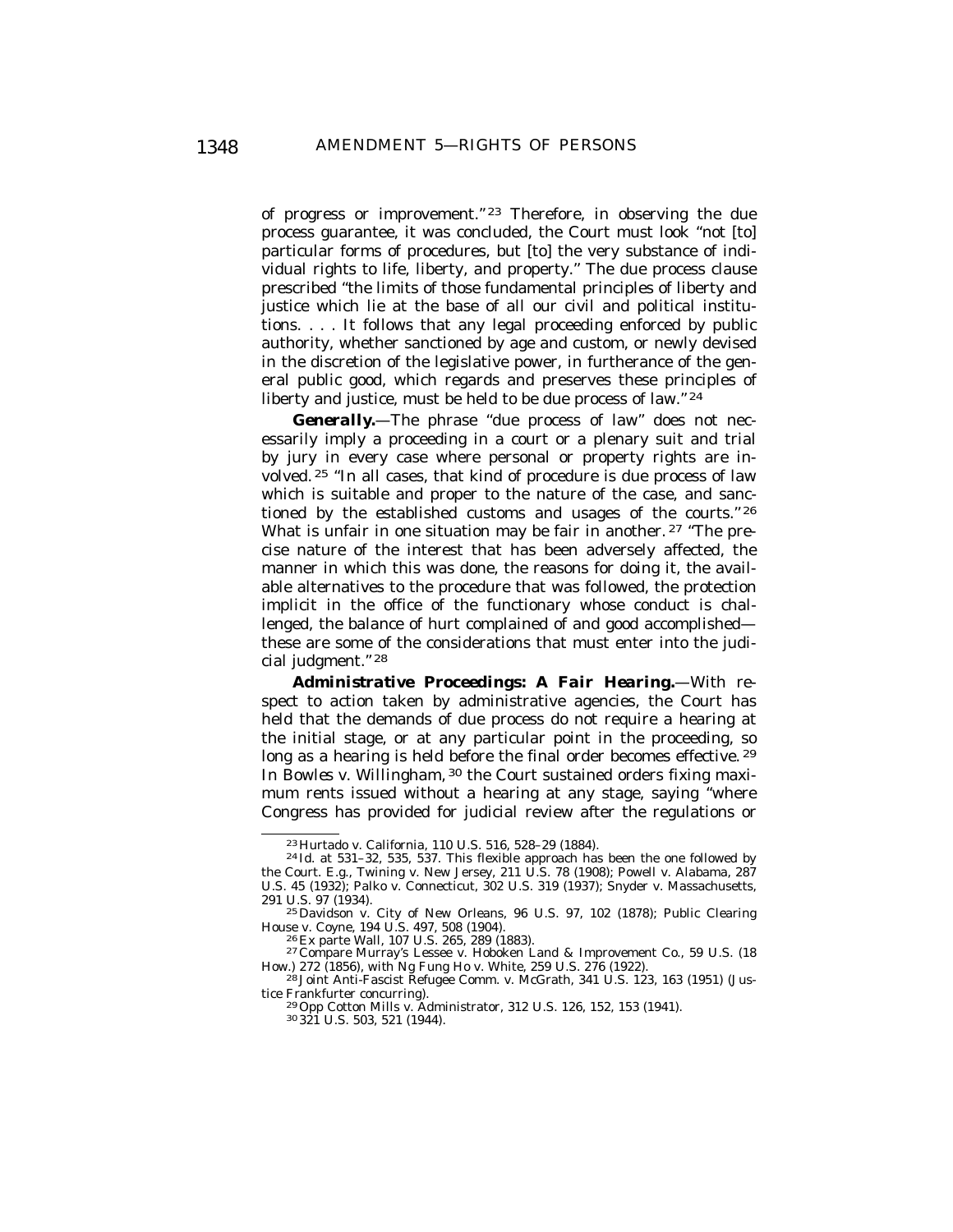orders have been made effective it has done all that due process under the war emergency requires.'' But where, after consideration of charges brought against an employer by a complaining union, the National Labor Relations Board undertook to void an agreement between an employer and another independent union, the latter was entitled to notice and an opportunity to participate in the proceedings. 31 Although a taxpayer must be afforded a fair opportunity for hearing in connection with the collection of taxes, 32 collection by distraint of personal property is lawful if the taxpayer is allowed a hearing thereafter. 33

When the Constitution requires a hearing it requires a fair one, held before a tribunal which meets currently prevailing standards of impartiality. 34 A party must be given an opportunity not only to present evidence, but also to know the claims of the opposing party and to meet them. Those who are brought into contest with the Government in a quasi-judicial proceeding aimed at control of their activities are entitled to be fairly advised of what the Government proposes and to be heard upon the proposal before the final command is issued. 35 But a variance between the charges and findings will not invalidate administrative proceedings where the record shows that at no time during the hearing was there any

nedy, 416 U.S. 134, 170 n.5 (Justice Powell), 196–99 (Justice White) (1974) (hearing before probably-partial officer at pretermination stage). 35Margan v. United States, 304 U.S. 1, 18–19 (1938). The Court has experi-

enced some difficulty with application of this principle to administrative hearings and subsequent review in selective service cases. *Compare* Gonzales v. United States, 348 U.S. 407 (1955) (conscientious objector contesting his classification before appeals board must be furnished copy of recommendation submitted by Department of Justice; only by being appraised of the arguments and conclusions upon which recommendations were based would he be enabled to present his case effectively), *with* United States v. Nugent, 346 U.S. 1 (1953) (in auxiliary hearing which culminated in Justice Department's report and recommendation, it is sufficient that registrant be provided with resume of adverse evidence in FBI report because the ''imperative needs of mobilization and national vigilance'' mandate a minimum of ''litigious interruption''), *and* Gonzales v. United States, 364 U.S. 59 (1960) (five-tofour decision finding no due process violation when petitioner (1) at departmental proceedings was not permitted to rebut statements attributed to him by his local board, because the statements were in his file and he had opportunity to rebut both before hearing officer and appeal board, nor (2) at trial was denied access to hearing officer's notes and report, because he failed to show any need and did have Department recommendations).

<sup>&</sup>lt;sup>31</sup> Consolidated Edison Co. v. NLRB, 305 U.S. 197 (1938).<br><sup>32</sup> Central of Georgia Ry. v. Wright, 207 U.S. 127 (1907); Lipke v. Lederer, 259 U.S. 557 (1922).

<sup>&</sup>lt;sup>33</sup> Phillips v. Commissioner, 283 U.S. 589 (1931). *Cf.* Springer v. United States, 102 U.S. 586, 593 (1881); Passavant v. United States, 148 U.S. 214 (1893). The collection of taxes is, however, very nearly a wholly unique area. *See* Perez v. Ledesma, 401 U.S. 82, 127 n.17 (1971) (Justice Brennan concurring in part and dissenting in part). On the limitations on private prejudgment collection, see Sniadach v. Family Finance Corp., 395 U.S. 337 (1969). 34Wong Yang Sung v. McGrath, 339 U.S. 33, 50 (1950). *But see* Arnett v. Ken-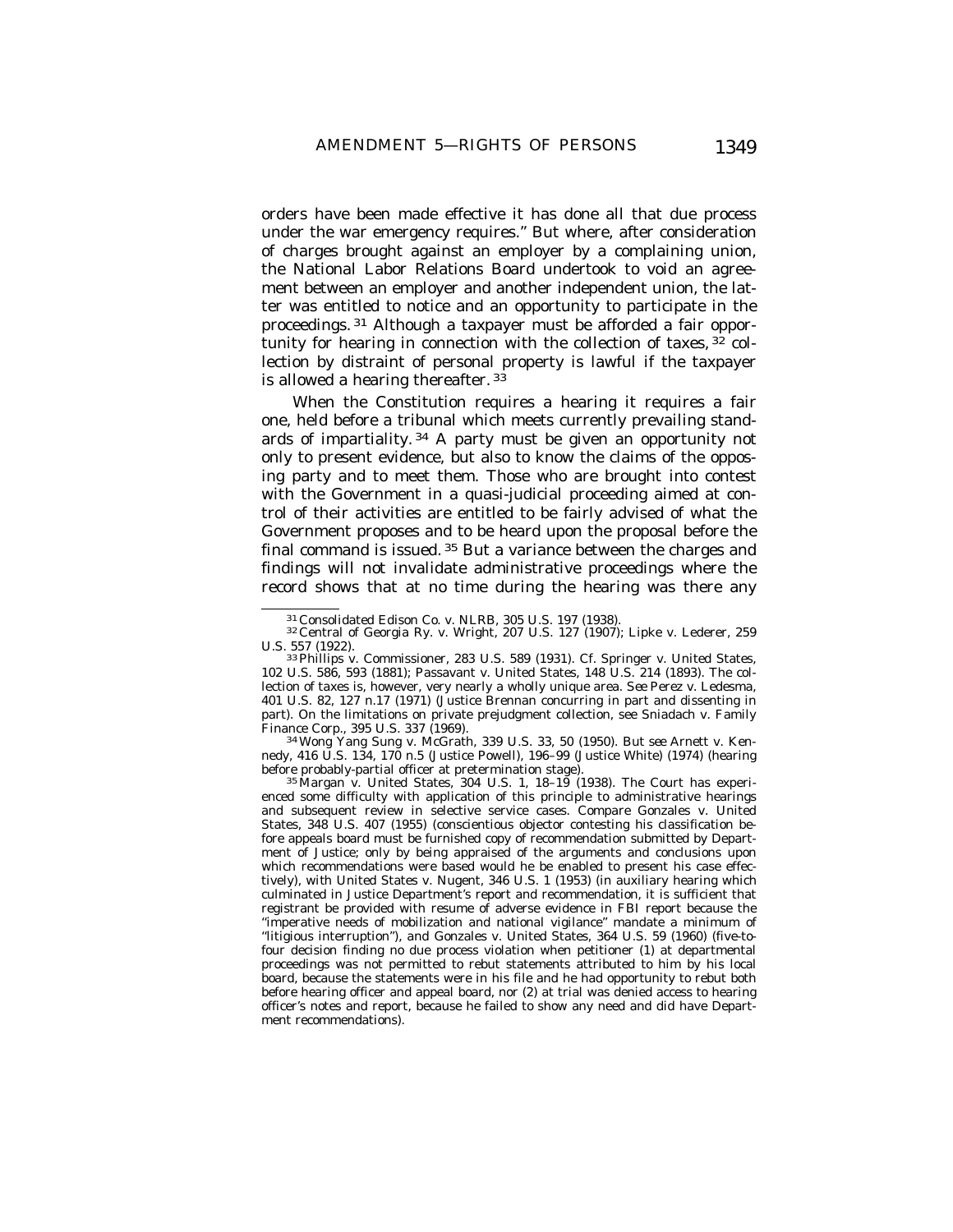misunderstanding as to the basis of the complaint. 36 The mere admission of evidence which would be inadmissible in judicial proceedings does not vitiate the order of an administrative agency. 37 A provision that such a body shall not be controlled by rules of evidence does not, however, justify orders without a foundation in evidence having rational probative force. Hearsay may be received in an administrative hearing and may constitute by itself substantial evidence in support of an agency determination, provided that there are present factors which assure the underlying reliability and probative value of the evidence and, at least in the case at hand, where the claimant before the agency had the opportunity to subpoena the witnesses and cross-examine them with regard to the evidence. 38 While the Court has recognized that in some circumstances a ''fair hearing'' implies a right to oral argument, 39 it has refused to lay down a general rule that would cover all cases. 40

In the light of the historically unquestioned power of a commanding officer summarily to exclude civilians from the area of his command, and applicable Navy regulations which confirm this authority, together with a stipulation in the contract between a restaurant concessionaire and the Naval Gun Factory forbidding employment on the premises of any person not meeting security requirements, due process was not denied by the summary exclusion on security grounds of the concessionaire's cook, without hearing or advice as to the basis for the exclusion. The Fifth Amendment does not require a trial-type hearing in every conceivable case of governmental impairment of private interest. 41 Since the Civil Rights

41 Cafeteria & Restaurant Workers Union v. McElroy, 367 U.S. 886, 900–01 (1961). Four dissenters, Justices Brennan, Black, Douglas, and Chief Justice Warren, emphasized the inconsistency between the Court's acknowledgment that the cook had a right not to have her entry badge taken away for arbitrary reasons, and its rejection of her right to be told in detail the reasons for such action. The case has subsequently been cited as involving an ''extraordinary situation.'' Boddie v. Connecticut, 401 U.S. 371, 379 (1971); Goldberg v. Kelly, 397 U.S. 254, 264 n.10 (1970).

Manifesting a disposition to adjudicate on non-constitutional grounds dismissals of employees under the Federal Loyalty Program, the Court, in Peters v. Hobby, 349 U.S. 331 (1955), invalidated, as in excess of its delegated authority, a finding of rea-

<sup>36</sup> NLRB v. Mackay Radio & Tel. Co., 304 U.S. 333, 349–50 (1938).

<sup>37</sup>Western Chem. Co. v. United States, 271 U.S. 268 (1926). *See also* United States v. Abilene & So. Ry., 265 U.S. 274, 288 (1924).

<sup>38</sup> Richardson v. Perales, 402 U.S. 389 (1971).

<sup>39</sup>Londoner v. Denver, 210 U.S. 373 (1908).

<sup>40</sup>FCC v. WJR, 337 U.S. 265, 274–77 (1949). *See also* Inland Empire Council v. Millis, 325 U.S. 697, 710 (1945). *See* Administrative Procedure Act, 60 Stat. 237 (1946), 5 U.S.C §§ 1001–1011. *Cf.* Link v. Wabash R.R., 370 U.S. 626, 637, 646 (1962), wherein the majority rejected Justice Black's dissenting thesis that the dismissal with prejudice of a damage suit without notice to the client and grounded upon the dilatory tactics of his attorney, and the latter's failure to appear at a pretrial conference, amounted to a taking of property without due process of law.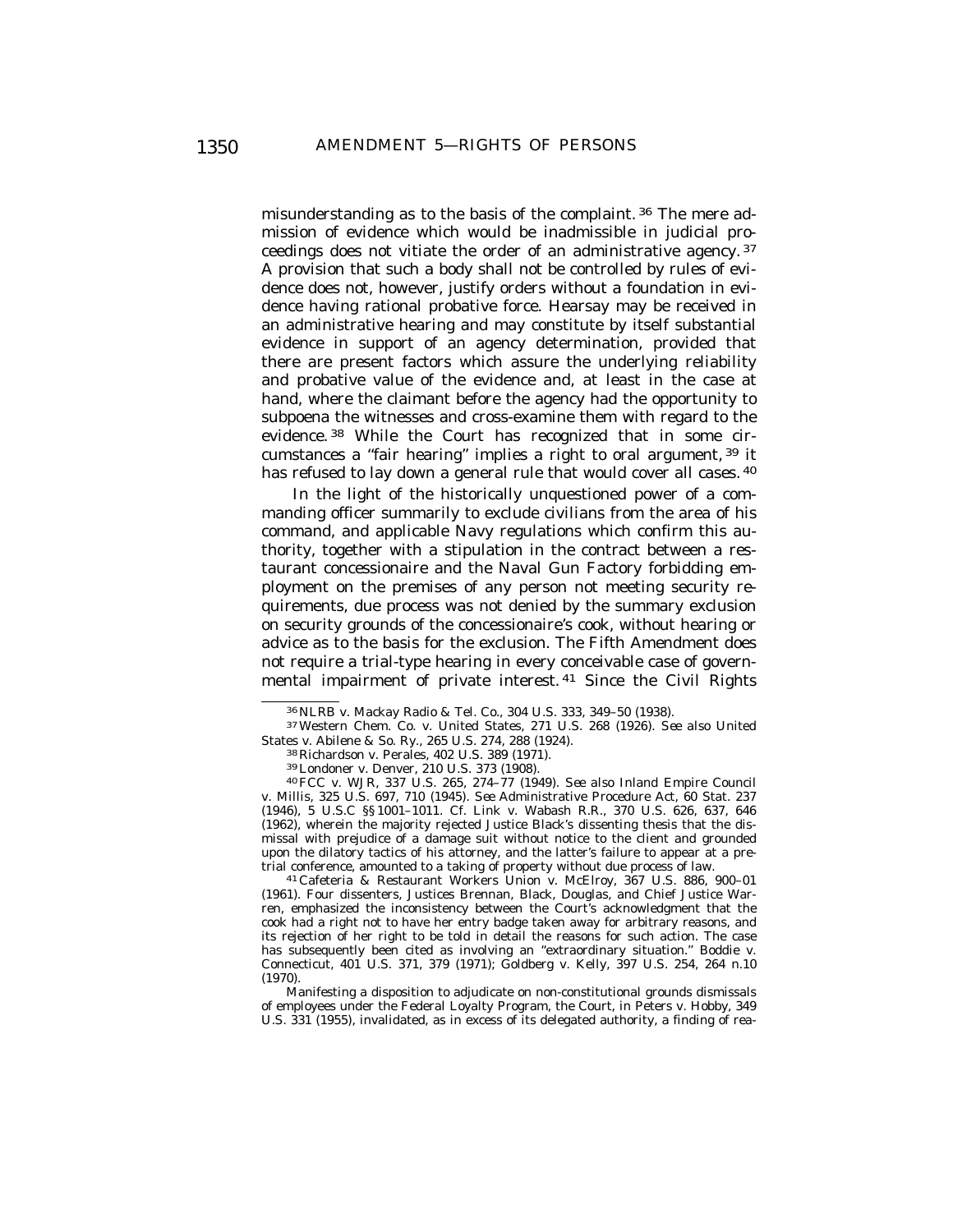Commission acts solely as an investigative and fact-finding agency and makes no adjudications, the Court, in *Hannah v. Larche*, 42 upheld supplementary rules of procedure adopted by the Commission, independently of statutory authorization, under which state electoral officials and others accused of discrimination and summoned to appear at its hearings, are not apprised of the identity

Again avoiding constitutional issues, the Court, in Greene v. McElroy, 360 U.S. 474 (1959), invalidated the security clearance procedure required of defense contractors by the Defense Department as being unauthorized either by law or presidential order. However, the Court suggested that it would condemn, on grounds of denial of due process, any enactment or Executive Order which sanctioned a comparable department security clearance program, under which a defense contractor's employee could have his security clearance revoked without a hearing at which he had the right to confront and cross-examine witnesses. Justices Frankfurter, Harlan, and Whittaker concurred without passing on the validity of such procedure, if authorized. Justice Clark dissented. *See also* the dissenting opinions of Justices Douglas and Black in Beard v. Stahr, 370 U.S. 41, 43 (1962), and in Williams v. Zuckert, 371 U.S. 531, 533 (1963). <sup>42</sup> 363 U.S. 420, 493, 499 (1960). Justices Douglas and Black dissented on the

ground that when the Commission summons a person accused of violating a federal election law with a view to ascertaining whether the accusation may be sustained, it acts in lieu of a grand jury or a committing magistrate, and therefore should be obligated to afford witnesses the procedural protection herein denied. Congress subsequently amended the law to require that any person who is defamed, degraded, or incriminated by evidence or testimony presented to the Commission be afforded the opportunity to appear and be heard in executive session, with a reasonable number of additional witnesses requested by him, before the Commission can make public such evidence or testimony. Further, any such person, before the evidence or testimony is released, must be afforded an opportunity to appear publicly to state his side and to file verified statements with the Commission which it must release with any report or other document containing defaming, degrading, or incriminating evidence or testimony. Pub. L. No. 91–521, § 4, 84 Stat. 1357 (1970), 42 U.S.C. § 1975a(e). *Cf.* Jenkins v. McKeithen, 395 U.S. 411 (1969).

sonable doubt as to the loyalty of the petitioner by a Loyalty Review Board which, on its own initiative, reopened his case after he had twice been cleared by his Agency Loyalty Board, and arrived at its conclusion on the basis of adverse information not offered under oath and supplied by informants, not all of whom were known to the Review Board and none of whom was disclosed to petitioner for cross-examination by him. The Board was found not to possess any power to review on its own initiative. Concurring, Justices Douglas and Black condemned as irreconcilable with due process and fair play the use of faceless informers whom the petitioner is unable to confront and cross-examine.

In Cole v. Young, 351 U.S. 536 (1956), also decided on the basis of statutory interpretation, there is an intimation that grave due process issues would be raised by the application to federal employees, not occupying sensitive positions, of a measure which authorized, in the interest of national security, summary suspensions and unreviewable dismissals of allegedly disloyal employees by agency heads. In Service v. Dulles, 354 U.S. 363 (1957), and Vitarelli v. Seaton, 359 U.S. 535 (1959), the Court nullified dismissals for security reasons by invoking an established rule of administrative law to the effect that an administrator must comply with procedures outlined in applicable agency regulations, notwithstanding that such regulations conform to more rigorous substantive and procedural standards than are required by Congress or that the agency action is discretionary in nature. In both of the last cited decisions, dismissals of employees as security risks were set aside by reason of the failure of the employing agency to conform the dismissal to its established security regulations. *See* Accardi v. Shaughnessy, 347 U.S. 260 (1954).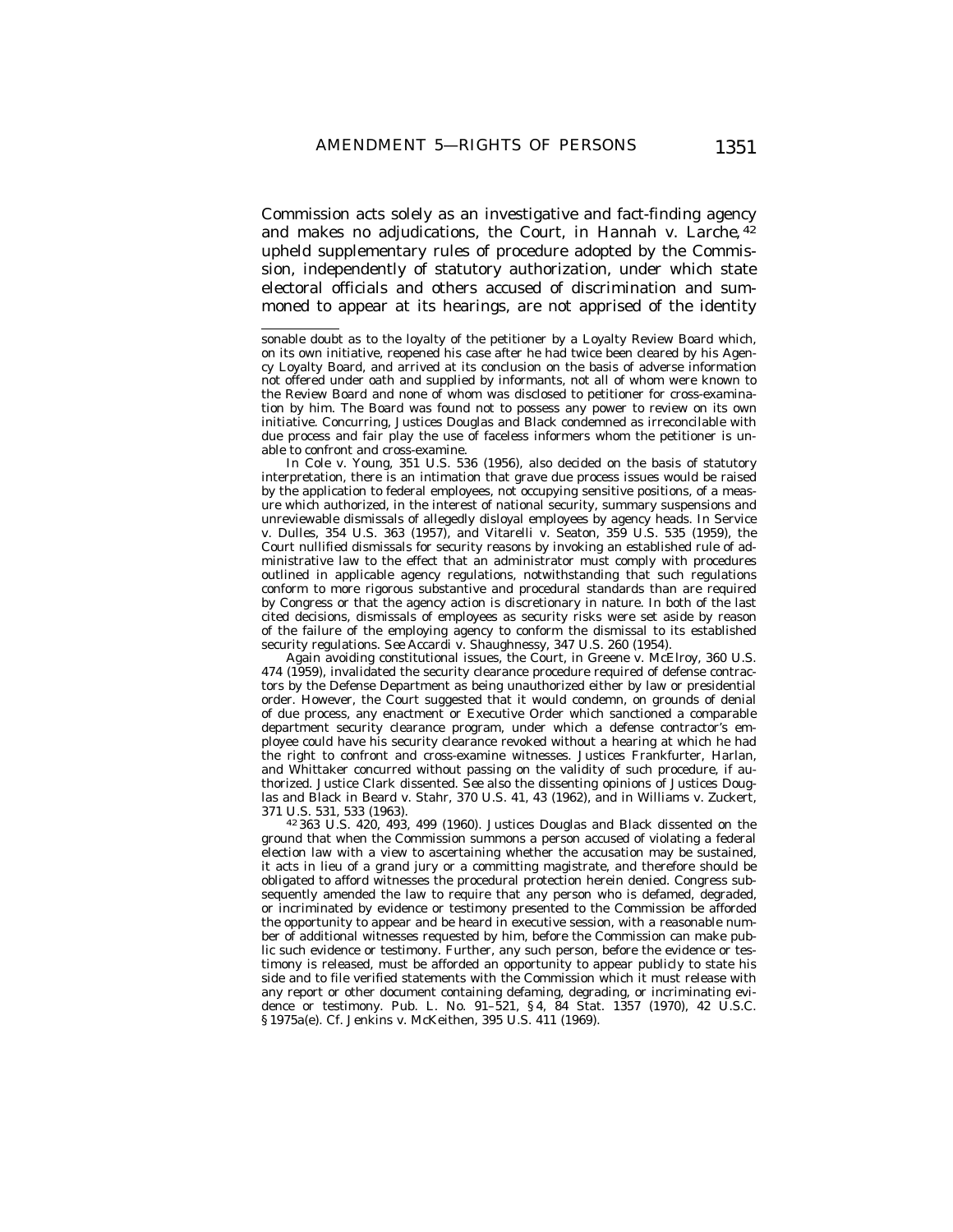of their accusers, and witnesses, including the former, are not accorded a right to confront and cross-examine witnesses or accusers testifying at such hearings. Such procedural rights, the Court maintained, have not been granted by grand juries, congressional committees, or administrative agencies conducting purely fact-finding investigations in no way determining private rights.

*Aliens: Entry and Deportation.*—To aliens who have never been naturalized or acquired any domicile or residence in the United States, the decision of an executive or administrative officer, acting within powers expressly conferred by Congress, with regard to whether or not they shall be permitted to enter the country, is due process of law. 43 Since the status of a resident alien returning from abroad is equivalent to that of an entering alien, his exclusion by the Attorney General without a hearing, on the basis of secret, undisclosed information, also is deemed consistent with due process. 44 The complete authority of Congress in the matter of admission of aliens justifies delegation of power to executive officers to enforce the exclusion of aliens afflicted with contagious diseases by imposing upon the owner of the vessel bringing any such alien into the country a money penalty, collectible before and as a condition of the grant of clearance. 45 If the person seeking admission claims American citizenship, the decision of the Secretary of Labor may be made final, but it must be made after a fair hearing, however summary, and must find adequate support in the evidence. A decision based upon a record from which relevant and probative evidence has been omitted is not a fair hearing. <sup>46</sup> Where the statute made the decision of an immigration inspector final unless an appeal was

<sup>43</sup> United States v. Ju Toy, 198 U.S. 253, 263 (1905). *See also* The Japanese Immigrant Case, 189 U.S. 86, 100 (1903). *Cf.* United States ex rel. Knauff v. Shaughnessy, 338 U.S. 537 (1950).

<sup>&</sup>lt;sup>44</sup> Shaughnessy v. United States ex rel. Mezel, 345 U.S. 206 (1953). The long continued detention on Ellis Island of a non-deportable alien does not change his status or give rise to any right of judicial review. In dissent, Justices Black and Douglas maintained that the protracted confinement on Ellis Island without a hearing could not be reconciled with due process. Also dissenting, Justices Frankfurter and Jackson contended that when indefinite commitment on Ellis Island becomes the means of enforcing exclusion, due process requires that a hearing precede such deprivation of liberty.

*Cf.* Kwong Hai Chew v. Colding, 344 U.S. 590, 596 (1953), wherein the Court, after acknowledging that resident aliens held for deportation are entitled to procedural due process, ruled that as a matter of law the Attorney General must accord notice of the charges and a hearing to a resident alien seaman who is sought to be "expelled" upon his return from a voyage overseas. The *Knauff* case was distinguished on the ground that the seaman's status was not that of an entrant, but rather that of a resident alien. *And see* Leng May Ma v. Barber, 357 U.S. 185 (1958). 45Oceanic Navig. Co. v. Stranahan, 214 U.S. 320 (1909). 46Kwock Jan Fat v. White, 253 U.S. 454, 457 (1920). *See also* Chin Yow v. Unit-

ed States, 208 U.S. 8 (1908).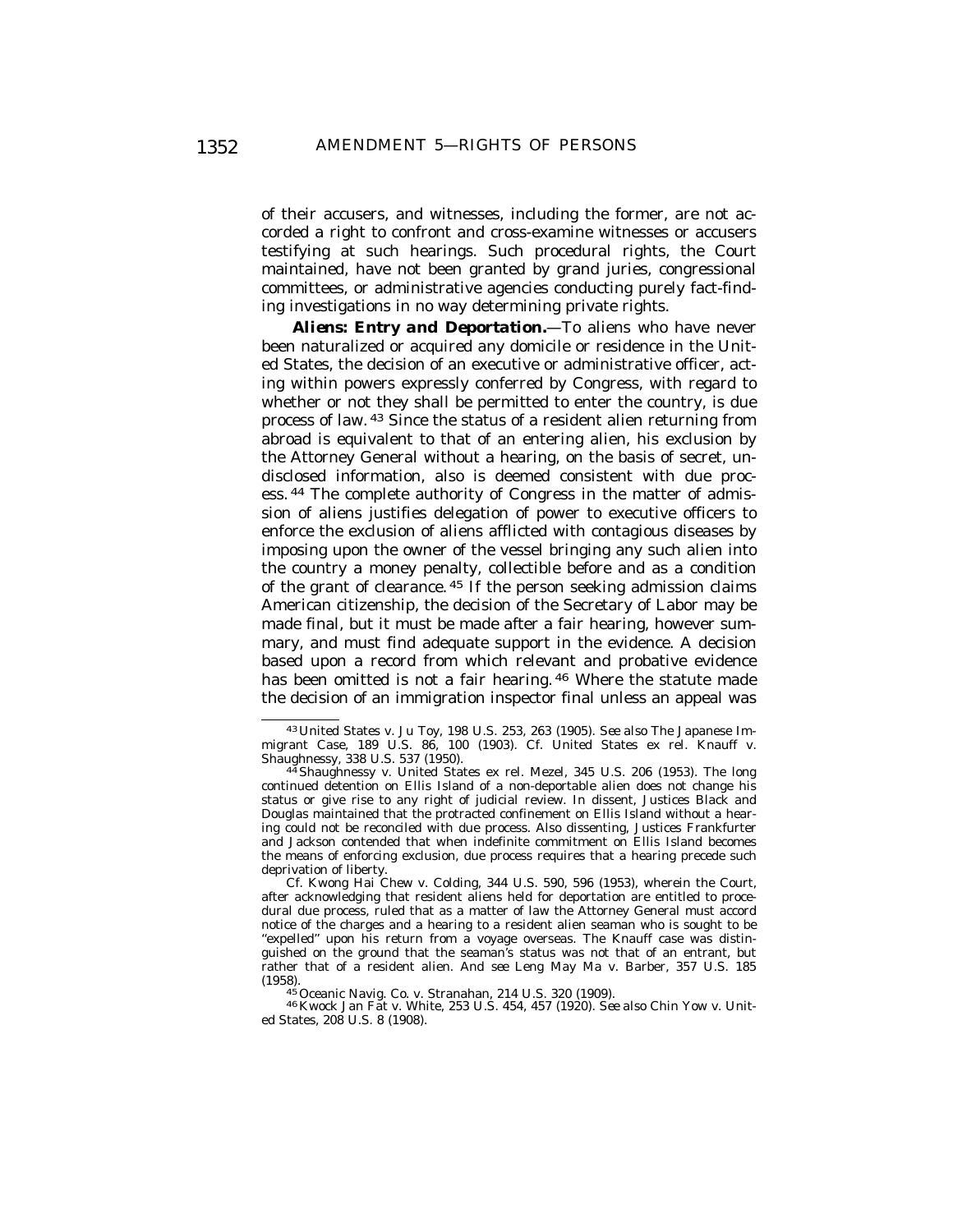taken to the Secretary of the Treasury, a person who failed to take such an appeal did not, by an allegation of citizenship, acquire a right to a judicial hearing on habeas corpus. 47

Deportation proceedings are not criminal prosecutions within the meaning of the Bill of Rights. 48 The authority to deport is drawn from the power of Congress to regulate the entrance of aliens and impose conditions upon their continued liberty to reside within the United States. Findings of fact reached by executive officers after a fair, though summary deportation hearing may be made conclusive. 49 In *Wong Yang Sung v. McGrath*, 50 however, the Court intimated that a hearing before a tribunal which did not meet the standards of impartiality embodied in the Administrative Procedure Act 51 might not satisfy the requirements of due process of law. To avoid such constitutional doubts, the Court construed the law to disqualify immigration inspectors as presiding officers in deportation proceedings. Except in time of war, deportation without a fair hearing or on charges unsupported by any evidence is a de-

<sup>47</sup> United States v. Sing Tuck, 194 U.S. 161 (1904). *See also* Quon Quon Poy v. Johnson, 273 U.S. 352, 358 (1927).

<sup>48</sup> Harisiades v. Shaughnessy, 342 U.S. 580 (1952). But this fact does not mean that a person may be deported on the basis of judgment reached on the civil standard of proof, that is, by a preponderance of the evidence. Rather, the Court has held, a deportation order may only be entered if it is found by clear, unequivocal, and convincing evidence that the facts alleged as grounds for deportation are true. Woodby v. INS, 385 U.S. 276 (1966). *Woodby*, and similar rulings, were the result of statutory interpretation and were not constitutionally compelled. Vance v. Terrazas, 444 U.S. 252, 266–67 (1980).

<sup>49</sup>Zakonaite v. Wolf, 226 U.S. 272 (1912). *See* Jay v. Boyd, 351 U.S. 345 (1956), wherein the Court emphasized that suspension of deportation is not a matter of right, but of grace, like probation or parole, and accordingly an alien is not entitled to a hearing which contemplates full disclosure of the considerations, specifically, information of a confidential nature pertaining to national security, which induced administrative officers to deny suspension. In four dissenting opinions, Chief Justice Warren, together with Justices Black, Frankfurter, and Douglas, found irreconcilable with a fair hearing and due process the delegation by the Attorney General of his discretion to an inferior officer and the vesting of the latter with power to deny a suspension on the basis of undisclosed evidence which may amount to no more than uncorroborated hearsay.

<sup>50</sup> 339 U.S. 33 (1950). *See also* Kimm v. Rosenberg, 363 U.S. 405, 408, 410, 415 (1960), wherein the Court ruled that when, at a hearing on his petition for suspension of a deportation order, an alien invoked the Fifth Amendment in response to questions as to Communist Party membership, and contended that the burden of proving such affiliation was on the Government, it was incumbent on the alien to supply the information inasmuch as the Government had no statutory discretion to suspend deportation of a Communist. Justices Douglas, Black, Brennan, and Chief Justice Warren dissented on the ground that exercise of the privilege is a neutral act, supporting neither innocence nor guilt and may not be utilized as evidence of dubious character. Justice Brennan also thought the Government was requiring the alien to prove non-membership when no one had intimated that he was a Communist.

<sup>51</sup> 5 U.S.C. §§ 551 et seq.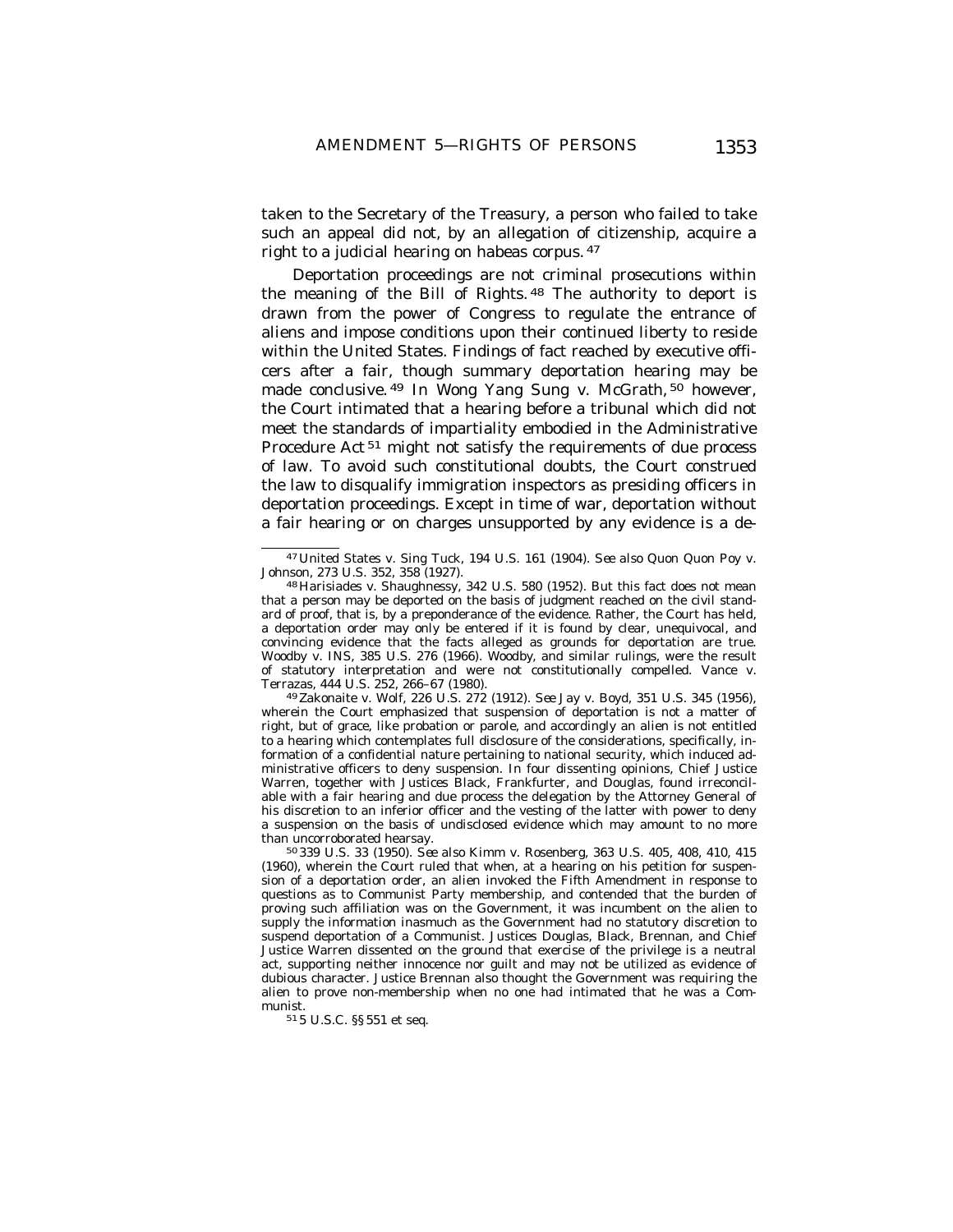nial of due process which may be corrected on habeas corpus. 52 In contrast with the decision in *United States v. Ju Toy*<sup>53</sup> that a person seeking entrance to the United States was not entitled to a judicial hearing on his claim of citizenship, a person arrested and held for deportation is entitled to a day in court if he denies that he is an alien. 54 A closely divided Court has ruled that in time of war the deportation of an enemy alien may be ordered summarily by executive action; due process of law does not require the courts to determine the sufficiency of any hearing which is gratuitously afforded to the alien. 55

*Judicial Review of Administrative Proceedings.*—To the extent that constitutional rights are involved, due process of law imports a judicial review of the action of administrative or executive officers. This proposition is undisputed so far as questions of law are concerned, but the extent to which the courts should and will go in reviewing determinations of fact has been a highly controversial issue. In *St. Joseph Stock Yards Co. v. United States*, 56 the Court held that upon review of an order of the Secretary of Agriculture establishing maximum rates for services rendered by a stockyard company, due process required that the court exercise its independent judgment upon the facts to determine whether the rates were confiscatory. 57 Subsequent cases sustaining rate orders of the Federal Power Commission have not dealt explicitly with this point. 58 The Court has said simply that a person assailing such an order "carries the heavy burden of making a convincing showing that it is invalid because it is unjust and unreasonable in its consequences.'' 59

<sup>52</sup> Vajtauer v. Commissioner of Immigration, 273 U.S. 103, 106 (1927). *See also* Mahler v. Eby, 264 U.S. 32, 41 (1924).

Although in Heikkila v. Barber, 345 U.S. 229 (1953), the Court held that a deportation order under the Immigration Act of 1917 might be challenged only by habeas corpus, in Shaughnessy v. Pedreiro, 349 U.S. 48 (1955), it established that, under the Immigration Act of 1952, 8 U.S.C. § 1101, the validity of a deportation order also may be contested in an action for declaratory judgment and injunctive relief. Also, a collateral challenge must be permitted to the use of a deportation proceeding as an element of a criminal offense where effective judicial review of the deportation order has been denied. United States v. Mendoza-Lopez, 481 U.S. 828

 $^{53}$  198 U.S. 253 (1905).<br> $^{54}$  Ng Fung Ho v. White, 259 U.S. 276, 281 (1922).<br> $^{55}$  Ludecke v. Watkins, 335 U.S. 160 (1948). Three of the four dissenting Justices, Douglas, Murphy, and Rutledge, argued that even an enemy alien could not be deported without a fair hearing.

<sup>56</sup> 298 U.S. 38 (1936).

<sup>57</sup> Id. at 51–54. Justices Brandeis, Stone, and Cardozo, while concurring in the result, took exception to this proposition.

<sup>58</sup>FPC v. Natural Gas Pipeline Co., 315 U.S. 575, 586 (1942); FPC v. Hope Gas Co., 320 U.S. 591 (1944).

<sup>59</sup>FPC v. Hope Gas Co., 320 U.S. 591, 602 (1944).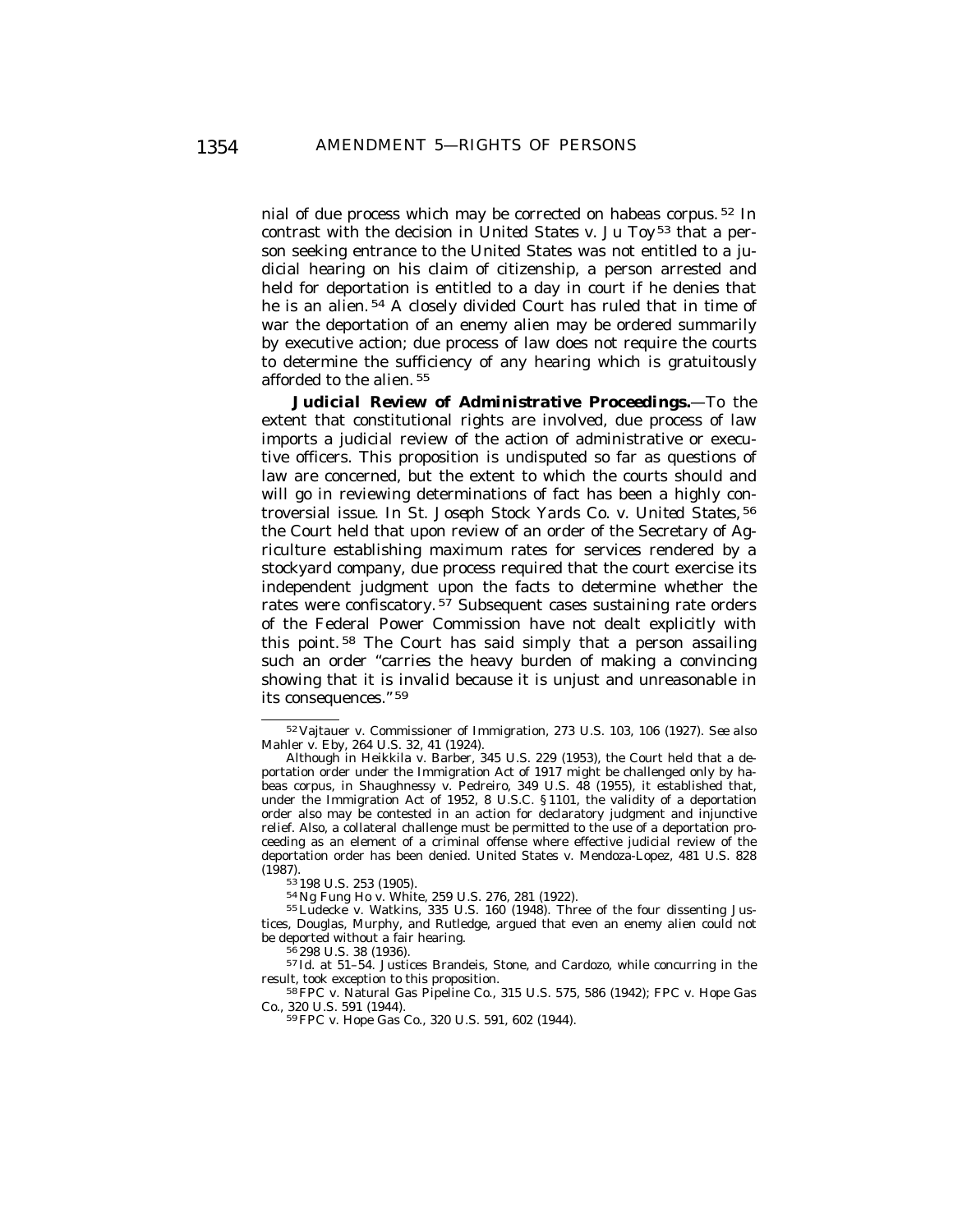There has been a division of opinion in the Supreme Court with regard to what extent, if at all, proceedings before military tribunals should be reviewed by the courts for the purpose of determining compliance with the due process clause. In *In re Yamashita*, <sup>60</sup> the majority denied a petition for certiorari and petitions for writs of habeas corpus to review the conviction of a Japanese war criminal by a military commission sitting in the Philippine Islands. It held that since the military commission, in admitting evidence to which objection was made, had not violated any act of Congress, a treaty, or a military command defining its authority, its ruling on evidence and on the mode of conducting the proceedings were not reviewable by the courts. Again, in *Johnson v. Eisentrager*, 61 the Court overruled a lower court decision, which in reliance upon the dissenting opinion in the *Yamashita* case, had held that the due process clause required that the legality of the conviction of enemy alien belligerents by military tribunals should be tested by the writ of habeas corpus.

Without dissent, the Court, in *Hiatt v. Brown*, 62 reversed the judgment of a lower court which had discharged a prisoner serving a sentence imposed by a court-martial because of errors whereby the prisoner had been deprived of due process of law. The Court held that the court below had erred in extending its review, for the purpose of determining compliance with the due process clause, to such matters as the propositions of law set forth in the staff judge advocate's report, the sufficiency of the evidence to sustain conviction, the adequacy of the pre-trial investigation, and the competence of the law member and defense counsel. In summary, Justice Clark wrote: ''In this case the court-martial had jurisdiction of the person accused and the offense charged, and acted within its lawful powers. The correction of any errors it may have committed is for the military authorities which are alone authorized to review its decision.'' 63 Similarly, in *Burns v. Wilson*, 64 the Court denied a petition for the writ to review a conviction by a military tribunal on the Island of Guam wherein the petitioners asserted that their imprisonment resulted from proceedings violative of their basic constitutional rights. Four Justices, with whom Justice Minton concurred, maintained that judicial review is limited to determining whether the military tribunal, or court-martial, had given fair consideration to each of petitioners' allegations, and does not embrace

<sup>60</sup> 327 U.S. 1 (1946).

<sup>61</sup> 339 U.S. 763 (1950). Justices Douglas, Black, and Burton dissented.

<sup>62</sup> 339 U.S. 103 (1950).

<sup>63</sup> Id. at 111.

<sup>64</sup> 346 U.S. 137, 140–41, 146, 147, 148, 150, 153 (1953).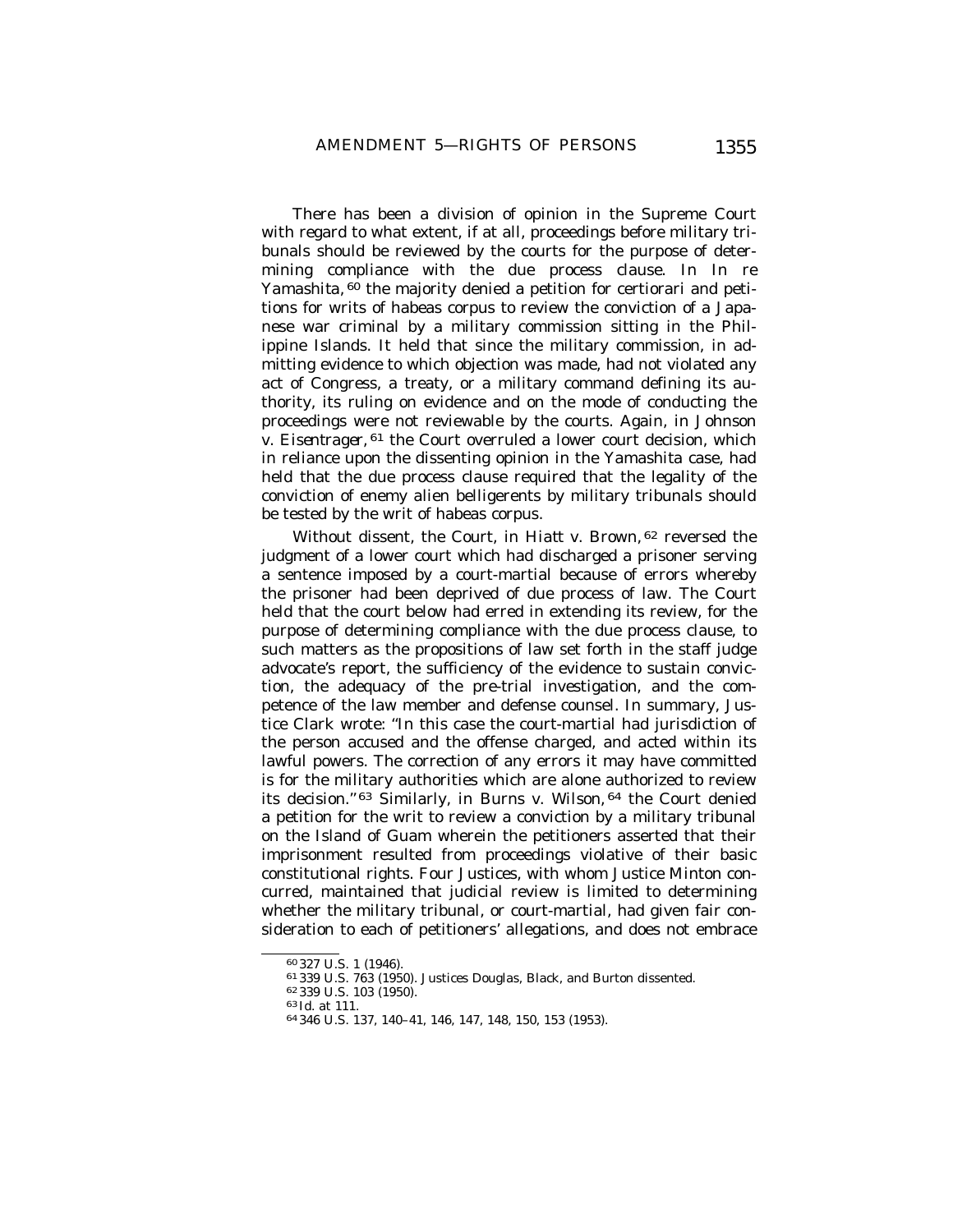an opportunity ''to prove de novo'' what petitioners had ''failed to prove in the military courts.'' According to Justice Minton, however, if the military court had jurisdiction, its action is not reviewable.

# **Substantive Due Process**

Justice Harlan, dissenting in *Poe v. Ullman*, 65 observed that one view of due process, ''ably and insistently argued . . . , sought to limit the provision to a guarantee of procedural fairness.'' But, he continued, due process ''in the consistent view of this Court has ever been a broader concept . . . . Were due process merely a procedural safeguard it would fail to reach those situations where the deprivation of life, liberty or property was accomplished by legislation which by operating in the future could, given even the fairest possible procedure in application to individuals, nevertheless destroy the enjoyment of all three. . . . Thus the guaranties of due process, though having their roots in Magna Carta's '*per legem terrae*' and considered as procedural safeguards 'against executive usurpation and tyranny,' have in this country 'become bulwarks also against arbitrary legislation.'''

*Discrimination.*—''Unlike the Fourteenth Amendment, the Fifth contains no equal protection clause and it provides no guaranty against discriminatory legislation by Congress.'' 66 At other times, however, the Court assumed that ''discrimination, if gross enough, is equivalent to confiscation and subject under the Fifth Amendment to challenge and annulment."<sup>67</sup> The theory that was to prevail seems first to have been enunciated by Chief Justice Taft, who observed that the due process and equal protection clauses are ''associated'' and that ''[i]t may be that they overlap, that a violation of one may involve at times the violation of the other, but the spheres of the protection they offer are not coterminous. . . . [Due process] tends to secure equality of law in the sense that it makes a required minimum of protection for every one's right of life, liberty and property, which the Congress or the legislature may not withhold. Our whole system of law is predicated on the general, fundamental principle of equality of application of the law.'' 68 Thus, in *Bolling v. Sharpe*, 69 a companion case to *Brown*

<sup>65</sup> 367 U.S. 497, 540, 541 (1961). The internal quotation is from Hurtado v. California, 110 U.S. 516, 532 (1884). Development of substantive due process is noted, supra, pp. 1343–47 and is treated infra, under the Fourteenth Amendment.

<sup>66</sup>Detroit Bank v. United States, 317 U.S. 329, 337 (1943); Helvering v. Lerner Stores Corp., 314 U.S. 463, 468 (1941).

<sup>67</sup>Steward Machine Co. v. Davis, 301 U.S. 548, 585 (1937). *See also* Currin v. Wallace, 306 U.S. 1, 13–14 (1939).

<sup>68</sup>Truax v. Corrigan, 257 U.S. 312, 331 (1921). *See also* Hirabayashi v. United States, 320 U.S. 81, 100 (1943).

<sup>69</sup> 347 U.S. 497, 499–500 (1954).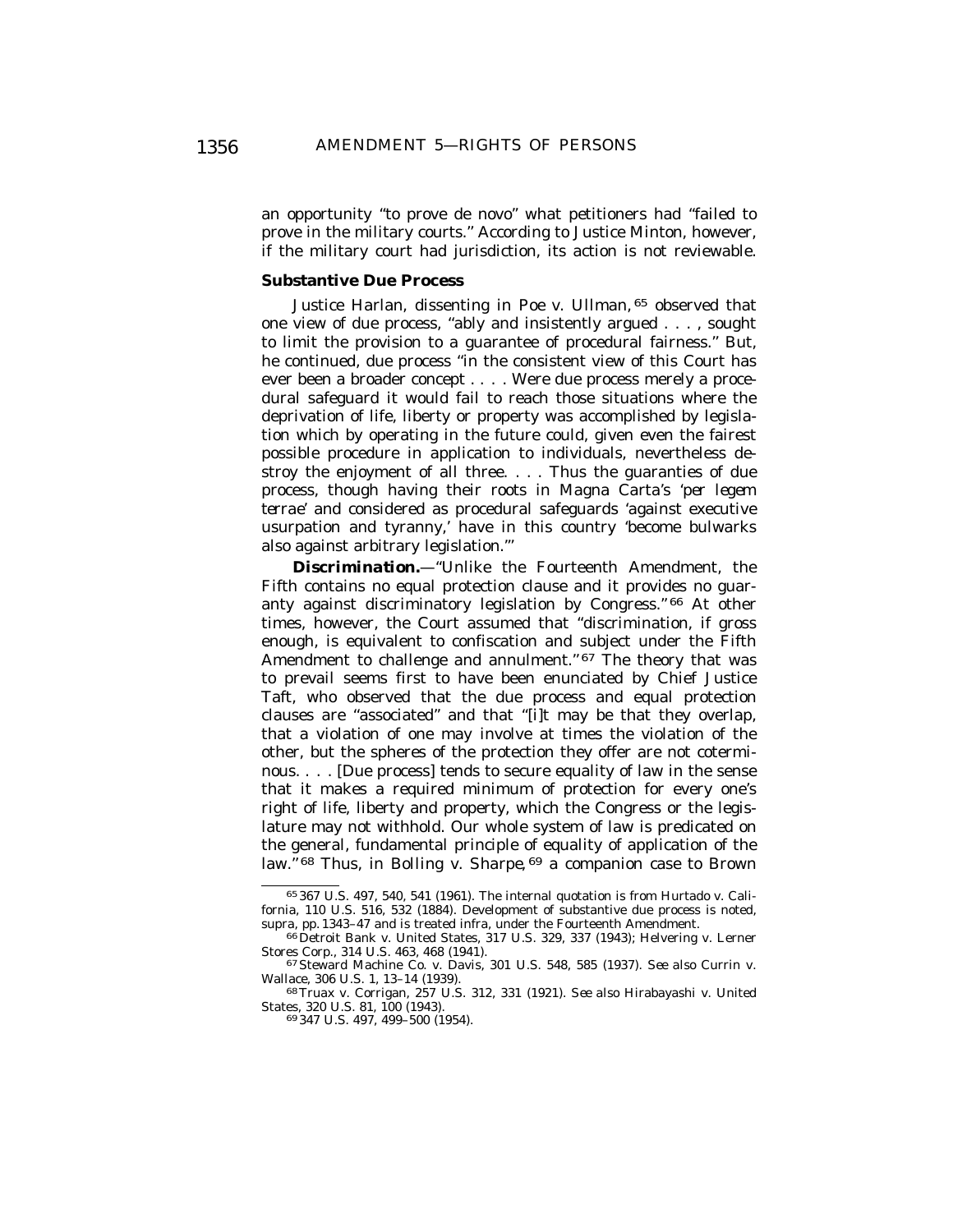*v. Board of Education*, 70 the Court held that segregation of pupils in the public schools of the District of Columbia violated the due process clause. ''The Fifth Amendment, which is applicable in the District of Columbia, does not contain an equal protection clause as does the Fourteenth Amendment which applies only to the states. But the concepts of equal protection and due process, both stemming from our American ideal of fairness, are not mutually exclusive. The 'equal protection of the laws' is a more explicit safeguard of prohibited unfairness than 'due process of law,' and, therefore, we do not imply that the two are always interchangeable phrases. But, as this Court has recognized, discrimination may be so unjustifiable as to be violative of due process.

"Although the Court has not assumed to define 'liberty' with any great precision, that term is not confined to mere freedom from bodily restraint. Liberty under law extends to the full range of conduct which the individual is free to pursue, and it cannot be restricted except for a proper governmental objective. Segregation in public education is not reasonably related to any proper governmental objective and thus it imposes on Negro children of the District of Columbia a burden that constitutes an arbitrary deprivation of their liberty in violation of the Due Process Clause.

''In view of our decision that the Constitution prohibits the states from maintaining racially segregated public schools, it would be unthinkable that the same Constitution would impose a lesser duty on the Federal Government.''

''Equal protection analysis in the Fifth Amendment area,'' the Court has said, ''is the same as that under the Fourteenth Amendment."<sup>71</sup> So saying, the court has applied much of its Fourteenth Amendment jurisprudence to strike down sex classifications in federal legislation, 72 reached classifications with an adverse impact upon illegitimates, 73 and invalidated some welfare assistance pro-

<sup>70</sup> 347 U.S. 483 (1954). With respect to race discrimination, the Court had earlier utilized its supervisory authority over the lower federal courts and its power to construe statutes to reach results it might have based on the equal protection clause if the cases had come from the States. E.g., Hurd v. Hodge, 334 U.S. 24 (1948); Steele v. Louisville & Nashville R.R., 323 U.S. 192 (1944); Railroad Trainmen v. Howard, 343 U.S. 768 (1952). *See also* Thiel v. Southern Pacific Co., 328 U.S. 217 (1946).

<sup>71</sup> Buckley v. Valeo, 424 U.S. 1, 93 (1976); Weinberger v. Wiesenfeld, 420 U.S. 636, 638 n.2 (1975).

<sup>72</sup>Frontiero v. Richardson, 411 U.S. 677 (1973); Califano v. Goldfarb, 430 U.S. 199 (1977). *But see* Rostker v. Goldberg, 453 U.S. 57 (1981); Califano v. Jobst, 434 U.S. 47 (1977).

<sup>73</sup> *Compare* Jiminez v. Weinberger, 417 U.S. 628 (1974) *with* Mathews v. Lucas, 427 U.S. 495 (1976).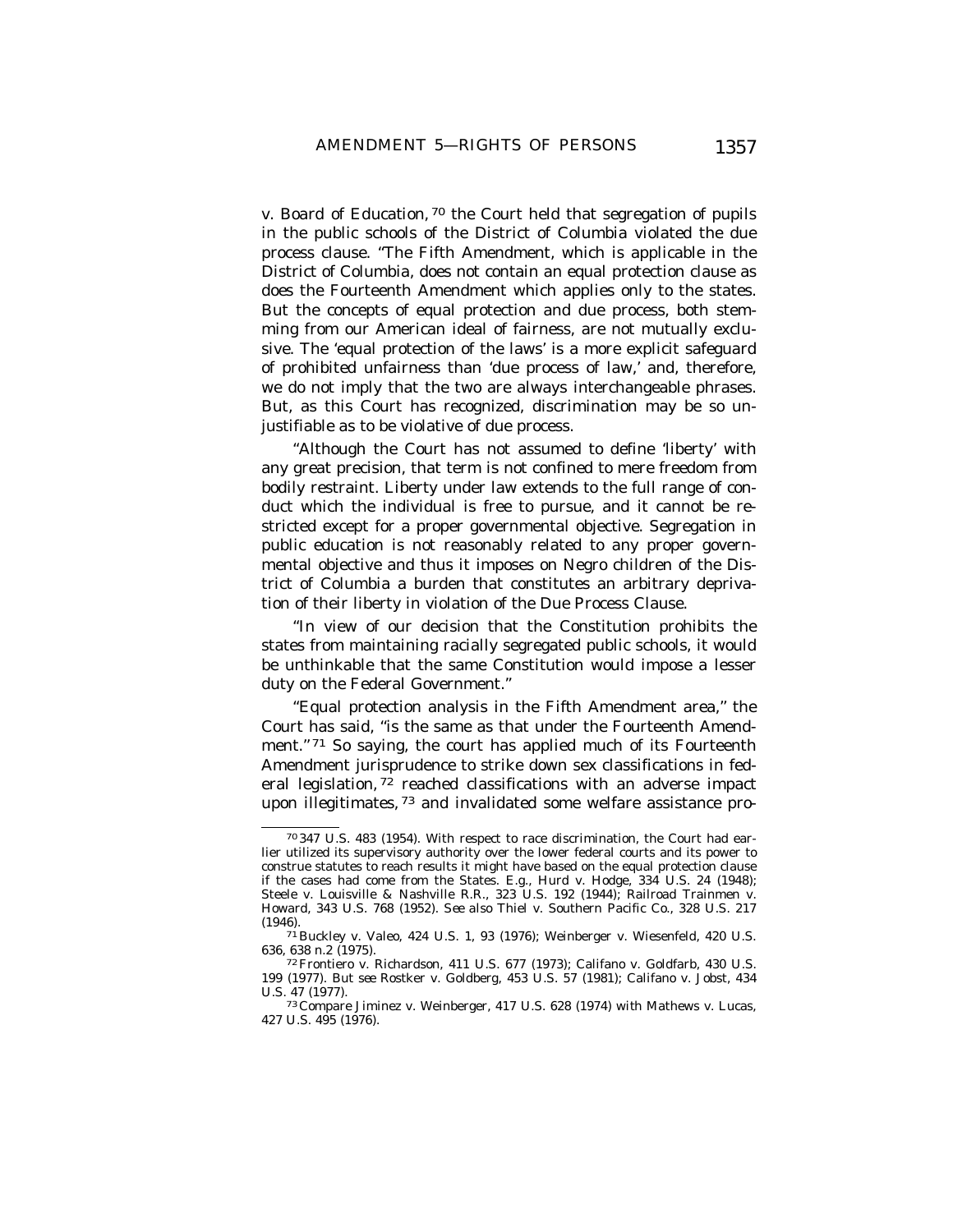visions with some interesting exceptions. 74 However, almost all legislation involves some degree of classification among particular categories of persons, things, or events, and, just as the equal protection clause itself does not outlaw ''reasonable'' classifications, neither is the due process clause any more intolerant of the great variety of social and economic legislation typically containing what must be arbitrary line-drawing. 75 Thus, for example, the Court has sustained a law imposing greater punishment for an offense involving rights of property of the United States than for a like offense involving the rights of property of a private person. 76 A veterans' law which extended certain educational benefits to all veterans who had served "on active duty" and thereby excluded conscientious objectors from eligibility was held to be sustainable, it being rational for Congress to have determined that the disruption caused by military service was qualitatively and quantitatively different from that caused by alternative service, and for Congress to have so provided to make military service more attractive.<sup>77</sup>

''The federal sovereign, like the States, must govern impartially. . . . [B]ut . . . there may be overriding national interests which justify selective federal legislation that would be unacceptable for an individual State." 78 The paramount federal power over immigration and naturalization is the principal example, although

76 Hill v. United States ex rel. Weiner, 300 U.S. 105, 109 (1937). *See also* District of Columbia v. Brooke, 214 U.S. 138 (1909); Panama R.R. v. Johnson, 264 U.S. 375 (1924); Detroit Bank v. United States, 317 U.S. 329 (1943).

77 Johnson v. Robison, 415 U.S. 361 (1974). *See also* Schlesinger v. Ballard, 419 U.S. 498 (1975) (military law that classified men more adversely than women deemed rational because it had the effect of compensating for prior discrimination against women). Wayte v. United States, 470 U.S. 598 (1985) (selective prosecution of persons who turned themselves in or were reported by others as having failed to register for the draft does not deny equal protection, there being no showing that these men were selected for prosecution because of their protest activities).

78 Hampton v. Mow Sun Wong, 426 U.S. 88, 100 (1976). Thus, the power over immigration and aliens permitted federal discrimination on the basis of alienage, *Hampton*, supra (employment restrictions like those previously voided when imposed by States), durational residency, Mathews v. Diaz, 426 U.S. 67 (1976) (similar rules imposed by States previously voided), and illegitimacy, Fiallo v. Bell, 430 U.S. 787 (1977) (similar rules by States would be voided). Racial preferences and discriminations in immigration have had a long history, e.g., The Chinese Exclusion Cases, 130 U.S. 581 (1889), and the power continues today, e.g., Dunn v. INS, 499 F.2d 856, 858 (9th Cir.), cert. denied, 419 U.S. 1106 (1975); Narenji v. Civiletti, 617 F.2d 745, 748 (D.C. Cir. 1979), cert. denied, 446 U.S. 957 (1980), although Congress has removed most such classifications from the statute books.

<sup>74</sup>Department of Agriculture v. Murry, 413 U.S. 508 (1973). *See also* Department of Agriculture v. Moreno, 413 U.S. 528 (1973).

<sup>75</sup> Richardson v. Belcher, 404 U.S. 78, 81 (1971); Lyng v. Castillo, 477 U.S. 635 (1986) (Food Stamp Act limitation of benefits to households of related persons who prepare meals together). With respect to courts and criminal legislation, *see* Hurtado v. United States, 410 U.S. 578 (1973); Marshall v. United States, 414 U.S. 417 (1974); United States v. MacCollom, 426 U.S. 317 (1976).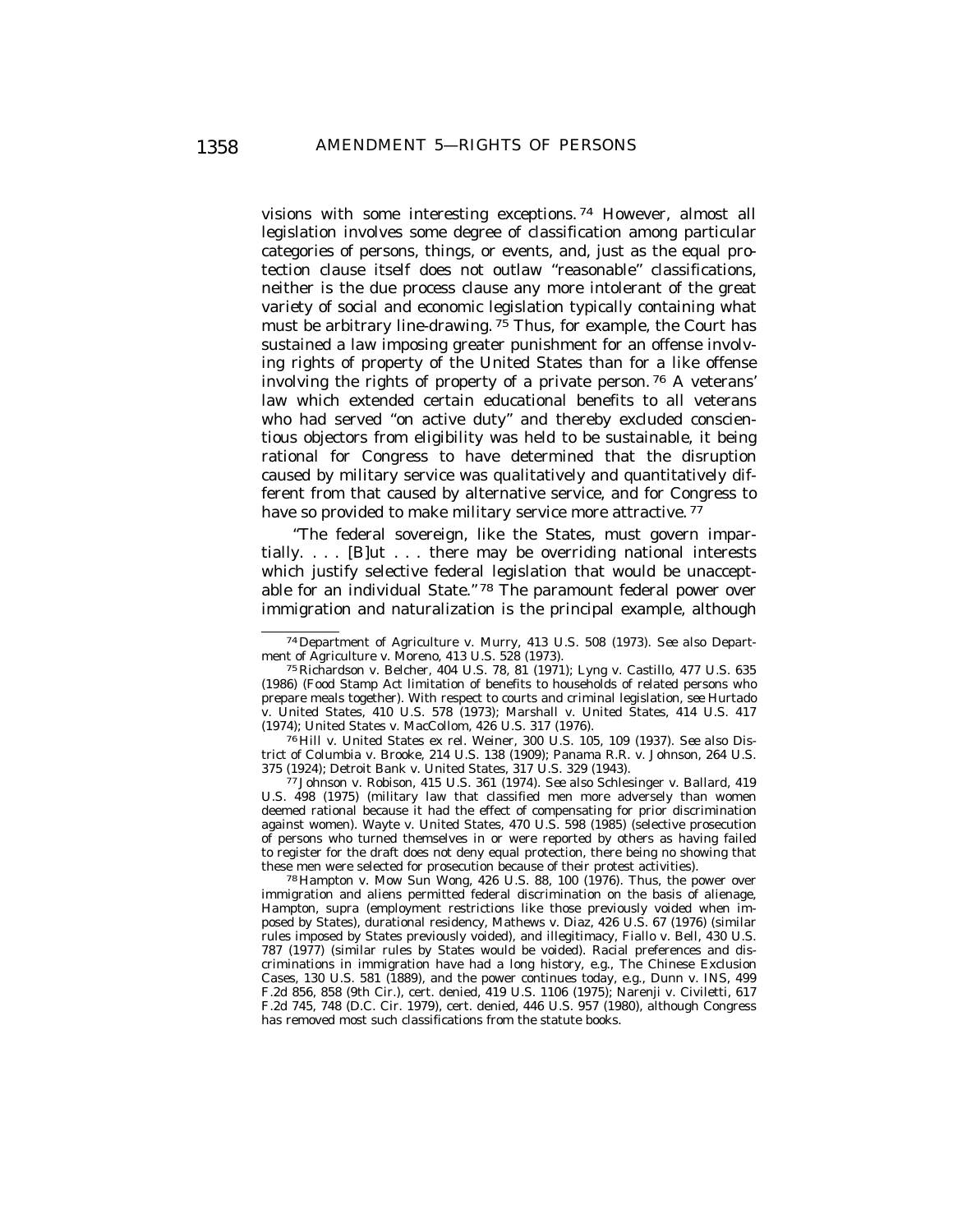there are undoubtedly others, of the national government being able to classify upon some grounds—alienage, naturally, but also other suspect and quasi-suspect categories as well—that would result in invalidation were a state to enact them. The instances may be relatively few, but they do exist.

*Congressional Police Measures.*—Numerous regulations of a police nature, imposed under powers specifically granted to the Federal Government, have been sustained over objections based on the due process clause. Congress may require the owner of a vessel entering United States ports, and on which alien seamen are afflicted with specified diseases, to bear the expense of hospitalizing such persons.<sup>79</sup> It may prohibit the transportation in interstate commerce of filled milk 80 or the importation of convict-made goods into any State where their receipt, possession, or sale is a violation of local law. 81 It may require employers to bargain collectively with representatives of their employees chosen in a manner prescribed by law, to reinstate employees discharged in violation of law, and to permit use of a company-owned hall for union meetings. 82 Subject to First Amendment considerations, Congress may regulate the postal service to deny its facilities to persons who would use them for purposes contrary to public policy. 83

*Congressional Regulation of Public Utilities.*—Inasmuch as Congress, in giving federal agencies jurisdiction over various public utilities, usually has prescribed standards substantially identical with those by which the Supreme Court has tested the validity of state action, the review of agency orders seldom has turned on constitutional issues. In two cases, however, maximum rates prescribed by the Secretary of Agriculture for stockyard companies were sustained only after detailed consideration of numerous items excluded from the rate base or from operating expenses, apparently on the assumption that error with respect to any such item would render the rates confiscatory and void. 84 A few years later, in *FPC v. Hope Gas Co.*, <sup>85</sup> the Court adopted an entirely dif-

<sup>79</sup> United States v. New York S.S. Co., 269 U.S. 304 (1925). <sup>80</sup> United States v. Carolene Products Co., 304 U.S. 144 (1938); Carolene Prod-

ucts Collar Co. v. Illinois Cent. R.R., 299 U.S. 334 (1937). 81 Kentucky Whip & Collar Co. v. Illinois Cent. R.R., 299 U.S. 334 (1937). NLRB 82 E.g., Virginian Ry. v. System Federation No. 40, 300 U.S. 515 (1937); NLRB v. Jones & Laughlin Steel Corp., 301 U.S. 1 (1937); Railway Employees' Dep't v. Hanson, 351 U.S. 225 (1956); NLRB v. Stowe Spinning Co., 336 U.S. 226 (1949); NLRB v. Mackay Radio & Tel. Co., 304 U.S. 333 (1938).

 $83$  Ex parte Jackson, 96 U.S. 727 (1878); Rowan v. Post Office Dep't, 397 U.S. 728 (1970).

 $84$  St. Joseph Stock Yards Co. v. United States, 298 U.S. 38 (1936); Denver Union Stock Yards Co. v. United States, 304 U.S. 470 (1938).

<sup>85 320</sup> U.S. 591 (1944). The result of this case had been foreshadowed by the opinion of Justice Stone in FPC v. Natural Gas Pipeline Co., 315 U.S. 575, 586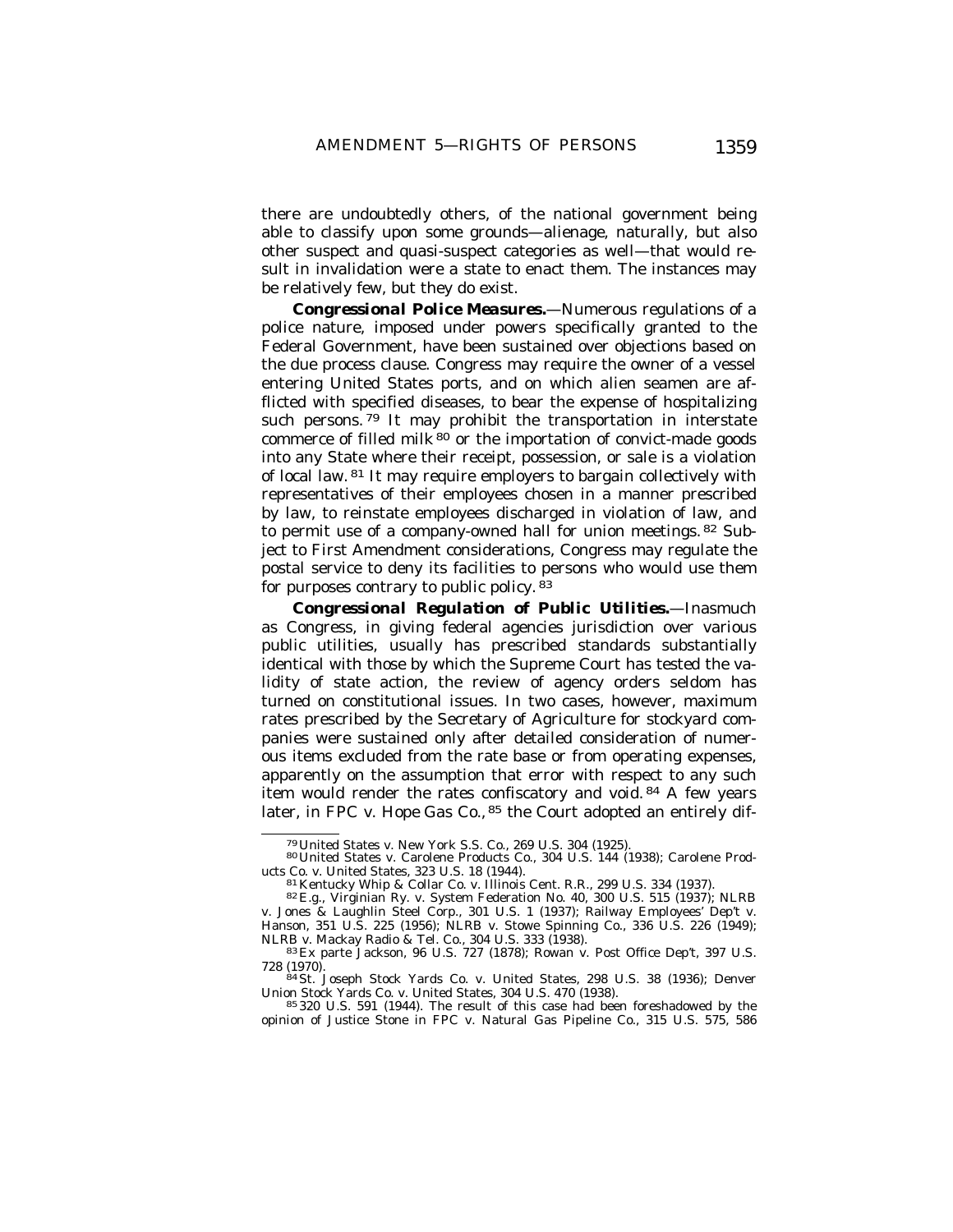ferent approach. It took the position that the validity of the Commission's order depended upon whether the impact or total effect of the order is just and reasonable, rather than upon the method of computing the rate base. Rates which enable a company to operate successfully, to maintain its financial integrity, to attract capital, and to compensate its investors for the risks assumed cannot be condemned as unjust and unreasonable even though they might produce only a meager return in a rate base computed by the ''present fair value'' method.

Orders prescribing the form and contents of accounts kept by public utility companies, 86 and statutes requiring a private carrier to furnish the Interstate Commerce Commission with information for valuing its property 87 have been sustained against the objection that they were arbitrary and invalid. An order of the Secretary of Commerce directed to a single common carrier by water requiring it to file a summary of its books and records pertaining to its rates was also held not to violate the Fifth Amendment. 88

*Congressional Regulation of Railroads.*—Legislation or administrative orders pertaining to railroads have been challenged repeatedly under the due process clause but seldom with success. Orders of the Interstate Commerce Commission establishing through routes and joint rates have been sustained, 89 as has its division of joint rates to give a weaker group of carriers a greater share of such rates where the proportion allotted to the stronger group was adequate to avoid confiscation. 90 The recapture of one half of the earnings of railroads in excess of a fair net operating income, such recaptured earnings to be available as a revolving fund for loans to weaker roads, was held valid on the ground that any carrier earning an excess held it as trustee. 91 An order enjoining certain steam railroads from discriminating against an electric railroad by denying it reciprocal switching privileges did not violate the Fifth Amendment even through its practical effect was to admit the electric road to a part of the business being adequately handled by the steam roads. 92 Similarly, the fact that a rule concerning the allot-

<sup>(1942),</sup> to the effect that the Commission was not bound to the use of any single formula or combination of formulas in determining rates.

<sup>86</sup> A. T. & T. Co. v. United States, 299 U.S. 232 (1936); United States v. New York Tel. Co., 326 U.S. 638 (1946); Northwestern Co. v. FPC, 321 U.S. 119 (1944). 87 Valvoline Oil Co. v. United States, 308 U.S. 141 (1939); Champlin Rfg. Co.

v. United States, 329 U.S. 29 (1946).

<sup>88</sup> Isbrandtsen-Moller Co. v. United States, 300 U.S. 146 (1937).

<sup>89</sup>St. Louis S.W. Ry. v. United States, 245 U.S. 136, 143 (1917).

<sup>90</sup> New England Divisions Case, 261 U.S. 184 (1923).

<sup>91</sup>Dayton-Goose Creek Ry. v. United States, 263 U.S. 456, 481, 483 (1924).

<sup>92</sup> Chicago, I. & L. Ry. v. United States, 270 U.S. 287 (1926). *Cf.* Seaboard Air Line Ry. v. United States, 254 U.S. 57 (1920).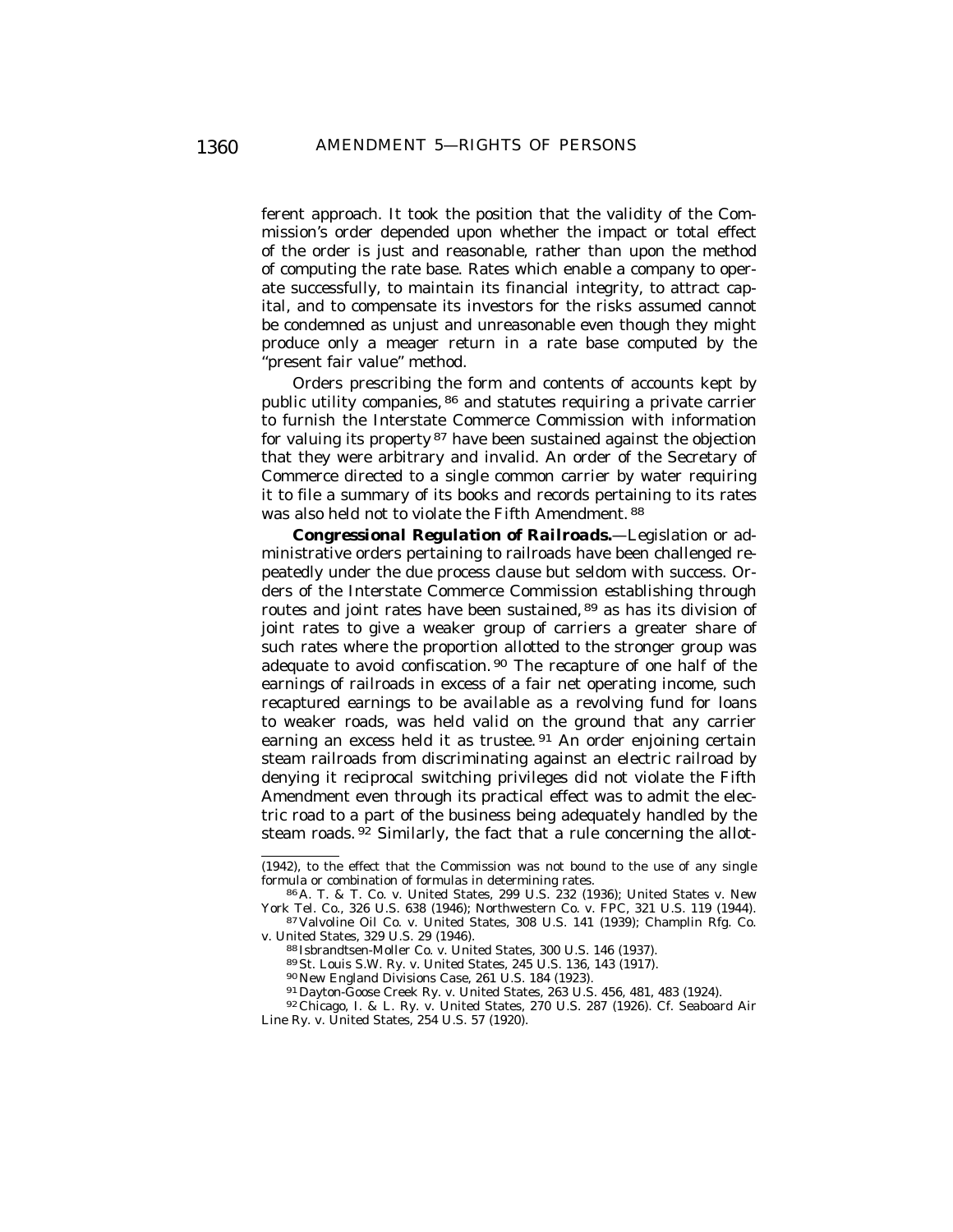ment of coal cars operated to restrict the use of private cars did not amount to a taking of property. 93 Railroad companies were not denied due process of law by a statute forbidding them to transport in interstate commerce commodities which have been manufactured, mined or produced by them. 94 An order approving a lease of one railroad by another, upon condition that displaced employees of the lessor should receive partial compensation for the loss suffered by reason of the lease 95 is consonant with due process of law. A law prohibiting the issuance of free passes was held constitutional even as applied to abolish rights created by a prior agreement whereby the carrier bound itself to issue such passes annually for life, in settlement of a claim for personal injuries. 96 A nonarbitrary Interstate Commerce Commission order establishing a non-compensatory rate for carriage of certain commodities does not violate the due process or just compensation clauses as long as the public interest thereby is served and the rates as a whole yield just compensation. 97

Occasionally, however, regulatory action has been held invalid under the due process clause. An order issued by the Interstate Commerce Commission relieving short line railroads from the obligation to pay the usual fixed sum per day rental for cars used on foreign roads for a space of two days was held to be arbitrary and invalid. 98 A retirement act which made eligible for pensions all persons who had been in the service of any railroad within one year prior to the adoption of the law, counted past unconnected service of an employee toward the requirement for a pension without any contribution therefor, and treated all carriers as a single employer and pooled their assets, without regard to their individual obligations, was held unconstitutional. 99

*Taxation.*—In laying taxes, the Federal Government is less narrowly restricted by the Fifth Amendment than are the States by the Fourteenth. The Federal Government may tax property belonging to its citizens, even if such property is never situated within the jurisdiction of the United States, 100 and it may tax the income of a citizen resident abroad, which is derived from property located at his residence. 101 The difference is explained by the fact that pro-

<sup>&</sup>lt;sup>93</sup> Assigned Car Cases, 274 U.S. 564, 575 (1927).<br><sup>94</sup> United States v. Delaware & Hudson Co., 213 U.S. 366, 405, 411, 415 (1909).<br><sup>95</sup> United States v. Lowden, 308 U.S. 225 (1939).<br><sup>96</sup> Louisville & Nashville R.R. v. Mo

Turner Elkhorn Mining Co., 428 U.S. 1, 19 (1976). <sup>100</sup> United States v. Bennett, 232 U.S. 299, 307 (1914). <sup>101</sup> Cook v. Tait, 265 U.S. 47 (1924).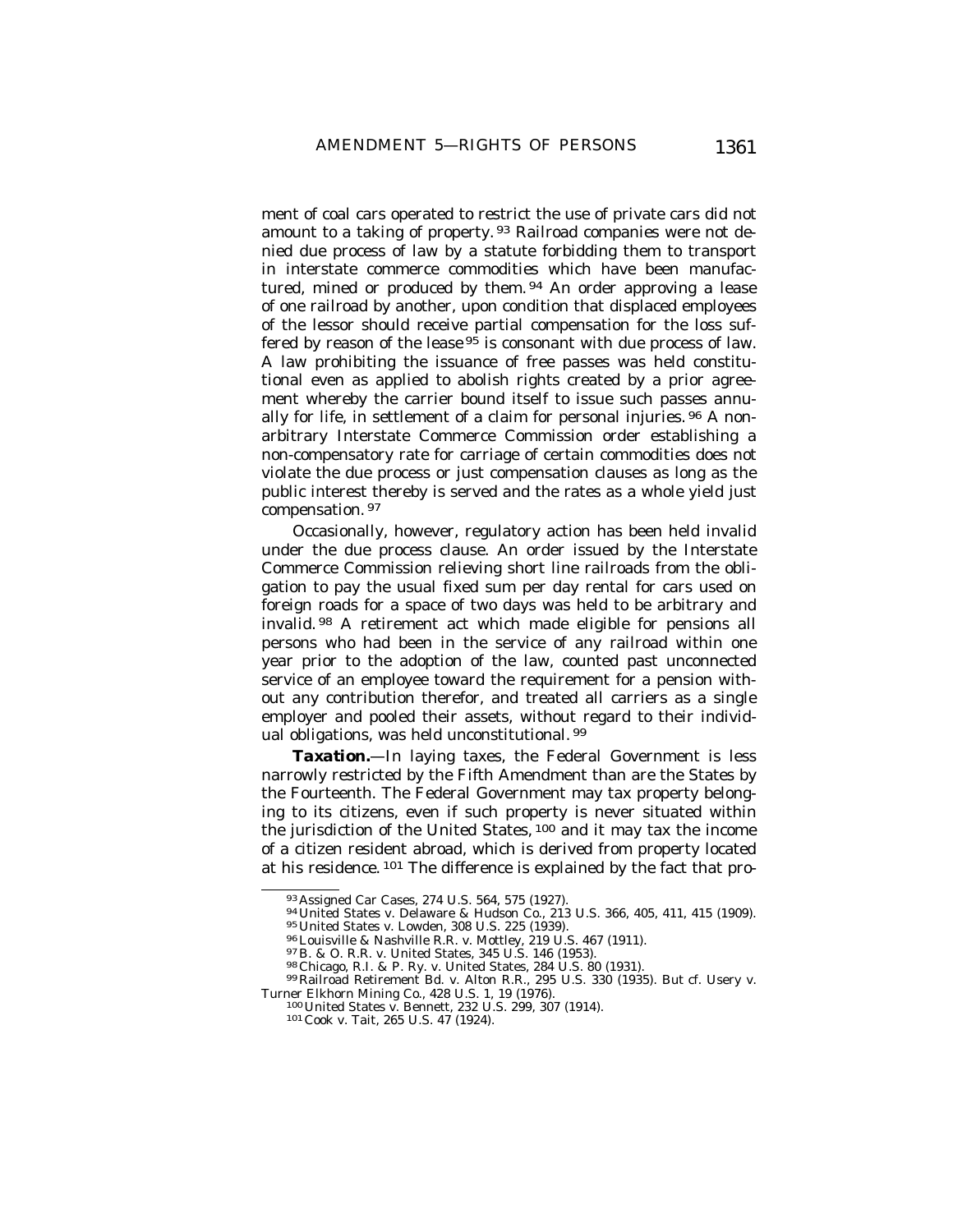tection of the Federal Government follows the citizen wherever he goes, whereas the benefits of state government accrue only to persons and property within the State's borders. The Supreme Court has said that, in the absence of an equal protection clause, ''a claim of unreasonable classification or inequality in the incidence or application of a tax raises no question under the Fifth Amendment. . . .'' 102 It has sustained, over charges of unfair differentiation between persons, a graduated income tax, 103 a higher tax on oleomargarine than on butter, <sup>104</sup> an excise tax on "puts" but not on "call,"<sup>105</sup> a tax on the income of business operated by corporations but not on similar enterprises carried on by individuals, 106 an income tax on foreign corporations, based on their income from sources within the United States, while domestic corporations are taxed on income from all sources, 107 a tax on foreign-built but not upon domestic yachts, 108 a tax on employers of eight or more persons, with exemptions for agricultural labor and domestic service, 109 a gift tax law embodying a plan of graduations and exemptions under which donors of the same amount might be liable for different sums, <sup>110</sup> an Alaska statute imposing license taxes only on nonresident fisherman, 111 an act which taxed the manufacture of oil and fertilizer from herring at a higher rate than similar processing of other fish or fish offal, 112 an excess profits tax which defined ''invested capital'' with reference to the original cost of the property rather than to its present value, <sup>113</sup> an undistributed profits tax in the computation of which special credits were allowed to certain taxpayers, 114 an estate tax upon the estate of a deceased spouse in respect of the moiety of the surviving spouse where the effect of the dissolution of the community is to enhance the value of the survivor's moiety, 115 and a tax on nonprofit mutual insurers although such insurers organized before a certain date were exempt inas-

<sup>102</sup> Helvering v. Lerner Stores Co., 314 U.S. 463, 468 (1941). *But see* supra, pp. 1356–59.

<sup>103</sup> Brushaber v. Union Pac. R.R., 240 U.S. 1, 24 (1916).

<sup>104</sup>McCray v. United States, 195 U.S. 27, 61 (1904).

<sup>105</sup>Treat v. White, 181 U.S. 264 (1901).

<sup>106</sup>Flint v. Stone Tracy Co., 220 U.S. 107 (1911).

<sup>107</sup> National Paper Co. v. Bowers, 266 U.S. 373 (1924).

<sup>108</sup> Billings v. United States, 232 U.S. 261, 282 (1914).

<sup>109</sup>Steward Machine Co. v. Davis, 301 U.S. 548 (1937); Helvering v. Davis, 301 U.S. 619 (1937).

<sup>110</sup> Bromley v. McCaughn, 280 U.S. 124 (1929).

<sup>111</sup> Haavik v. Alaska Packers' Ass'n, 263 U.S. 510 (1924).

<sup>112</sup> Alaska Fish Co. v. Smith, 255 U.S. 44 (1921).

<sup>113</sup>LaBelle Iron Works v. United States, 256 U.S. 377 (1921). 114 Helvering v. Northwest Steel Mills, 311 U.S. 46 (1940).

<sup>115</sup>Fernandez v. Wiener, 326 U.S. 340 (1945); *cf.* Coolidge v. Long, 282 U.S. 582

<sup>(1931).</sup>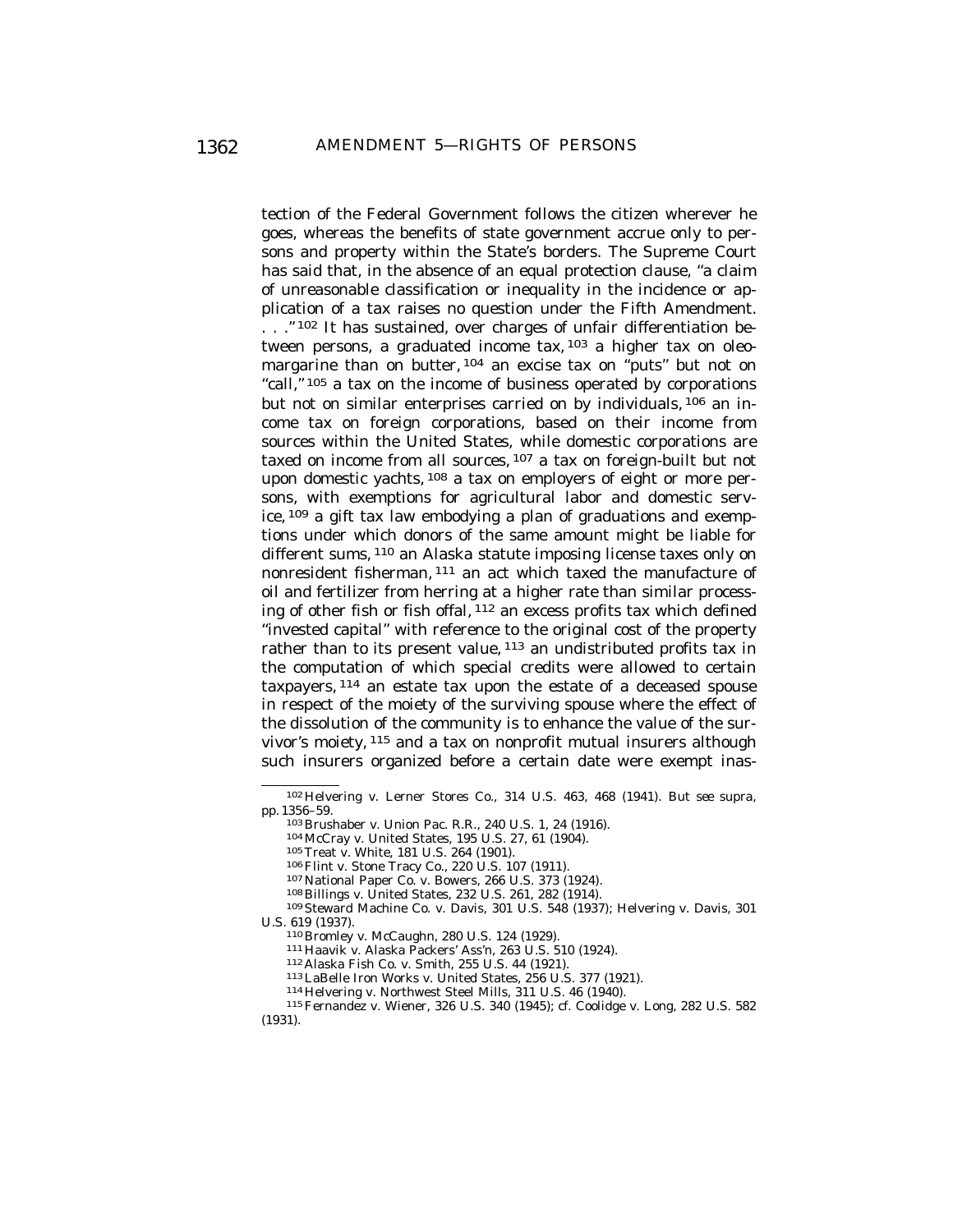much as a continuing exemption for all insurers would have led to their multiplication to the detriment of other federal programs. 116

*Retroactive Taxes.*—It has been customary from the beginning for Congress to give some retroactive effect to its tax laws, usually making them effective from the beginning of the tax year or from the date of introduction of the bill that became the law. 117 Application of an income tax statute to the entire calendar year in which enactment took place has never, barring some peculiar circumstance, been deemed to deny due process. 118 ''Taxation is neither a penalty imposed on the taxpayer nor a liability which he assumes by contract. It is but a way of apportioning the cost of government among those who in some measure are privileged to enjoy its benefits and must bear its burdens. Since no citizen enjoys immunity from that burden, its retroactive imposition does not necessarily infringe due process, and to challenge the present tax it is not enough to point out that the taxable event, the receipt of income, antedated the statute.'' 119 A special income tax on profits realized by the sale of silver, retroactive for 35 days, which was approximately the period during which the silver purchase bill was before Congress, was held valid. 120 An income tax law, made retroactive to the beginning of the calendar year in which it was adopted, was found constitutional as applied to the gain from the sale, shortly before its enactment, of property received as a gift during the year. 121 Retroactive assessment of penalties for fraud or negligence, 122 or of an additional tax on the income of a corporation used to avoid a surtax on its shareholder, 123 does not deprive the taxpayer of property without due process of law.

An additional excise tax imposed upon property still held for sale, after one excise tax had been paid by a previous owner, does not violate the due process clause. 124 Similarly upheld were a transfer tax measured in part by the value of property held jointly

ance Companies, 87 U.S. (20 Wall.) 323, 331, 341 (1874); Brushaber v. Union Pac. R.R., 240 U.S. 1, 20 (1916); Lynch v. Hornby, 247 U.S. 339, 343 (1918).

<sup>122</sup> Helvering v. Mitchell, 303 U.S. 391 (1938).<br><sup>123</sup> Helvering v. National Grocery Co., 304 U.S. 282 (1938).<br><sup>124</sup> Patton v. Brady, 184 U.S. 608 (1902).

<sup>116</sup> United States v. Maryland Savings-Share Ins. Corp., 400 U.S. 4 (1970).<br>117 United States v. Darusmont, 449 U.S. 292, 296–97 (1981).<br><sup>118</sup> Stockdale v. Insurance Companies, 87 U.S. (20 Wall.) 323, 331, 332 (1874); Brushaber v. Union Pac. R.R., 240 U.S. 1, 20 (1916); Cooper v. United States, 280 U.S. 409, 411 (1930); Milliken v. United States, 283 U.S. 15, 21 (1931); Reinecke v. Smith, 289 U.S. 172, 175 (1933); United States v. Hudson, 299 U.S. 498, 500– 01 (1937); Welch v. Henry, 305 U.S. 134, 146, 148–50 (1938); Fernandez v. Wiener, 326 U.S. 340, 355 (1945); United States v. Darusmont, 449 U.S. 292, 297 (1981). 119Welch v. Henry, 305 U.S. 134, 146–47 (1938). <sup>120</sup> United States v. Hudson, 299 U.S. 498 (1937). *See also* Stockdale v. Insur-

<sup>&</sup>lt;sup>121</sup> Cooper v. United States, 280 U.S. 409 (1930); *see also* Reinecke v. Smith, 289 U.S. 172 (1933).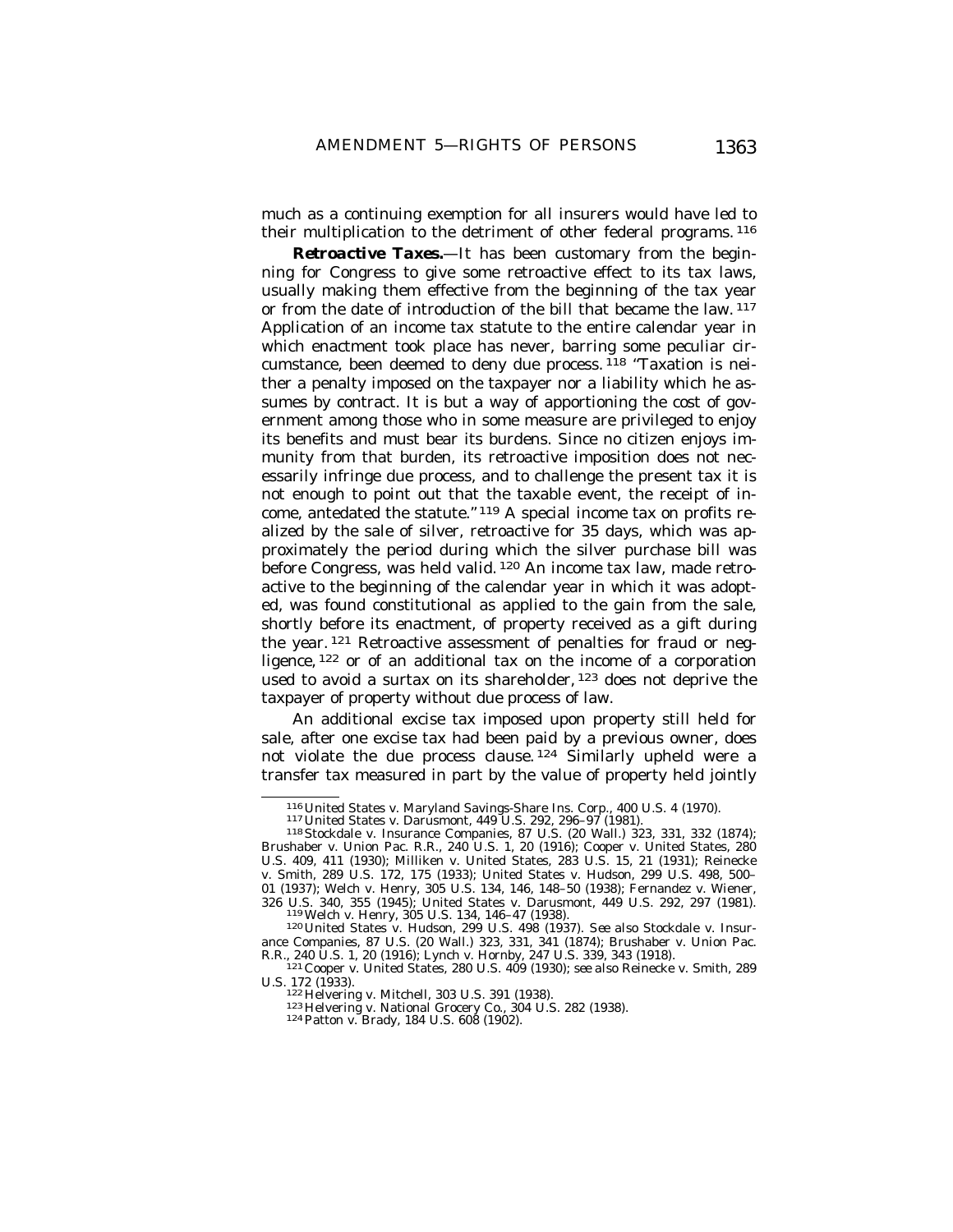by a husband and wife, including that which comes to the joint tenancy as a gift from the decedent spouse 125 and the inclusion in the gross income of the settlor of income accruing to a revocable trust during any period when the settlor had power to revoke or modify it. 126

However, the Court has treated differently gift taxes imposed retroactively upon gifts that were made and completely vested before the enactment of the taxing statute, 127 at least in part on the basis that such imposition unfairly treats a taxpayer who could have altered his behavior to avoid the tax if it could have been anticipated by him at the time the transaction was effected. Also, a conclusive presumption that gifts made within two years of death were made in contemplation of death was condemned as arbitrary and capricious, even with respect to subsequent transfers. 128

*Deprivation of Property: Retroactive Legislation.*—Federal regulation of future action, based upon rights previously acquired by the person regulated, is not prohibited by the Constitution. So long as the Constitution authorizes the subsequently enacted legislation, the fact that its provisions limit or interfere with previously acquired rights does not ordinarily condemn it. The imposition upon coal mine operators, and ultimately coal consumers, of the liability of compensating former employees, who had terminated work in the industry before passage of the law, for black lung disabilities contracted in the course of their work, was sustained by the Court as a rational measure to spread the costs of the employees' disabilities to those who had profited from the fruits of their labor. 129 Legislation readjusting rights and burdens is not unlawful solely because it upsets otherwise settled expectations, but it must take account of the realities previously existing, i.e., that the danger may not have been known or appreciated, or that actions might have been taken in reliance upon the current state of the law; therefore, legislation imposing liability on the basis of deterrence or of blameworthiness might not have passed muster. The Court has applied *Turner Elkhorn* in upholding retroactive applica-

128 Heiner v. Donnan, 285 U.S. 312 (1932).

129 Usery v. Turner Elkhorn Mining Co., 428 U.S. 1, 14–20 (1976). *But see* id. at 38 (Justice Powell concurring) (questioning application of retroactive cost-spreading).

<sup>125</sup>Tyler v. United States, 281 U.S. 497 (1930); United States v. Jacobs, 306 U.S. 363 (1939).

<sup>126</sup> Reinecke v. Smith, 289 U.S. 172 (1933).

<sup>127</sup> Untermyer v. Anderson, 276 U.S. 440 (1928); Blodgett v. Holden, 275 U.S. 142 (1927), modified, 276 U.S. 594 (1928); Nichols v. Coolidge, 274 U.S. 531 (1927). *Untermyer* was distinguished in United States v. Hemme, 476 U.S. 558 (1986), upholding retroactive application of unified estate and gift taxation to a taxpayer as to whom the overall impact was minimal and not oppressive.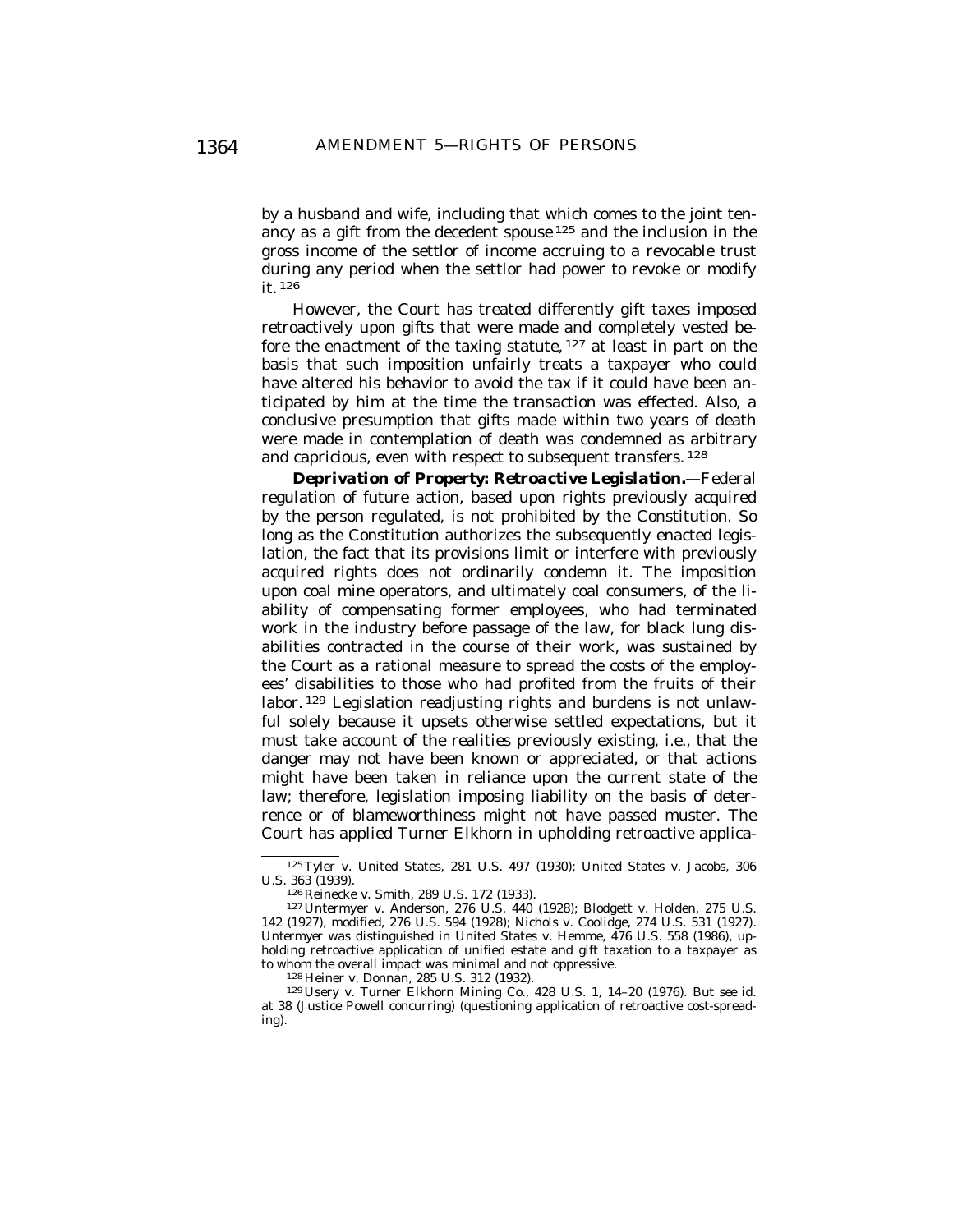tion of pension plan termination provisions to cover the period of congressional consideration, declaring that the test for retroactive application of legislation adjusting economic burdens is merely whether "the retroactive application  $\ldots$  is itself justified by a rational legislative purpose.'' 130

Rent regulations were sustained as applied to prevent execution of a judgment of eviction rendered by a state court before the enabling legislation was passed. 131 For the reason that ''those who do business in the regulated field cannot object if the legislative scheme is buttressed by subsequent amendments to achieve the legislative end,'' no vested right to use housing, built with the aid of FHA mortgage insurance for transient purposes, was acquired by one obtaining insurance under an earlier section of the National Housing Act, which, though silent in this regard, was contemporaneously construed as barring rental to transients, and was later modified by an amendment which expressly excluded such use. 132 An order by an Area Rent Director reducing an unapproved rental and requiring the landlord to refund the excess previously collected, was held, with one dissenting vote, not to be the type of retroactivity which is condemned by law. 133 The application of a statute providing for tobacco marketing quotas, to a crop planted prior to its enactment, was held not to deprive the producers of property without due process of law since it operated, not upon production, but upon the marketing of the product after the act was passed. 134

In the exercise of its comprehensive powers over revenue, finance, and currency, Congress may make Treasury notes legal tender in payment of debts previously contracted 135 and may invalidate provisions in private contracts calling for payment in gold coin, 136 but rights against the United States arising out of contract

<sup>130</sup>Pension Benefit Guaranty Corp. v. R.A. Gray & Co., 467 U.S. 717, 730 (1984). *Accord,* United States v. Sperry Corp., 493 U.S. 52, 65 (1989) (upholding imposition of user fee on claimants paid by Iran-United States Claims Tribunal prior

<sup>&</sup>lt;sup>131</sup> Fleming v. Rhodes, 331 U.S. 100, 107 (1947). <sup>132</sup> FHA v. The Darlington, Inc., 358 U.S. 84, 89–91, 92–93 (1958). Dissenting, Justices Harlan, Frankfurter, and Whittaker maintained that under the due process clause the United States, in its contractual relations, is bound by the same rules as private individuals unless the action taken falls within the general federal regulatory power.<br><sup>133</sup> Woods v. Stone, 333 U.S. 472 (1948).

 $134$  Mulford v. Smith, 307 U.S.  $38$  (1939). An increase in the penalty for production of wheat in excess of quota was valid as applied retroactively to wheat already planted, where Congress concurrently authorized a substantial increase in the amount of the loan that might be made to cooperating farmers upon stored ''farm marketing excess wheat.'' Wickard v. Filburn, 317 U.S. 111 (1942).<br>
<sup>135</sup>Legal Tender Cases (Knox v. Lee), 79 U.S. (12 Wall.) 457, 551 (1871).<br>
<sup>136</sup> Norman v. Baltimore & Ohio R.R., 294 U.S. 240 (1935).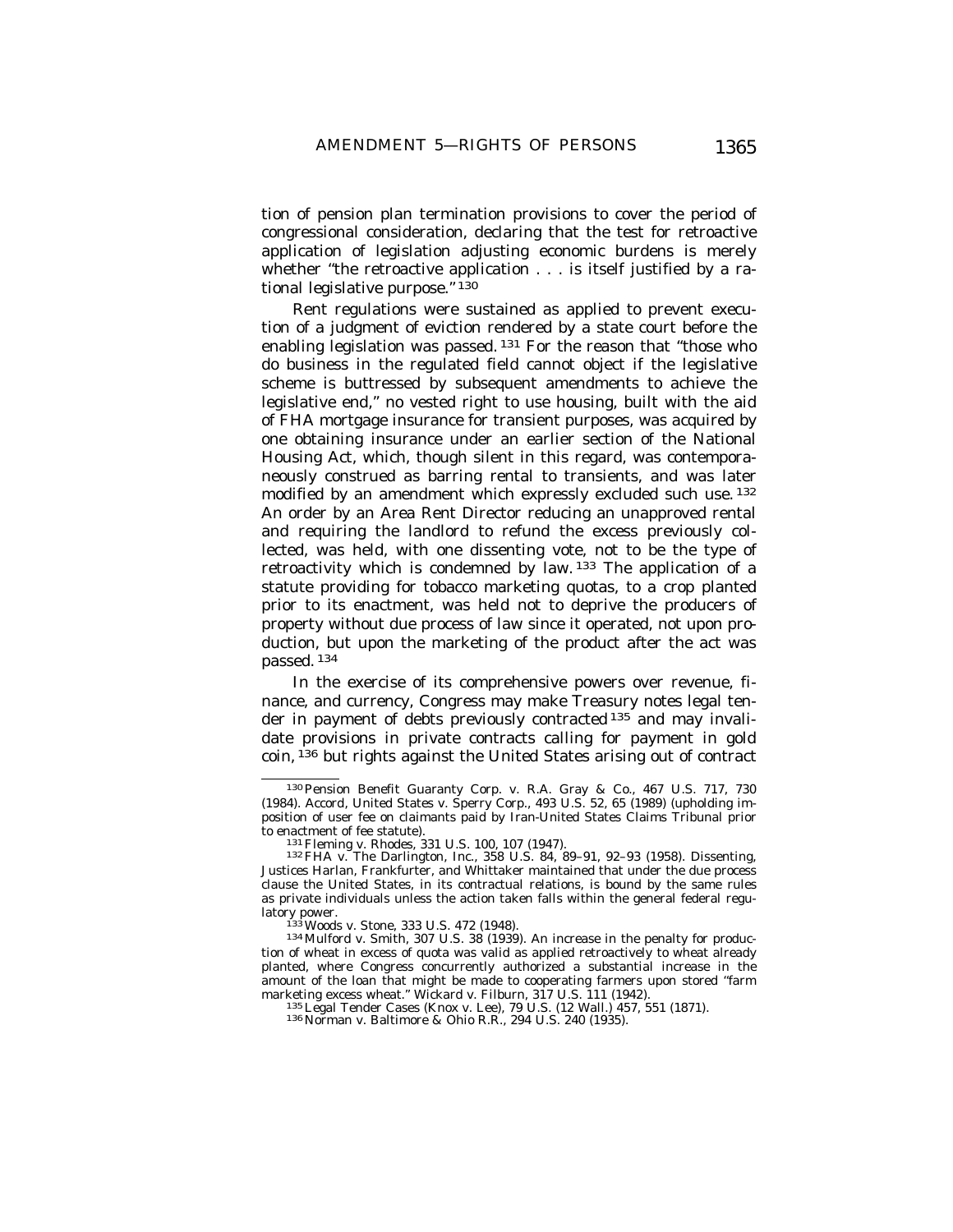are more strongly protected by the due process clause. Hence, a law purporting to abrogate a clause in government bonds calling for payment in gold coin was invalid, 137 and a statute abrogating contracts of war risk insurance was held unconstitutional as applied to outstanding policies. 138

The due process clause has been successfully invoked to defeat retroactive invasion or destruction of property rights in a few cases. A revocation by the Secretary of the Interior of previous approval of plats and papers showing that a railroad was entitled to land under a grant was held void as an attempt to deprive the company of its property without due process of law. 139 The exception of the period of federal control from the time limit set by law upon claims against carriers for damages caused by misrouting of goods, was read as prospective only because the limitation was an integral part of the liability, not merely a matter of remedy, and would violate the Fifth Amendment if retroactive. 140

*Bankruptcy Legislation.*—In acting pursuant to its power to enact uniform bankruptcy legislation, Congress has regularly authorized retrospective impairment of contractual obligations, 141 but the due process clause (by itself or infused with takings principles) constitutes a limitation upon Congress' power to deprive persons of more secure forms of property, such as the rights secured creditors have to obtain repayment of a debt. The Court had long followed a rule of construction favoring prospective-only application of bankruptcy laws, absent a clear showing of congressional intent, 142 but it was not until 1935 that the Court actually held unconstitutional a retrospective law. Struck down by the Court was the Frazier-Lemke Act, which by its terms applied only retrospectively, and which authorized a court to stay proceedings for the foreclosure of

<sup>137</sup>Perry v. United States, 294 U.S. 330 (1935).

<sup>138</sup>Lynch v. United States, 292 U.S. 571 (1934). *See also* De La Rama S.S. Co. v. United States, 344 U.S. 386 (1953). Notice that these kinds of cases are precisely the ones that would be condemned under the contract clause, even under the relaxed scrutiny now employed, if the action were taken by a State. E.g., United States Trust Co. v. New Jersey, 431 U.S. 1 (1977). "Less searching standards" are imposed by the Due Process Clauses than by the Contract Clause. Pension Benefit Guaranty Corp. v. R.A. Gray & Co., 467 U.S. 717, 733 (1984). Also, statutory reservation of the right to amend an agreement can defuse most such constitutional issues. Bowen v. Public Agencies Opposed to Social Security Entrapment, 477 U.S. 41 (1986) (amendment of Social Security Act to prevent termination by state when termination notice already filed).

<sup>139</sup> Noble v. Union River Logging R.R., 147 U.S. 165 (1893).

<sup>140</sup>Danzer Co. v. Gulf R.R., 268 U.S. 633 (1925).

<sup>141</sup> E.g., Hanover National Bank v. Moyses, 186 U.S. 181, 188 (1902); Continental Illinois Nat'l Bank & Trust Co. v. Chicago, R.I. & P. Ry., 294 U.S. 648, 673– 75 (1935).

<sup>142</sup> Holt v. Henley, 232 U.S. 637, 639–40 (1914). *See also* Auffm'ordt v. Rasin, 102 U.S. 620, 622 (1881).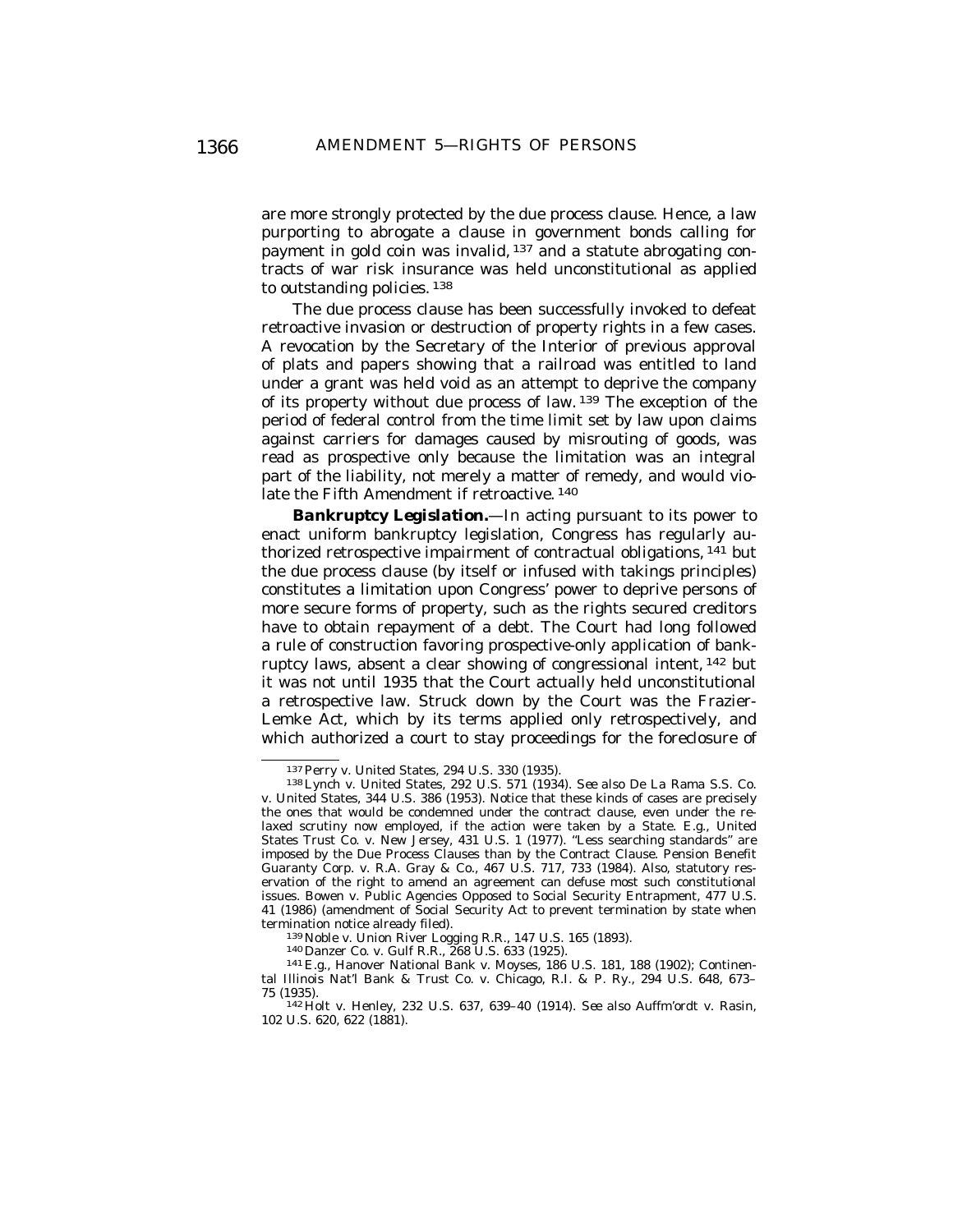a mortgage for five years, the debtor to remain in possession at a reasonable rental, with the option of purchasing the property at its appraised value at the end of the stay. The Act offended the Fifth Amendment, the Court held, because it deprived the creditor of substantial property rights acquired prior to the passage of the act. 143 However, a modified law, under which the stay was subject to termination by the court and which continued the right of the creditor to have the property sold to pay the debt, was sustained. 144

Without violation of the due process clause, the sale of collateral under the terms of a contract may be enjoined, if such sale would hinder the preparation or consummation of a proposed railroad reorganization, provided the injunction does no more than delay the enforcement of the contract. 145 A provision that claims resulting from rejection of an unexpired lease should be treated as on a parity with provable debts, but limited to an amount equal to three years rent, was held not to amount to a taking of property without due process of law, since it provided a new and more certain remedy for a limited amount, in lieu of an existing remedy inefficient and uncertain in result. 146 A right of redemption allowed by state law upon foreclosure of a mortgage was unavailing to defeat a plan for reorganization of a debtor corporation where the trial court found that the claims of junior lienholders had no value. 147

*Right to Sue the Government.*—A right to sue the Government on a contract is a privilege, not a property right protected by the Constitution. 148 The right to sue for recovery of taxes paid may be conditioned upon an appeal to the Commissioner and his refusal to refund. 149 There was no denial of due process when Congress took away the right to sue for recovery of taxes, where the claim for recovery was without substantial equity, having arisen from the

<sup>&</sup>lt;sup>143</sup> Louisville Joint Stock Land Bank v. Radford, 295 U.S. 555 (1935).<br><sup>144</sup> Wright v. Vinton Branch, 300 U.S. 440 (1937). The relatively small modifications that the Court accepted as making the difference in validity, and the fact that subsequently the Court interpreted the statute so as to make smaller the modifications, John Hancock Mutual Life Ins. Co. v. Bartels, 308 U.S. 180, 184 & n.3 (1939); Wright v. Union Central Ins. Co., 311 U.S. 273, 278–79 (1940), has created differences of opinion with respect to whether *Radford* remains sound law. *Cf.* Helvering v. Griffiths, 318 U.S. 371, 400–01 & n.52 (1943) (suggesting *Radford*

might not have survived *Vinton Branch*).<br><sup>145</sup> Continental Illinois Nat'l Bank & Trust Co. v. Chicago, R.I. & P. Ry., 294<br>U.S. 648 (1935).

U.S. 648 (1935).<br>146 Kuchner v. Irving Trust Co., 299 U.S. 445 (1937).<br>147 In re 620 Church Street Corp., 299 U.S. 24 (1936). In the context of Congress' plan to save major railroad systems, *see* Regional Rail Reorganization Act Cases, 419 U.S. 102 (1974). 148Lynch v. United States, 292 U.S. 571, 581 (1934). 149Dodge v. Osborn, 240 U.S. 118 (1916).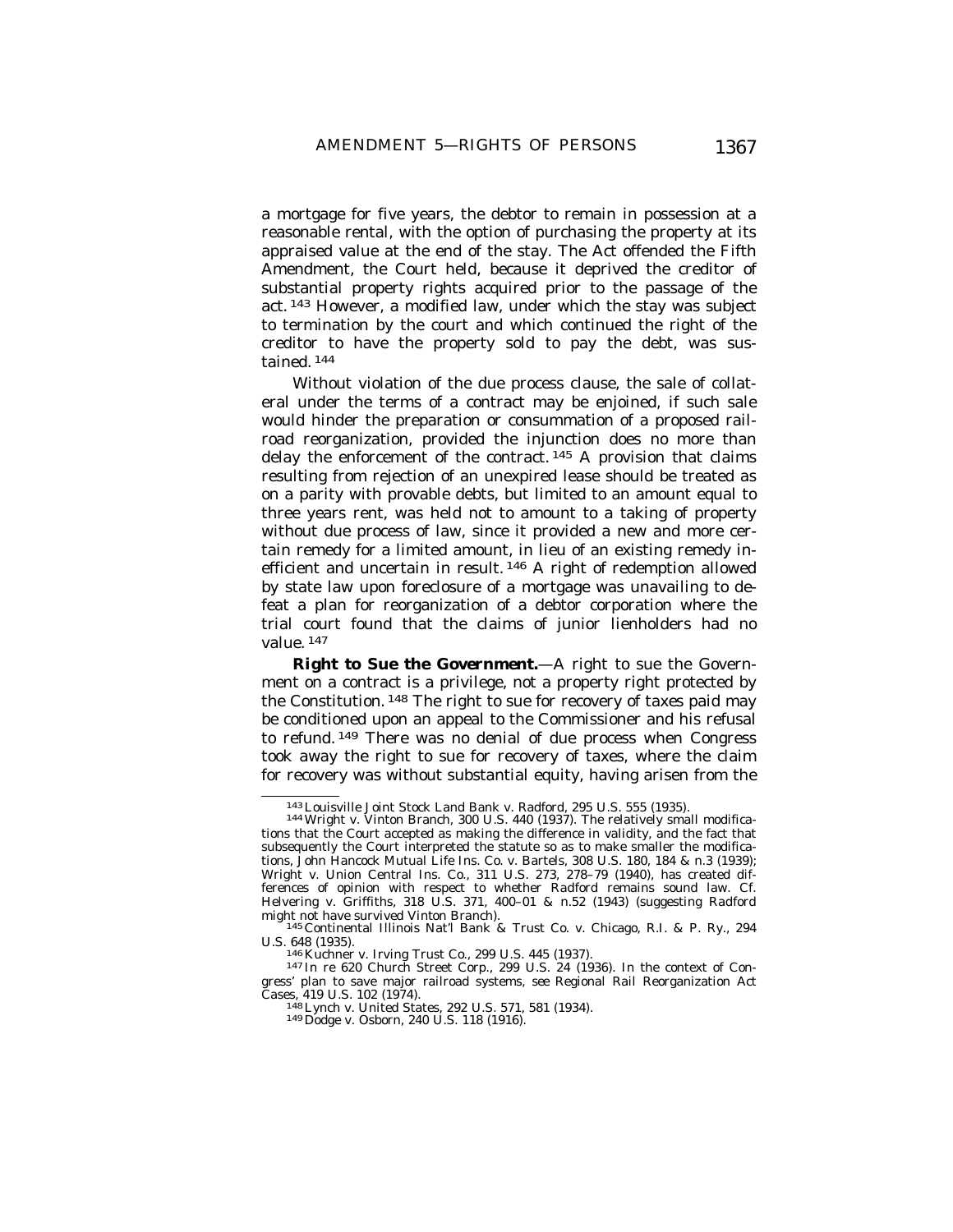mistake of administrative officials in allowing the statute of limitations to run before collecting a tax. 150 The denial to taxpayers of the right to sue for refund of processing and floor stock taxes collected under a law subsequently held unconstitutional, and the substitution of a new administrative procedure for the recovery of such sums, was held valid. <sup>151</sup> Congress may cut off the right to recover taxes illegally collected by ratifying the imposition and collection thereof, where it could lawfully have authorized such exactions prior to their collection. 152

*Congressional Power to Abolish Common Law Judicial* Actions. Similarly, it is clearly settled that "[a] person has no property, no vested interest, in any rule of the common law.'' 153 It follows, therefore, that Congress in its discretion may abolish common law actions, replacing them with other judicial actions or with administrative remedies at its discretion. There is slight intimation in some of the cases that if Congress does abolish a common law action it *must* either duplicate the recovery or provide a reasonable substitute remedy. 154 Such a holding seems only remotely likely, 155 but some difficulties may be experienced with respect to legislation that retrospectively affects rights to sue, such as shortening or lengthening statutes of limitation, and the like, although these have typically risen in state contexts. In one interesting decision, the Court did sustain an award of additional compensation under the Longshoremen's and Harbor Workers' Compensation Act, made pursuant to a private act of Congress passed after expiration of the period for review of the original award, directing the Commission to review the case and issue a new order, the challenge being made by the employer and insurer. 156

*Deprivation of Liberty: Economic Legislation.*—The proscription of deprivation of liberty without due process, insofar as substantive due process was involved, was long restricted to invoca-

<sup>150</sup>Graham & Foster v. Goodcell, 282 U.S. 409 (1931).

<sup>151</sup> Anniston Mfg. Co. v. Davis, 301 U.S. 337 (1937).

<sup>152</sup> United States v. Heinszen & Co., 206 U.S. 370, 386 (1907).

<sup>153</sup>Second Employers' Liability Cases, 223 U.S. 1, 50 (1912). *See also* Silver v. Silver, 280 U.S. 117, 122 (1929) (a state case).

<sup>154</sup>The intimation stems from New York Central R.R. v. White, 243 U.S. 188 (1917) (a state case, involving the constitutionality of a workmen's compensation law). While denying any person's vested interest in the continuation of any particular right to sue, id. at 198, the Court did seem twice to suggest that abolition without a reasonable substitute would raise due process problems. Id. at 201. In Duke Power Co. v. Carolina Envtl. Study Group, 438 U.S. 59, 87–92 (1978), it noticed the contention but passed it by because the law at issue was a reasonable substitute.

<sup>155</sup> It is more likely with respect to congressional provision of a statutory substitute for a cause of action arising directly out of a constitutional guarantee. E.g., Carlson v. Green, 446 U.S. 14, 18–23 (1980).

<sup>156</sup>Paramino Co. v. Marshall, 309 U.S. 370 (1940).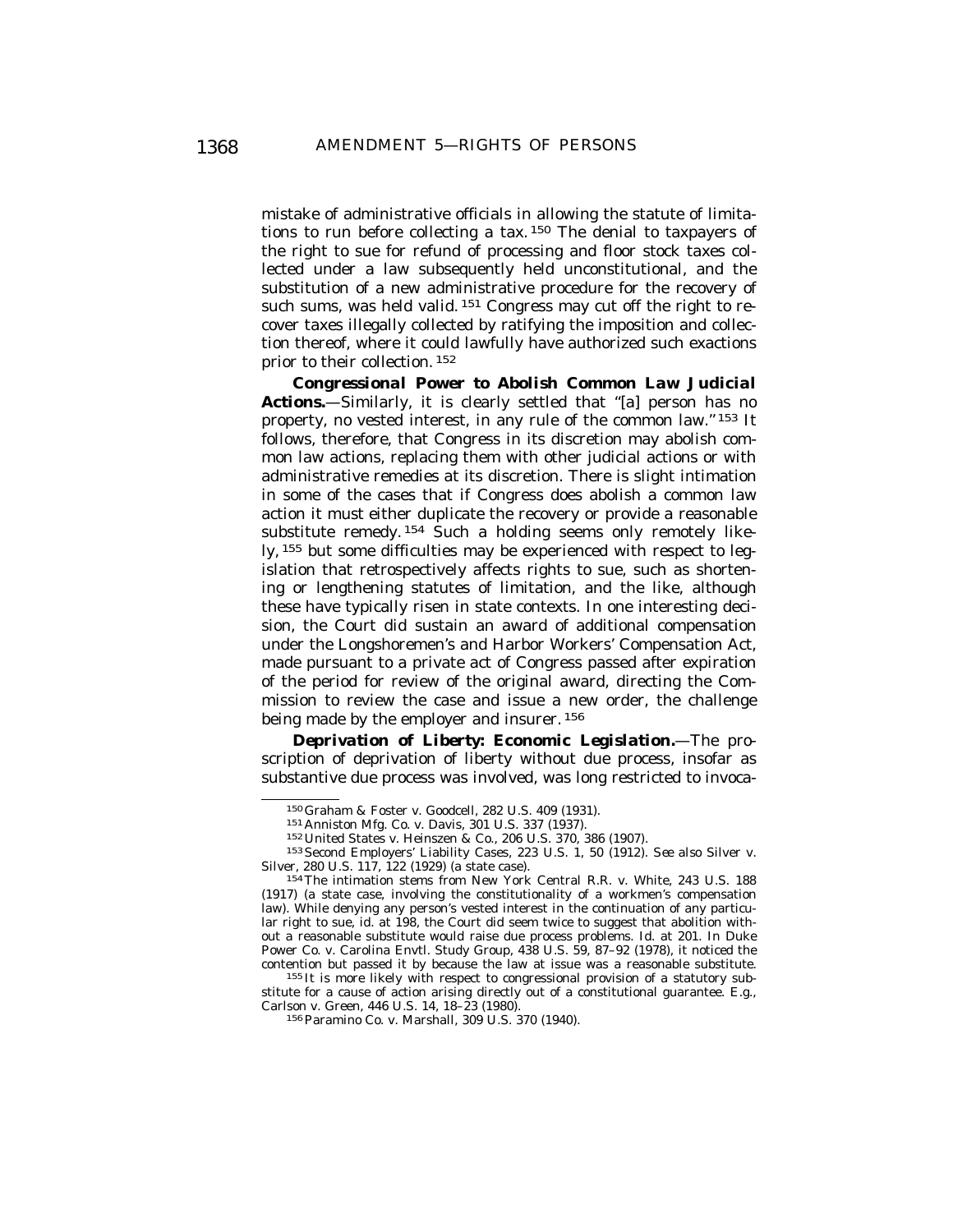tion against legislation deemed to abridge liberty of contract. 157 The two leading cases invalidating federal legislation, however, have both been overruled, as the Court adopted a very restrained standard of review of economic legislation. 158 The Court's ''handsoff'' policy with regard to reviewing economic legislation is quite pronounced. 159

## **NATIONAL EMINENT DOMAIN POWER**

#### **Overview**

''The Fifth Amendment to the Constitution says 'nor shall private property be taken for public use, without just compensation.' This is a tacit recognition of a preexisting power to take private property for public use, rather than a grant of new power.'' 160 Eminent domain ''appertains to every independent government. It requires no constitutional recognition; it is an attribute of sovereignty.'' 161 In the early years of the nation the federal power of eminent domain lay dormant, 162 and it was not until 1876 that its existence was recognized by the Supreme Court. In *Kohl v. United States* 163 any doubts were laid to rest, as the Court affirmed that the power was as necessary to the existence of the National Government as it was to the existence of any State. The federal power of eminent domain is, of course, limited by the grants of power in the Constitution, so that property may only be taken for the effectuation of a granted power, 164 but once this is conceded the ambit of national powers is so wide-ranging that vast numbers of objects

<sup>&</sup>lt;sup>157</sup> See "liberty of contract" heading under Fourteenth Amendment, infra.

<sup>158</sup> Adair v. United States, 208 U.S. 161 (1908), overruled in substance by Phelps Dodge Corp. v. NLRB, 313 U.S. 177 (1941); Adkins v. Children's Hospital, 261 U.S. 525 (1923), overruled by West Coast Hotel Co. v. Parrish, 300 U.S. 379 (1937).

<sup>159</sup> E.g., United States Railroad Retirement Board v. Fritz, 449 U.S. 166 (1981); Schweiker v. Wilson, 450 U.S. 221 (1981).

<sup>160</sup> United States v. Carmack, 329 U.S. 230, 241–42 (1946). The same is true of ''just compensation'' clauses in state constitutions. Boom Co. v. Patterson, 98 U.S. 403, 406 (1879). For in-depth analysis of the eminent domain power, *see* 1 NICHOLS' THE LAW OF EMINENT DOMAIN (J. Sackman, 3d rev. ed. 1973); and R. Meltz, *When the United States Takes Property: Legal Principles*, CONGRESSIONAL RESEARCH SERV-ICE REPORT 91–339 A (1991) (revised periodically).

<sup>161</sup> Boom Co. v. Patterson, 98 U.S. 403, 406 (1879).

<sup>162</sup>Prior to this time, the Federal Government pursued condemnation proceedings in state courts and commonly relied on state law. Kohl v. United States, 91 U.S. 367, 373 (1876); United States v. Jones, 109 U.S. 513 (1883). The first general statutory authority for proceedings in federal courts was not enacted until 1888. Act of Aug. 1, 1888, ch. 728, 25 Stat. 357. See 1 NICHOLS' THE LAW OF EMINENT DOMAIN § 1.24 (J. Sackman, 3d rev. ed. 1973).

<sup>163</sup> 91 U.S. 367 (1876).

<sup>164</sup> United States v. Gettysburg Electric Ry., 160 U.S. 668, 679 (1896).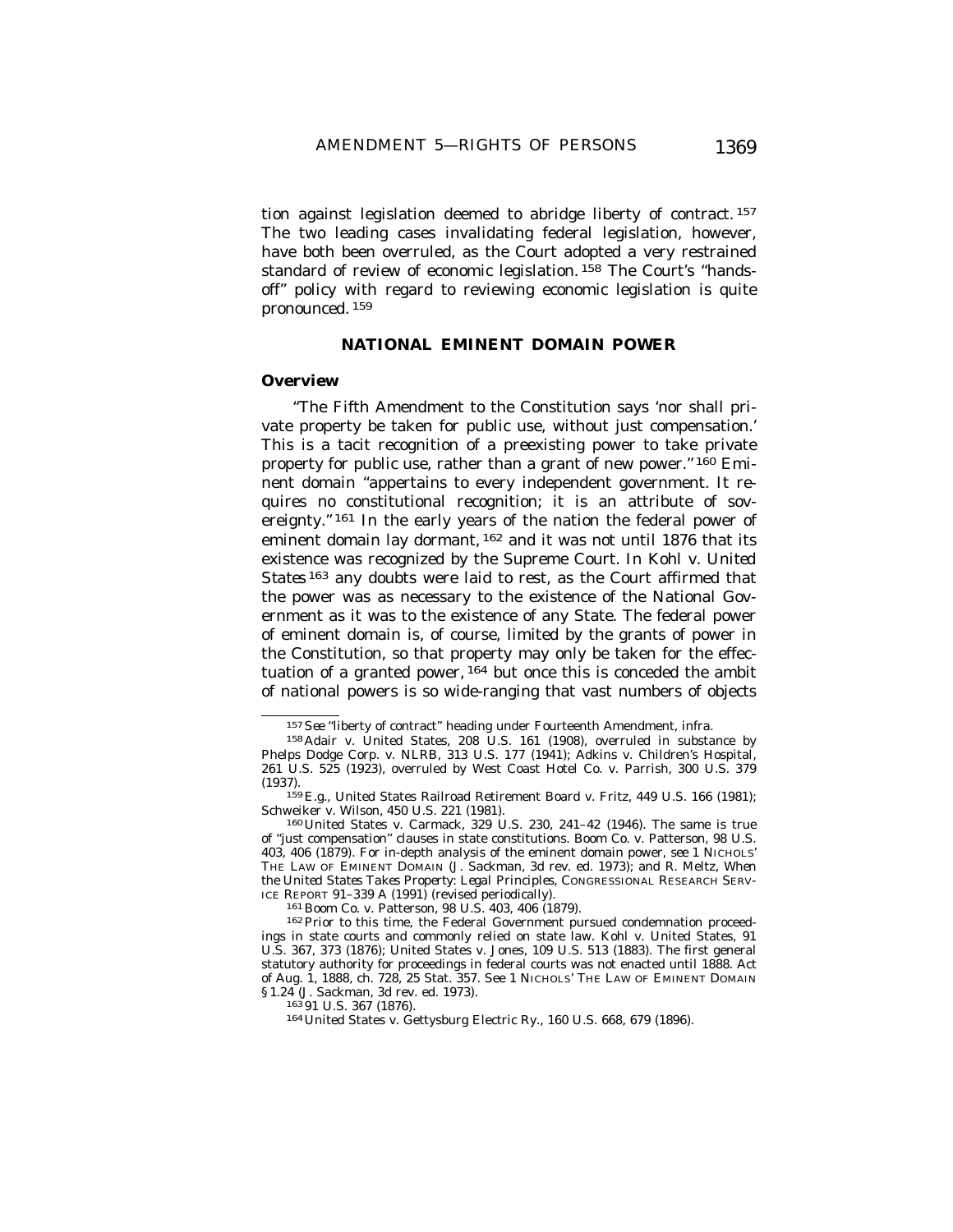may be effected. 165 This prerogative of the National Government can neither be enlarged nor diminished by a State. 166 Whenever lands in a State are needed for a public purpose, Congress may authorize that they be taken, either by proceedings in the courts of the State, with its consent, or by proceedings in the courts of the United States, with or without any consent or concurrent act of the State. 167

''Prior to the adoption of the Fourteenth Amendment,'' the power of eminent domain of state governments ''was unrestrained by any federal authority."<sup>168</sup> The just compensation provision of the Fifth Amendment did not apply to the States, 169 and at first the contention that the due process clause of the Fourteenth Amendment afforded property owners the same measure of protection against the States as the Fifth Amendment did against the Federal Government was rejected. 170 However, within a decade the Court rejected the opposing argument that the amount of compensation to be awarded in a state eminent domain case is solely a matter of local law. On the contrary, the Court ruled, although a state ''legislature may prescribe a form of procedure to be observed in the taking of private property for public use, . . . it is not due process of law if provision be not made for compensation. . . . The mere form of the proceeding instituted against the owner . . . cannot convert the process used into due process of law, if the necessary result be to deprive him of his property without compensation.'' 171 While the guarantees of just compensation flow from two

<sup>165</sup> E.g., California v. Central Pacific Railroad, 127 U.S. 1, 39 (1888) (highways); Luxton v. North River Bridge Co., 153 U.S. 525 (1894) (interstate bridges); Cherokee Nation v. Southern Kansas Ry., 135 U.S. 641 (1890) (railroads); Albert Hanson Lumber Co. v. United States 261 U.S. 581 (1923) (canal); Ashwander v. TVA, 297 U.S. 288 (1936) (hydroelectric power). ''Once the object is within the authority of Congress, the right to realize it through the exercise of eminent domain is clear. For the power of eminent domain is merely the means to the end." Berman v. Parker, 348 U.S. 26, 33 (1954).

 $P_{166}$  Kohl v. United States, 91 U.S. 367 374 (1876).<br><sup>167</sup> Chappell v. United States, 160 U.S. 499, 510 (1896). The fact that land included in a federal reservoir project is owned by a state, or that its taking may impair the state's tax revenue, or that the reservoir will obliterate part of the state's boundary and interfere with the state's own project for water development and conservation, constitutes no barrier to the condemnation of the land by the United States. Oklahoma ex rel. Phillips v. Guy F. Atkinson Co., 313 U.S. 508 (1941). So too, land held in trust and used by a city for public purposes may be condemned.

<sup>&</sup>lt;sup>168</sup> Green v. Frazier, 253 U.S. 233, 238 (1920). 169 Barron v. Baltimore, 32 U.S. (7 Pet.) 243 (1833). 170Davidson v. City of New Orleans, 96 U.S. 97 (1878). The Court attached most weight to the fact that both due process and just compensation were guaranteed in the Fifth Amendment while only due process was contained in the Fourteenth, and refused to equate the missing term with the present one. <sup>171</sup> Chicago B. & Q. R.R. v. City of Chicago, 166 U.S. 226, 233, 236–37 (1897).

*See also* Sweet v. Rechel, 159 U.S. 380, 398 (1895).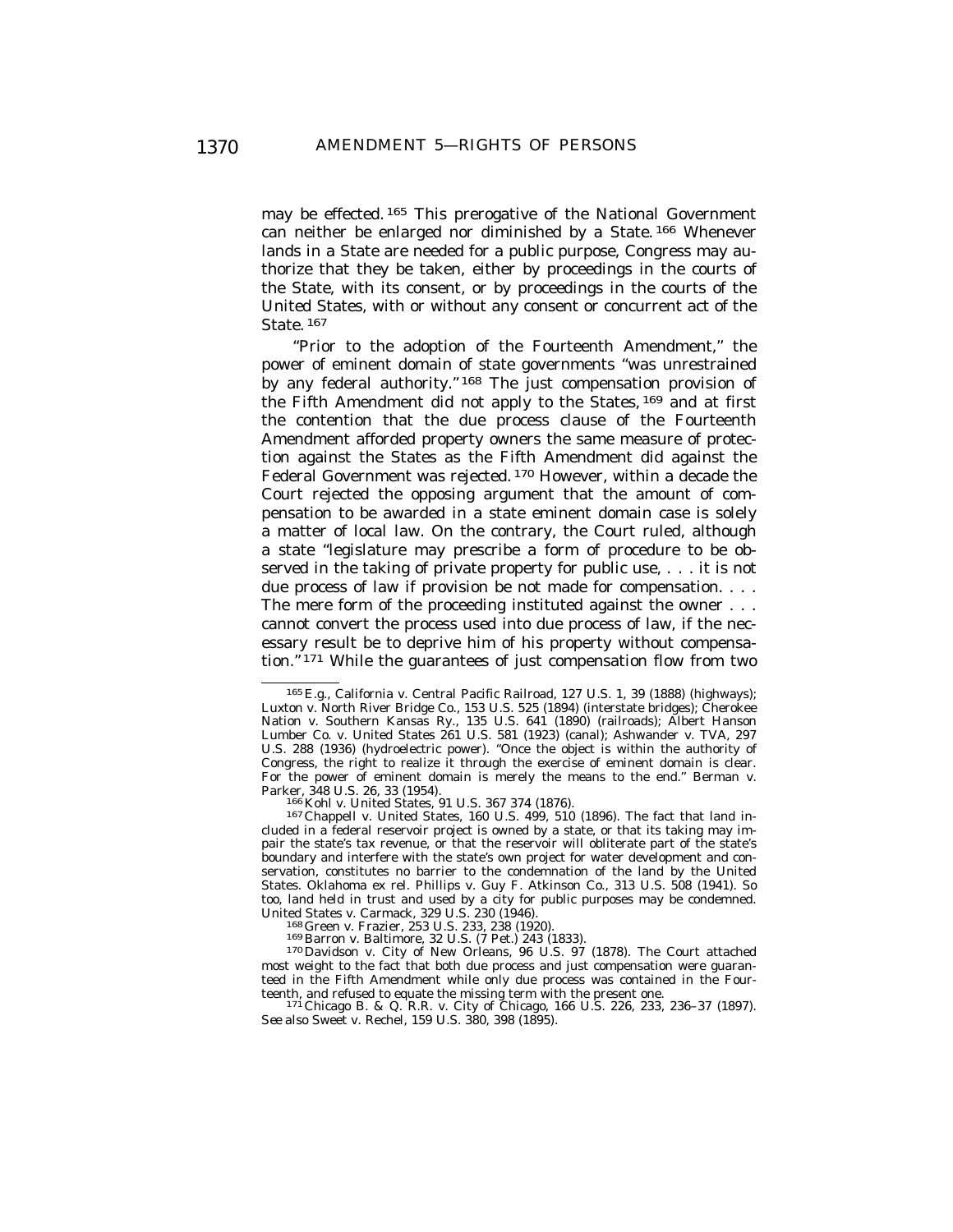different sources, the standards used by the Court in dealing with the issues appear to be identical, and both federal and state cases will be dealt with herein without expressly continuing to recognize the two different bases for the rulings.

It should be borne in mind that while the power of eminent domain, though it is inherent in organized governments, may only be exercised through legislation or through legislative delegation, usually to another governmental body, the power may be delegated as well to private corporations, such as public utilities, railroad and bridge companies, when they are promoting a valid public purpose. Such delegation has long been approved. 172

### **Public Use**

Explicit in the just compensation clause is the requirement that the taking of private property be for a public use; the Court has long accepted the principle that one is deprived of his property in violation of this guarantee if a State takes the property for any reason other than a public use. 173 The question whether a particular intended use is a public use is clearly a judicial one, 174 but the Court has always insisted on a high degree of judicial deference to the legislative determination. ''The role of the judiciary in determining whether that power is being exercised for a public purpose is an extremely narrow one."<sup>175</sup> When it is state action being challenged under the Fourteenth Amendment, there is the additional factor of the Court's willingness to defer to the highest court of the State in resolving such an issue. 176 As early as 1908, the Court was obligated to admit that notwithstanding its retention of the power of judicial review, ''no case is recalled where this Court has condemned as a violation of the Fourteenth Amendment a taking upheld by the State court as a taking for public uses. . . . "177 How-

<sup>172</sup> Noble v. Oklahoma City, 297 U.S. 481 (1936); Luxton v. North River Bridge Co., 153 U.S. 525 (1895). One of the earliest examples is Curtiss v. Georgetown &

<sup>173</sup> Fallbrook Irrigation Dist. v. Bradley, 164 U.S. 112, 158-59 (1896); Cole v. La Grange, 113 U.S. 1, 6 (1885).  $1^{174}$  is well established that in considering the application of the Fourteenth

Amendment to cases of expropriation of private property, the question what is a public use is a judicial one.'' City of Cincinnati v. Vester, 281 U.S. 439, 444 (1930). <sup>175</sup> Berman v. Parker, 348 U.S. 26, 32 (1954) (federal eminent domain power in District of Columbia).

<sup>176</sup>Green v. Frazier, 253 U.S. 283, 240 (1920); City of Cincinnati v. Vester, 281 U.S. 439, 446 (1930). *And see* Hawaii Housing Auth. v. Midkiff, 467 U.S. 229 (1984) (appeals court erred in applying more stringent standard to action of state legisla-

 $177$  Hairston v. Danville & Western Ry., 208 U.S. 598, 607 (1908). An act of condemnation was voided as not for a public use in Missouri Pacific Ry. v. Nebraska, 164 U.S. 403 (1896), but the Court read the state court opinion as acknowledging this fact, thus not bringing it within the literal content of this statement.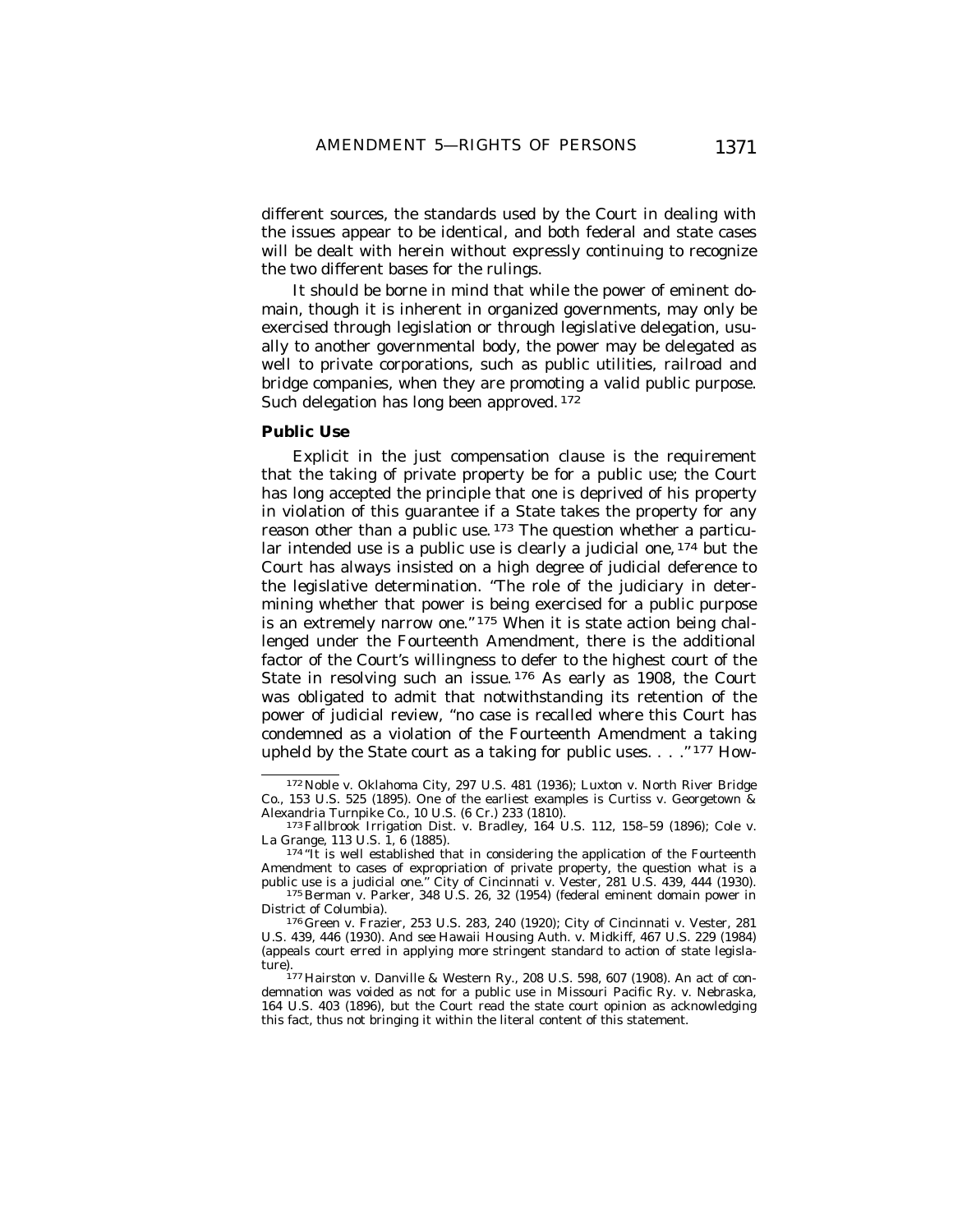ever, in a 1946 case involving federal eminent domain power, the Court cast considerable doubt upon the power of courts to review the issue of public use. ''We think that it is the function of Congress to decide what type of taking is for a public use and that the agency authorized to do the taking may do so to the full extent of its statutory authority.'' 178 There is some suggestion that ''the scope of the judicial power to determine what is a 'public use'" may be different as between Fifth and Fourteenth Amendment cases, with greater power in the latter type of cases than in the former, 179 but it may well be that the case simply stands for the necessity for great judicial restraint. 180 Once it is admitted or determined that the taking is for a public use and is within the granted authority, the necessity or expediency of the particular taking is exclusively in the legislature or the body to which the legislature has delegated the decision, and is not subject to judicial review. 181

At an earlier time, the factor of judicial review would have been vastly more important than it is now, inasmuch as the prevailing judicial view was that the term "public use" was synonymous with ''use by the public'' and that if there was no duty upon the taker to permit the public as of right to use or enjoy the property taken, the taking was invalid. But this view was rejected some time ago. 182 The modern conception of public use equates it with the police power in the furtherance of the public interest. No definition of the reach or limits of the power is possible, the Court has said, because such ''definition is essentially the product of legislative determinations addressed to the purposes of government, purposes neither abstractly nor historically capable of complete definition. . . . Public safety, public health, morality, peace and quiet, law and order—these are some of the . . . traditional application[s] of the police power. . . .'' Effectuation of these matters being within the authority of the legislature, the power to achieve them through the exercise of eminent domain is established. ''For the power of

<sup>178</sup> United States ex rel. TVA v. Welch, 327 U.S. 546, 551–52 (1946). Justices Reed and Frankfurter and Chief Justice Stone disagreed with this view. Id. at 555, 557 (concurring).

<sup>179</sup> Id. at 552.

<sup>180</sup> Id. So it seems to have been considered in Berman v. Parker, 348 U.S. 26, 32 (1954).

<sup>181</sup> Rindge Co. v. Los Angeles County, 262 U.S. 700, 709 (1923); Bragg v. Weaver, 251 U.S. 57, 58 (1919); Berman v. Parker, 358 U.S. 26, 33 (1954). ''When the legislature's purpose is legitimate and its means are not irrational, our cases make clear that empirical debates over the wisdom of takings . . . are not to be carried out in federal courts. Hawaii Housing Auth. v. Midkiff, 467 U.S. 229, 242–43 (1984).

<sup>182</sup> Clark v. Nash, 198 U.S. 361 (1905); Mt. Vernon-Woodberry Cotton Duck Co., v. Alabama Interstate Power Co., 240 U.S. 30, 32 (1916).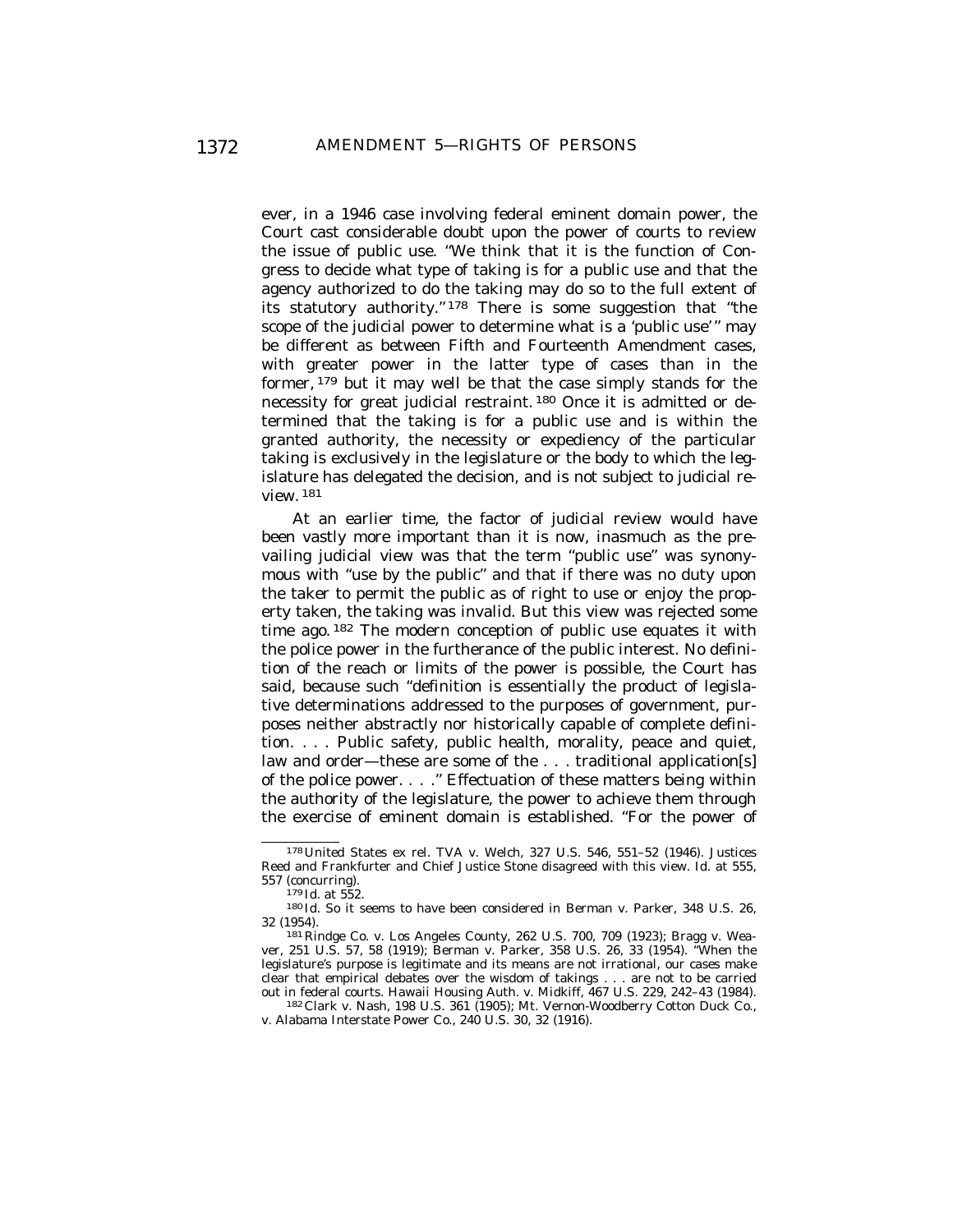eminent domain is merely the means to the end."<sup>183</sup> Traditionally, eminent domain has been utilized to facilitate transportation, the supplying of water, and the like, 184 but the use of the power to establish public parks, to preserve places of historic interest, and to promote beautification has substantial precedent. 185

The Supreme Court has approved generally the widespread use of the power of eminent domain by federal and state governments in conjunction with private companies to facilitate urban renewal, destruction of slums, erection of low-cost housing in place of deteriorated housing, and the promotion of aesthetic values as well as economic ones. In *Berman v. Parker*, 186 a unanimous Court ob-

own benefit.<br><sup>185</sup> E.g., Shoemaker v. United States, 147 U.S. 282 (1893) (establishment of public park in District of Columbia); Rindge Co. v. Los Angeles County, 262 U.S. 700 (1923) (scenic highway); Brown v. United States, 263 U.S. 78 (1923) (condemnation of property near town flooded by establishment of reservoir in order to locate a new townsite, even though there might be some surplus lots to be sold); United States v. Gettysburg Electric Ry., 160 U.S. 668 (1896), and Roe v. Kansas ex rel. Smith, 278 U.S. 191 (1929) (historic sites). When time is deemed to be of the essence, Congress takes land directly by statute, authorizing procedures by which owners of appropriated land may obtain just compensation. *See, e.g.*, Pub. L. No. 90–545, § 3, 82 Stat. 931 (1968), 16 U.S.C. § 79(c) (taking land for creation of Redwood National Park); Pub. L. No. 93–444, 88 Stat. 1304 (1974) (taking lands for addition to Piscataway Park, Maryland); Pub. L. No. 100–647, § 10002 (1988) (taking lands for addition to Mannassas National Battlefield Park).

 $186348$  U.S. 26, 32–33 (1954) (citations omitted). Rejecting the argument that the project was illegal because it involved the turning over of condemned property to private associations for redevelopment, the Court said: ''Once the object is within the authority of Congress, the means by which it will be attained is also for Congress to determine. Here one of the means chosen is the use of private enterprise for redevelopment of the area. Appellants argue that this makes the project a taking from one businessman for the benefit of another businessman. But the means of executing the project are for Congress and Congress alone to determine, once the public purpose has been established. The public end may be as well or better served

<sup>183</sup> Berman v. Parker, 348 U.S. 26, 32, 33 (1954).<br><sup>184</sup> E.g., Kohl v. United States, 91 U.S. 367 (1876) (public buildings); Chicago M. & S.P. Ry. v. City of Minneapolis, 232 U.S. 430 (1914) (canal): Long Island Water Supply Co. v. Brooklyn, 166 U.S. 685 (1897) (condemnation of privately owned water supply system formerly furnishing water to municipality under contract); Mt. Vernon-Woodberry Cotton Duck Co. v. Alabama Interstate Power Co., 240 U.S. 30 (1916) (land, water, and water rights condemned for production of electric power by public utility); Dohany v. Rogers, 281 U.S. 362 (1930) (land taken for purpose of exchange with a railroad company for a portion of its right-of-way required for widening a highway); Delaware, L. & W.R.R. v. Morristown, 276 U.S. 182 (1928) (establishment by a municipality of a public hack stand upon driveway maintained by railroad upon its own terminal grounds to afford ingress and egress to its patrons); Clark v. Nash, 198 U.S. 361 (1905) (right-of-way across neighbor's land to enlarge irrigation ditch for water without which land would remain valueless); Strickley v. Highland Boy Mining Co., 200 U.S. 527 (1906) (right of way across a placer mining claim for aerial bucket line). In Missouri Pacific Ry. v. Nebraska, 164 U.S. 403 (1896), however, the Court held that it was an invalid use when a State attempted to compel, on payment of compensation, a railroad, which had permitted the erection of two grain elevators by private citizens on its right-of-way, to grant upon like terms a location to another group of farmers to erect a third grain elevator for their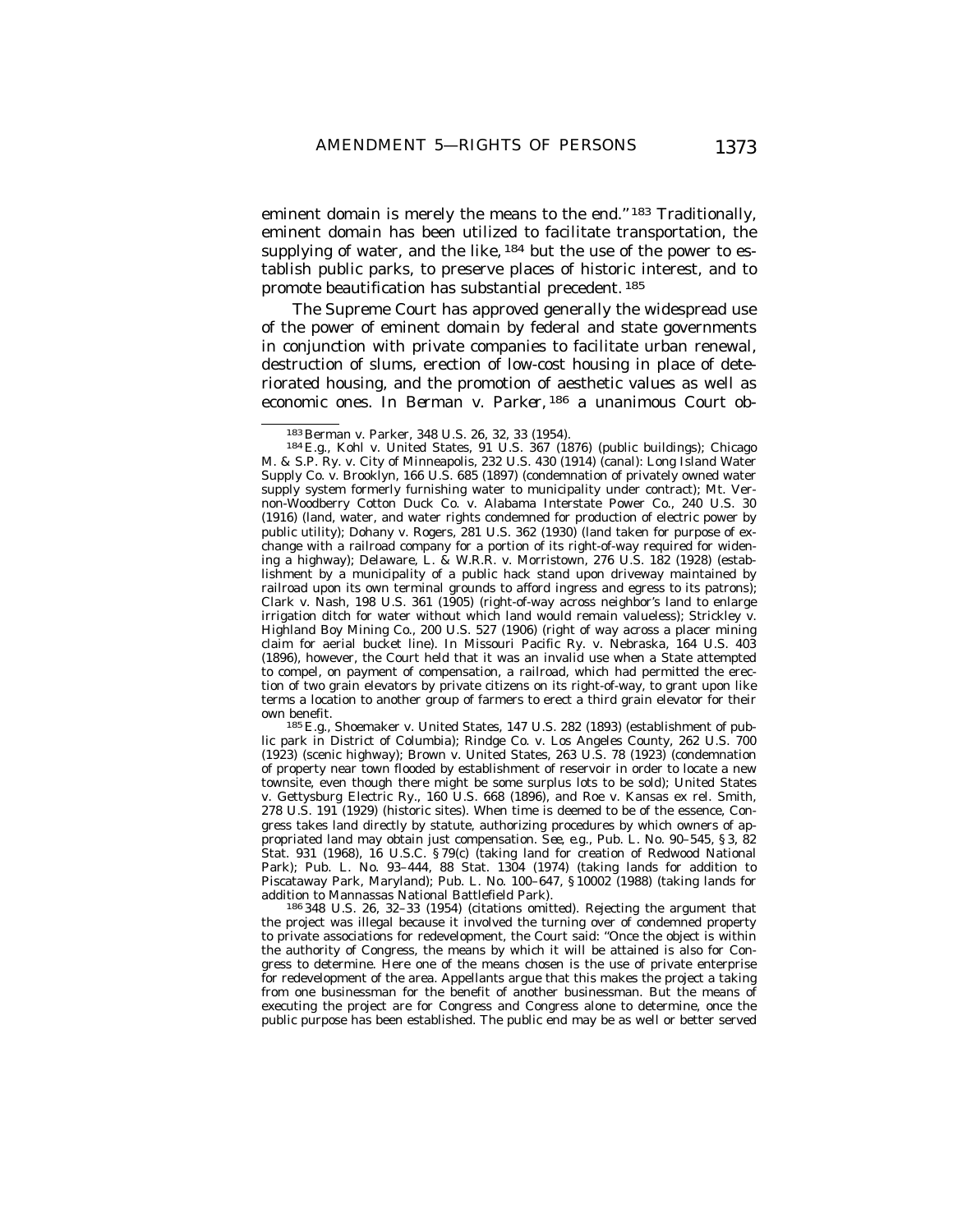served: ''The concept of the public welfare is broad and inclusive. The values it represents are spiritual as well as physical, aesthetic as well as monetary. It is within the power of the legislature to determine that the community should be beautiful as well as healthy, spacious as well as clean, well-balanced as well as carefully patrolled.'' For ''public use,'' then, it may well be that ''public interest'' or ''public welfare'' is the more correct phrase. *Berman* was applied in *Hawaii Housing Auth. v. Midkiff*, 187 upholding the Hawaii Land Reform Act as a "rational" effort to "correct deficiencies in the market determined by the state legislature to be attributable to land oligopoly.'' Direct transfer of land from lessors to lessees was permissible, the Court held, there being no requirement ''that government possess and use property at some point during a taking.'' 188 ''The 'public use' requirement is . . . coterminous with the scope of a sovereign's police powers,'' the Court concluded. 189

### **Just Compensation**

''When . . . [the] power [of eminent domain] is exercised it can only be done by giving the party whose property is taken or whose use and enjoyment of such property is interfered with, full and adequate compensation, not excessive or exorbitant, but just compensation.'' 190 The Fifth Amendment's guarantee ''that private property shall not be taken for a public use without just compensation was designed to bar Government from forcing some people alone to bear public burdens which, in all fairness and justice, should be borne by the public as a whole.'' 191

The just compensation required by the Constitution is that which constitutes "a full and perfect equivalent for the property taken.'' 192 Originally the Court required that the equivalent be in

192Monongahela Navigation Co. v. United States, 148 U.S. 312, 326 (1893). The owner's loss, not the taker's gain, is the measure of such compensation. United States ex rel. TVA v. Powelson, 319 U.S. 266, 281 (1943); United States v. Miller,

through an agency of private enterprise than through a department of government—or so the Congress might conclude.'' Id. at 33–34 (citations omitted).

<sup>187</sup> 467 U.S. 229, 243 (1984).

<sup>188</sup> 467 U.S. at 243.

<sup>189</sup> 467 U.S. at 240. *See also* Ruckelshaus v. Monsanto Co., 467 U.S. 986, 1014 (1984) (required data disclosure by pesticide registrants, primarily for benefit of later registrants, has a ''conceivable public character'').

<sup>190</sup> Backus v. Fort Street Union Depot Co., 169 U.S. 557, 573, 575 (1898).

<sup>191</sup> Armstrong v. United States, 364 U.S. 40, 49 (1960). ''The political ethics reflected in the Fifth Amendment reject confiscation as a measure of justice.'' United States v. Cors, 337 U.S. 325, 332 (1949). There is no constitutional prohibition against confiscation of enemy property, but aliens not so denominated are entitled to the protection of this clause. *Compare* United States v. Chemical Foundation, 272 U.S. 1 (1926) *and* Stoehr v. Wallace, 255 U.S. 239 (1921), *with* Silesian-American Corp. v. Clark, 332 U.S. 469 (1947), Russian Fleet v. United States, 282 U.S. 481 (1931), *and* Guessefeldt v. McGrath, 342 U.S. 308 (1952).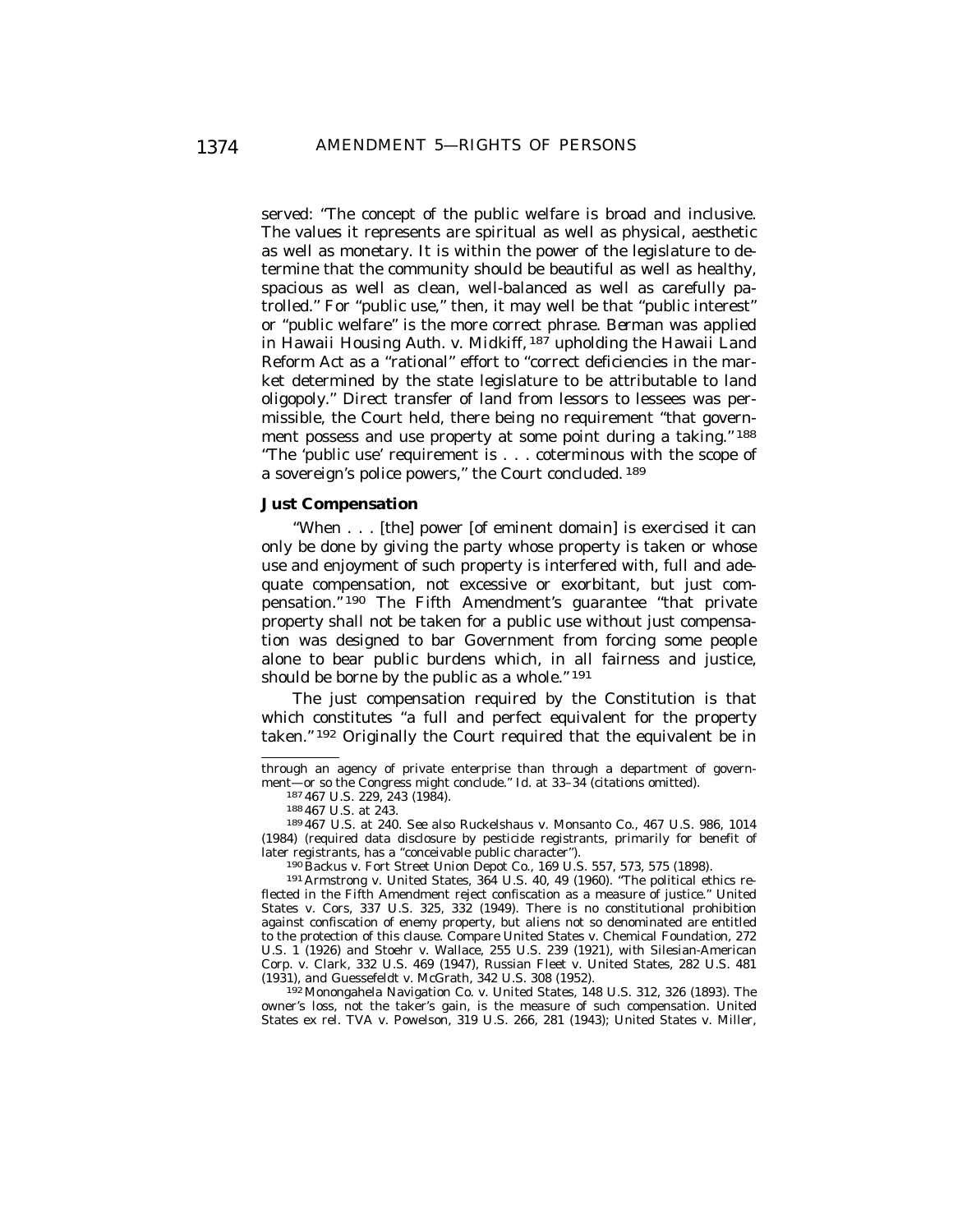money, not in kind, 193 but more recently has cast some doubt on this assertion. 194 Just compensation is measured ''by reference to the uses for which the property is suitable, having regard to the existing business and wants of the community, or such as may be reasonably expected in the immediate future,'. . . [but] 'mere possible or imaginary uses or the speculative schemes of its proprietor, are to be excluded.'"<sup>195</sup> The general standard thus is the market value of the property, i.e., what a willing buyer would pay a willing seller. 196 If fair market value does not exist or cannot be calculated, resort must be had to other data which will yield a fair compensation. 197 However, the Court is resistent to alternative standards, having repudiated reliance on the cost of substitute facilities. 198 Just compensation is especially difficult to compute in wartime, when enormous disruptions in supply and governmentally imposed price ceilings totally skew market conditions. Holding that the reasons which underlie the rule of market value when a free market exists apply as well where value is measured by a government-fixed ceiling price, the Court permitted owners of cured pork and black pepper to recover only the ceiling price for the commodities, despite findings by the Court of Claims that the replacement cost of the meat exceeded its ceiling price and that the pepper had a ''retention value'' in excess of that price. 199 By a five-to-four decision, the Court ruled that the Government was not obliged to pay

196 United States v. Miller, 317 U.S. 369, 374 (1943); United States ex rel. TVA v. Powelson, 319 U.S. 266, 275 (1943). *See also* United States v. New River Collieries Co., 262 U.S. 341 (1923); Olson v. United States, 292 U.S. 264 (1934); Kimball Laundry Co. v. United States, 338 U.S. 1 (1949). Exclusion of the value of improvements made by the Government under a lease was held constitutional. Old Dominion Land Co. v. United States, 269 U.S. 55 (1925).

197 United States v. Miller, 317 U.S. 369, 374 (1943).

198 United States v. 564.54 Acres of Land, 441 U.S. 506 (1979) (condemnation of church-run camp; United States v. 50 Acres of Land, 469 U.S. 24 (1984) (condemnation of city-owned landfill). In both cases the Court determined that market value was ascertainable.

199 United States v. Felin & Co., 334 U.S. 624 (1948); United States v. Commodities Trading Corp., 339 U.S. 121 (1950). *And see* Vogelstein & Co. v. United States, 262 U.S. 337 (1923).

<sup>317</sup> U.S. 369, 375 1943); Roberts v. New York City, 295 U.S. 264 (1935). The value of the property to the government for its particular use is not a criterion. United States v. Chandler-Dunbar Co., 229 U.S. 53 (1913); United States v. Twin City Power Co., 350 U.S. 222 (1956). Attorneys' fees and expenses are not embraced in the concept. Dohany v. Rogers, 281 U.S. 362 (1930).

<sup>193</sup> Van Horne's Lessee v. Dorrance, 2 U.S. (2 Dall.) 304, 315 (C.C. Pa. 1795); United States v. Miller, 317 U.S. 369, 373 (1943).

<sup>194</sup> Regional Rail Reorganization Act Cases, 419 U.S. 102, 150–51 (1974).

<sup>195</sup> Chicago B. & Q. R.R. v. Chicago, 166 U.S. 226, 250 (1897); McGovern v. City of New York, 229 U.S. 363, 372 (1913). *See also* Boom Co. v. Patterson, 98 U.S. 403 (1879); McCandless v. United States, 298 U.S. 342 (1936).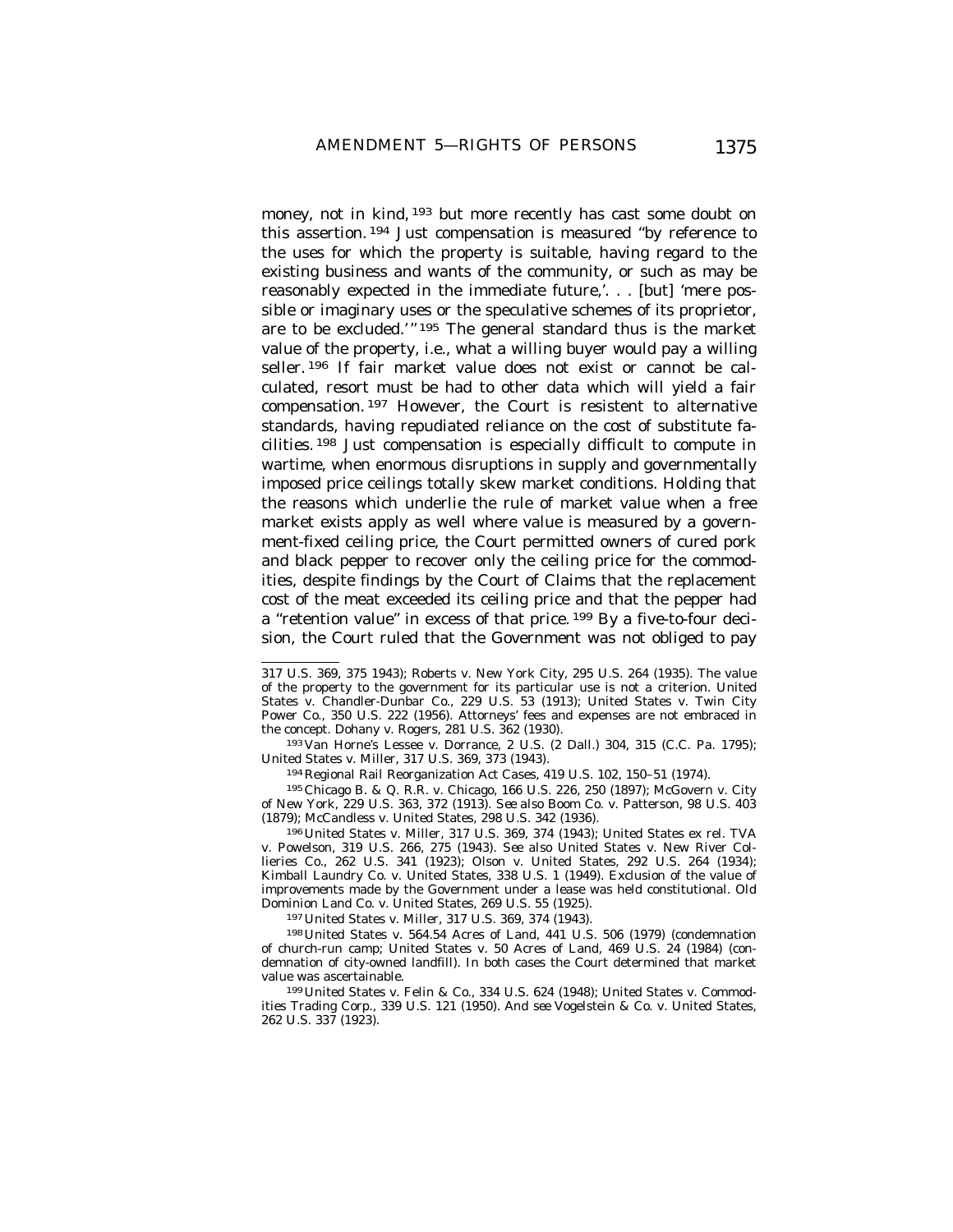the present market value of a tug when the value had been greatly enhanced as a consequence of the Government's wartime needs. 200

Illustrative of the difficulties in applying the fair market standard of just compensation are two cases decided by five-to-four votes, one in which compensation was awarded and one in which it was denied. Held entitled to compensation for the value of improvements on leased property for the life of the improvements and not simply for the remainder of the term of the lease was a company that, while its lease had no renewal option, had occupied the land for nearly 50 years and had every expectancy of continued occupancy under a new lease. Just compensation, the Court said, required taking into account the possibility that the lease would be renewed, inasmuch as a willing buyer and a willing seller would certainly have placed a value on the possibility. 201 However, when the Federal Government condemned privately owned grazing land of a rancher who had leased adjacent federally owned grazing land, it was held that the compensation owed need not include the value attributable to the proximity to the federal land. The result would have been different if the adjacent grazing land had been privately owned, but the general rule is that government need not pay for value that it itself creates. 202

*Interest.*—Ordinarily, property is taken under a condemnation suit upon the payment of the money award by the condemner, and no interest accrues. 203 If, however, the property is taken in fact before payment is made, just compensation includes an increment which, to avoid use of the term "interest," the Court has called "an amount sufficient to produce the full equivalent of that value paid contemporaneously with the taking.'' 204 If the owner and the Government enter into a contract which stipulates the purchase price for lands to be taken, with no provision for interest, the Fifth

<sup>200</sup> United States v. Cors, 337 U.S. 325 (1949). *And see* United States v. Toronto Navigation Co., 338 U.S. 396 (1949).

<sup>201</sup> Almota Farmers Elevator & Warehouse Co. v. United States, 409 U.S. 470 (1973). The dissent argued that since upon expiration of the lease only salvage value of the improvements could be claimed by the lessee, just compensation should be limited to that salvage value. Id. at 480.

<sup>202</sup> United States v. Fuller, 409 U.S. 488 (1973). The dissent argued that the principle denying compensation for governmentally created value should apply only when the Government was in fact acting in the use of its own property; here the Government was acting only as a condemnor. Id. at 494.

<sup>203</sup>Danforth v. United States, 308 U.S. 271, 284 (1939); Kirby Forest Industries v. United States, 467 U.S. 1 (1984) (no interest due in straight condemnation action for period between filing of notice of *lis pendens* and date of taking).

<sup>204</sup> United States v. Klamath Indians, 304 U.S. 119, 123 (1938); Jacobs v. United States, 290 U.S. 13, 17 (1933); Kirby Forest Industries v. United States, 467 U.S. 1 (1984) (substantial delay between valuation and payment necessitates procedure for modifying award to reflect value at time of payment).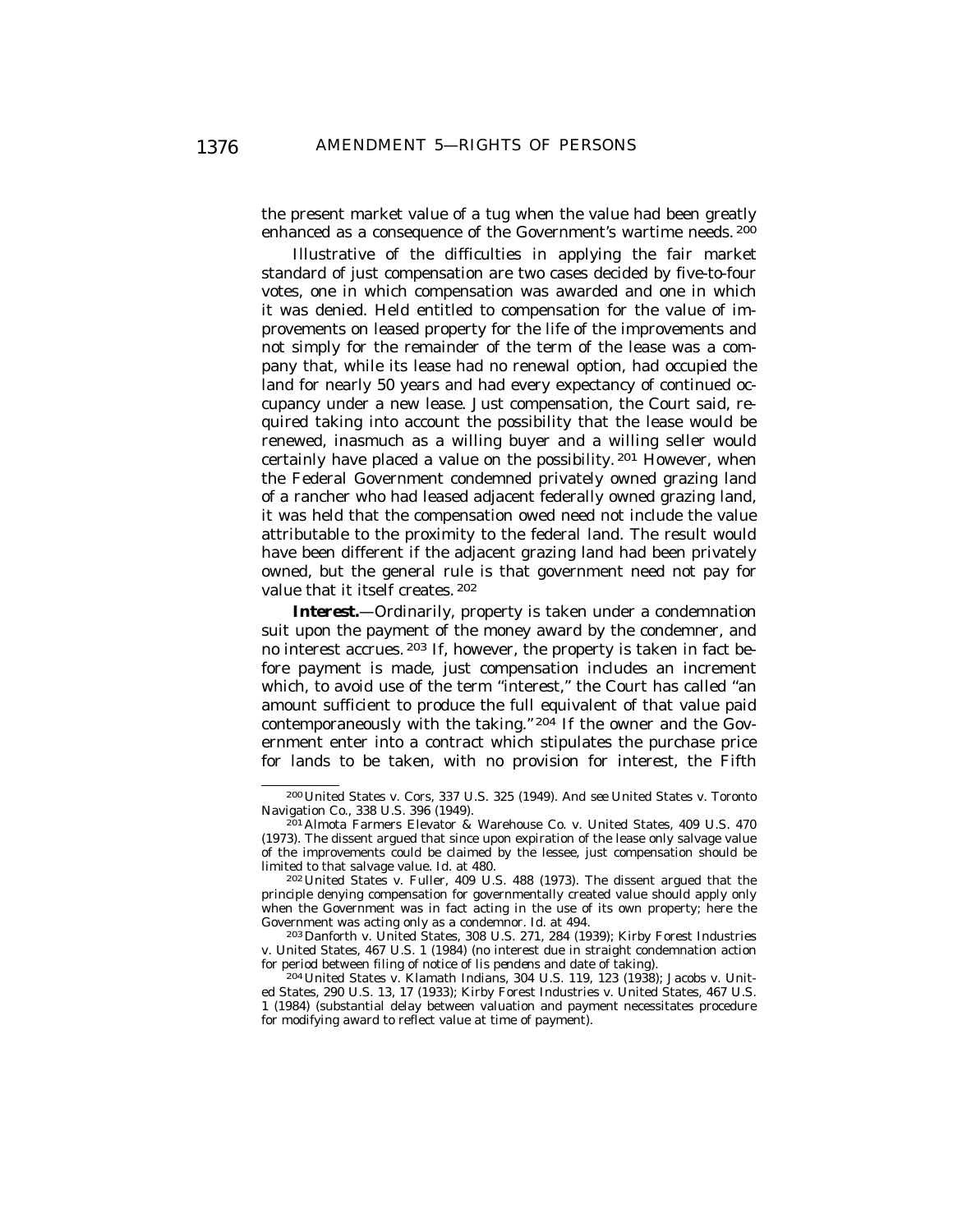Amendment is inapplicable and the landowner cannot recover interest even though payment of the purchase price is delayed. 205 Where property of a citizen has been mistakenly seized by the Government and it is converted into money which is invested, the owner is entitled in recovering compensation to an allowance for the use of his property. 206

*Rights for Which Compensation Must Be Made.*—If real property is condemned the market value of that property must be paid to the owner. But there are many kinds of property and many uses of property which cause problems in computing just compensation. It is not only the full fee simple interest in land that is compensable ''property,'' but also such lesser interests as easements 207 and leaseholds. <sup>208</sup> If only a portion of a tract is taken, the owner's compensation includes any element of value arising out of the relation of the part taken to the entire tract. 209 On the other hand, if the taking has in fact benefited the owner, the benefit may be set off against the value of the land condemned, 210 although any supposed benefit which the owner may receive in common with all from the public use to which the property is appropriated may not be set off. 211 When certain lands were condemned for park purposes, with resulting benefits set off against the value of the property taken, the subsequent erection of a fire station on the property instead was held not to have deprived the owner of any part of his just compensation. 212

Interests in intangible as well as tangible property are subject to protection under the Taking Clause. Thus compensation must be paid for the taking of contract rights, 213 patent rights, 214 and trade secrets. 215 So too, the franchise of a private corporation is property which cannot be taken for public use without compensation. Upon condemnation of a lock and dam belonging to a navigation company, the Government was required to pay for the fran-

<sup>205</sup> Albrecht v. United States, 329 U.S. 599 (1947). <sup>206</sup> Henkels v. Sutherland, 271 U.S. 298 (1926); *see also* Phelps v. United States,

<sup>&</sup>lt;sup>207</sup> United States v. Welch, 217 U.S. 333 (1910).<br><sup>208</sup> United States v. General Motors, 323 U.S. 373 (1945). 209 Bauman v. Ross, 167 U.S. 548 (1897); Sharp v. United States, 191 U.S. 341, 351–52, 354 (1903). Where the taking of a strip of land across a farm closed a private right-of-way, an allowance was properly made for the value of the easement.

<sup>&</sup>lt;sup>210</sup> Bauman v. Ross, 167 U.S. 548 (1897).<br><sup>211</sup> Monongahela Navigation Co. v. United States, 148 U.S. 312, 326 (1893).<br><sup>212</sup> Reichelderfer v. Quinn, 287 U.S. 315, 318 (1932).<br><sup>213</sup> Lynch v. United States, 292 U.S. 571, 5

v. United States, 261 U.S. 502, 508 (1923). <sup>214</sup> James v. Campbell, 104 U.S. 356, 358 (1882). *See also* Hollister v. Benedict

<sup>&</sup>lt;sup>215</sup> Ruckelshaus v. Monsanto Co., 467 U.S. 986 (1984).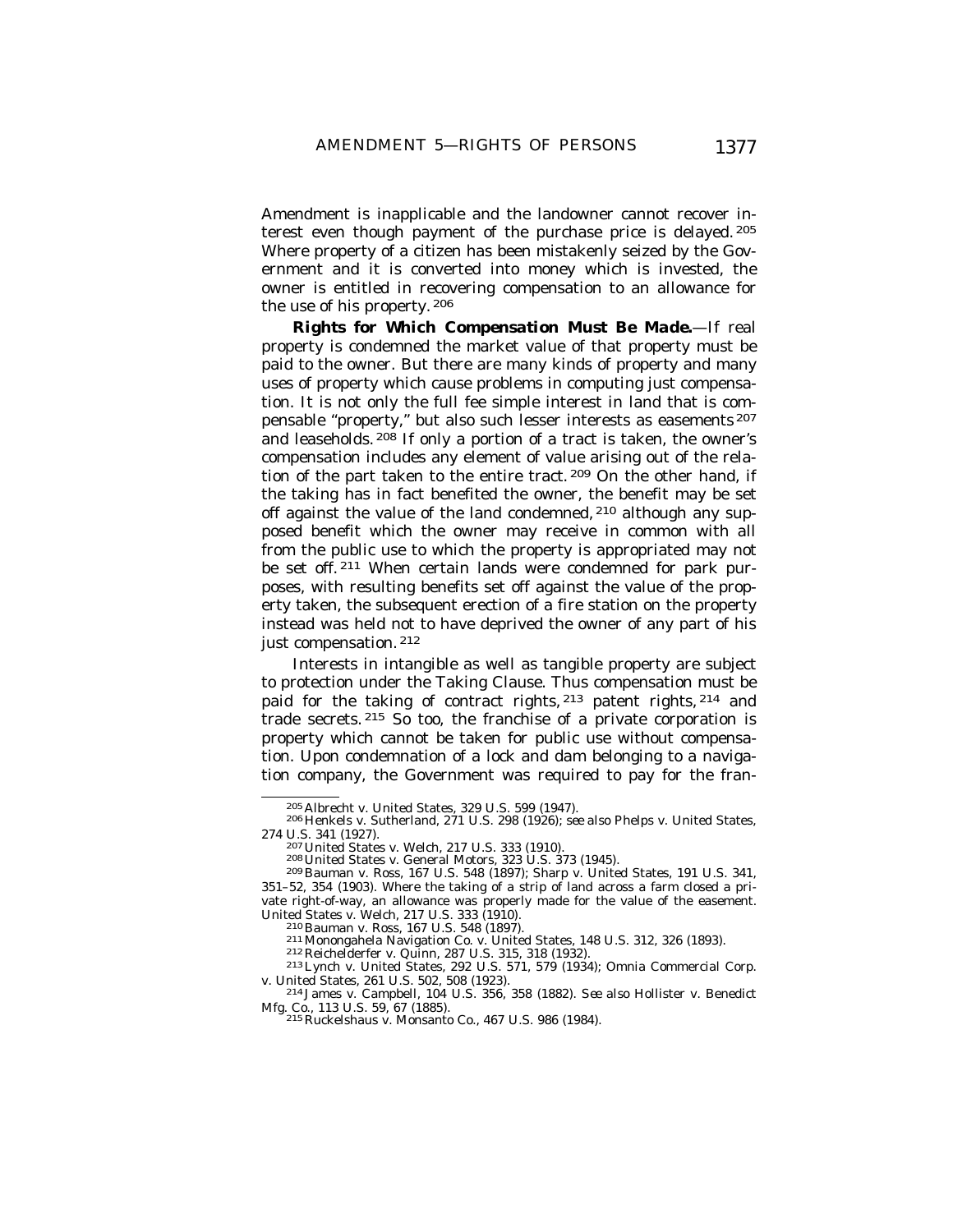chise to take tolls as well as for the tangible property. 216 The frustration of a private contract by the requisitioning of the entire output of a steel manufacturer is not a taking for which compensation is required, 217 but government requisitioning from a power company of all the electric power which could be produced by use of the water diverted through its intake canal, thereby cutting off the supply of a lessee which had a right, amounting to a corporeal hereditament under state law, to draw a portion of that water, entitles the lessee to compensation for the rights taken. 218 When, upon default of a ship-builder, the Government, pursuant to contract with him, took title to uncompleted boats, the material men, whose liens under state laws had attached when they supplied the shipbuilder, had a compensable interest equal to whatever value these liens had when the Government "took" or destroyed them in perfecting its title. 219 As a general matter, there is no property interest in the continuation of a rule of law. 220 And, even though state participation in the social security system was originally voluntary, a state had no property interest in its right to withdraw from the program when Congress had expressly reserved the right to amend the law and the agreement with the state. 221 Similarly, there is no right to the continuation of governmental welfare benefits. 222

*Consequential Damages.*—The Fifth Amendment requires compensation for the taking of ''property,'' hence does not require payment for losses or expenses incurred by property owners or tenants incidental to or as a consequence of the taking of real property, if they are not reflected in the market value of the property taken. 223 ''Whatever of property the citizen has the Government may take. When it takes the property, that is, the fee, the lease, whatever, he may own, terminating altogether his interest, under the established law it must pay him for what is taken, not more; and he must stand whatever indirect or remote injuries are properly comprehended within the meaning of 'consequential damage'

<sup>216</sup>Monongahela Navigation Co. v. United States, 148 U.S. 312, 345 (1983).

<sup>217</sup>Omnia Commercial Co. v. United States, 261 U.S. 502 (1923).

<sup>218</sup> International Paper Co. v. United States, 282 U.S. 399 (1931).

<sup>219</sup> Armstrong v. United States, 364 U.S. 40, 50 (1960).

<sup>220</sup>Duke Power Co. v. Carolina Envtl. Study Group, 438 U.S. 59, 88 n.32 (1978). 221 Bowen v. Public Agencies Opposed to Social Security Entrapment, 477 U.S.

<sup>41 (1986).</sup>

<sup>222</sup> ''Congress is not, by virtue of having instituted a social welfare program, bound to continue it at all, much less at the same benefit level.'' Bowen v. Gilliard, 483 U.S. 587, 604 (1987).

<sup>223</sup>Mitchell v. United States, 267 U.S. 341 (1925); United States ex rel. TVA v. Powelson, 319 U.S. 266 (1943); United States v. Petty Motor Co., 327 U.S. 372 (1946). For consideration of the problem of fair compensation in government-supervised bankruptcy reorganization proceedings, *see* New Haven Inclusion Cases, 399 U.S. 392, 489–95 (1970).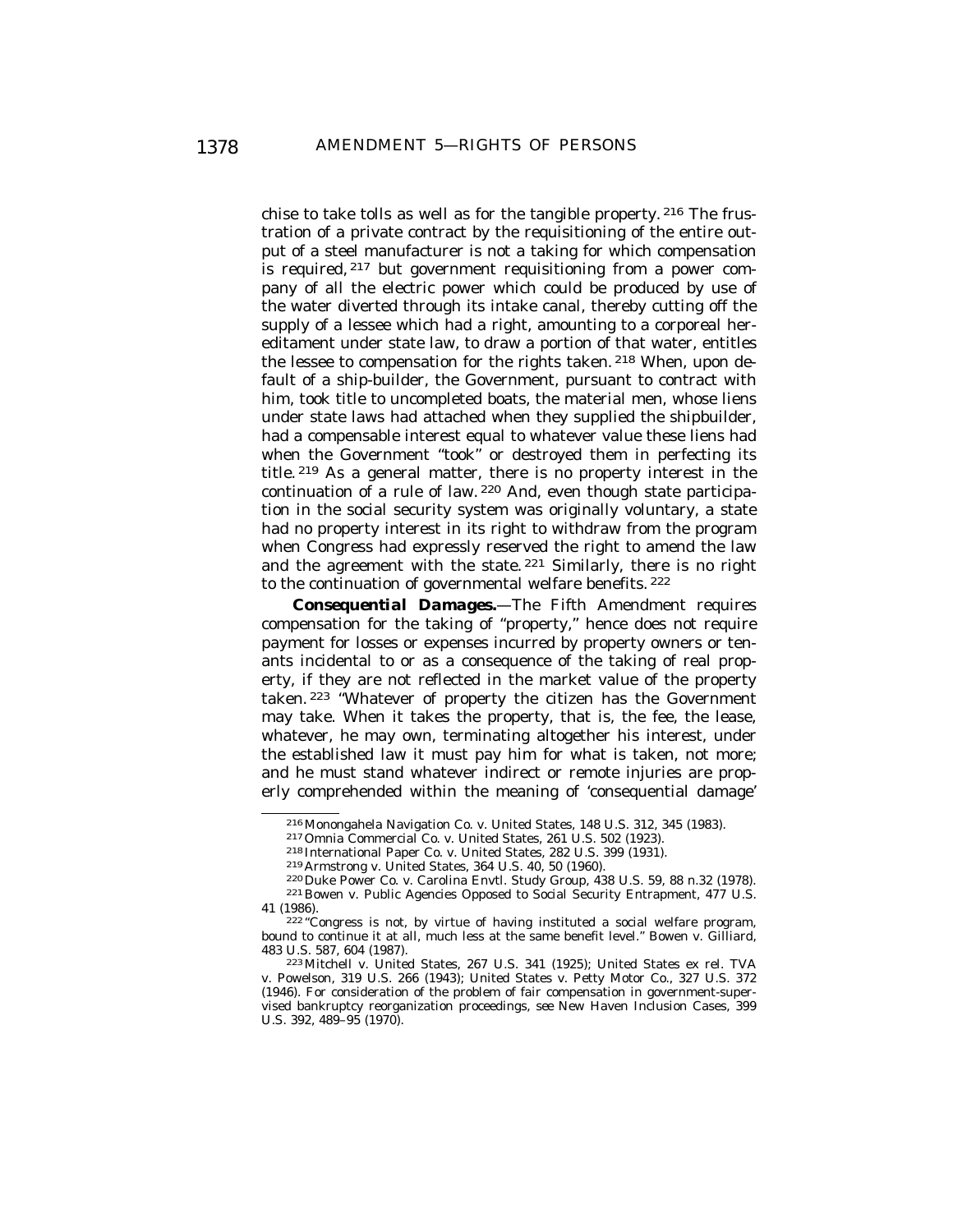as that conception has been defined in such cases. Even so the consequences often are harsh. For these whatever remedy may exist lies with Congress.'' 224 An exception to the general principle has been established by the Court where only a temporary occupancy is assumed; then the taking body must pay the value which a hypothetical long-term tenant in possession would require when leasing to a temporary occupier requiring his removal, including in the market value of the interest the reasonable cost of moving out the personal property stored in the premises, the cost of storage of goods against their sale, and the cost of returning the property to the premises. 225 Another exception to the general rule occurs with a partial taking, in which the government takes less than the entire parcel of land and leaves the owner with a portion of what he had before; in such a case compensation includes any diminished value of the remaining portion (''severance damages'') as well as the value of the taken portion. 226

*Enforcement of Right to Compensation.*—The nature and character of the tribunal to determine compensation is in the discretion of the legislature, and may be a regular court, a special legislative court, a commission, or an administrative body. 227 Proceedings to condemn land for the benefit of the United States are brought in the federal district court for the district in which the land is located. 228 The estimate of just compensation is not required to be made by a jury but may be made by a judge or entrusted to a commission or other body. 229 Federal courts may ap-

<sup>224</sup> United States v. General Motors Corp., 323 U.S. 373, 382 (1945). <sup>225</sup> United States v. General Motors Corp., 323 U.S. 373 (1945). In Kimball Laundry Co. v. United States, 338 U.S. 1 (1949), the Government seized the tenant's plant for the duration of the war, which turned out to be less than the full duration of the lease, and, having no other means of serving its customers, the laundry suspended business for the period of military occupancy; the Court narrowly held that the Government must compensate for the loss in value of the business attributable to the destruction of its ''trade routes,'' that is, for the loss of customers built up over the years and for the continued hold of the laundry upon their patronage. *See also* United States v. Pewee Coal Co., 341 U.S. 114 (1951) (in temporary seizure, Government must compensate for losses attributable to increased wage payments by

 $226$  United States v. Miller, 317 U.S. 369, 375–76 (1943). "On the other hand," the Court added, "if the taking has in fact benefitted the remainder, the benefit may be set off against the value of the land taken." Id.

<sup>&</sup>lt;sup>227</sup> United States v. Jones, 109 U.S. 513 (1883); Bragg v. Weaver, 251 U.S. 57 (1919).  $\frac{228}{28}$  U.S.C. § 1403. On the other hand, inverse condemnation actions (claims)

that the United States has taken property without compensation) are governed by the Tucker Act, 28 U.S.C.  $\S 1491(a)(1)$ , which vests the Court of Federal Claims (formerly the Claims Court) with jurisdiction over claims against the United States ''founded . . . upon the Constitution.'' *See* Presault v. ICC, 494 U.S. 1 (1990). <sup>229</sup> Bauman v. Ross, 167 U.S. 548 (1897). Even when a jury is provided to deter-

mine the amount of compensation, it is the rule at least in federal court that the trial judge is to instruct the jury with regard to the criteria and this includes deter-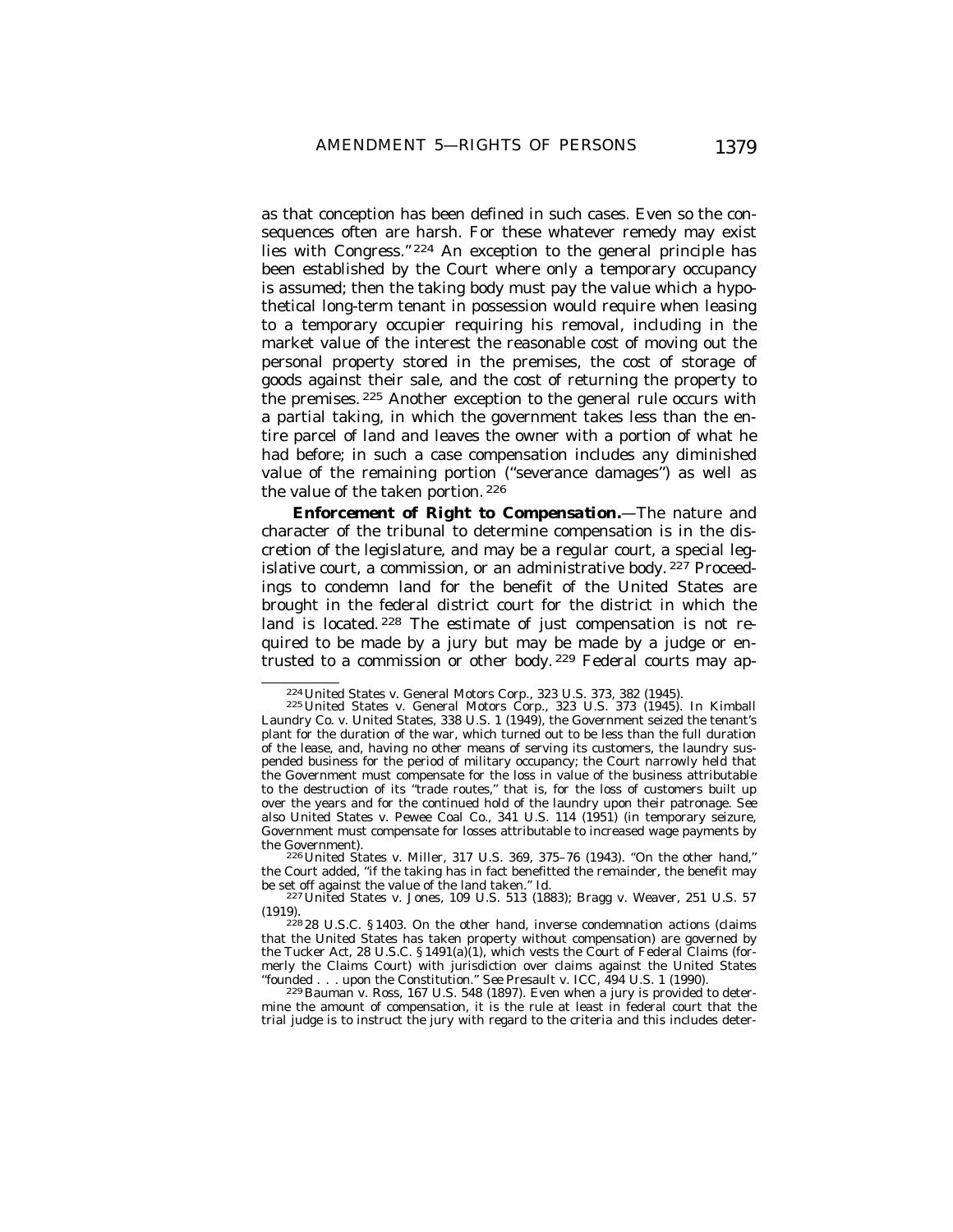point a commission in condemnation actions to resolve the compensation issue. 230 If a body other than a court is designated to determine just compensation, its decision must be subject to judicial review, 231 although the scope of review may be limited by the legislature. 232 When the judgment of a state court with regard to the amount of compensation is questioned, the Court's review is restricted. ''All that is essential is that in some appropriate way, before some properly constituted tribunal, inquiry shall be made as to the amount of compensation, and when this has been provided there is that due process of law which is required by the Federal Constitution."<sup>233</sup> "[T]here must be something more than an ordinary honest mistake of law in the proceedings for compensation before a party can make out that the State has deprived him of his property unconstitutionally."<sup>234</sup> Unless, by its rulings of law, the state court prevented a complainant from obtaining substantially any compensation, its findings as to the amount of damages will not be overturned on appeal, even though as a consequence of error therein the property owner received less than he was entitled to. 235

## **When Property Is Taken**

The issue whether one's property has been "taken" with the consequent requirement of just compensation can hardly arise when government institutes condemnation proceedings directed to it. Where, however, physical damage results to property because of government action, or where regulatory action limits activity on the property or otherwise deprives it of value, whether there has been a taking in the Fifth Amendment sense becomes critical.

*Government Activity Not Directed at the Property.*—The older cases proceeded on the basis that the requirement of just compensation for property taken for public use referred only to ''direct appropriation, and not to consequential injuries resulting from

mination of ''all issues'' other than the precise issue of the amount of compensation, so that the judge decides those matters relating to what is computed in making the calculation. United States v. Reynolds, 397 U.S. 14 (1970).

 $2^{230}$  Rule 71A(h), Fed. R. Civ. P. These commissions have the same powers as a court-appointed master.

<sup>231</sup>Monongahela Navigation Co. v. United States, 148 U.S. 312, 327 (1893).

<sup>232</sup>Long Island Water Supply Co. v. Brooklyn, 166 U.S. 685 (1897). In federal courts, reports of Rule 71A commissions are to be accepted by the court unless "clearly erroneous." Fed. R. Civ. P. 53(e)(2).

<sup>233</sup> Backus v. Fort Street Union Depot Co., 169 U.S. 557, 569, (1898).

<sup>234</sup>McGovern v. City of New York, 229 U.S. 363, 370–71 (1913).

<sup>235</sup> Id. at 371. *And see* Provo Bench Canal Co. v. Tanner, 239 U.S. 323 (1915); Appleby v. City of Buffalo, 221 U.S. 524 (1911).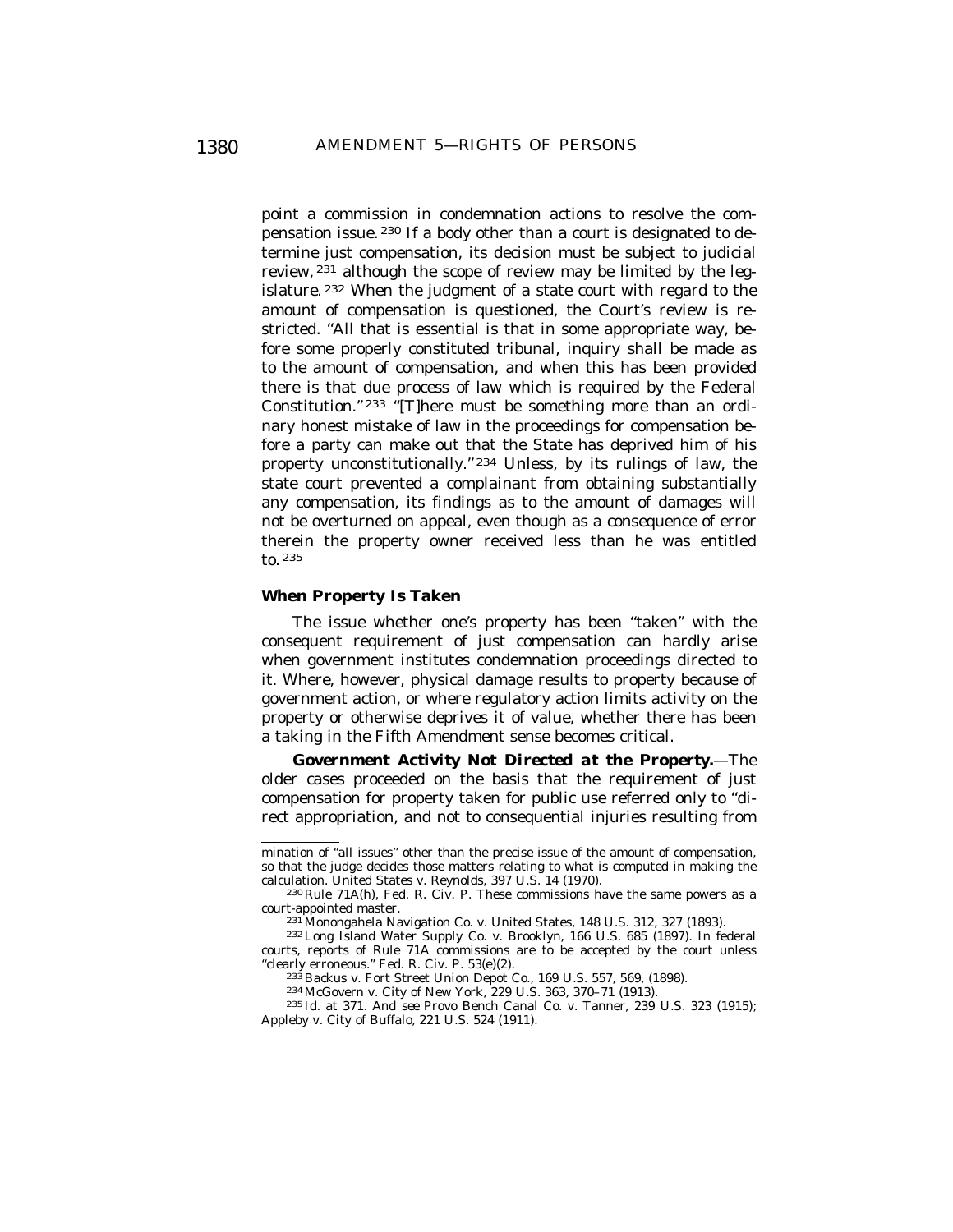the exercise of lawful power."<sup>236</sup> Accordingly, a variety of consequential injuries were held not to constitute takings: damage to abutting property resulting from the authorization of a railroad to erect tracts, sheds, and fences over a street; 237 similar deprivations, lessening the circulation of light and air and impairing access to premises, resulting from the erection of an elevated viaduct over a street, or resulting from the changing of a grade in the street. 238 Nor was government held liable for the extra expense which the property owner must obligate in order to ward off the consequence of the governmental action, such as the expenses incurred by a railroad in planking an area condemned for a crossing, constructing gates, and posting gatemen, 239 or by a landowner in raising the height of the dikes around his land to prevent their partial flooding consequent to private construction of a dam under public licensing. 240

But the Court also decided long ago that land can be ''taken'' in the constitutional sense by physical invasion or occupation by the government, as occurs when government floods land. 241 A later formulation was that ''[p]roperty is taken in the constitutional sense when inroads are made upon an owner's use of it to an extent that, as between private parties, a servitude has been acquired either by agreement or in course of time." <sup>242</sup> It was thus held that the government had imposed a servitude for which it must compensate the owner on land adjoining its fort when it repeatedly fired the guns at the fort across the land and had established a fire control service there. 243 In two major cases, the Court held that the lessees or operators of airports were required to compensate the owners of adjacent land when the noise, glare, and fear of injury occasioned by the low altitude overflights during takeoffs and landings made the land unfit for the use to which the owners had applied it. 244 Eventually, the term ''inverse condemnation'' came to

<sup>236</sup>Legal Tender Cases, 79 U.S. (12 Wall.) 457, 551 (1871). The Fifth Amendment "has never been supposed to have any bearing upon, or to inhibit laws that indirectly work harm and loss to individuals," the Court explained.

indirectly work harm and loss to individuals,'' the Court explained. 237Meyer v. City of Richmond, 172 U.S. 82 (1898). 238Sauer v. City of New York, 206 U.S. 536 (1907). *But see* the litigation in the state courts cited by Justice Cardozo in Roberts v. City of New York, 295 U.S. 264,

<sup>-02 (1933).&</sup>lt;br>
239 Chicago, B. & Q. R.R. v. City of Chicago, 166 U.S. 226 (1897).<br>
240 Manigault v. Springs, 199 U.S. 473 (1905).<br>
241 Pumpelly v. Green Bay Co., 80 U.S. (13 Wall.) 166, 177–78 (1872).<br>
242 United States v. D *Cf.* Portsmouth Harbor Land & Hotel Co. v. United States, 250 U.S. 1 (1919); Pea-body v. United States, 231 U.S. 530 (1913).

<sup>&</sup>lt;sup>244</sup> United States v. Causby, 328 U.S. 256 (1946); Griggs v. Allegheny County, 369 U.S. 84 (1962). A corporation chartered by Congress to construct a tunnel and operate railway trains therein was held liable for damages in a suit by one whose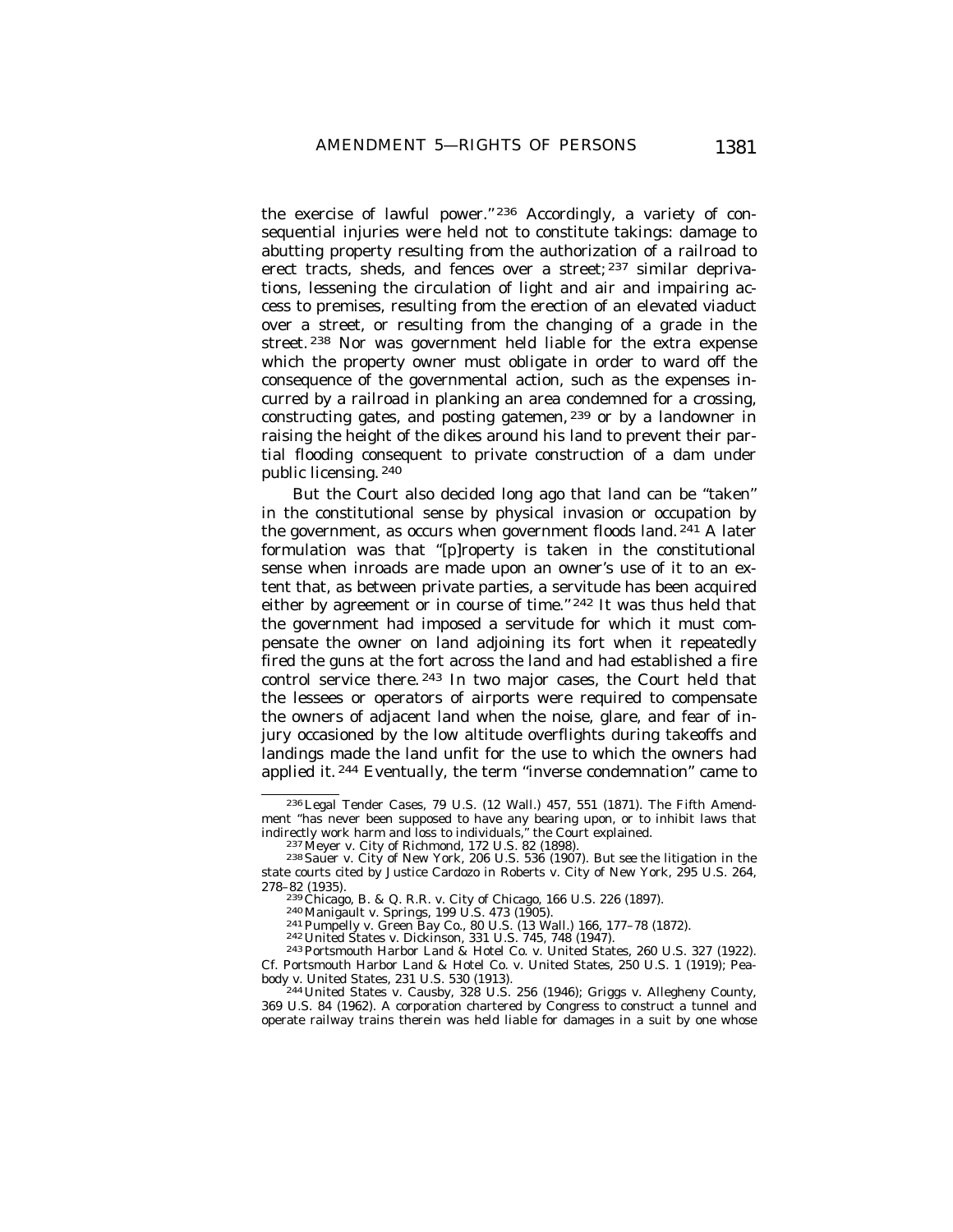be used to refer to such cases where the government has not instituted formal condemnation proceedings, but instead the property owner has sued for just compensation, claiming that governmental action or regulation has "taken" his property. 245

*Navigable Waters.*—The repeated holdings that riparian ownership is subject to the power of Congress to regulate commerce constitute an important reservation to the developing law of liability in the taking area. When damage results consequentially from an improvement to a river's navigable capacity, or from an improvement on a nonnavigable river designed to affect navigability elsewhere, it is generally not a taking of property but merely an exercise of a servitude to which the property is always subject. 246 This exception does not apply to lands above the ordinary highwater mark of a stream, 247 hence is inapplicable to the damage the Government may do to such "fast lands" by causing overflows, by erosion, and otherwise, consequent on erection of dams or other improvements. 248 And, when previously nonnavigable waters are made navigable by private investment, government may not, without paying compensation, simply assert a navigation servitude and direct the property owners to afford public access. 249

*Regulatory Takings.*—While it is established that government may take private property, with compensation, to promote the public interest, that interest also may be served by regulation of property use pursuant to the police power, and for years there was broad dicta that no one may claim damages due to a police regulation designed to secure the common welfare, especially in the

<sup>247</sup> United States v. Virginia Elec. & Power Co., 365 U.S. 624, 628 (1961).

248 United States v. Lynah, 188 U.S. 445 (1903); United States v. Cress, 243 U.S. 316 (1917); Jacobs v. United States, 290 U.S. 13 (1933); United States v. Dickinson, 331 U.S. 745 (1947); United States v. Kansas City Ins. Co., 339 U.S. 799 (1950); United States v. Virginia Electric & Power Co., 365 U.S. 624 (1961).

249Kaiser Aetna v. United States, 444 U.S. 164 (1979); Vaughn v. Vermillion Corp., 444 U.S. 206 (1979).

property was so injured by smoke and gas forced from the tunnel as to amount to a taking. Richards v. Washington Terminal Co., 233 U.S. 546 (1914).

 $245$  "The phrase 'inverse condemnation' generally describes a cause of action against a government defendant in which a landowner may recover just compensation for a 'taking' of his property under the Fifth Amendment, even though formal condemnation proceedings in exercise of the sovereign's power of eminent domain have not been instituted by the government entity." San Diego Gas & Electric Co. v. City of San Diego, 450 U.S. 621, 638 n.2 (1981) (Justice Brennan dissenting). *See also* United States v. Clarke, 445 U.S. 253, 257 (1980); Agins v. City of Tiburon,

<sup>447</sup> U.S. 255, 258 n.2 (1980). 246Gibson v. United States, 166 U.S. 269 (1897); Lewis Blue Point Oyster Co. v. Briggs, 229 U.S. 82 (1913); United States v. Chandler-Dunbar Water Power Co., 229 U.S. 53 (1913); United States v. Appalachian Power Co., 311 U.S. 377 (1940); United States v. Commodore Park, Inc., 324 U.S. 386 (1945); United States v. Willow River Power Co., 324 U.S. 499 (1945); United States v. Twin City Power Co., 350 U.S. 222 (1956); United States v. Rands, 389 U.S. 121 (1967).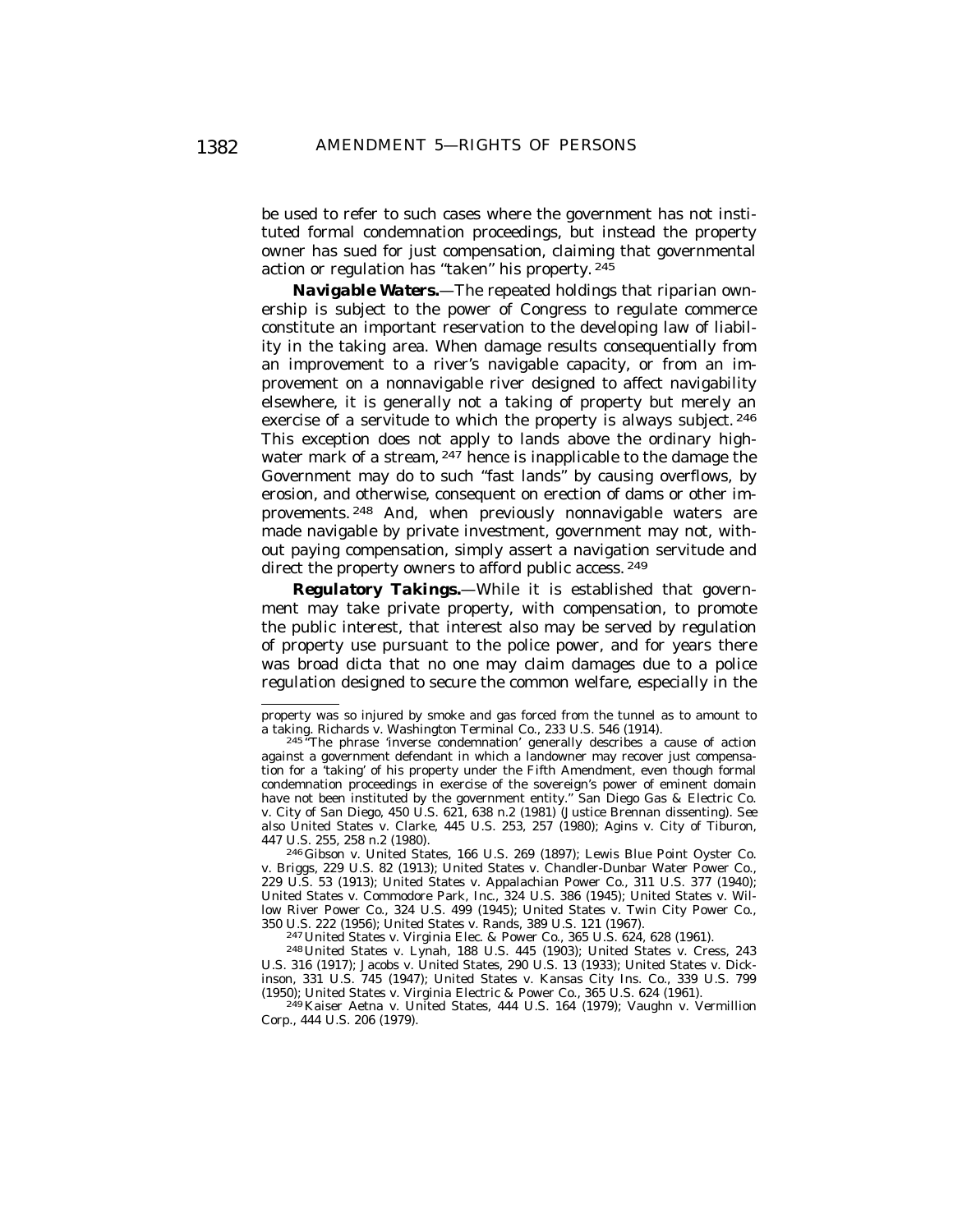area of health and safety regulations. 250 ''The distinguishing characteristic between eminent domain and the police power is that the former involves the *taking* of property because of its need for the public use while the latter involves the *regulation* of such property to prevent the use thereof in a manner that is detrimental to the public interest.'' 251 But regulation may deprive an owner of most or all beneficial use of his property and may destroy the values of the property for the purposes to which it is suited. 252 The older cases flatly denied the possibility of compensation for this diminution of property values, 253 but the Court in 1922 established as a general principle that ''if regulation goes too far it will be recognized as a taking.'' 254

In the *Mahon* case, Justice Holmes for the Court, over Justice Brandeis' vigorous dissent, held unconstitutional a state statute prohibiting subsurface mining in regions where it presented a danger of subsidence for homeowners. The homeowners had purchased by deeds which reserved to the coal companies ownership of subsurface mining rights and which held the companies harmless for damage caused by subsurface mining operations. The statute thus gave the homeowners more than they had been able to obtain through contracting, and at the same time deprived the coal companies of the entire value of their subsurface estates. The Court observed that "[f]or practical purposes, the right to coal consists in the right to mine,'' and that the statute, by making it ''commercially impracticable to mine certain coal,'' had essentially ''the same effect for constitutional purposes as appropriating or destroying it.'' 255 The regulation, therefore, in precluding the companies from

uor greatly devalued plaintiff's plant and machinery; no taking possible simply because of legislation deeming a use injurious to public health and welfare). 254Pennsylvania Coal Co. v. Mahon, 260 U.S. 393, 415 (1922). *See also* Lucas

v. South Carolina Coastal Council, 112 S. Ct. 2886, 2895 (1992) (a regulation that deprives a property owner of *all* beneficial use of his property requires compensation, unless the owner's proposed use is one prohibited by background principles of property or nuisance law existing at the time the property was acquired). <sup>255</sup> 260 U.S. at 414–15.

<sup>250</sup>Mugler v. Kansas, 123 U.S. 623, 668–69 (1887). *See also* The Legal Tender Cases, 79 U.S. (12 Wall.) 457, 551 (1871); Chicago, B. & Q. R.R. v. City of Chicago, 166 U.S. 226, 255 (1897); Omnia Commercial Co. v. United States, 261 U.S. 502 (1923); Norman v. Baltimore & Ohio R.R., 294 U.S. 240 (1935).

 $(251)$  NICHOLS' THE LAW OF EMINENT DOMAIN § 1.42 (J. Sackman, 3d rev. ed. 1973).<br><sup>252</sup> E.g., Hadacheck v. Sebastian, 239 U.S. 394 (1915) (ordinance upheld restrict-

ing owner of brick factory from continuing his use after residential growth surrounding factory made use noxious, even though value of property was reduced by more than 90%); Miller v. Schoene, 276 U.S. 272 (1928) (no compensation due owner's loss of red cedar trees ordered destroyed because they were infected with rust that threatened contamination of neighboring apple orchards: preferment of public interest in saving cash crop to property interest in ornamental trees was rational).<br><sup>253</sup>Mugler v. Kansas, 123 U.S. 623, 668–69 (1887) (ban on manufacture of liq-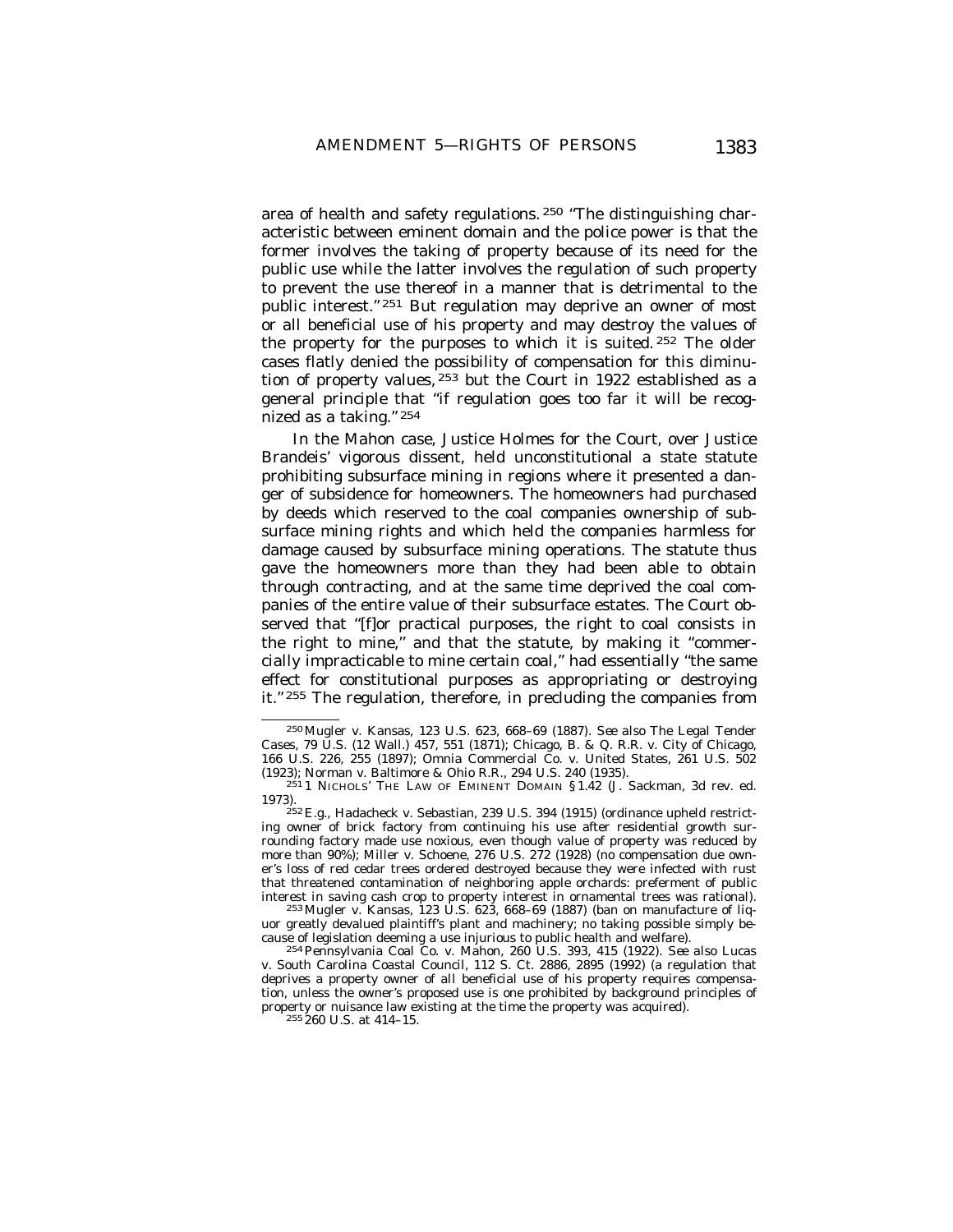exercising any mining rights whatever, went "too far." <sup>256</sup> However, when presented 65 years later with a very similar restriction on coal mining, the Court upheld it in *Keystone Bituminous Coal Ass'n v. DeBenedictis*. 257 Unlike its precursor, the Court explained, the newer law ''does not merely involve a balancing of the private economic interests of coal companies against the private interests of the surface owners.'' 258 Instead, the state had identified ''important public interests" (e.g., conservation, protection of water supplies, preservation of land values for taxation) and had broadened the law to apply regardless of whether the surface and mineral estates were in separate ownership. A second factor distinguishing *Keystone* from *Mahon*, the Court explained, was the absence of proof that the new subsidence law made it ''commercially impracticable'' for the coal companies to continue mining. 259 The Court rejected efforts to define separate segments of property for taking purposes—either the coal in place under protected structures, or the ''support estate'' recognized under Pennsylvania law. 260 Economic impact is measured by reference to the property as a whole; consideration of the coal placed off limits to mining as merely part of a larger estate and not as a separate estate undermined the commercial impracticability argument.

The Court had been early concerned with the imposition upon one or a few individuals of the costs of furthering the public interest. 261 But it was with respect to zoning that the Court first experienced some difficulty in this regard. The Court's first zoning case

<sup>256</sup> Id. at 415. In dissent, Justice Brandeis argued that a restriction imposed to abridge the owner's exercise of his rights in order to prohibit a noxious use or to protect the public health and safety simply could not be a taking, because the owner retained his interest and his possession. Id. at 416.

<sup>257</sup> 480 U.S. 470 (1987). The decision was 5–4. Justice Stevens' opinion of the Court was joined by Justices Brennan, White, Marshall, and Blackmun; Chief Justice Rehnquist's dissent was joined by Justices Powell, O'Connor, and Scalia.

<sup>258</sup> 480 U.S. at 485.

<sup>259</sup> Id. at 495–96.

<sup>260</sup> Id. at 498–502. How to define the property interest to be measured for diminution in value or economic impact remains largely unresolved. Recent dictum suggests that the answer to segmentation ''may lie in how the owner's reasonable expectations have been shaped by the State's law of property—*i.e.*, whether and to what degree the State's law has accorded legal recognition and protection to the particular interest in land. . . .'' Lucas v. South Carolina Coastal Council, 112 S. Ct. 2886, 2894 n.7 (1992). Application of this test could have led to invalidation in *Keystone*, inasmuch as Pennsylvania law recognized a support estate allegedly totally eliminated by the mining restriction.

<sup>261</sup> Nashville, C. & St. L. Ry. v. Walters, 294 U.S. 405 (1935) (government may not require railroad at its own expense to separate the grade of a railroad track from that of an interstate highway). *See also* Panhandle Eastern Pipe Line Co. v. State Comm'n, 294 U.S. 613 (1935); Atchison, T. & S. F. Ry. v. Public Utility Comm'n, 346 U.S. 346 (1953), and *compare* the Court's two decisions in Georgia Ry. & Electric Co. v. City of Decatur, 295 U.S. 165 (1935), and 297 U.S. 620 (1936).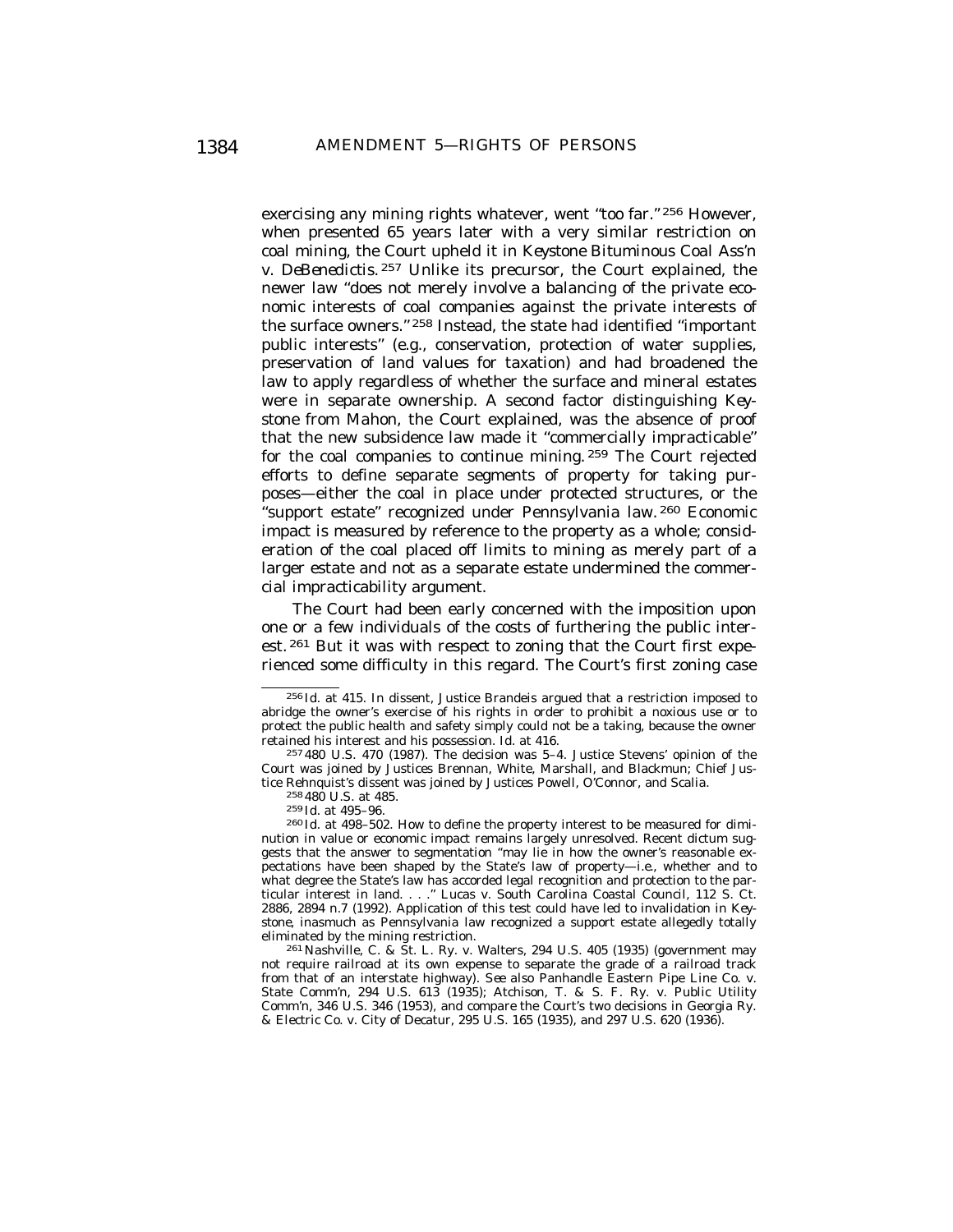involved a real estate company's challenge to a comprehensive municipal zoning ordinance, alleging that the ordinance prevented development of its land for industrial purposes and thereby reduced its value from \$10,000 an acre to \$2,500 an acre. 262 Acknowledging that zoning was of recent origin, the Court observed that it must find its justification in the police power and be evaluated by the constitutional standards applied to exercises of the police power. After considering traditional nuisance law, the Court determined that the public interest was served by segregation of incompatible land uses and the ordinance was thus valid on its face; whether its application to diminish property values in any particular case was also valid would depend, the Court said, upon a finding that it was not ''clearly arbitrary and unreasonable, having no substantial relation to the public health, safety, morals, or general welfare." 263 A few years later the Court, again relying on due process rather than taking law, did invalidate the application of a zoning ordinance to a tract of land, finding that the tract would be rendered nearly worthless and that to exempt the tract would impair no substantial municipal interest. 264 But then the Court withdrew from the landuse scene for about 50 years, leaving the States and their municipalities mostly free to develop increasingly more comprehensive zoning techniques. 265

As governmental regulation of property has expanded over the years—in terms of zoning and land use controls, environmental regulations, and the like—the Court never developed, as it admitted, a ''set formula to determine where regulation ends and taking begins.'' 266 Rather, as one commentator remarked, its decisions constitute a ''crazy quilt pattern'' of judgments. 267 Nonetheless, the

266 Penn Central Transp. Co. v. City of New York, 438 U.S. 104, 124 (1978). The phrase appeared first in Goldblatt v. Town of Hempstead, 369 U.S. 590, 594 (1962).

<sup>262</sup> Village of Euclid v. Ambler Realty Co., 272 U.S. 365 (1926).

<sup>263</sup> Id. at 395. *See also* Zahn v. Board of Public Works, 274 U.S. 325 (1927).

<sup>264</sup> Nectow v. City of Cambridge, 277 U.S. 183 (1928).

<sup>265</sup> *But see* Village of Belle Terre v. Boraas, 416 U.S. 1 (1974) (considering and sustaining single-family zoning as applied to group of college students sharing a house), and Moore v. City of East Cleveland, 431 U.S. 494 (1977) (considering and voiding single-family zoning so strictly construed as to bar a grandmother from living with two grandchildren of different children). Some due process cases were also considered. Eubank v. City of Richmond, 226 U.S. 137 (1912); Washington ex rel. Seattle Trust Co. v. Roberge, 278 U.S. 116 (1928); City of Eastlake v. Forest City Enterprises, 426 U.S. 668 (1976).

<sup>267</sup>Dunham, Griggs v. Allegheny County *in Perspective: Thirty Years of Supreme Court Expropriation Law*, 1962 SUP. CT. REV. 63. For an effort to ground taking jurisprudence in its philosophical precepts, see Michelman, *Property, Utility, and Fairness: Comments on the Ethical Foundations of 'Just Compensation' Law*, 80 HARV. L. REV. 1165 (1967). A comprehensive analysis of the law in context is *Developments in the Law-Zoning*, 91 HARV. L. REV. 1427 (1978).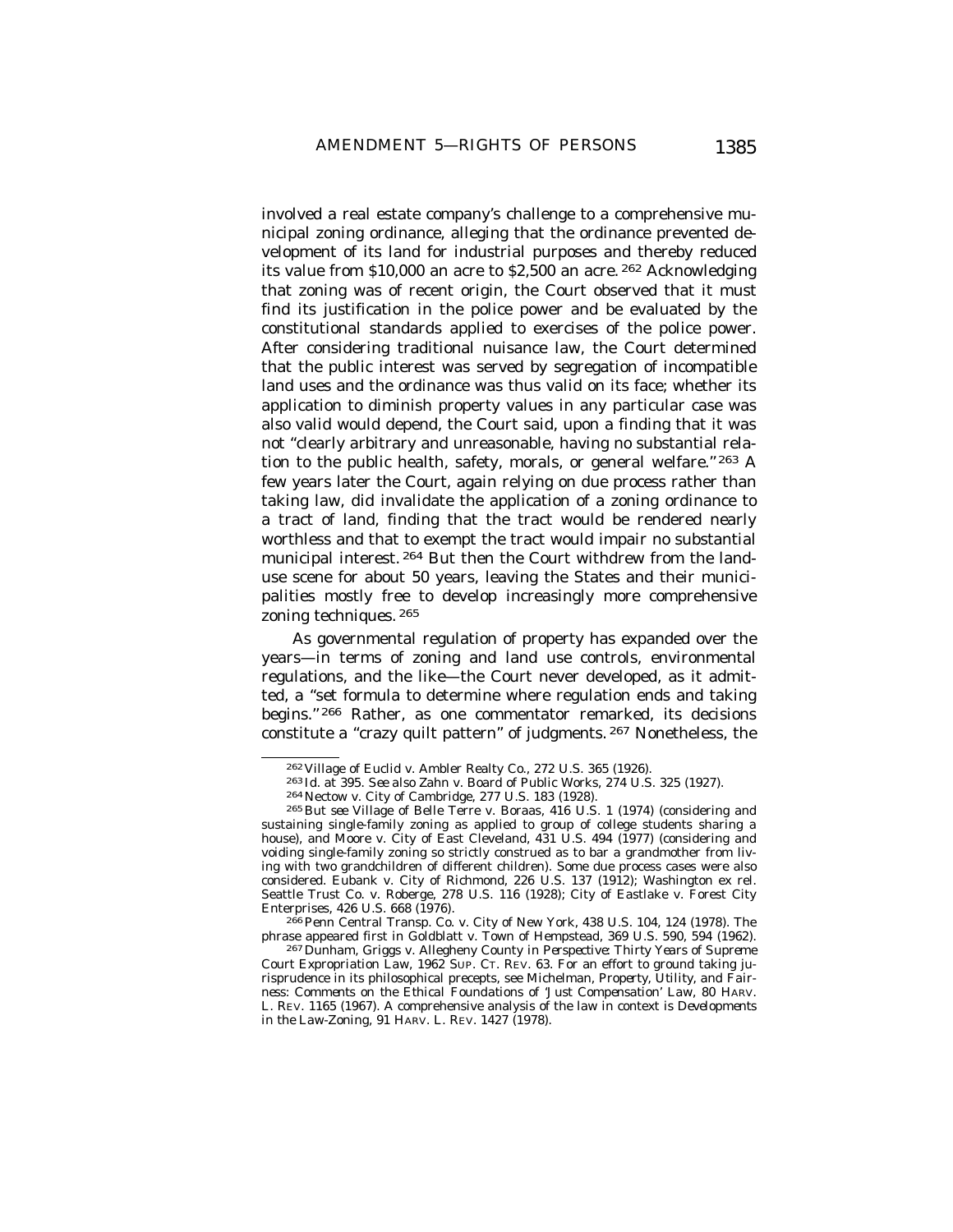Court has now formulated general principles that guide many of its decisions in the area.

In *Penn Central Transportation Co. v. City of New York*, 268 the Court, while cautioning that regulatory takings cases require "essentially ad hoc, factual inquiries," nonetheless laid out general guidance for determining whether a regulatory taking has occurred. ''The economic impact of the regulation on the claimant and, particularly, the extent to which the regulation has interfered with reasonable investment-backed expectations are . . . relevant considerations. So too, is the character of the governmental action. A 'taking' may more readily be found when the interference with property can be characterized as a physical invasion by government than when interference arises from some public program adjusting the benefits and burdens of economic life to promote the common good.'' 269

At issue in *Penn Central* was the City's landmarks preservation law, as applied to deny approval to construct a 53-story office building atop Grand Central Terminal. The Court upheld the landmarks law against Penn Central's takings claim through application of the principles set forth above. The economic impact on Penn Central was considered: the Company could still make a ''reasonable return'' on its investment by continuing to use the facility as a rail terminal with office rentals and concessions, and the City specifically permitted owners of landmark sites to transfer to other sites the right to develop those sites beyond the otherwise permissible zoning restrictions, a valuable right which mitigated the burden otherwise to be suffered by the owner. As for the character of the governmental regulation, the Court found the landmarks law to be an economic regulation rather than a governmental appropriation of property, the preservation of historic sites being a permissible goal and one which served the public interest. 270

Justice Holmes began his analysis in *Mahon* with the observation that ''[g]overnment hardly could go on if to some extent values incident to property could not be diminished without paying for every . . . change in the general law,'' 271 and *Penn Central's* economic impact standard also leaves ample room for recognition of this principle. Thus, the Court can easily hold that a mere permit requirement does not amount to a taking, 272 nor does a simple rec-

 $^{268}\,438$  U.S. 104 (1978). Justices Rehnquist and Stevens and Chief Justice Burger dissented. Id. at 138.

<sup>&</sup>lt;sup>269</sup> Id. at 124 (citations omitted). <sup>270</sup> Id. at 124–28, 135–38. <sup>271</sup> 260 U.S. at 413. <sup>272</sup> United States v. Riverside Bayview Homes, 474 U.S. 121 (1985) (requirement that permit be obtained for filling privately-owned wetlands is not a taking,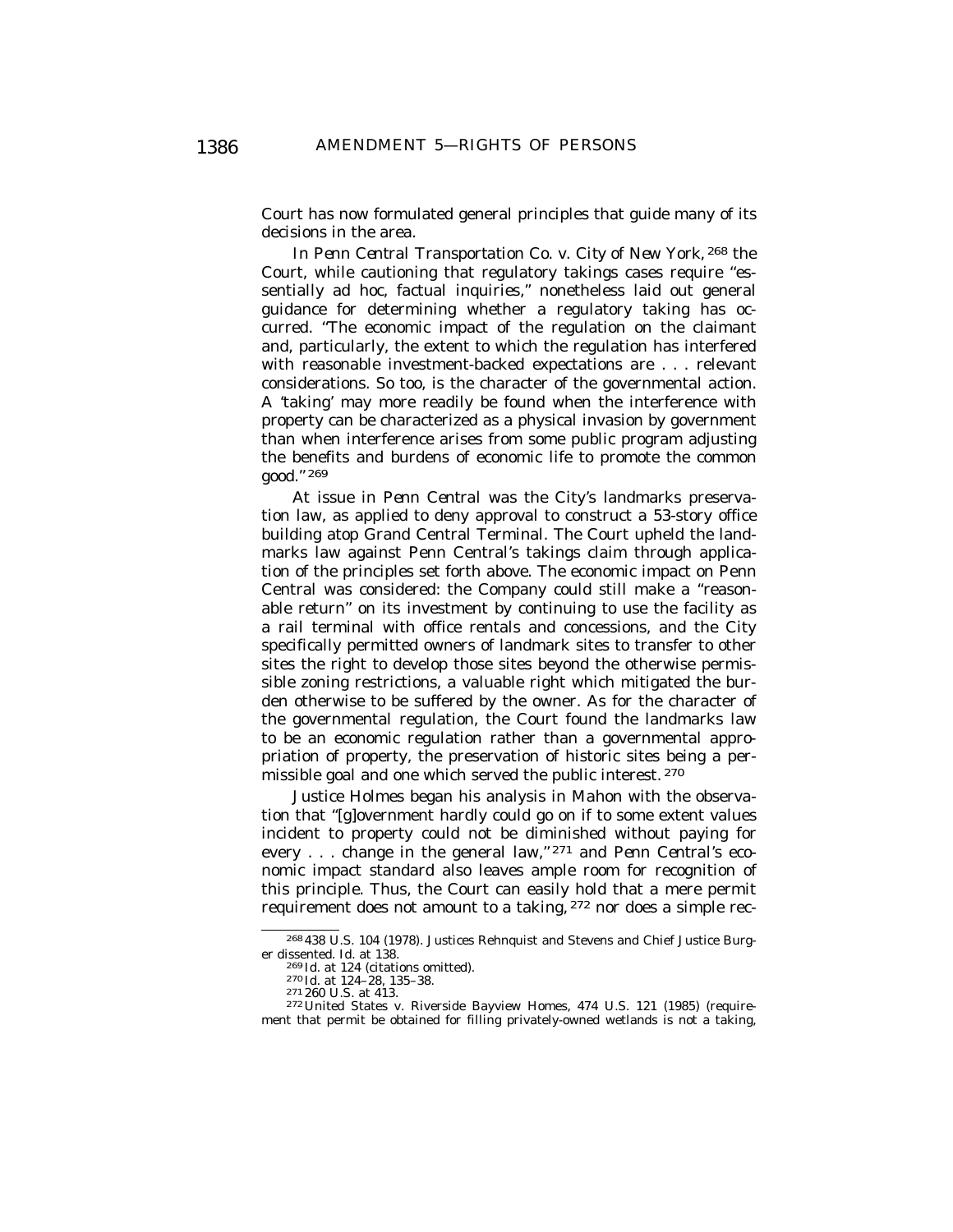ordation requirement. 273 The tests become more useful, however, when compliance with regulation becomes more onerous.

Several times the Court has relied on the concept of ''distinct (or ''reasonable'') investment-backed expectations'' first introduced in *Penn Central*. In *Ruckelshaus v. Monsanto Co.*, 274 the Court used the concept to determine whether a taking had resulted from the government's disclosure of trade secret information submitted with applications for pesticide registrations. Disclosure of data that had been submitted from 1972 to 1978, a period when the statute guaranteed confidentiality and thus ''formed the basis of a reasonable investment-backed expectation,'' would have destroyed the property value of the trade secret and constituted a taking. 275 Following 1978 amendments setting forth conditions of data disclosure, however, applicants voluntarily submitting data in exchange for the economic benefits of registration had no reasonable expectation of additional protections of confidentiality. 276 Relying less heavily on the concept but rejecting an assertion that reasonable investment backed-expectations had been upset, the Court in *Connolly v. Pension Benefit Guaranty Corp.* 277 upheld retroactive imposition of liability for pension plan withdrawal on the basis that employers had at least constructive notice that Congress might buttress the legislative scheme to accomplish its legislative aim that employees receive promised benefits. On the other hand, a federal ban on the sale of artifacts made from eagle feathers was sustained as applied to the existing inventory of a commercial dealer in such artifacts, the Court not directly addressing the ban's obvious interference with investment-backed expectations. 278 The Court merely noted that the ban served a substantial public purpose in protecting the eagle from extinction, that the owner still

although permit denial resulting in prevention of economically viable use of land may be).

<sup>273</sup>Texaco v. Short, 454 U.S. 516 (1982) (state statute deeming mineral claims lapsed upon failure of putative owners to take prescribed steps is not a taking); United States v. Locke, 471 U.S. 84 (1984) (reasonable regulation of recordation of mining claim is not a taking).

<sup>274</sup> 467 U.S. 986 (1984).

<sup>275</sup> 467 U.S. at 1011.

<sup>276</sup> 467 U.S. at 1006–07. Similarly, disclosure of data submitted before the confidentiality guarantee was placed in the law did not frustrate reasonable expectations, the Trade Secrets Act merely protecting against ''unauthorized'' disclosure. Id. at 1008–10.

<sup>277</sup> 475 U.S. 211 (1986). In addition, *see* Kaiser Aetna v. United States, 444 U.S. 164, 179 (1979) (involving frustration of ''expectancies'' developed through improvements to private land and governmental approval of permits), and PruneYard Shopping Center v. Robins, 447 U.S. 74, 84 (1980) (characterizing and distinguishing *Kaiser Aetna* as involving interference with ''reasonable investment backed expectations'').

<sup>278</sup> Andrus v. Allard, 444 U.S. 51 (1979).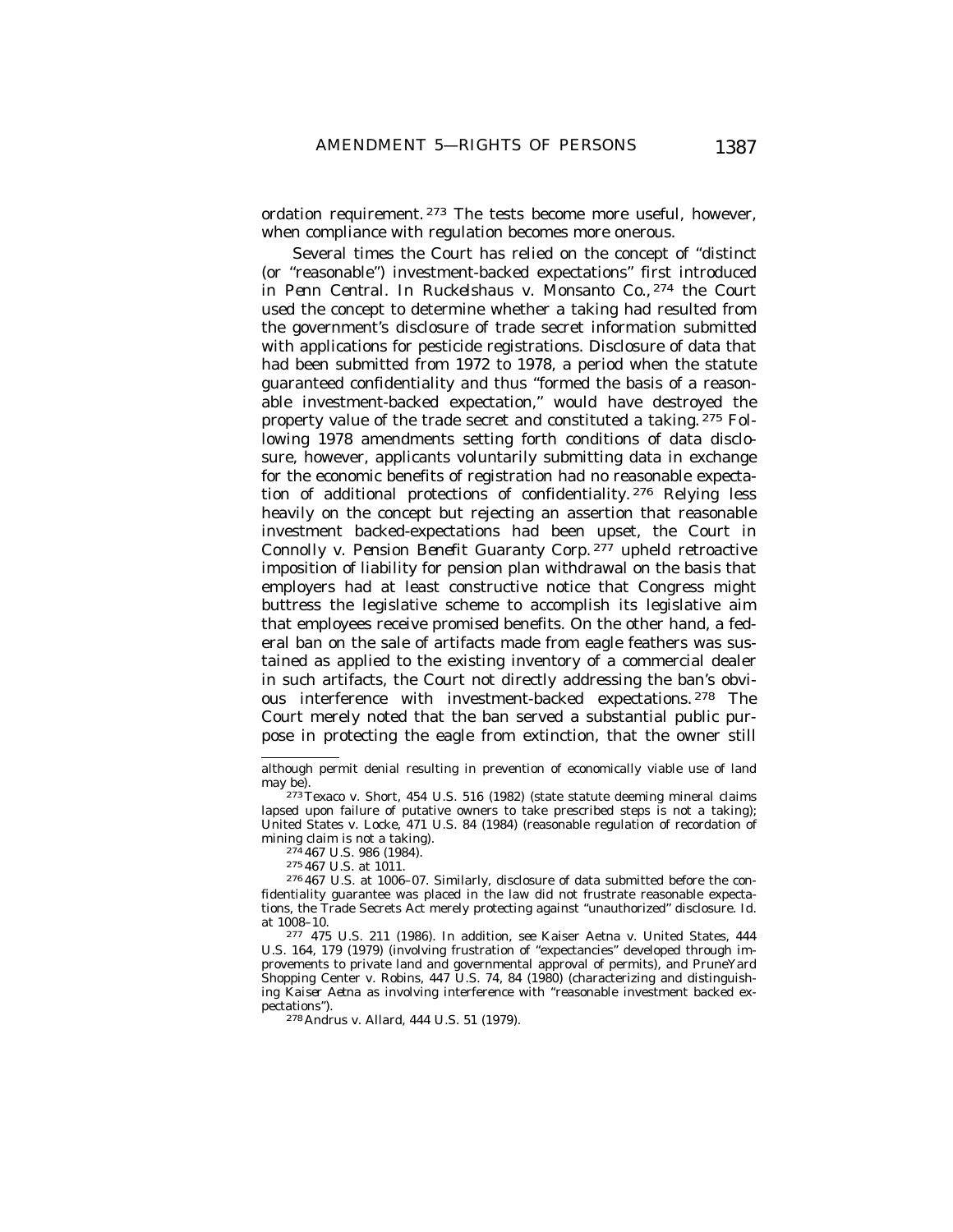had viable economic uses for his holdings, such as displaying them in a museum and charging admission, and that he still had the value of possession. 279

In the course of its opinion in *Penn Central* the Court rejected the principle that no compensation is required when regulation bans a noxious or harmful effect of land use. 280 The principle, it had been contended, followed from several earlier cases, including *Goldblatt v. Town of Hempstead*. 281 In that case, after the town had expanded around an excavation used by a company for mining sand and gravel, the town enacted an ordinance that in effect terminated further mining at the site. Declaring that no compensation was owed, the Court stated that ''[a] prohibition simply upon the use of property for purposes that are declared, by valid legislation, to be injurious to the health, morals, or safety of the community, cannot, in any just sense, be deemed a taking or an appropriation of property for the public benefit. Such legislation does not disturb the owner in the control or use of his property for lawful purposes, nor restrict his right to dispose of it, but is only a declaration by the State that its use by any one, for certain forbidden purposes, is prejudicial to the public interests.'' 282 In *Penn Central*, however, the Court denied that there was any such test and that prior cases had turned on the concept. ''These cases are better understood as resting not on any supposed 'noxious' quality of the prohibited uses but rather on the ground that the restrictions were reasonably related to the implementation of a policy—not unlike historic preservation—expected to produce a widespread public benefit and applicable to all similarly situated property.'' 283 More recently, in *Lucas*

<sup>279</sup>Similarly, the Court in *Goldblatt* had pointed out that the record contained no indication that the mining prohibition would reduce the value of the property in question. 369 U.S. at 594. *Contrast* Hodel v. Irving, 481 U.S. 704 (1987), where the Court found insufficient justification for a complete abrogation of the right to pass on to heirs interests in certain fractionated property. Note as well the differing views expressed in *Irving* as to whether that case limits *Andrus v. Allard* to its facts. Id. at 718 (Justice Brennan concurring, 719 (Justice Scalia concurring). *And see* the suggestion in Lucas v. South Carolina Coastal Council, 112 S. Ct. 2886, 2899–900 (1992), that *Allard* may rest on a distinction between permissible regulation of personal property, on the one hand, and real property, on the other.<br><sup>280</sup>The dissent was based upon this test. 438 U.S. at 144–46.<br><sup>281</sup> 369 U.S. 590 (1962). Hadacheck v. Sebastian, 239 U.S. 394 (1915), and, per-

haps, Miller v. Schoene, 276 U.S. 272 (1928), also fall under this heading, although *Schoene* may also be assigned to the public peril line of cases.<br><sup>282</sup> Id. at 593 (quoting Mugler v. Kansas, 123 U.S. 623, 668–69 (1887). The

Court posited a two-part test. First, the interests of the public required the interference, and, second, the means were reasonably necessary for the accomplishment of the purpose and were not unduly oppressive of the individual. Id. at 595. The test was derived from Lawton v. Steele, 152 U.S. 133, 137 (1894) (holding that state officers properly destroyed fish nets that were banned by state law in order to preserve certain fisheries from extinction). <sup>283</sup> 438 U.S. at 133–34 n.30.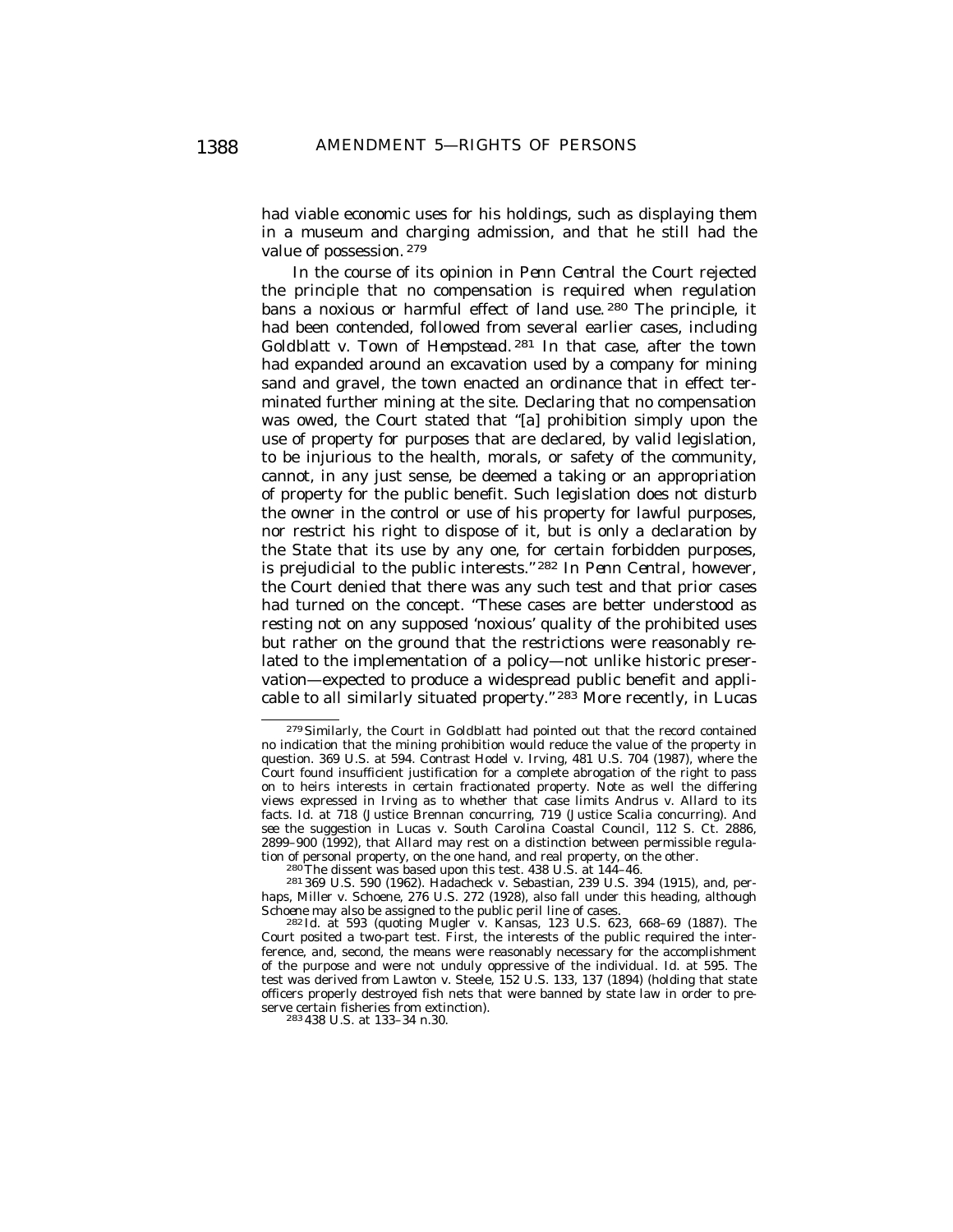*v. South Carolina Coastal Council*, 284 the Court explained ''noxious use'' analysis as merely an early characterization of police power measures that do not require compensation. ''[N]oxious use logic cannot serve as a touchstone to distinguish regulatory 'takings' which require compensation—from regulatory deprivations that do not require compensation.'' 285

*Penn Central* is not the only guide to when a regulatory taking has occurred; other criteria have emerged from other cases before and after *Penn Central*. The Court has long recognized a *per se* takings rule for physical invasions: when government permanently 286 occupies or authorizes someone else to occupy property, the action constitutes a taking and compensation must be paid regardless of the public interests served by the occupation or the extent of damage to the parcel as a whole. 287 The modern case dealt with a law that required landlords to permit a cable television company to install its cable facilities upon their buildings; although the equipment occupied only about 1 1/2 cubic feet of space on the exterior of each building and had only de minimis economic impact, a divided Court held that the regulation authorized a permanent physical occupation of the property and thus constituted a taking. 288

A second *per se* taking rule is of more recent vintage. Land use controls constitute takings, the Court stated in *Agins v. City of Tiburon*, if they do not ''substantially advance legitimate govern-

286 By contrast, the *per se* rule is inapplicable to *temporary* physical occupations of land. Loretto v. Teleprompter Manhattan CATV Corp., 458 U.S. 419, 428, 434 (1982); PruneYard Shopping Center v. Robins, 447 U.S. 74, 84 (1980).

287The rule emerged from cases involving flooding of lands and erection of poles for telegraph lines, e.g., Pumpelly v. Green Bay Co., 80 U.S. (13 Wall.) 166 (1872); City of St. Louis v. Western Union Telegraph Co., 148 U.S. 92 (1893); Western Union Telegraph Co. v. Pennsylvania R.R., 195 U.S. 540 (1904).

288Loretto v. Teleprompter Manhattan CATV Corp., 458 U.S. 419 (1982). *Loretto* was distinguished in FCC v. Florida Power Corp., 480 U.S. 245 (1987); regulation of the rates that utilities may charge cable companies for pole attachments does not constitute a taking in the absence of any requirement that utilities allow attachment and acquiesce in physical occupation of their property. *See also* Yee v. City of Escondido, 112 S. Ct. 1522 (1992) (no physical occupation was occasioned by regulations in effect preventing mobile home park owners from setting rents or determining who their tenants would be; owners could still determine whether their land would be used for a trailer park and could evict tenants in order to change the use of their land).

<sup>284</sup> 112 S. Ct. 2886 (1992).

<sup>285</sup> Id. at 2899. The *Penn Central* majority also rejected the dissent's contention, 438 U.S. at 147–50, that regulation of property use constitutes a taking unless it spreads its distribution of benefits and burdens broadly so that each person burdened has at the same time the enjoyment of the benefit of the restraint upon his neighbors. The Court deemed it immaterial that the landmarks law has a more severe impact on some landowners than on others: ''Legislation designed to promote the general welfare commonly burdens some more than others.'' Id. at 133–34.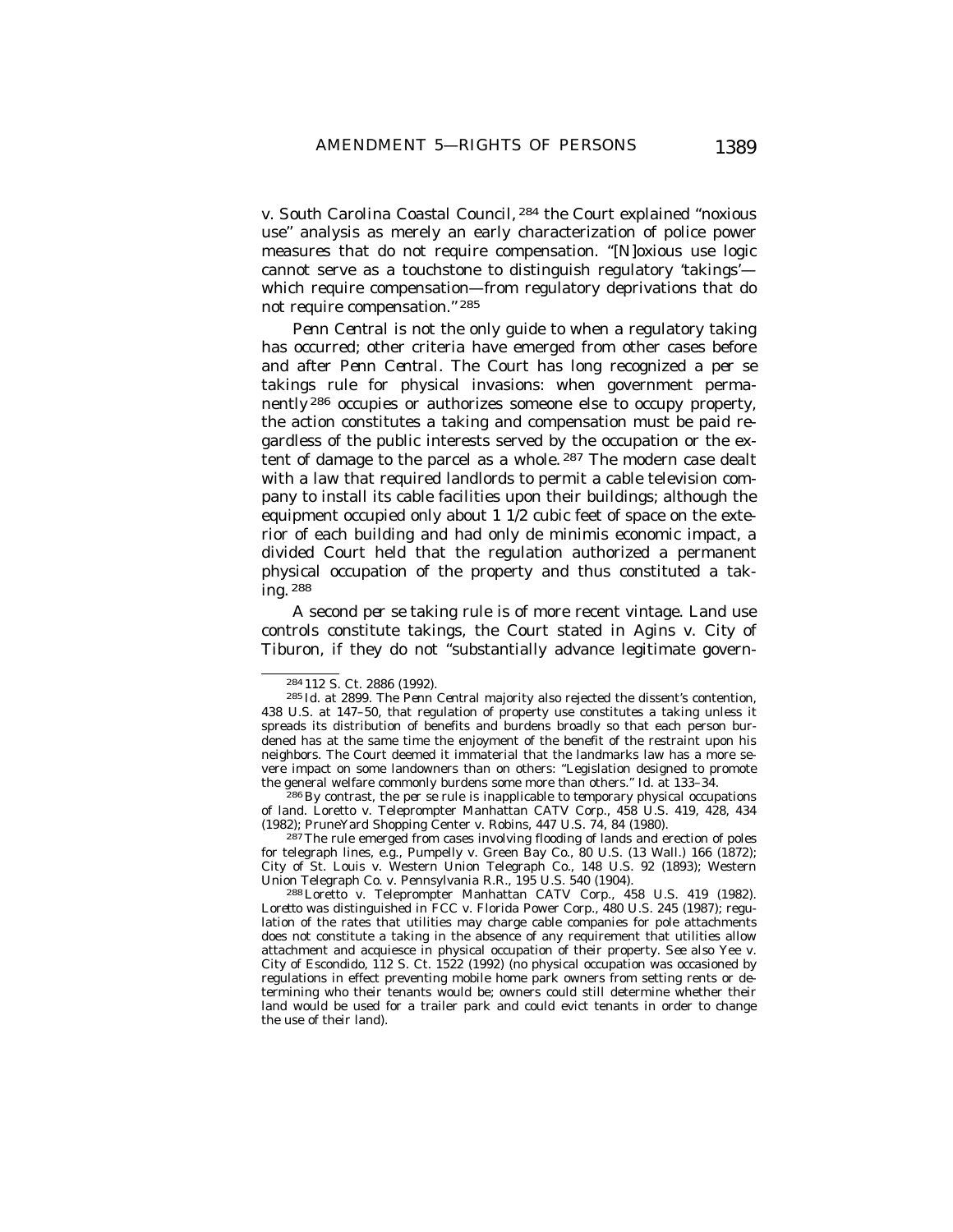mental interests,"<sup>289</sup> or if they deny a property owner "economically viable use of his land.'' 290 This second *Agins* criterion creates a categorical rule: ''when the owner of real property has been called upon to sacrifice *all* economically beneficial uses in the name of the common good, that is, to leave his property economically idle, he has suffered a taking." <sup>291</sup> The only exceptions, the Court explained in *Lucas*, are for those restrictions that come with the property as title encumbrances or other legally enforceable limitations. Regulations ''so severe'' as to prohibit all economically beneficial use of land "cannot be newly legislated or decreed (without compensation), but must inhere in the title itself, in the restrictions that background principles of the State's law of property and nuisance already place upon land ownership. A law or decree with such an effect must, in other words, do no more than duplicate the result that could have been achieved in the courts—by adjacent land owners (or other uniquely affected persons) under the State's law of private nuisance, or by the State under its complementary power to abate [public] nuisances . . . , or otherwise."<sup>292</sup> Thus, while there is no broad ''noxious use'' exception separating police power regulations from takings, there is a much narrower exception based on the law of nuisance and related principles.

The "or otherwise" reference, the Court explained in *Lucas*, 293 was principally directed to cases holding that in times of great public peril, such as war, spreading municipal fires, and the like, property may be taken and destroyed without necessitating compensation. Thus, in *United States v. Caltex*, 294 the owners of property de-

292 Id. at 2900. The emphasis on title suggests that the timing of governmental regulation in relation to title transfer may be important. But there are apparently limits to how far this principle may be carried. In Nollan v. California Coastal Comm'n, 483 U.S. 825 (1987), in which Justice Scalia also authored the Court's opinion, the Court rejected the suggestion that title was encumbered by an easement imposed by a regulation that antedated property transfer. ''So long as the Commission could not have deprived the prior owners of the [beach access] easement without compensating them, the prior owners must be understood to have transferred their full property rights in conveying the lot.'' Id. at 834 n.2.

293 112 S. Ct. at 2900 n.16.

294 344 U.S. 149 (1952). In dissent, Justices Black and Douglas advocated the applicability of a test formulated by Justice Brandeis in Nashville, C. & St. L. Ry. v. Walters, 294 U.S. 405, 429 (1935), a regulation case, to the effect that ''when particular individuals are singled out to bear the cost of advancing the public conven-

<sup>289</sup>This test was derived from Nectow v. City of Cambridge, 277 U.S. 183 (1928), a due process case.

<sup>290</sup> 447 U.S. 255, 260 (1980).

<sup>291</sup>Lucas v. South Carolina Coastal Council, 112 S. Ct. 2886, 2895 (1992). The *Agins/Lucas* total deprivation rule does not create an all-or-nothing situation, since ''the landowner whose deprivation is one step short of complete'' may still be able to recover through application of the *Penn Central* economic impact and ''distinct [or reasonable] investment-backed expectations'' criteria. Id. at 2895 n.8 (1992).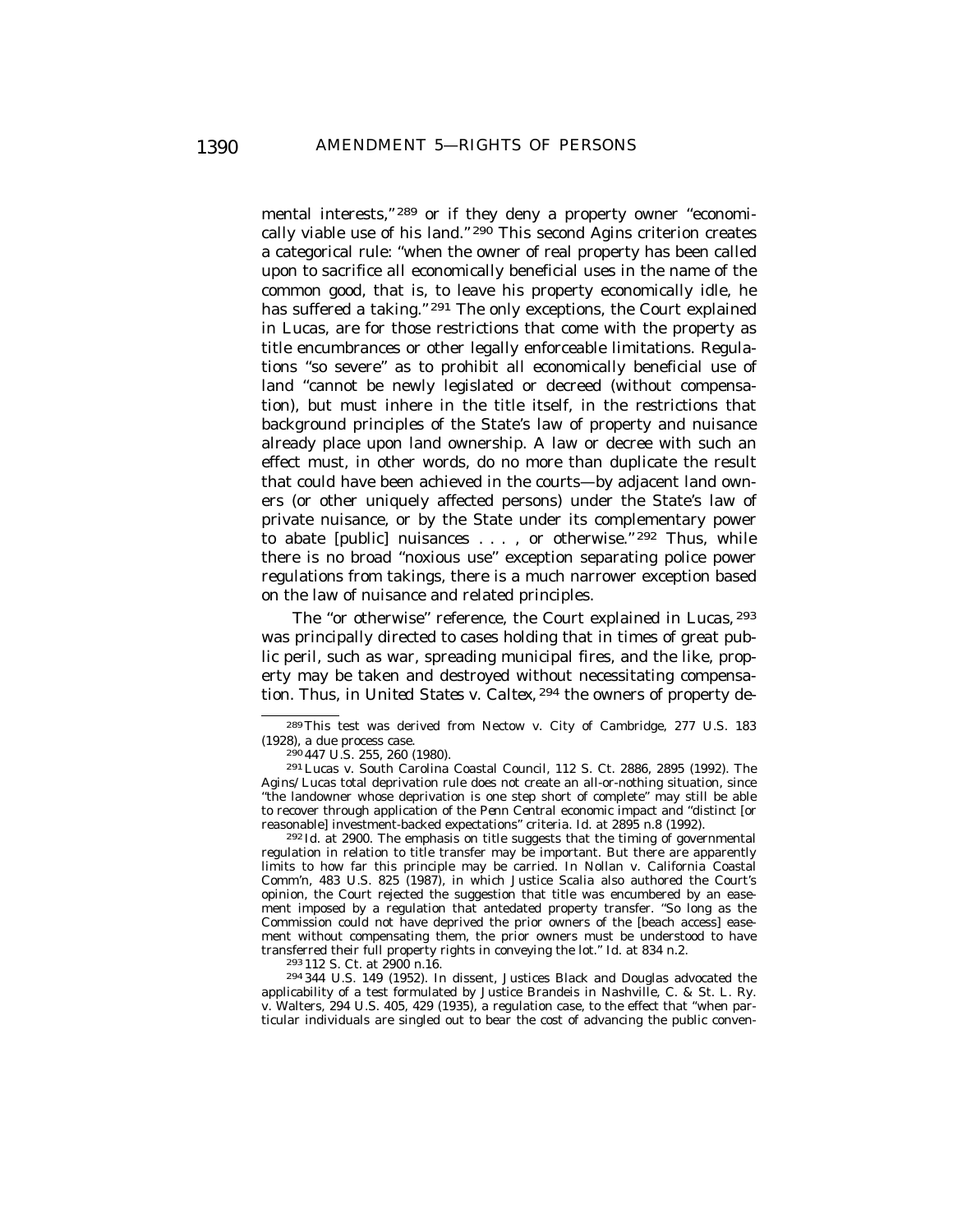stroyed by retreating United States armies in Manila during World War II were held not entitled to compensation, and in *United States v. Central Eureka Mining Co.*, 295 the Court held that a federal order suspending the operations of a nonessential gold mine for the duration of the war in order to redistribute the miners, unaccompanied by governmental possession and use or a forced sale of the facility, was not a taking entitling the owner to compensation for loss of profits. Finally, the Court held that when federal troops occupied several buildings during a riot in order to dislodge rioters and looters who had already invaded the buildings, the action was taken as much for the owners' benefit as for the general public benefit and the owners must bear the costs of the damage inflicted on the buildings subsequent to the occupation. 296

The first prong of the *Agins* test, 297 focusing on whether land use controls ''substantially advance legitimate governmental interests,'' was applied in *Nollan v. California Coastal Commission*. 298 There the Court held that extraction of a public access easement across a strip of beach as a condition for a permit to enlarge a beachfront home did not ''substantially advance'' the state's legitimate interest in preserving public view of the beach from the street in front of the lot. The easement instead was designed to allow the public to walk back and forth along the beach between two public beaches. ''[U]nless the permit condition serves the same governmental purpose as the development ban," the Court concluded, "the building restriction is not a valid regulation of land use but 'an outand-out plan of extortion.' '' 299 The future importance of *Nollan* will depend in large measure on how broadly its principles are applied. Unlimited application of a substantial advancement test could herald decreased deference to legislative judgments as to appropriate regulation of property, and a resurrection of substantive due process analysis. 300 Confined to its holding, however, *Nollan* may be

ience, that imposition must bear some reasonable relation to the evils to be eradi-

 $295\,357$  U.S. 155 (1958). In dissent, Justice Harlan argued for the test stated above. Id. at 179. See supra, n.6.

<sup>&</sup>lt;sup>296</sup> National Bd. of YMCA v. United States, 395 U.S. 85 (1969). "An undertaking by the Government to reduce the menace from flood damages which were inevitable but for the Government's work does not constitute the Government a taker of all lands not fully and wholly protected. When undertaking to safeguard a large area from existing flood hazards, the Government does not owe compensation under the Fifth Amendment to every landowner which it fails to or cannot protect." United States v. Sponenbarger, 308 U.S. 256, 265 (1939).

For Spins v. City of Tiburon, 447 U.S. 255, 260 (1980). 298 483 U.S. 825 (1987). 299 Id. at 837.  $\frac{299 \text{ Id.}}{300 \text{ Dissenting} }$  Justice Brennan argued that the Court was requiring "a degree of exactitude that is inconsistent with our standard for reviewing the rationality of a state's exercise of its police power for the welfare of its citizens.'' 483 U.S. at 842–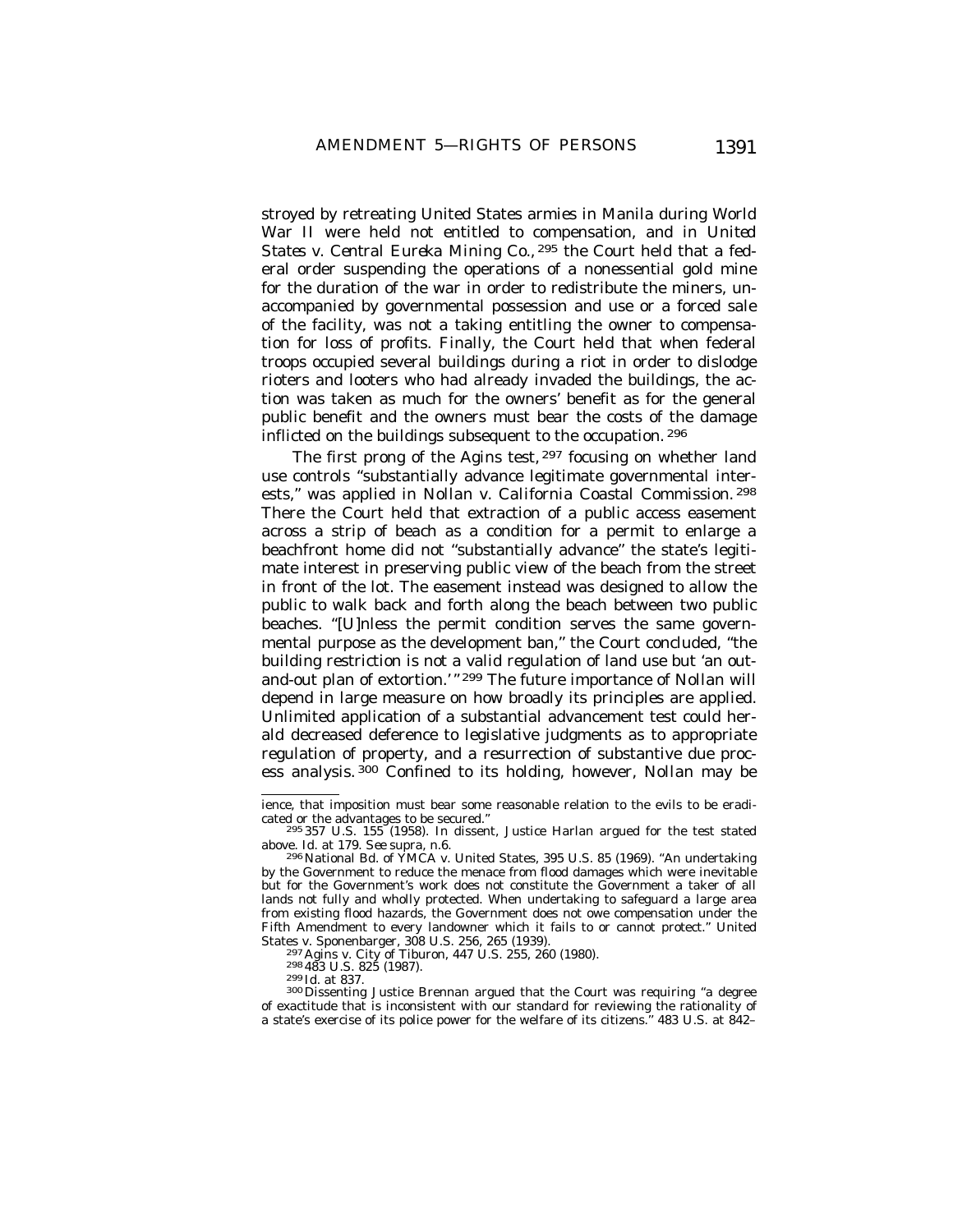relatively unexceptional. The Court's frame of reference was that requiring a property owner to convey outright a public easement across his property would ordinarily and undeniably constitute a taking; the question posed was ''whether requiring [the easement] to be conveyed as a condition for issuing a land use permit alters the outcome.'' 301 However, for many conditions attached to permits (e.g., building code requirements relating to safety, quality of materials, or soundness of construction) the starting point is different: these conditions do not stand alone. And, even where *Nollan* issues apparently could be raised (as, e.g., with respect to requirements that subdivision developers dedicate land for recreation needs generated by their developments), it may often be possible to establish that the condition ''substantially advances'' the same legitimate governmental purpose served by the permit requirement. 302 Important to *Nollan's* application will be how narrowly or how broadly a reviewing court is willing to construe the public interests underlying the regulation of property. 303

Following the *Penn Central* decision, the Court grappled with the issue of the appropriate remedy property owners should pursue in objecting to land use regulations. 304 The remedy question arises

301 Id. at 834.

304*See, e.g.*, Agins v. City of Tiburon, 447 U.S. 255 (1980) (issue not reached because property owners challenging development density restrictions had not sub-

<sup>43.</sup> Justice Scalia's opinion for the Court denied that the standards ''are the same as those applied to due process or equal protection claims,'' indicating further that "a broad range of governmental purposes and regulations satisfies these requirements.'' Id. at 834 n.3, 834–35. For analysis, *see* N. Lawrence, *Means, Motives, and Takings: The Nexus Test of* Nollan v. California Coastal Commission, 12 HARV. ENVTL. L. REV. 231 (1988). Note as well that *Lucas* also manifests decreased deference to legislative judgments; destruction of all beneficial use of property cannot be justified through legislative findings of necessity, but only by reference to background principles of property law.

<sup>302</sup> Justice Scalia, author of the Court's opinion in *Nollan*, amplified his views in a concurring and dissenting opinion in Pennell v. City of San Jose, 485 U.S. 1 (1988), explaining that ''common zoning regulations requiring subdividers to observe lot-size and set-back restrictions, and to dedicate certain areas to public streets, are in accord with [constitutional requirements] because the proposed property use would otherwise be the cause of" the social evil (e.g., congestion) that the regulation seeks to remedy. By contrast, the Justice asserted, a rent control restriction pegged to individual tenant hardship lacks such cause-and-effect relationship and is in reality an attempt to impose on a few individuals public burdens that ''should be borne by the public as a whole.'' 485 U.S. at 20, 22.

<sup>303</sup> *Compare* Pioneer Trust and Savings Bank v. Village of Mount Prospect, 22 Ill.2d 375, 176 N.E.2d 799 (1961) (required dedication of land for school and playground is invalid as resulting from the total development of the community, rather than being specifically and uniquely attributable to the developer's activity) *with* Associated Home Builders v. City of Walnut Creek, 94 Cal. Rptr. 630, 484 P.2d 606, 610 (1971) (exaction can be justified on the basis of ''general public need for recreational facilities caused by present and future subdivisions''). The *Nollan* Court cited the *Mount Prospect* case approvingly, while contrasting the California rule. 483 U.S. at 839.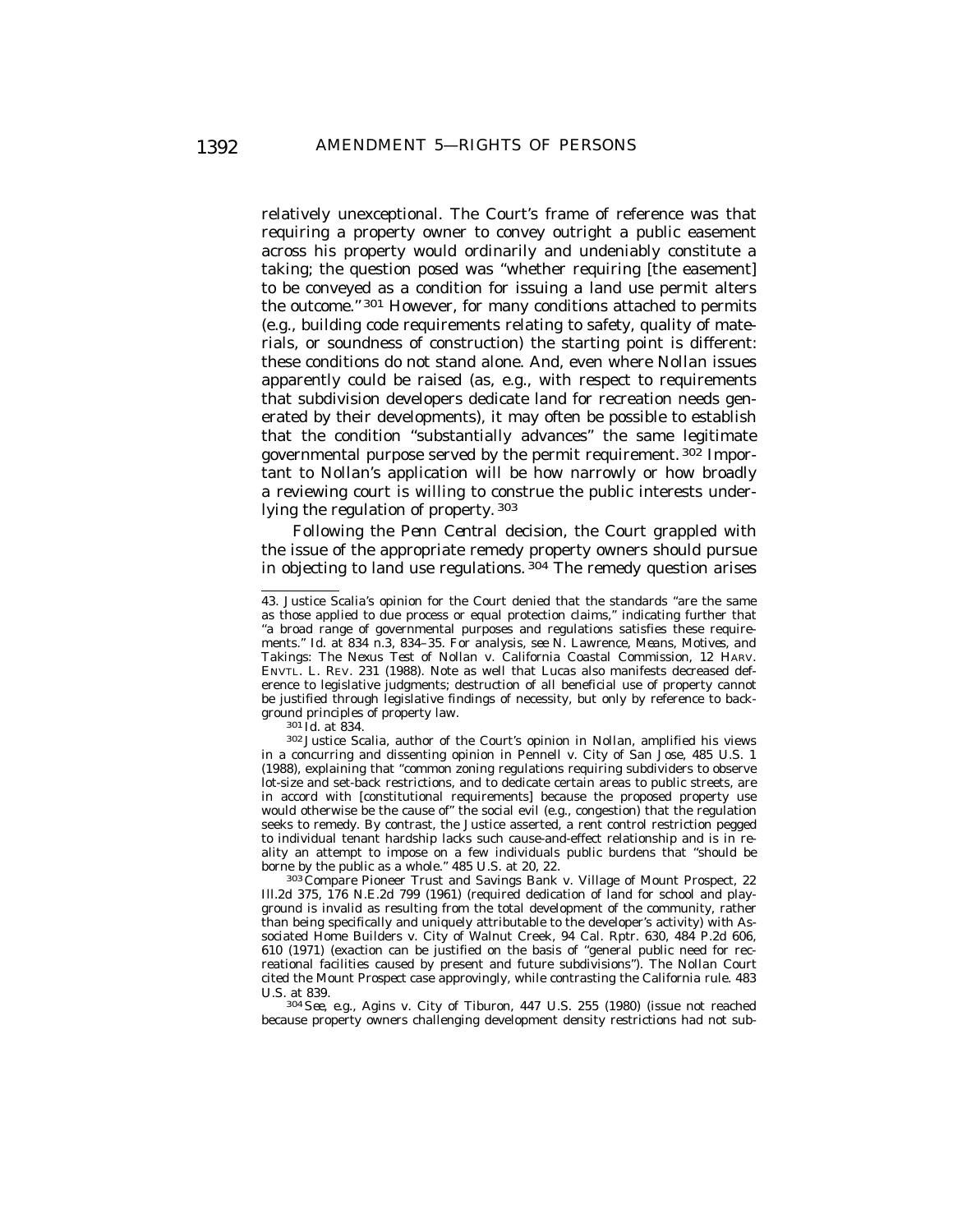because there are two possible constitutional objections to be made to regulations that go ''too far'' in reducing the value of property or which do not substantially advance a legitimate governmental interest. The regulation may be invalidated as a denial of due process, or may be deemed a taking requiring compensation, at least for the period in which the regulation was in effect. The Court finally resolved the issue in *First English Evangelical Lutheran Church v. County of Los Angeles*, holding that, when land use regulation is held to be a taking, compensation is due for the period of implementation prior to the holding. 305 The Court recognized that, even though government may elect in such circumstances to discontinue regulation and thereby avoid compensation for a permanent property deprivation, ''no subsequent action by the government can relieve it of the duty to provide compensation for the period during which the taking was effective.'' 306

The process of describing general criteria to guide resolution of regulatory taking claims, begun in *Penn Central*, has reduced to some extent the ad hoc character of takings law. It is nonetheless true that not all cases fit neatly into the categories delimited to date, and that still other cases that might be so categorized are explained in different terms by the Court. The overriding objective, the Court frequently reminds us, is to vitalize the Fifth Amendment's protection against government ''forcing some people alone to bear public burdens which, in all fairness and justice, should be borne by the public as a whole." 307 Thus a taking may be found if the effect of regulation is enrichment of the government itself rather than adjustment of the benefits and burdens of economic life in promotion of the public good. 308 Similarly, the Court looks

mitted a development plan); Hodel v. Virginia Surface Mining & Reclamation Ass'n, 452 U.S. 264, 293–97 (1981), and Hodel v. Indiana, 452 U.S. 314, 333–36 (1981) (re-

jecting facial taking challenges to federal strip mining law).<br><sup>305</sup> 482 U.S. 304 (1987). The decision was 6–3, Chief Justice Rehnquist's opinion of the Court being joined by Justices Brennan, White, Marshall, Powell, and Scalia, and Justice Stevens' dissent being joined in part by Justices Blackmun and O'Connor. The position the Court adopted had been advocated by Justice Brennan in a dissenting opinion in San Diego Gas & Elec. Co. v. City of San Diego, 450 U.S. 621, 636 (1981) (dissenting from Court's holding that state court decision was not ''final

 $^{306}$  482 U.S. at 321.  $^{307}$  Armstrong v. United States, 364 U.S. 40, 49 (1960). For other incantations of this fairness principle, *see Penn Central*, 438 U.S. at 123–24; and Andrus v. Al-

<sup>&</sup>lt;sup>308</sup> Webb's Fabulous Pharmacies v. Beckwith, 449 U.S. 155 (1980) (government retained the interest derived from funds it required to be deposited with the clerk of the county court as a precondition to certain suits; the interest earned was not reasonably related to the costs of using the courts, since a separate statute required payment for the clerk's services). By contrast, a charge for governmental services "not so clearly excessive as to belie [its] purported character as [a] user fee" does not qualify as a taking. United States v. Sperry Corp., 493 U.S. 52, 62 (1989).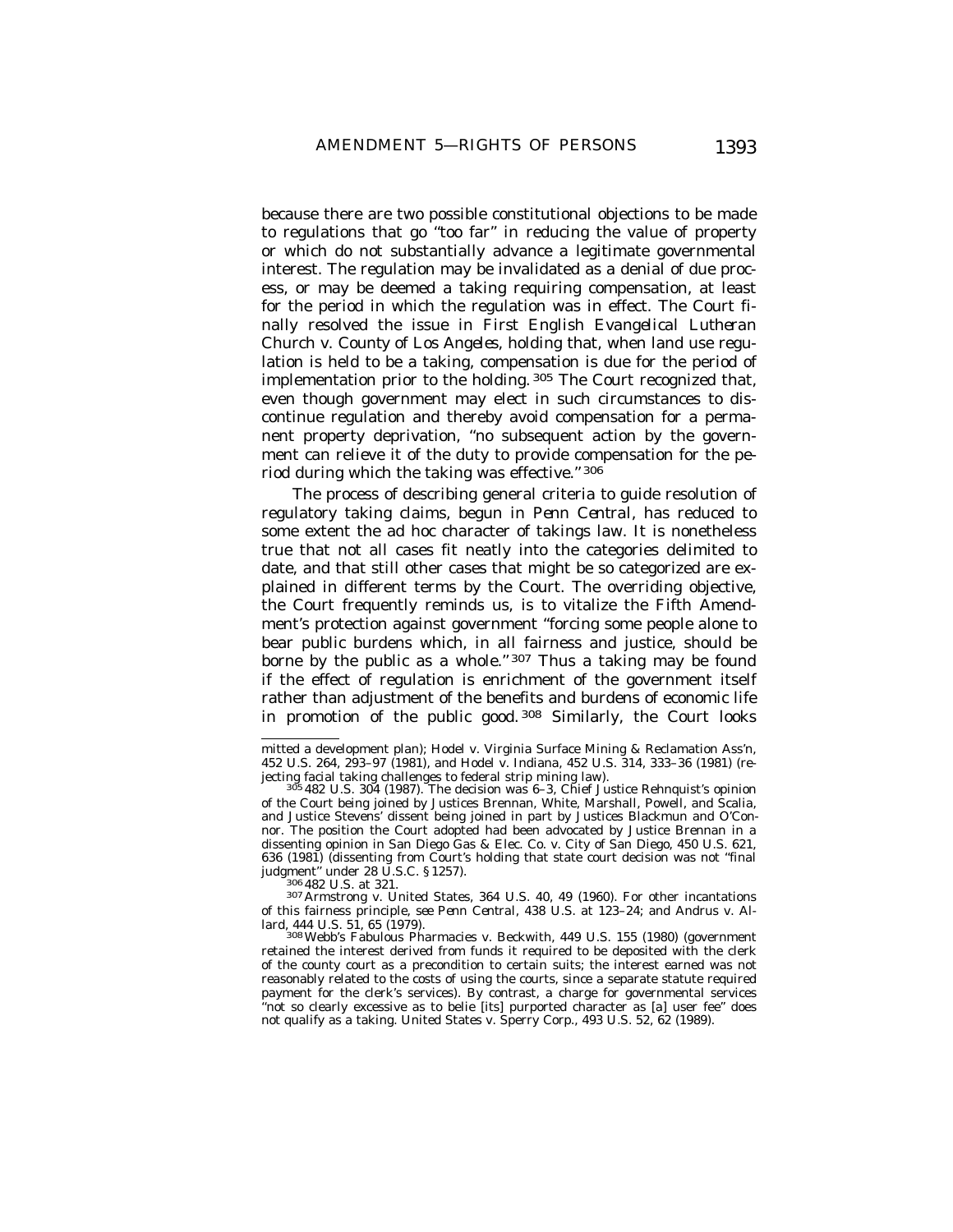askance at governmental efforts to secure public benefits at a landowner's expense—''government actions that may be characterized as acquisitions of resources to permit or facilitate uniquely public functions." 309

On the other side of the coin, the nature as well as the extent of property interests affected by governmental regulation sometimes takes on importance. The Court emphasizes that the taking of one ''strand'' or ''stick'' in the ''bundle'' of property rights does not necessarily constitute a taking as long as the property as a whole retains economic viability, 310 but some strands are more important than others. The right to exclude others from one's land is so basic to ownership that extinguishment of this right ordinarily constitutes a taking. 311 Similarly valued is the right to pass on property to one's heirs. 312

Even though takings were found or assumed in the recent decisions in *First English*, *Nollan*, and *Lucas*, considerable obstacles remain for future litigants challenging regulatory restrictions on land use. As suggested above, regulatory takings will most likely remain difficult to establish in spite of *Nollan*. The *Lucas* fact situation, in which governmental regulation rendered property "valueless," may prove to be relatively rare (although how the ''segmentation'' issue 313 is handled may prove pivotal in this regard). And even if a taking can be established, the Court cautioned in *First English* that its holding was limited ''to the facts presented [a taking was assumed] and [did] not deal with the quite different questions that would arise in the case of normal delays in obtaining building per-

<sup>309</sup>Penn Central Transp. Co. v. New York City, 438 U.S. 104, 128 (1978). In addition to the cases cited there, *see also* Kaiser Aetna v. United States, 444 U.S. 164, 180 (1979) (viewed as governmental effort to turn private pond into ''public aquatic park"); Nollan v. California Coastal Comm'n, 483 U.S. 825 (1987) ("extortion'' of beachfront easement for public as permit condition unrelated to purpose of permit).

<sup>310</sup> Andrus v. Allard, 444 U.S. 51, 65–66 (1979) (denial of most profitable use of artifacts—the right to sell them—does not constitute a taking, since rights to possession, transportation, display, donation, and devise were retained).

<sup>311</sup> Nollan v. California Coastal Comm'n, 483 U.S. 825, 831–32 (1987) (physical occupation occurs with public easement that eliminates right to exclude others); Kaiser Aetna v. United States, 444 U.S. 164 (1979) (imposition of navigation servitude requiring public access to a privately-owned pond was a taking under the circumstances; owner's commercially valuable right to exclude others was taken, and requirement amounted to ''an actual physical invasion''). *But see* PruneYard Shopping Center v. Robins, 447 U.S. 74, 84 (1980) (requiring shopping center to permit individuals to exercise free expression rights on property onto which public had been invited was not destructive of right to exclude others or ''so essential to the use or economic value of [the] property'' as to constitute a taking).

<sup>312</sup> Hodel v. Irving, 481 U.S. 704 (1987) (complete abrogation of the right to pass on to heirs fractionated interests in lands constitutes a taking).

<sup>313</sup>*See* n.260, supra.